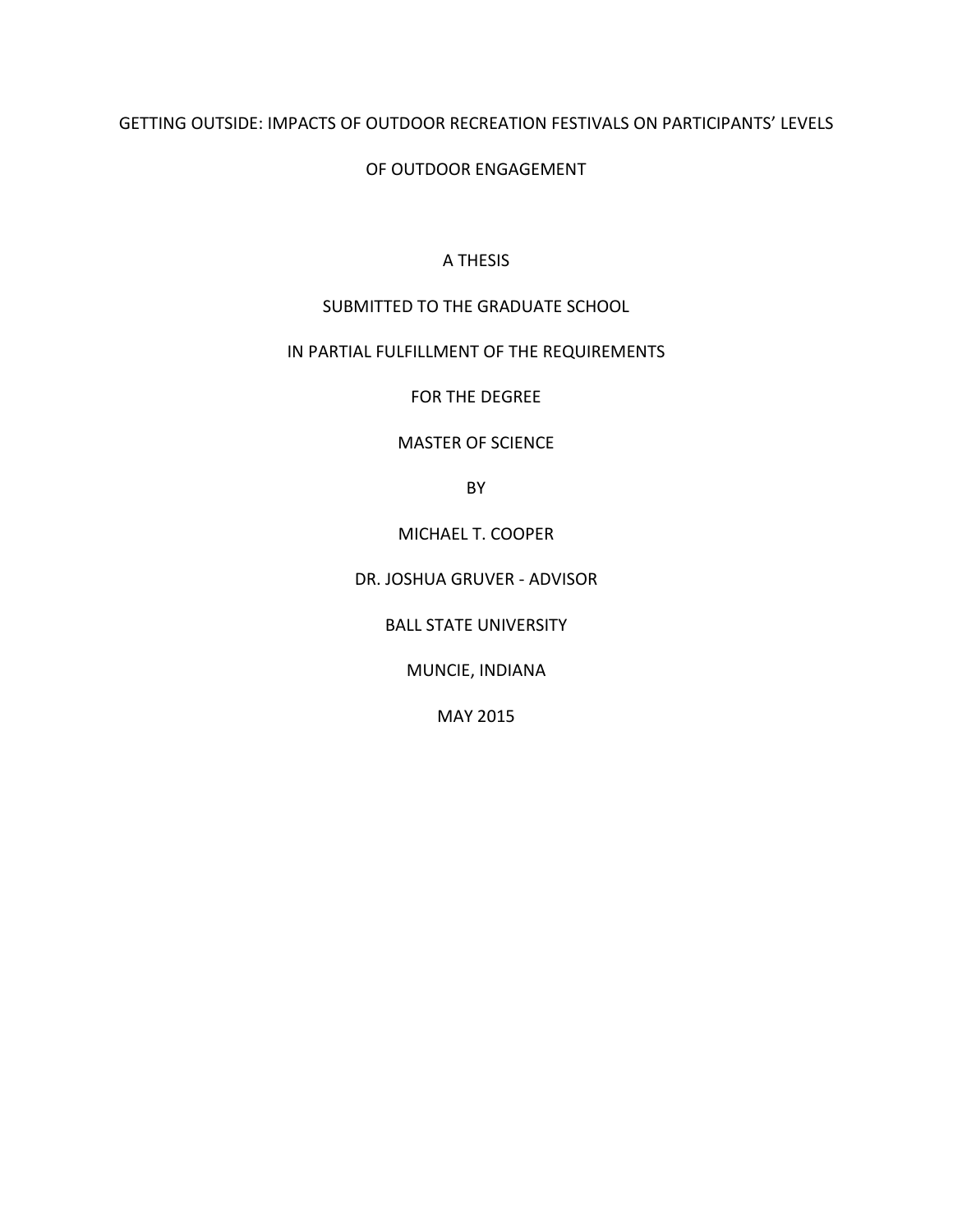## GETTING OUTSIDE: IMPACTS OF OUTDOOR RECREATION FESTIVALS ON PARTICIPANTS' LEVELS

## OF OUTDOOR ENGAGEMENT

# A THESIS

## SUBMITTED TO THE GRADUATE SCHOOL

## IN PARTIAL FULFILLMENT OF THE REQUIREMENTS

FOR THE DEGREE

## MASTER OF SCIENCE

BY

# MICHAEL T. COOPER

Committee Approval:

Joshua Gruver<br>Committee Chairperson

Amy Gregg \_\_\_\_\_\_\_\_\_\_\_\_\_\_\_\_\_\_\_\_ Committee Member

Sam Carman\_\_\_\_\_\_\_\_\_\_\_\_\_\_\_\_\_\_\_ Committee Member

Departmental Approval:

 $\overline{\phantom{a}}$  , which is a set of the set of the set of the set of the set of the set of the set of the set of the set of the set of the set of the set of the set of the set of the set of the set of the set of the set of th Departmental Chairperson

 $\overline{\phantom{a}}$  , where  $\overline{\phantom{a}}$  , where  $\overline{\phantom{a}}$  , where  $\overline{\phantom{a}}$  ,  $\overline{\phantom{a}}$  ,  $\overline{\phantom{a}}$  ,  $\overline{\phantom{a}}$  ,  $\overline{\phantom{a}}$  ,  $\overline{\phantom{a}}$  ,  $\overline{\phantom{a}}$  ,  $\overline{\phantom{a}}$  ,  $\overline{\phantom{a}}$  ,  $\overline{\phantom{a}}$  ,  $\overline{\phantom{a}}$  ,  $\overline{\phantom$ Dean of Graduate School

 $\frac{1}{2}$  ,  $\frac{1}{2}$  ,  $\frac{1}{2}$  ,  $\frac{1}{2}$  ,  $\frac{1}{2}$  ,  $\frac{1}{2}$  ,  $\frac{1}{2}$  ,  $\frac{1}{2}$  ,  $\frac{1}{2}$  ,  $\frac{1}{2}$ Date

Date

Date

Date

 $\frac{1}{2}$  ,  $\frac{1}{2}$  ,  $\frac{1}{2}$  ,  $\frac{1}{2}$  ,  $\frac{1}{2}$  ,  $\frac{1}{2}$  ,  $\frac{1}{2}$  ,  $\frac{1}{2}$  ,  $\frac{1}{2}$  ,  $\frac{1}{2}$ 

 $\frac{1}{2}$  ,  $\frac{1}{2}$  ,  $\frac{1}{2}$  ,  $\frac{1}{2}$  ,  $\frac{1}{2}$  ,  $\frac{1}{2}$  ,  $\frac{1}{2}$  ,  $\frac{1}{2}$  ,  $\frac{1}{2}$  ,  $\frac{1}{2}$ 

 $\frac{1}{2}$  ,  $\frac{1}{2}$  ,  $\frac{1}{2}$  ,  $\frac{1}{2}$  ,  $\frac{1}{2}$  ,  $\frac{1}{2}$  ,  $\frac{1}{2}$  ,  $\frac{1}{2}$  ,  $\frac{1}{2}$  ,  $\frac{1}{2}$ 

 $\frac{1}{2}$  ,  $\frac{1}{2}$  ,  $\frac{1}{2}$  ,  $\frac{1}{2}$  ,  $\frac{1}{2}$  ,  $\frac{1}{2}$  ,  $\frac{1}{2}$  ,  $\frac{1}{2}$  ,  $\frac{1}{2}$  ,  $\frac{1}{2}$ Date

BALL STATE UNIVERSITY MUNCIE, INDIANA MAY 2015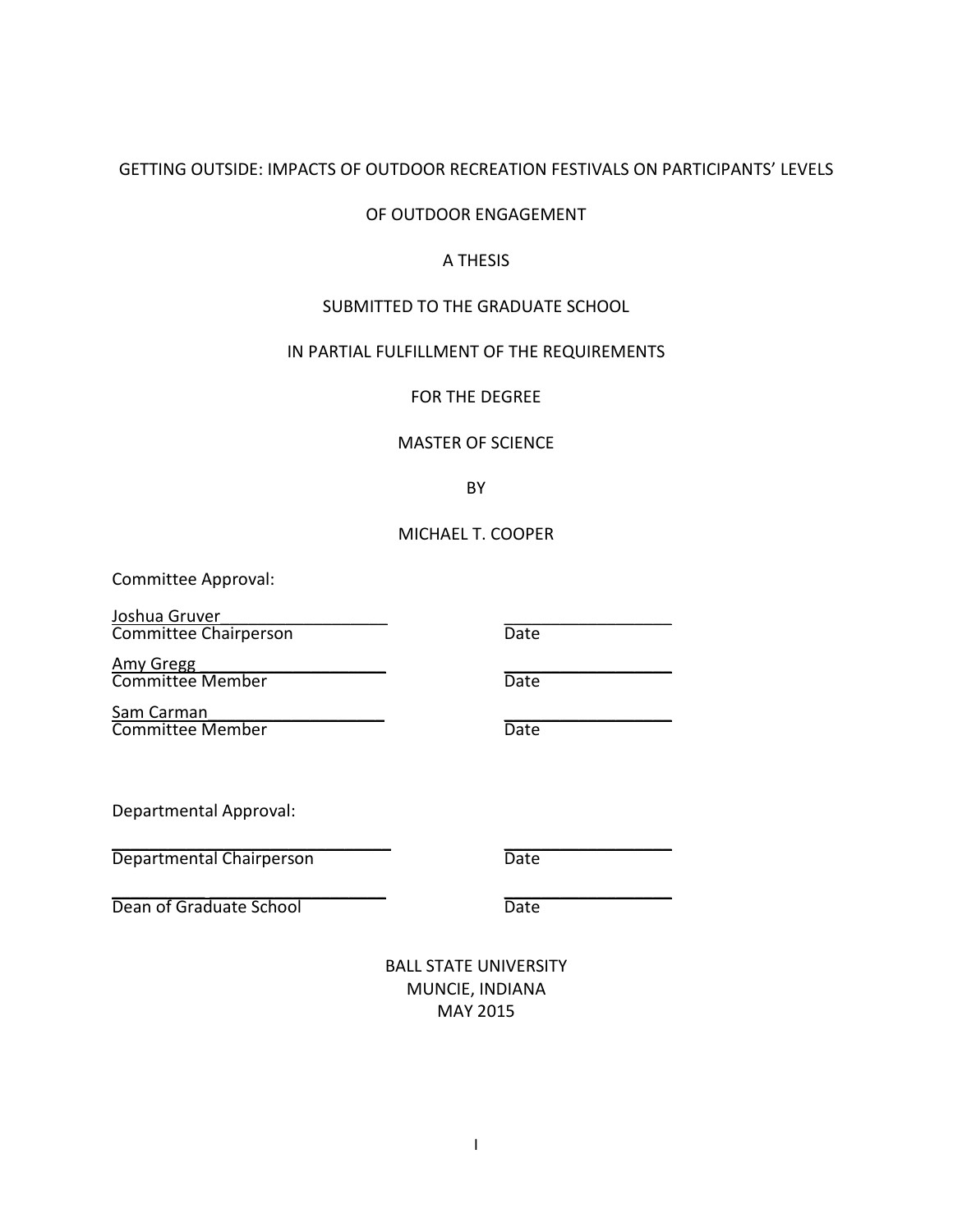#### **ABSTRACT**

THESIS: Getting Outside: Impacts of Outdoor Recreation Festivals on Participants' Levels of Outdoor Engagement

STUDENT: Michael Cooper

Degree: Master of Science

COLLEGE: Sciences and Humanities

DATE: May 2015

PAGES: 91

Outdoor festivals are one method being used to attract youth and their families to the outdoors and increase their levels of engagement with the environment. While many attend festivals, research has not been done to determine if these events actually affect outdoor participation levels. This study took a novel approach to studying the impact of an annual outdoor festival in Indiana on participants' levels of outdoor engagement. Surveys were administered at the 2013 Ford Hoosier Outdoor Experience event and follow-up surveys were sent out to participants who agreed to participate in the follow-up study, nine months after the event. Follow-up surveys asked participants about their experiences at the event and subsequent outdoor activity levels. The evidence suggests that the event did not have an effect on participants' outdoor recreation levels, but did show increases in characteristics associated with outdoor recreation, such as helping participants learn specific outdoor skills and improving their skills in outdoor recreation activities. Findings also suggest that common barriers to participants' outdoor recreation include: the desire to use their free time to stay home, outdoor recreation opportunities being too far away, and outdoor recreation requiring too much effort.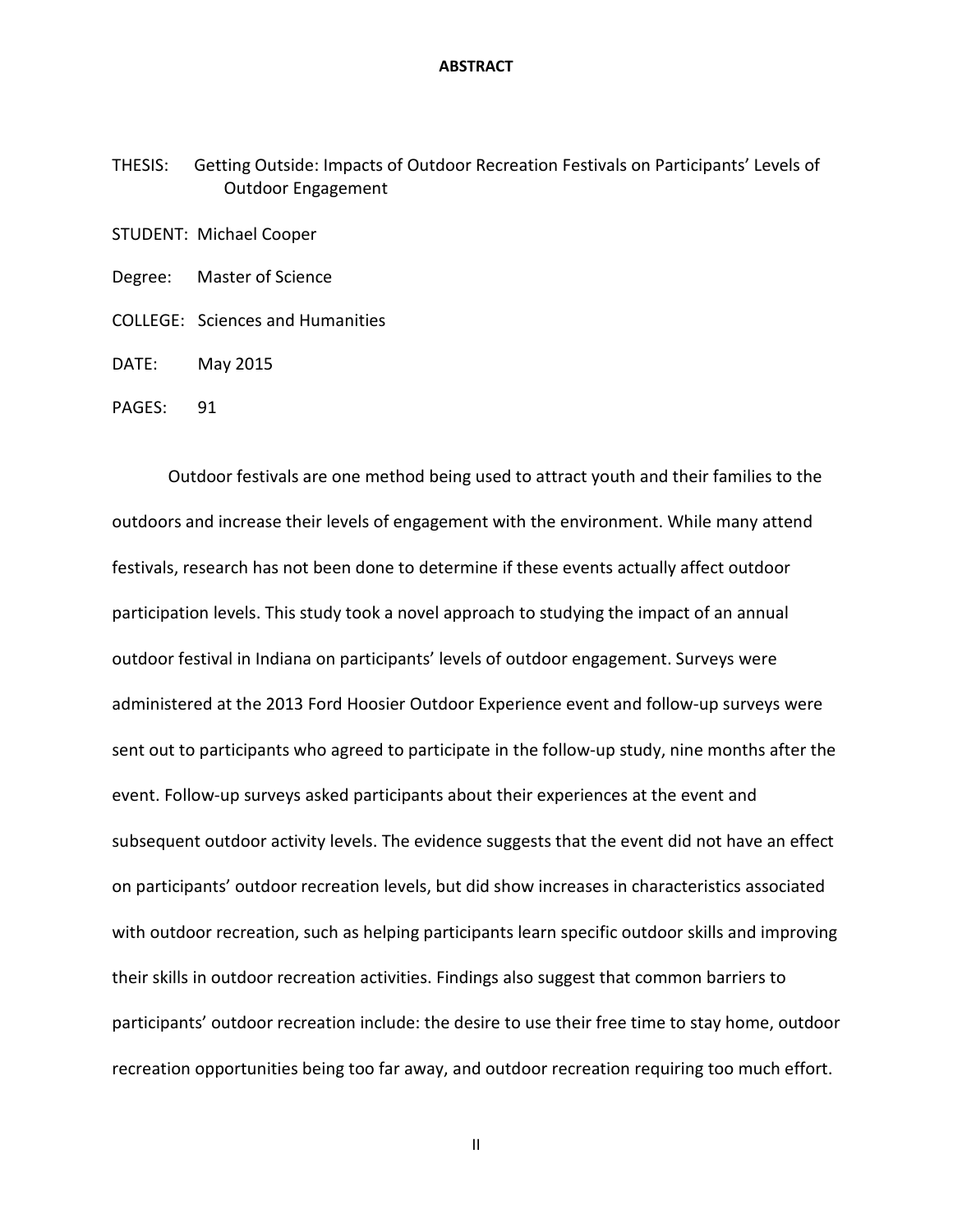Based on these results, in order to positively affect participants' levels of outdoor recreation, the Ford Hoosier Outdoor Experience must consider the following strategies: focus on educating event goers on the positive effects of engaging in the outdoors, focus its offerings on activities that can be done closer to home, and host additional events throughout the year. Furthermore, these results will ideally aid event hosts, planners, and partners to better serve the community and ultimately increase Hoosier engagement with the outdoors.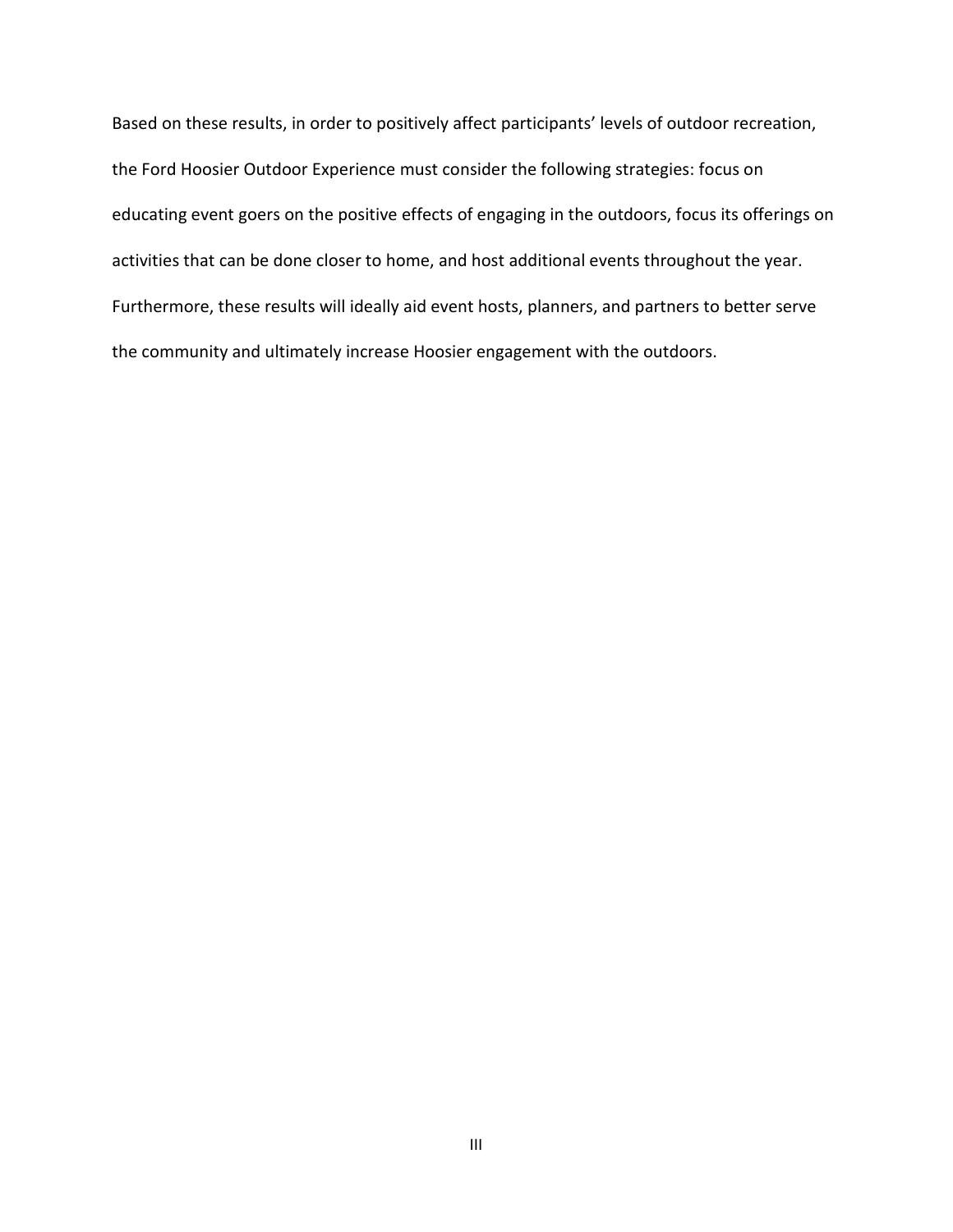### **ACKNOWLEDGEMENTS**

I would like to thank my mother for her continual support and always optimistic thinking. I could not have done this without her persistent encouragement and support. She has taught me to always be positive and to chase my dreams at whatever cost. Without her, I would not be where I am today.

Secondly, thank you to Dr. Josh Gruver for your guidance and your willingness to help me through this process. Your patience and commitment to helping me never wavered. Thank you for your dedication to hard work and most importantly, thank you for your friendship.

Lastly, thank you to the Indiana Department of Natural Resources for the financial support and willingness to help me. Thank you to Dr. Amy Gregg and Sam Carman for your commitment to me and to this project. Thank you to the Natural Resources and Environmental Management Department for giving me the opportunity to succeed.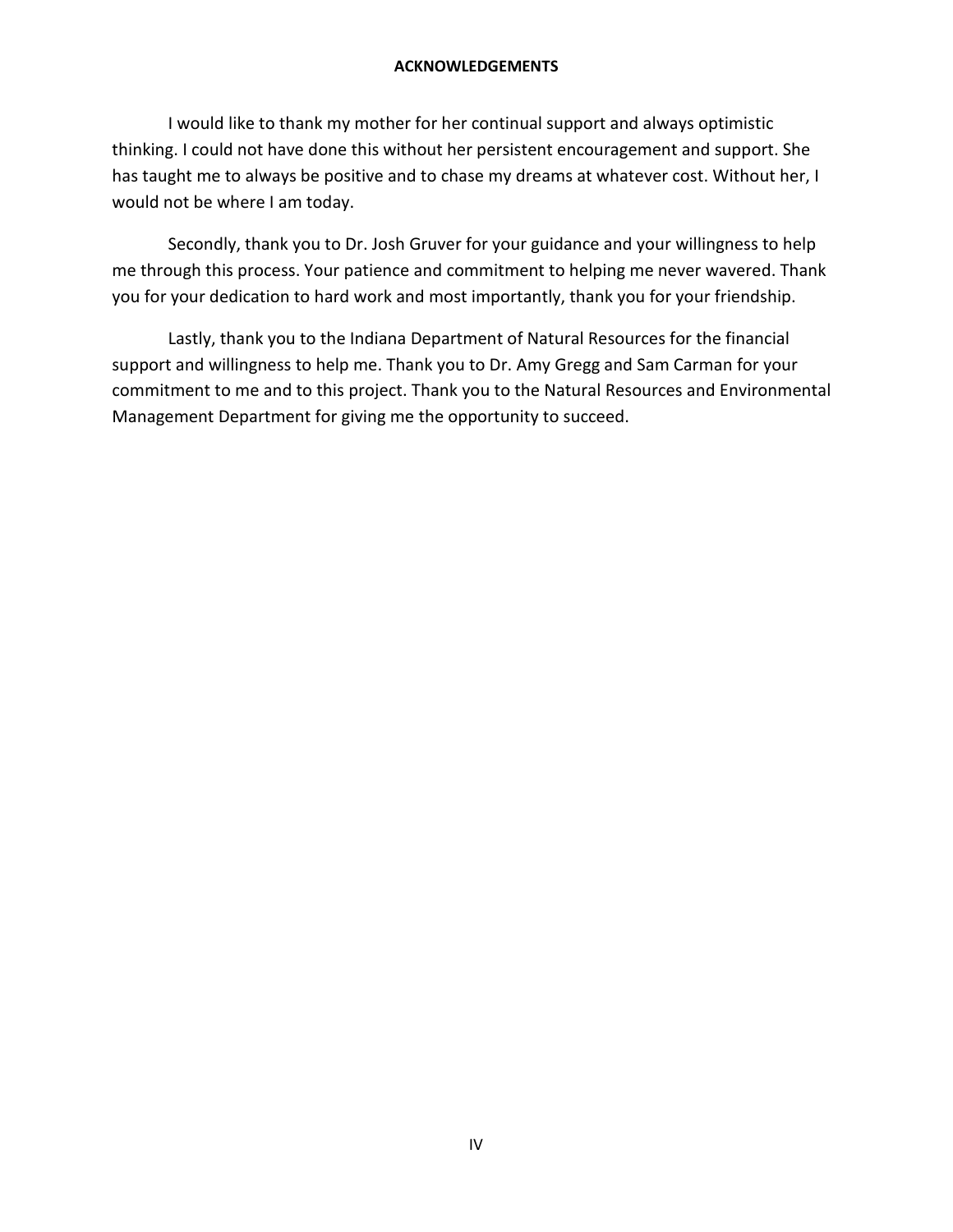# **TABLE OF CONTENTS**

| <b>CHAPTER 1</b>                                    |  |
|-----------------------------------------------------|--|
|                                                     |  |
|                                                     |  |
|                                                     |  |
|                                                     |  |
|                                                     |  |
|                                                     |  |
|                                                     |  |
| <b>CHAPTER 2</b>                                    |  |
|                                                     |  |
|                                                     |  |
|                                                     |  |
|                                                     |  |
| <b>CHAPTER 3</b>                                    |  |
|                                                     |  |
|                                                     |  |
|                                                     |  |
|                                                     |  |
| <b>CHAPTER 4</b>                                    |  |
|                                                     |  |
|                                                     |  |
|                                                     |  |
|                                                     |  |
|                                                     |  |
|                                                     |  |
| <b>CHAPTER 5</b>                                    |  |
| <b>ANALYSIS</b><br>. 47                             |  |
|                                                     |  |
| SOCIODEMOGRAPHIC SIMILARITIES WITH INDIANA SCORP 61 |  |
|                                                     |  |
|                                                     |  |
|                                                     |  |
|                                                     |  |
|                                                     |  |
|                                                     |  |
|                                                     |  |
|                                                     |  |
|                                                     |  |
|                                                     |  |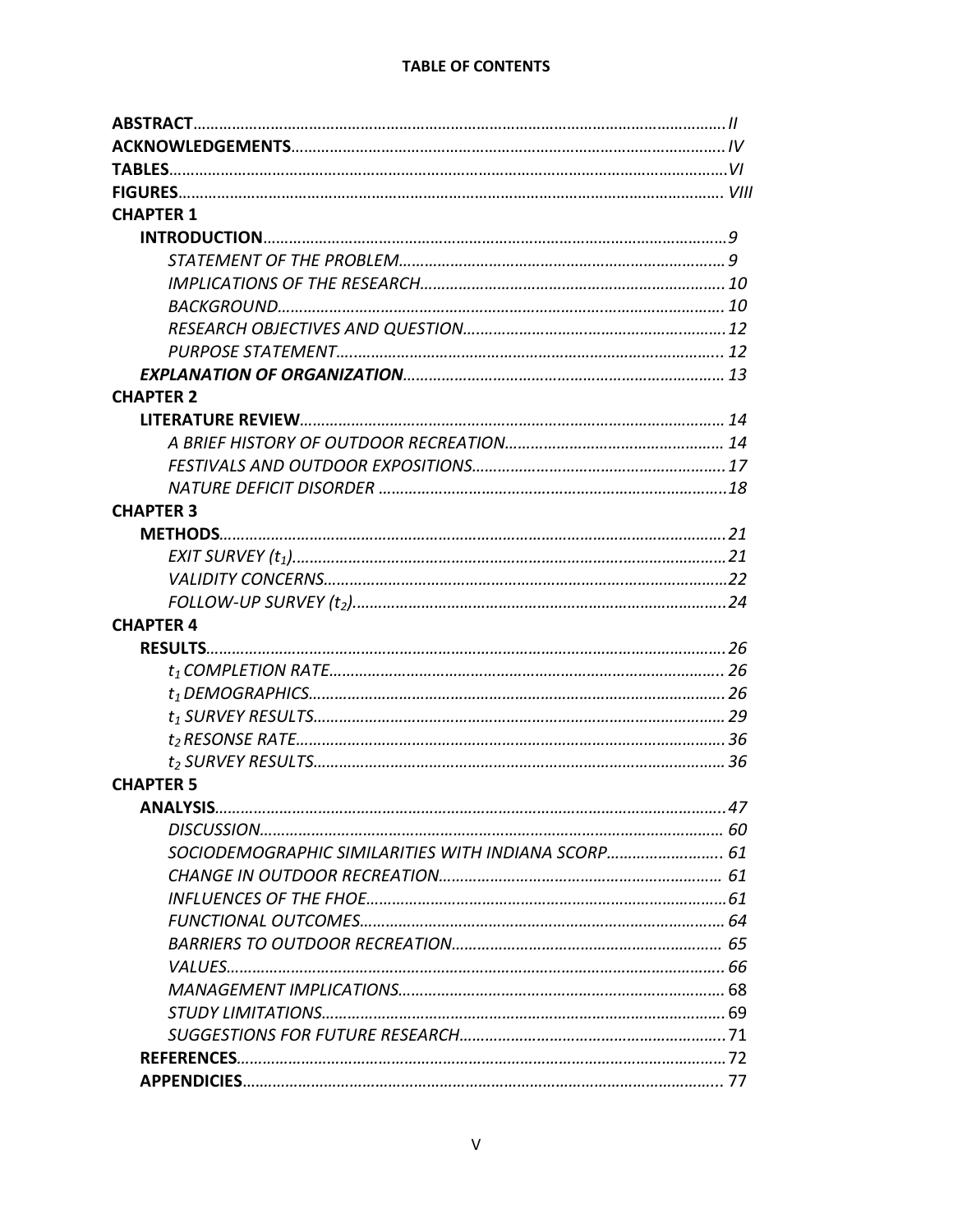# **LIST OF TABLES**

| Table 8: t <sub>1</sub> Number of Times Participants Engage in Nature-Based Outdoor                                                                                |  |
|--------------------------------------------------------------------------------------------------------------------------------------------------------------------|--|
|                                                                                                                                                                    |  |
|                                                                                                                                                                    |  |
|                                                                                                                                                                    |  |
| Table 11: t2 Participants' Primary Reasons for Attending the 2013 FHOE37                                                                                           |  |
|                                                                                                                                                                    |  |
|                                                                                                                                                                    |  |
|                                                                                                                                                                    |  |
| Table 15: t2 Activities Event Goers Participated in at the 2013 FHOE and Future                                                                                    |  |
|                                                                                                                                                                    |  |
| Table 16: t <sub>2</sub> Number of Times Participants Engage in Nature-Based Outdoor                                                                               |  |
|                                                                                                                                                                    |  |
| Table 17: Comparison of $t_1$ and $t_2$ Levels of Outdoor Engagement  41                                                                                           |  |
| Table 18: t2 Participants' Time Spent Outside Doing Activities Not Presented at                                                                                    |  |
|                                                                                                                                                                    |  |
|                                                                                                                                                                    |  |
|                                                                                                                                                                    |  |
|                                                                                                                                                                    |  |
| Table 21: Cross Reference of t <sub>1</sub> and t <sub>2</sub> Outdoor Recreation Levels 47                                                                        |  |
| Table 22: Paired Samples T Test of t <sub>1</sub> and t <sub>2</sub> Outdoor Recreation Levels 50                                                                  |  |
| Table 23: t <sub>2</sub> Participants' Time Spent Outside Doing Activities Not Presented at                                                                        |  |
|                                                                                                                                                                    |  |
| Table 24: t2 Level of Positive Influence the FHOE had on Participants' Level of                                                                                    |  |
|                                                                                                                                                                    |  |
| Table 25: t <sub>1</sub> , t <sub>2</sub> Paired Samples T Test of Change in Positive Influence.<br>. 52                                                           |  |
| Table 26: t2 Q6 Significant Correlations Between Participants' Levels of Positive                                                                                  |  |
|                                                                                                                                                                    |  |
| Table 27: t <sub>1</sub> , t <sub>2</sub> Paired Samples T Test of Change in the FHOE Helping Participants                                                         |  |
|                                                                                                                                                                    |  |
| Table 28: t <sub>1</sub> , t <sub>2</sub> Paired Samples T Test of Change in Participants' Levels of                                                               |  |
|                                                                                                                                                                    |  |
| Table 29: t <sub>1</sub> , t <sub>2</sub> Paired Samples T Test of Change in Participants Learning Useful                                                          |  |
|                                                                                                                                                                    |  |
| Table 30: t <sub>1</sub> , t <sub>2</sub> Paired Samples T Test of the Change in Improving Participants'                                                           |  |
|                                                                                                                                                                    |  |
| Table 31: t <sub>1</sub> , t <sub>2</sub> Paired Samples T Test of Change in the FHOE Helping Participants<br>Feel More Connected to Nature and the Environment 58 |  |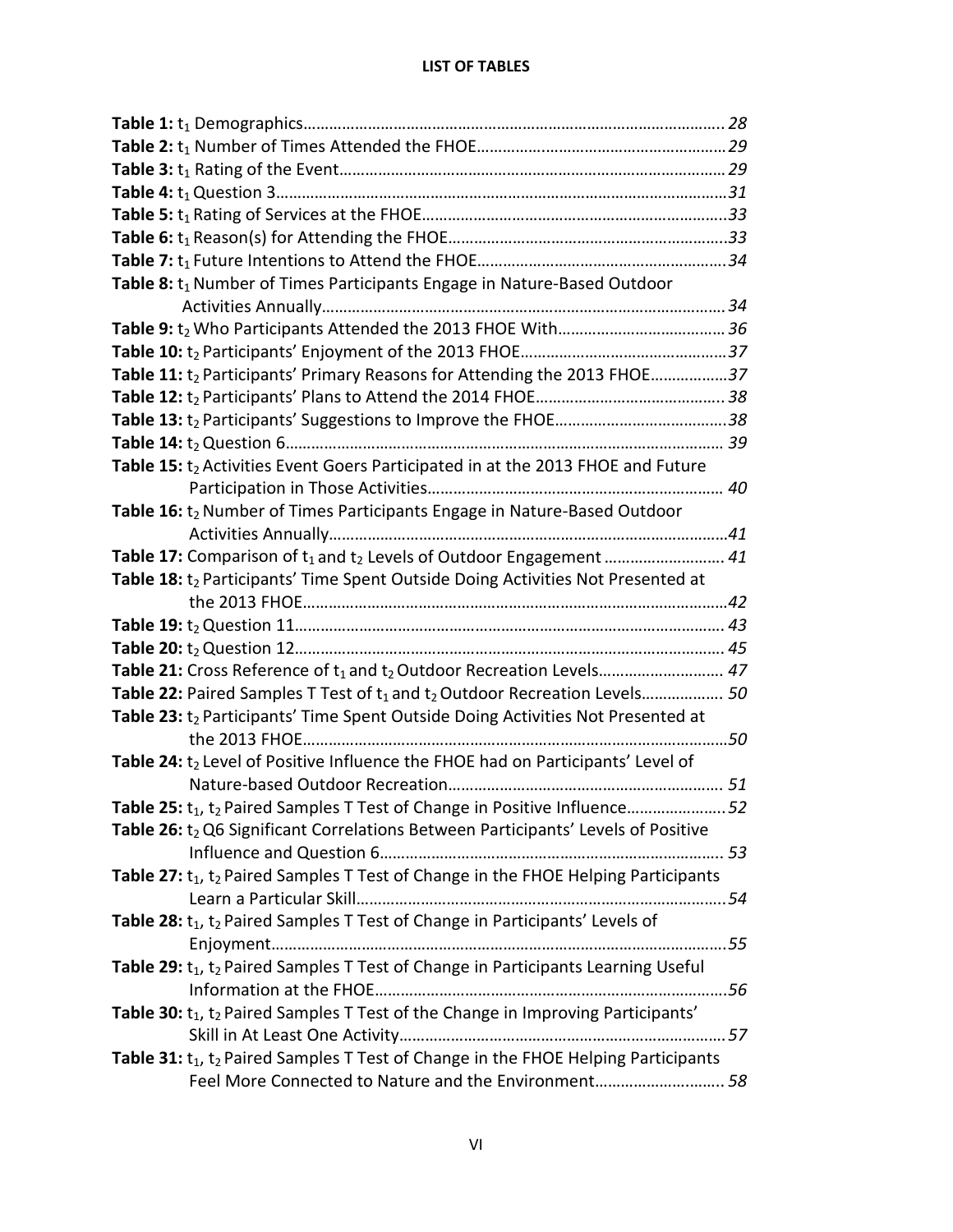# **LIST OF TABLES**

| Table 32: t <sub>2</sub> Significant Correlations Between Level of Outdoor Recreation and |  |
|-------------------------------------------------------------------------------------------|--|
|                                                                                           |  |
| Table 33: t <sub>2</sub> Significant Correlations Between Level of Outdoor Recreation and |  |
|                                                                                           |  |
| Table 34: Comparison of t <sub>1</sub> and Critical Participants' Sociodemographics 70    |  |
| Table 35: Compared Samples T Test of t <sub>1</sub> and Critical Participants'            |  |
|                                                                                           |  |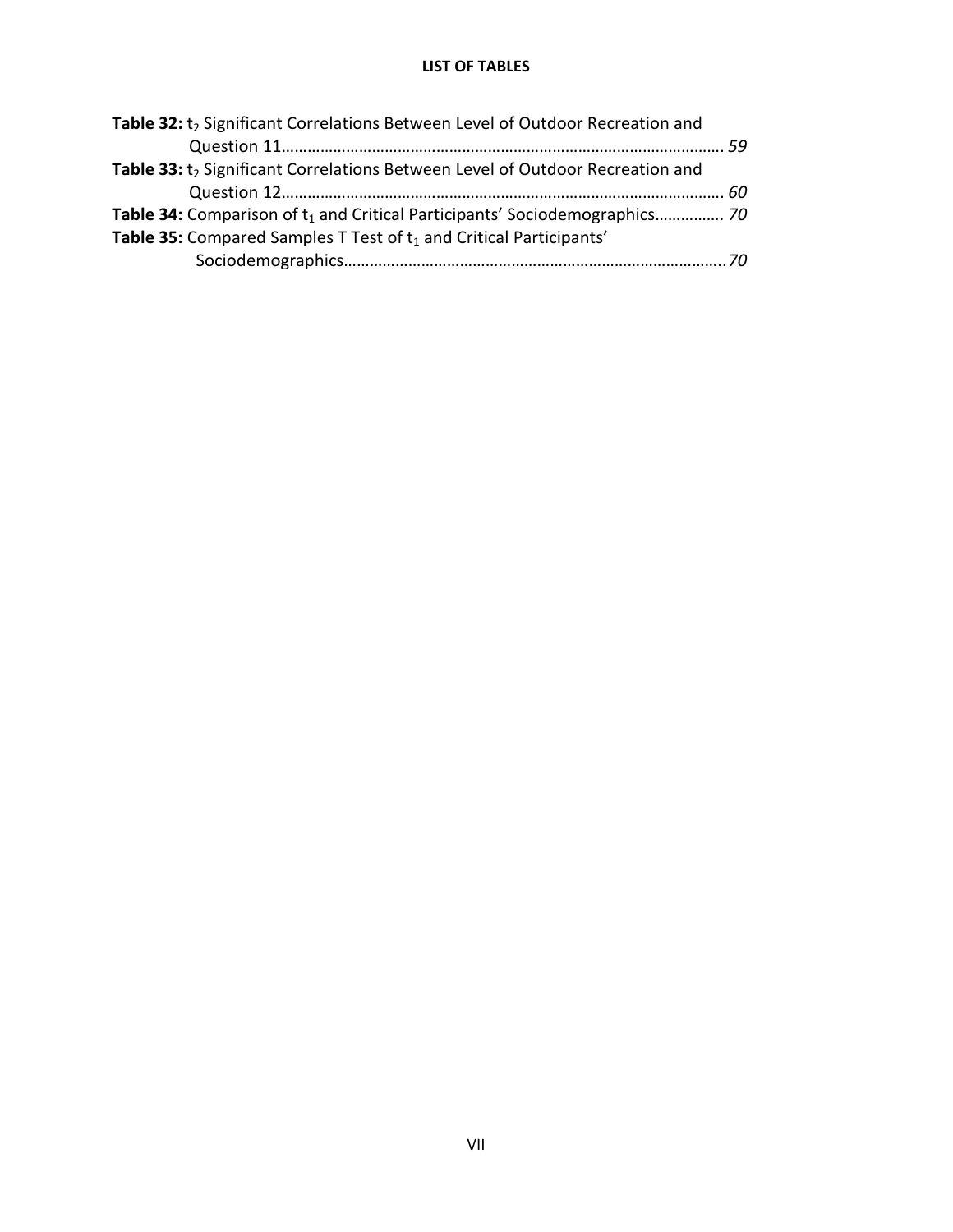## **LIST OF FIGURES**

|                                                                                                                   | .25 |
|-------------------------------------------------------------------------------------------------------------------|-----|
| <b>Figure 2:</b> Comparison of $t_1$ and $t_2$ Annual Outdoor Recreation Levels 48                                |     |
|                                                                                                                   |     |
| <b>Figure 4:</b> Comparison of $t_1$ and $t_2$ Levels of Positive Influence on Participants'                      |     |
|                                                                                                                   |     |
| <b>Figure 5:</b> $t_1$ and $t_2$ Comparison of Participant Ratings of the FHOE Helping                            |     |
|                                                                                                                   |     |
| <b>Figure 6:</b> $t_1$ , $t_2$ Comparison of Participants Level of Enjoyment at the FHOE 55                       |     |
| <b>Figure 7:</b> $t_1$ , $t_2$ Comparison of Participants Learning Useful Information at the                      |     |
|                                                                                                                   |     |
| <b>Figure 8:</b> t <sub>1</sub> , t <sub>2</sub> Comparison of FHOE Improving Participants' Skill in At Least One |     |
|                                                                                                                   |     |
| Figure 9: t <sub>1</sub> , t <sub>2</sub> Comparison of FHOE Helping Participants Feel More Connected to          |     |
|                                                                                                                   | 58. |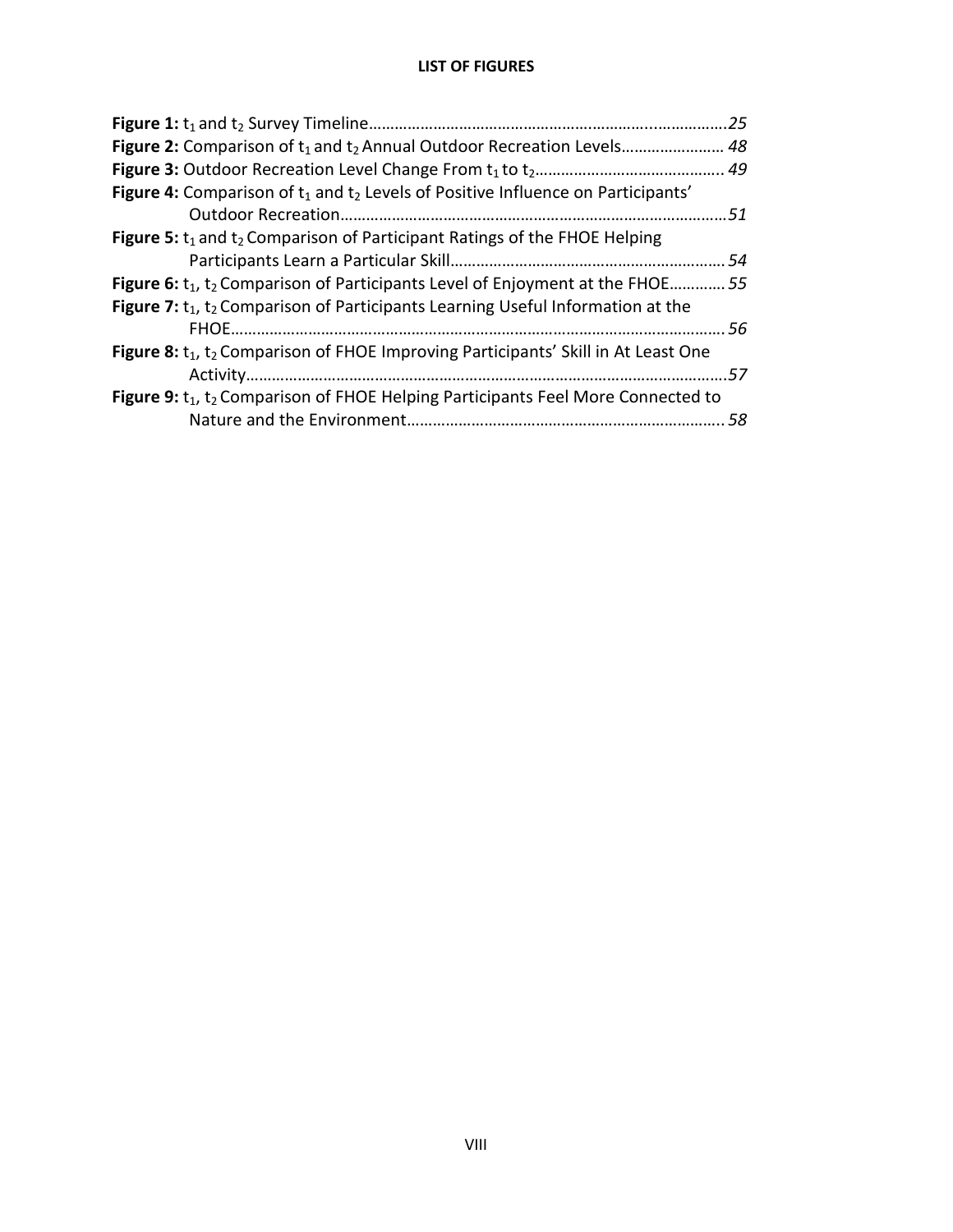#### **CHAPTER 1: Introduction**

### *Statement of the Problem*

Health and wellness preoccupy the American mind. A recent U.S. study showed that 30 percent of people are trying to lose weight most of the time (Mintel, 2010). While obesity represents one of the major health problems worldwide (World Health Organization, 2000), there are other aspects to health and wellness beyond dieting that should be considered. Evidence suggests that the health and well-being of our nation, children in particular, are being compromised by Nature Deficit Disorder, a term coined by Richard Louv (Louv 2005). The term itself suggests we are spending less time outside resulting in a variety of behavioral and wellness problems. Louv explains how the term "…is not a formal diagnosis, but a way to describe the psychological, physical and cognitive cost of human alienation from nature" (Louv, 2009). Nature Deficit Disorder is gaining momentum in the medical field as information regarding the medical effects of Nature Deficit Disorder is becoming more readily available through numerous research studies (Wells, 2000; Takano, Nakamura, & Watanabe, 2002; Louv 2006; Warber, S., Bialko, M., Dehudy, A., & Irvine, K. 2012; Gomes 2012; Maas, Verheij, Groenewegen, Vries, and Spreeuwenberg 587-592).

Louv (2005) suggests that the key causes of Nature Deficit Disorder are the rise in use of technology, parents being more protective of their children from the outdoors, and the decline in access to developed outdoor recreation areas. In addition to the lack of access, research has also linked increased technology use to a decline in visits to US national parks (Pergams & Zaradic, 2006). The concept of Nature Deficit Disorder and the general public's decrease in outdoor engagement is becoming more familiar and researchers are beginning to provide plans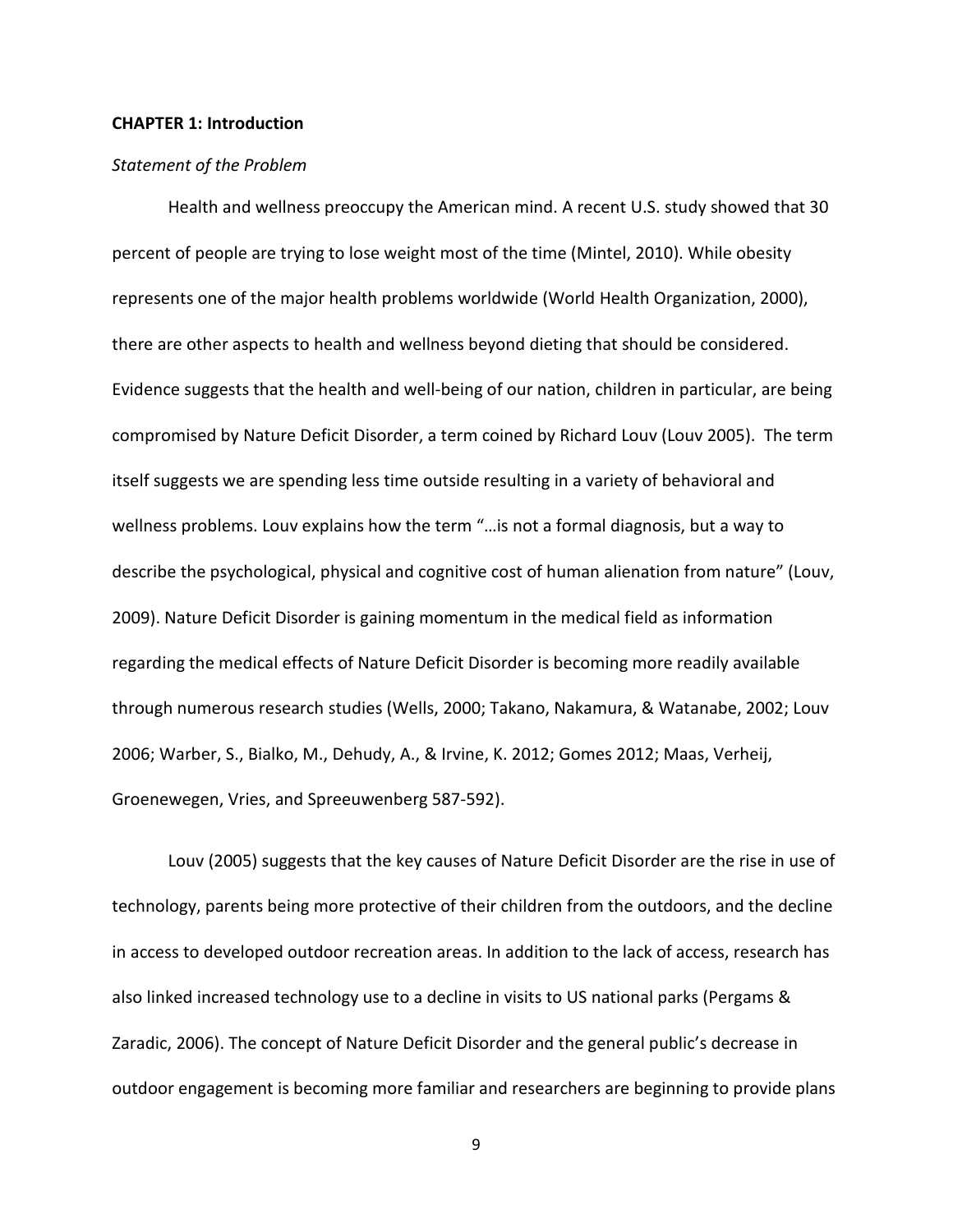and strategies to resolve the issue. To address the decline in outdoor recreation, managers and planners are focusing their efforts on offering local outdoor events and regional festivals to increase outdoor activity levels. One of the many ways recreation professionals are doing this is by hosting outdoor recreation based events or festivals which include objectives to get participants more active in the outdoors. While many events have been planned and hosted by recreation professionals, little research has been done to determine if outdoor recreation based events have affected the participants' levels of outdoor involvement. The purpose of this study is to determine the effects of an outdoor recreation event on participants' levels of outdoor activity.

## *Implications of the Research*

Results from this research will be used by Indiana Department of Natural Resources and the Natural Resources Foundation to determine the effectiveness of the FHOE and to better understand the impacts of the FHOE on visitors' levels of outdoor involvement. Furthermore, results will ideally aid event hosts, planners, and partners to better serve the community and ultimately increase Hoosier engagement with the outdoors.

#### *Background*

The impact of outdoor/sporting festivals on participants is a new area of research. Getz (1991) initially classified three categories of participants' basic needs met by festivals: physical, interpersonal, and personal. Since then several studies have identified five motivation domains for festival visitors: escape, excitement/thrills, event novelty, socialization, and family togetherness (Uysal, Gahan, and Martin, 1993; Mohr et. Al, 1993; Crompton and McKay, 1997).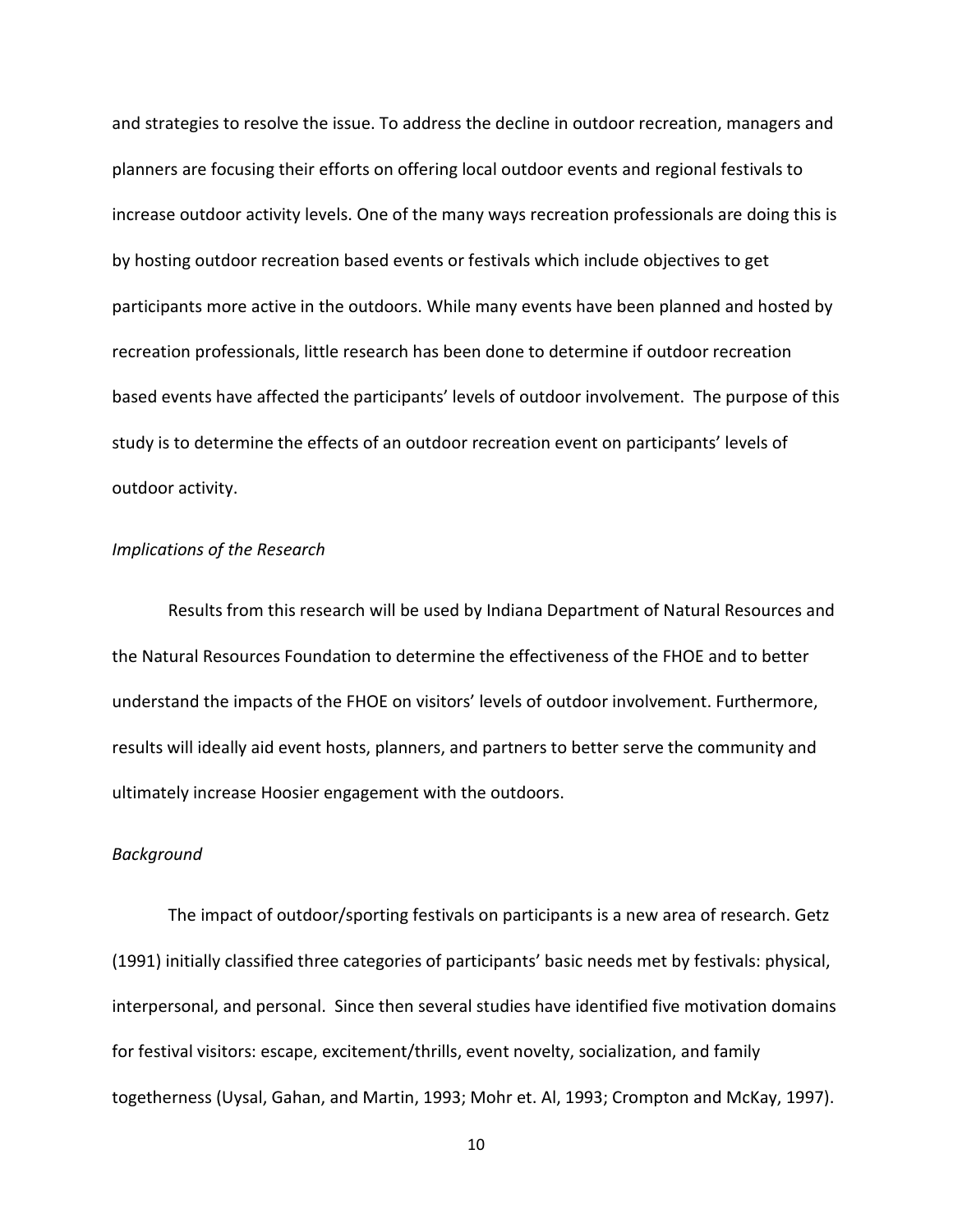Studies that focus on length of time spent outdoors and the positive effects on other areas of people's lives such as attention span and mood are relatively new as well (Wells, 2000; Takano, Nakamura, & Watanabe, 2002; Louv, 2006; Gomes 2012 Warber, S., Bialko, M., Dehudy, A., & Irvine, K. 2012; Maas, Verheij, Groenewegen, Vries, and Spreeuwenberg 587- 592). With the new attention being brought to the benefits that nature brings, researchers have been conducting numerous studies on the relationship between time spent outdoors and health. The literature suggests that children having more access to the restorative properties of the outdoors are likely to benefit in terms of cognitive and attentional capacities (Wells, 2000).

From these findings came additional research looking at children and their involvement with the outdoors. Today, children between the ages of 8 and 18 are exposed to an average of 6.5 hours of electronic media per day (Roberts, Foehr, & Rideout, 2005; Roberts & Foehr, 2008). Not only have children been consumed with the use of electronic media, but researchers are also looking deeper into the possibility that national parks are being overlooked as a result. The decline in per capita visits to US national parks since 1988 has a strong positive correlation to several electronic entertainment indicators: hours of television, video games, home movies, theatre attendance, and internet use (Pergams & Zaradic, 2006). In addition, there has been an overwhelming amount of evidence showing the decrease in outdoor involvement (Mike, 2007; Outdoor Recreation Participation, 2008; Scotland's Nature England, 2009).

The Indiana Department of Natural Resources has been hosting its annual Ford Hoosier Outdoor Experience (FHOE) now for five years at Fort Benjamin Harrison State Park in Indianapolis, Indiana. Records show that the event has been growing in popularity, with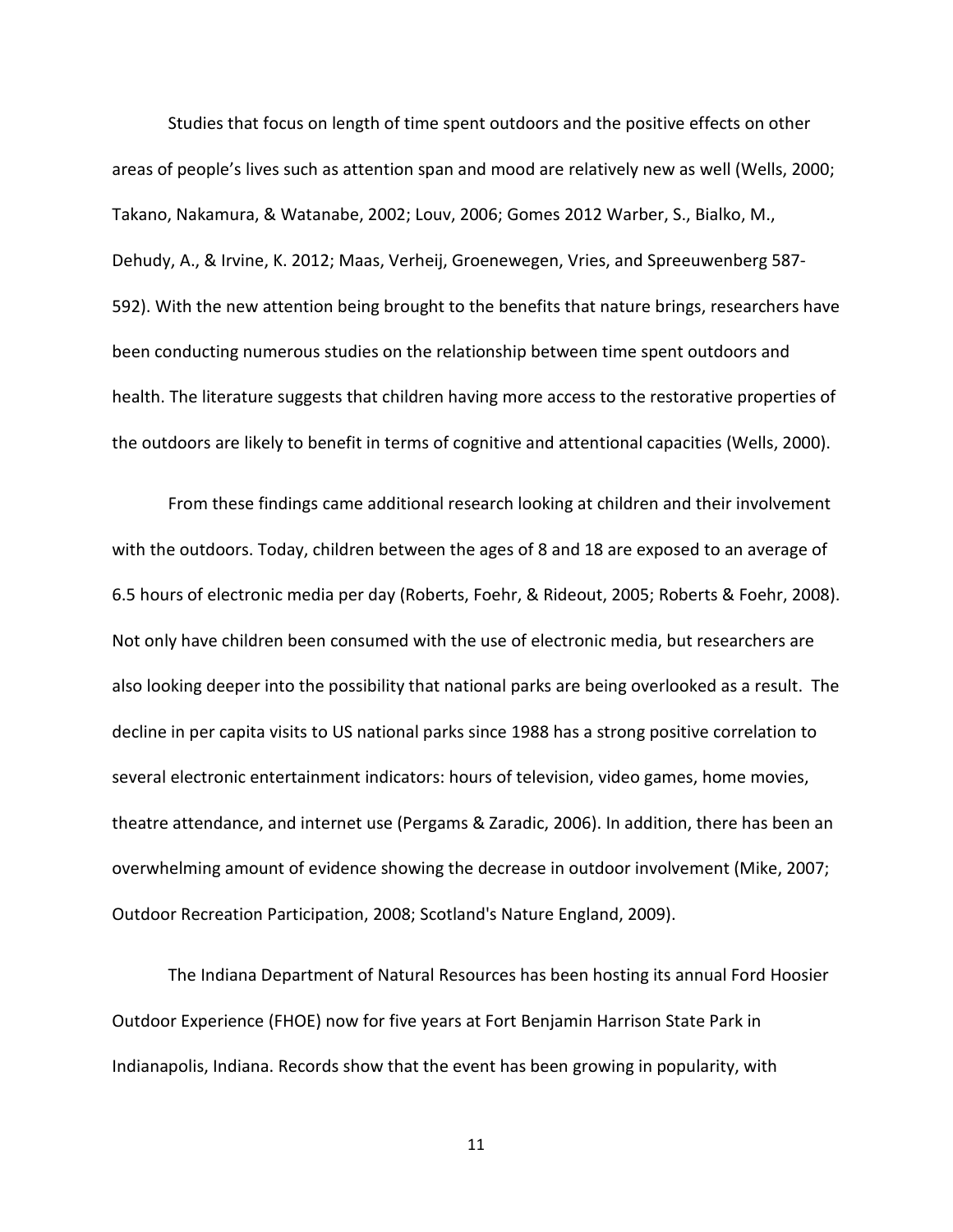approximately 31,000 people attending in 2013. The idea behind the FHOE is to be a hands-on outdoor recreation event that offers instruction on a variety of outdoor skill in hopes that people will use the newly learned skills thereby increasing their levels of outdoor recreation.

A marketing plan was also developed with the overall goals to (1) Increase awareness of the Department of Natural Resources (DNR); (2) Attract a diverse audience of new or lapsed DNR parks users to the two-day event; (3) Increase the number of people using DNR properties (Willow Marketing, 2009).

### *Research Objectives and Question*

Research objectives were to: (1) gauge participants' level of outdoor recreation; (2) learn about what activities they participated in at the event; (3) learn about their barriers to outdoor recreation; (4) learn about their overall experience attending the event. The research also seeks to answer the following question: Does the FHOE have an effect on participants' levels of outdoor recreation and/or influence their choices in selecting an outdoor activity to participate in?

#### *Purpose Statement*

One of the many ways recreation professionals are curbing the rise of Nature Deficit Disorder is by hosting outdoor recreation based events. In order to use outdoor recreation based events as a tool to increase outdoor engagement, recreation managers and practitioners need to better understand the public's barriers to outdoor recreation and how to better encourage people to engage in the outdoors. This research will provide recreation professionals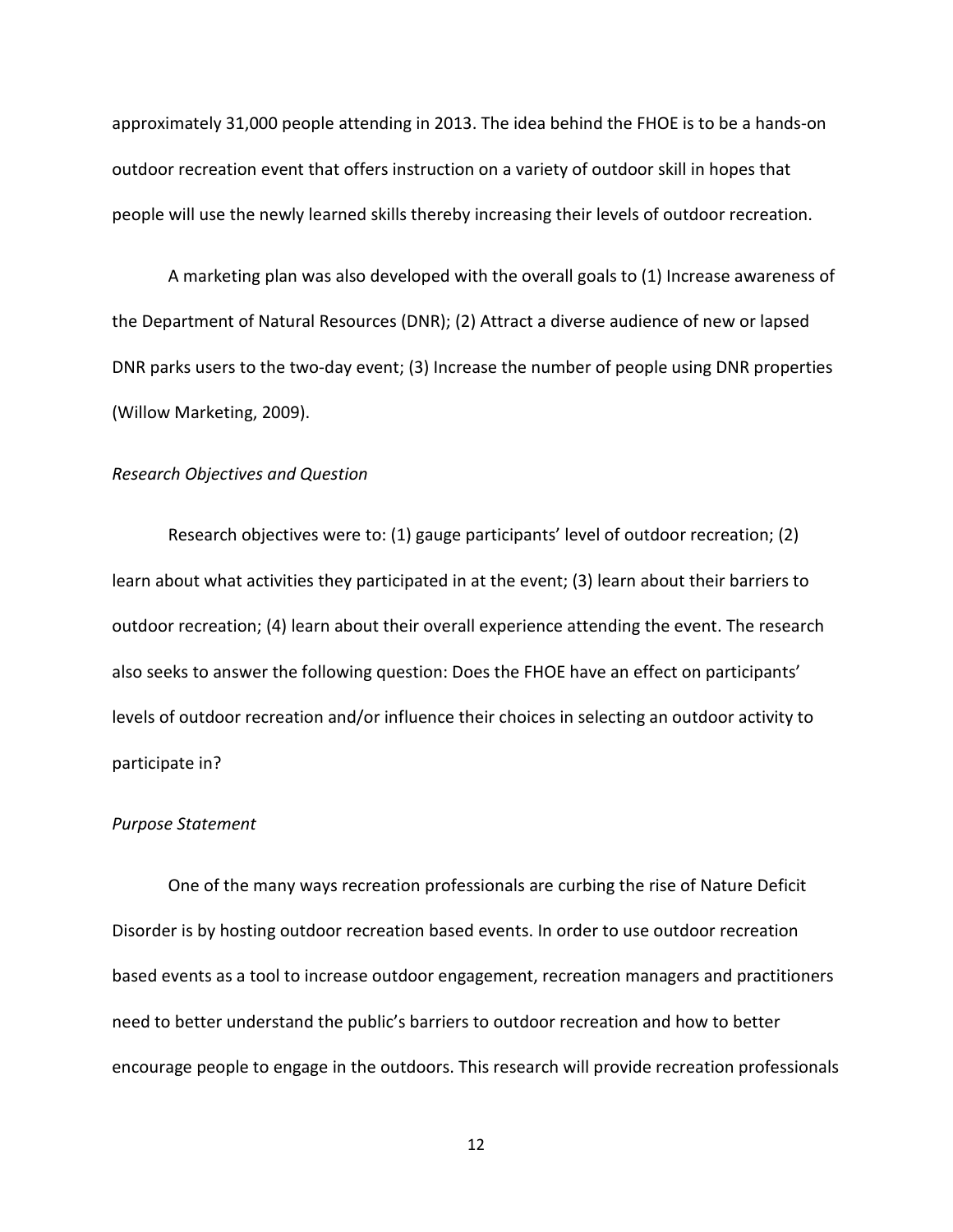with ideas and ways to improve their events, barriers to outdoor recreation will analyzed and changes in strategy will be provided.

In order to determine if FHOE had an impact on participants' levels of outdoor engagement, participants were asked to fill out two surveys. The first during the FHOE event and the second, nine months after the event to determine a variety of factors associated with their levels' of outdoor engagement. Descriptive statistics, T-tests, and analysis of variance were employed to help describe and understand factors related to participant's recreational behaviors and if these behaviors were impacted by engagement with FHOE.

### *Explanation of Organization*

The remaining chapters are organized as follows: Chapter 2 discusses a broad range of topics within the outdoor recreation field including: policy, festivals, and Nature Deficit Disorder; Chapter 3 covers the methodology used to conduct the research; Chapter 4 examines the results from both surveys ( $t_1$  and  $t_2$ ) separately; Chapter 5 provides similarities to previous studies and analyzes the survey data of event-goers that participated in both surveys. Future management recommendations were based on those findings and the chapter concludes with limitations to the study and suggestions for future research.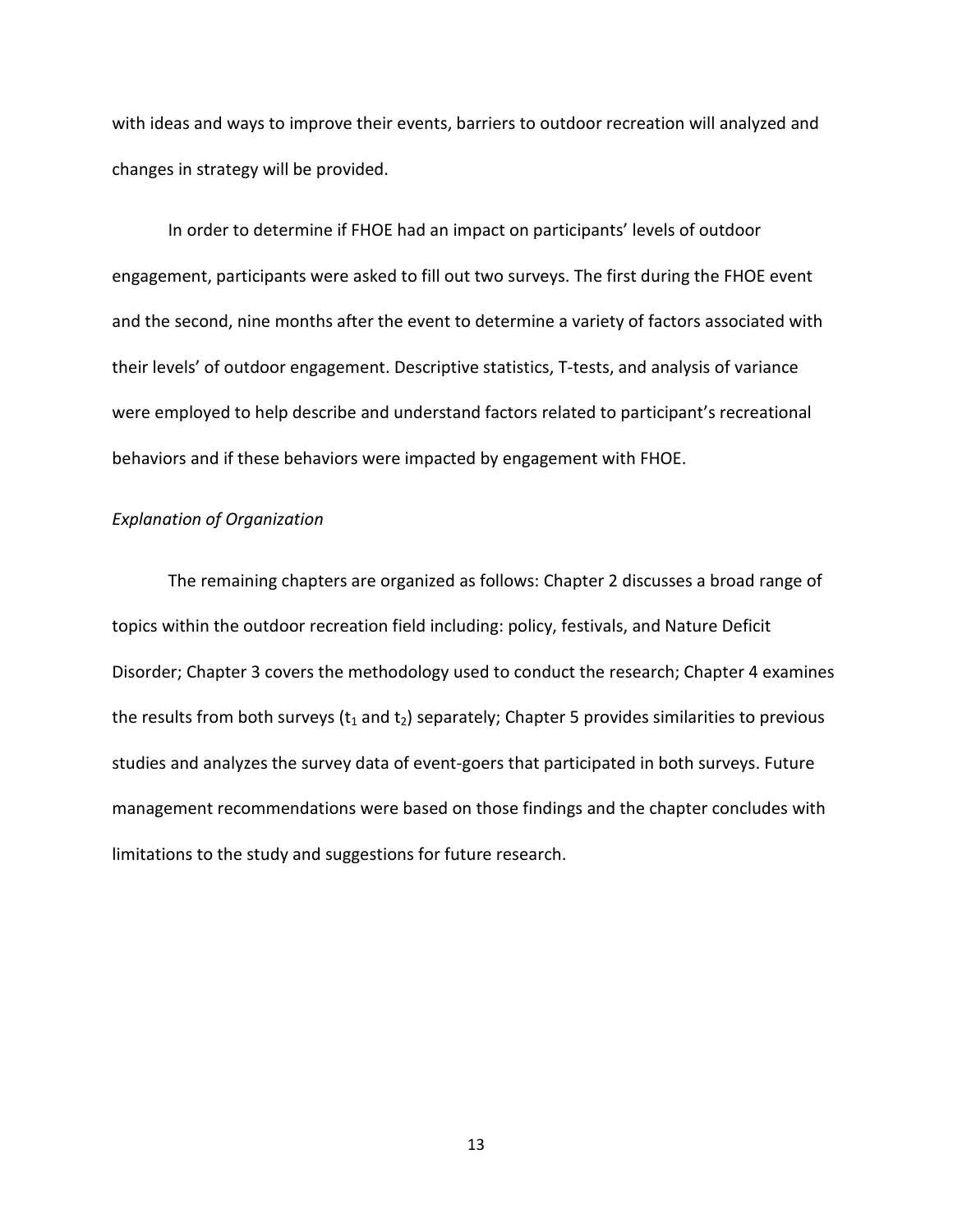#### **CHAPTER 2: Literature Review**

#### *A Brief History of Outdoor Recreation*

Outdoor recreation is a concept that dates as far back as the beginnings of recorded history. Jensen and Guthrie (2006) found evidence that the Sumerians of Mesopotamia participated in outdoor recreation as far back as 4000-2000 B.C. More specifically some believe that villa gardens were constructed in Mesopotamia in an attempt to maintain direct contact with nature (Ulrich and Parsons, 1992). Though outdoor recreation has been around for ages, little had been documented on organizations established to strategically promote and conserve opportunities for outdoor recreation until the mid-1900'. In 1958, the Outdoor Recreation Resources Review Commission (ORRRC) was created to determine: (1) future outdoor recreational wants and needs expected for 1976-2000; (2) recreational resources expected to be available to meet those demands; (3) policies and procedures to meet present and future outdoor recreational needs (Siehl, 2008). In light of the Commission's published reports, the Department of the Interior formed the Bureau of Outdoor Recreation (Wolfe, 1964).

Over the years, policies were written, such as the Land and Water Conservation Act, and much progress was made for the development of outdoor recreation. In 1965 the Land and Water Conservation Fund Act was enacted to assist states and federal agencies in preserving, developing, and assuring for all citizens and visitors accessibility to a desirable quality and quantity of outdoor recreation resources (Beckman and Ingraham, 1966). Due to this opportunity, Beckman and Ingraham (1966) state that by May of 1966, 48 states had developed comprehensive outdoor recreation plans with the intentions of putting them into action. These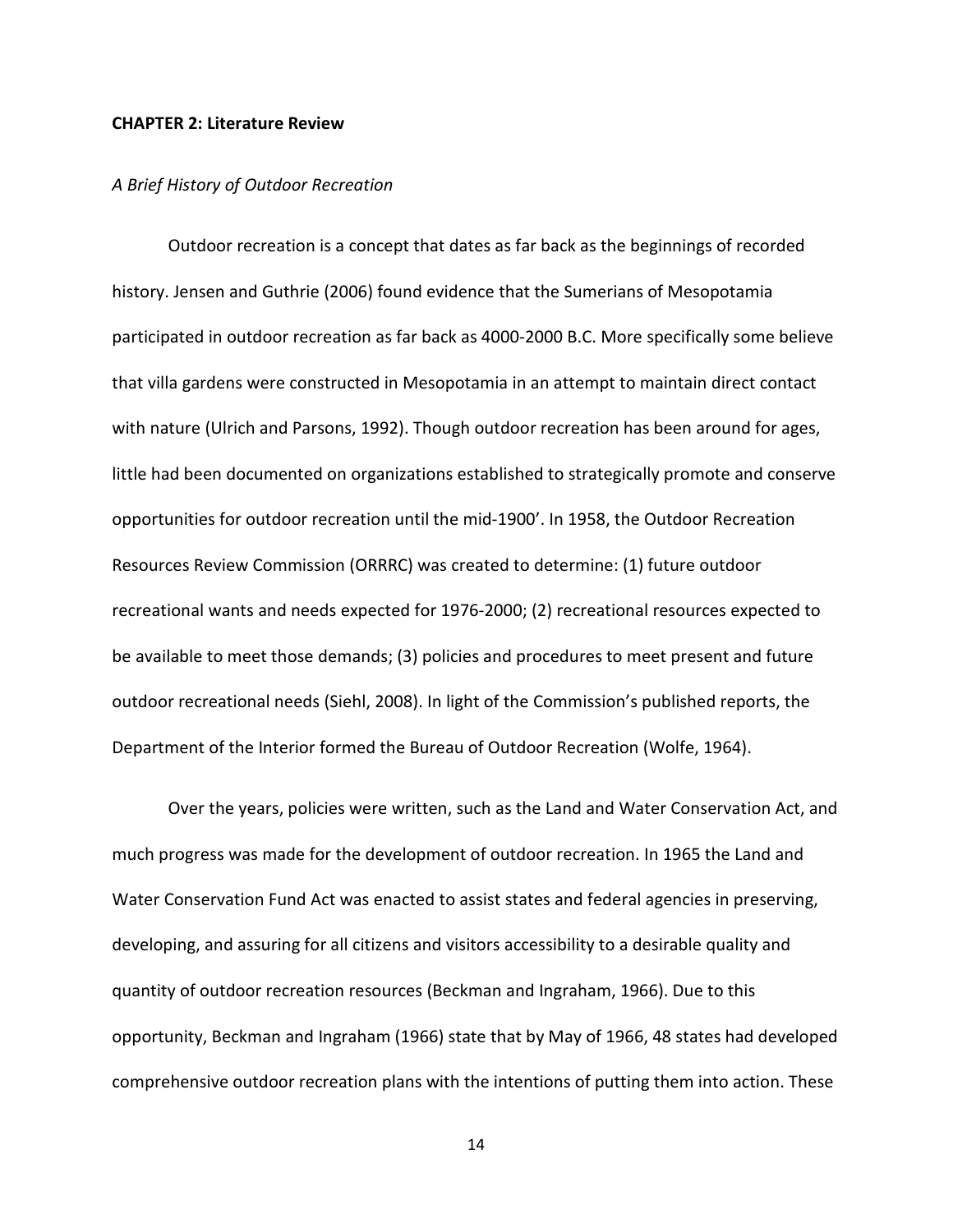types of plans still exist today and are published by each state every five years and are now officially called State Comprehensive Outdoor Recreation Plans (SCORP). SCORPs were created to determine the respective state's outdoor recreation demand and formulate a plan accordingly. For instance, the Indiana SCORP 2011-2015 sent out an outdoor recreation participation survey and received 6,824 responses (Indiana statewide, 2012). These responses represented the voices of Indiana residents regarding outdoor recreation and helped managers develop Indiana's outdoor recreation plan for the following five years.

The current Indiana SCORP shows that that majority of respondents' reasons for participating in outdoor recreation were to be with friends or family, physical health, and mental health (Indiana statewide, 2012 p. 22). Participants also favored walking/hiking/jogging/running as their most popular outdoor recreation activities (Indiana statewide, 2012 p. 22). The survey also showed that over 60% of respondents drove to reach their chosen outdoor recreation activity (Indiana statewide, 2012 p. 22). Due to factors like these, the report has put an emphasis on the state's goal to get all Indiana residence within 7.5 miles or 15 minutes of a trail (Indiana statewide, 2012 p. 79).

During this boom in the organization of outdoor recreation came many different research studies on various aspects of the subject. In 1963 Knetsch's research on the demands and benefits of outdoor recreation showed that recreation should be viewed, in a sense, as producing an economic product (Knetsch, 1963). Burt and Brewer's (1971) research then developed a framework to measure the social benefits associated with outdoor recreation. Through these findings they suggest that there is an economic benefit to investing in outdoor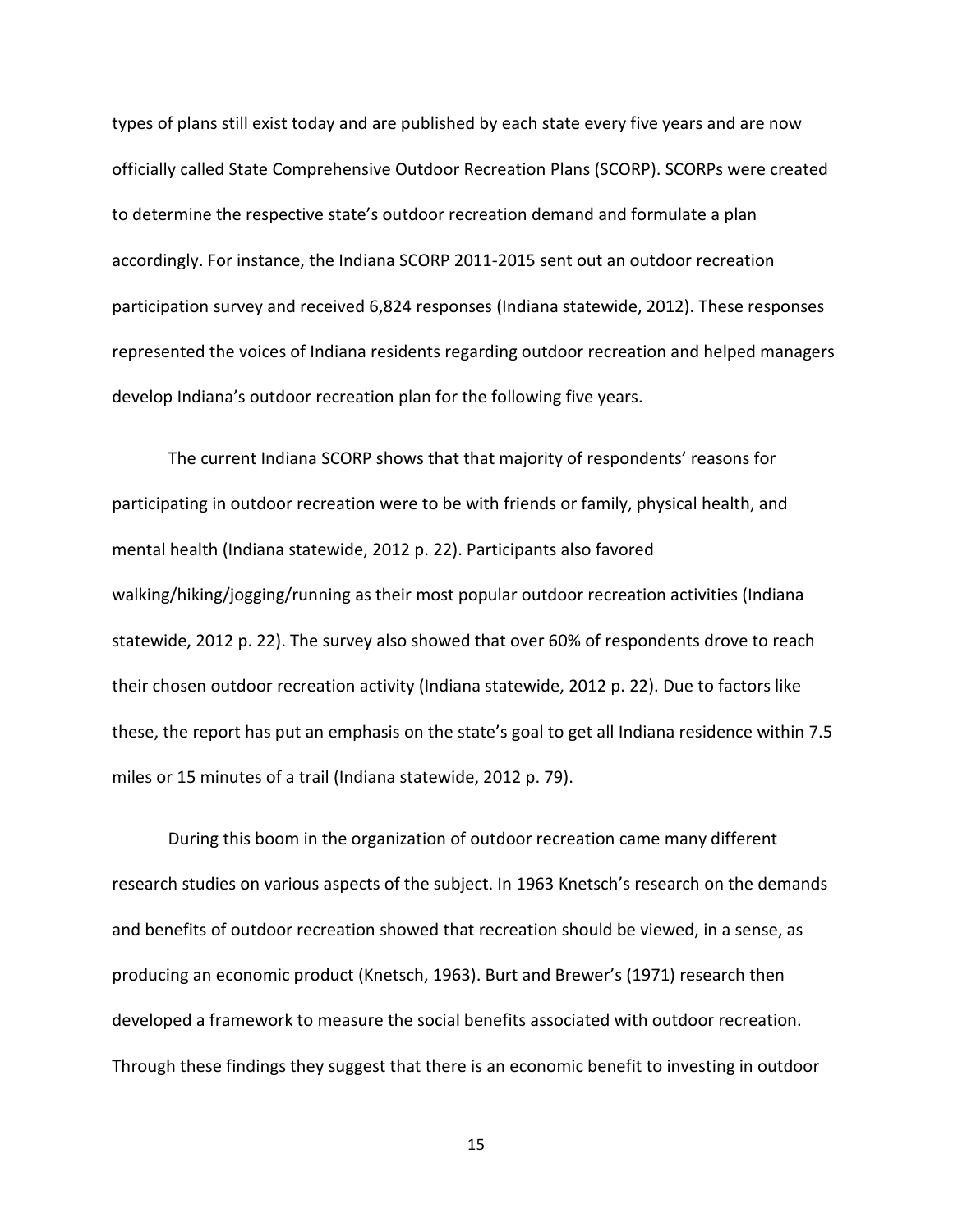recreation. Two years later, Brown and Narwas developed a study to show a more accurate approach to estimating outdoor recreation demand functions (Brown and Narwas, 1973). Shortly after that Martin and Gum (1975) showed that while the economic valuation is relevant, interpretations of these non-priced estimates are essential. Also during this time researchers began to measure the relationship between outdoor recreation and increased environmental concern within the general public (Dunlap and Heffernan, 1975). In addition to Dunlap and Heffernan, a variety of researchers looked into this shortly thereafter. Many of these studies, however, have been reexaminations of the Dunlap-Heffernan Theory and show that the relationship between outdoor recreation and increased environmental concern is weak at best (Pinhey and Grimes, 1979; Van Liere and Noe, 1981). More recently, with the increased demand for outdoor recreation, studies began to focus on a newly created issue of overcrowding. A variety of research has also been done in regards to this recent issue including Stankey ET. Al (1985) and Graefe, Kuss, and Vaske, (1990) who focus on Limits of Acceptable Change (LAC), a planning system developed to assign recreational carrying capacities in an effort to help the issue of overuse. The National Park Service came out with a similar program to address carrying capacity known as Visitor Experience and Resource Protection (VERP) (1997).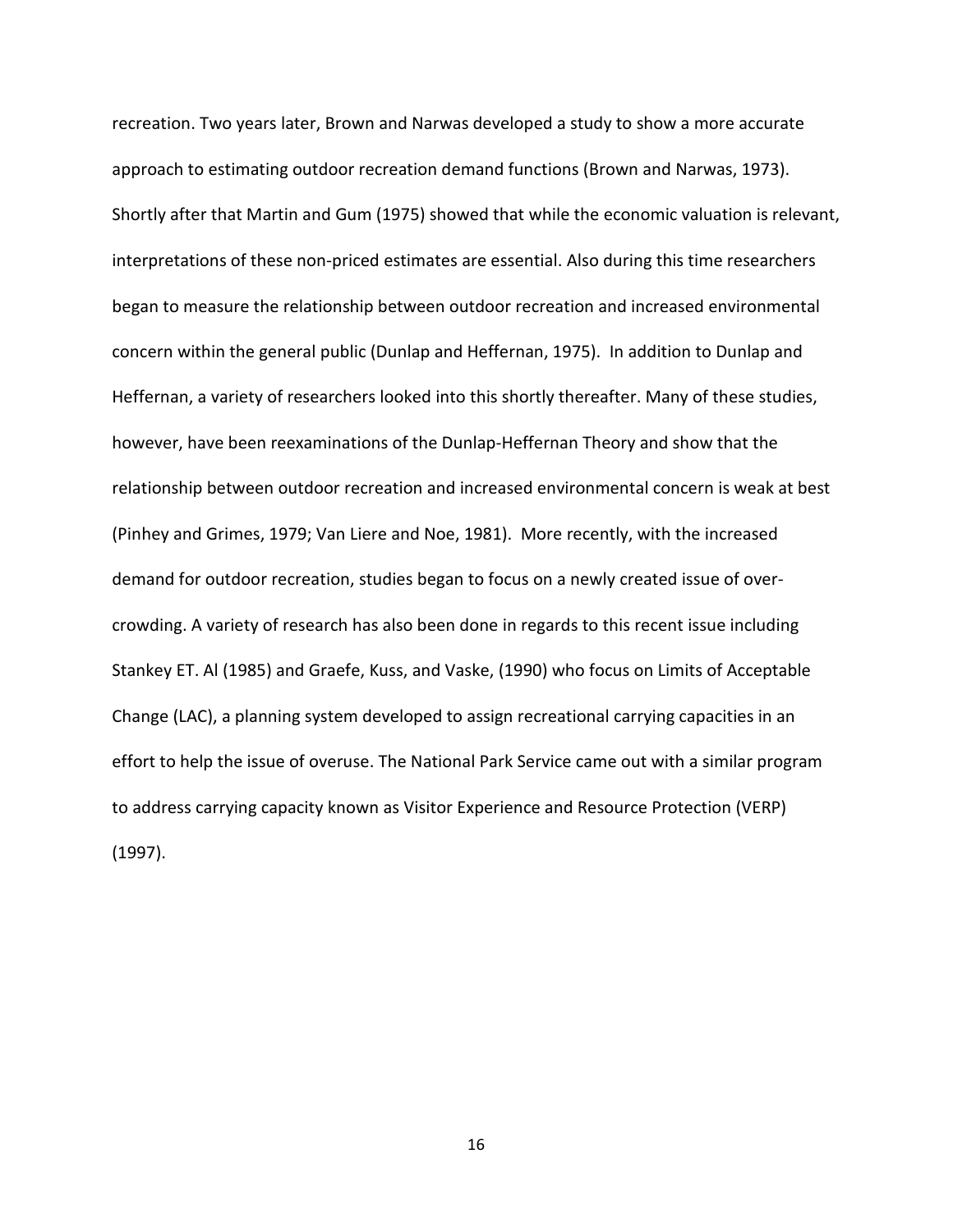#### *Festivals & Outdoor Expositions*

Much like outdoor recreation, festivals have been around for ages, but as Getz points out, the idea of studying them and their impacts on attendees is a relatively new idea (Getz, 1991). To be clear, festivals: must be public, as opposed to private parties and celebrations, since all festivals have social and cultural meaning to the host community. Visitors to festivals are likely to be seeking cultural enrichment, education, novelty, and socialization (Crompton and Mackay, 1989).

The majority of traditional festival research focuses on visitors' motivations for attending (Getz, 1991; Mohr ET. Al, 1993; etc.). Most notably is Crompton and McKay's research, which provides a model to understand the motives of festival goers (1997). Surveys were administered at 16 different locations of a festival in San Antonio, Texas where participants were asked questions about their motivations for attending the festival. Their research found that "six domains should be incorporated on a festival motivations instrument: cultural exploration, novelty/regression, recover equilibrium (rest and relaxation/escape), and family togetherness (enhancing kinship relationships)" (Crompton and Mackay, 1997 pg.438). Separately, when looking at the effect of festivals on visitors' emotional experiences of satisfaction, psychological commitment, and loyalty, Lee found that perceived service value appeared to be a good predictor of behavioral intentions for visitors (2009).

In the early to mid-90s two outdoor expositions were held to help educate the public and to help emphasize involvement in the outdoors for all ages. Texas Parks and Wildlife held the Texas Wildlife Expo in 1992 and the Wyoming Game and Fish Department held the Hunting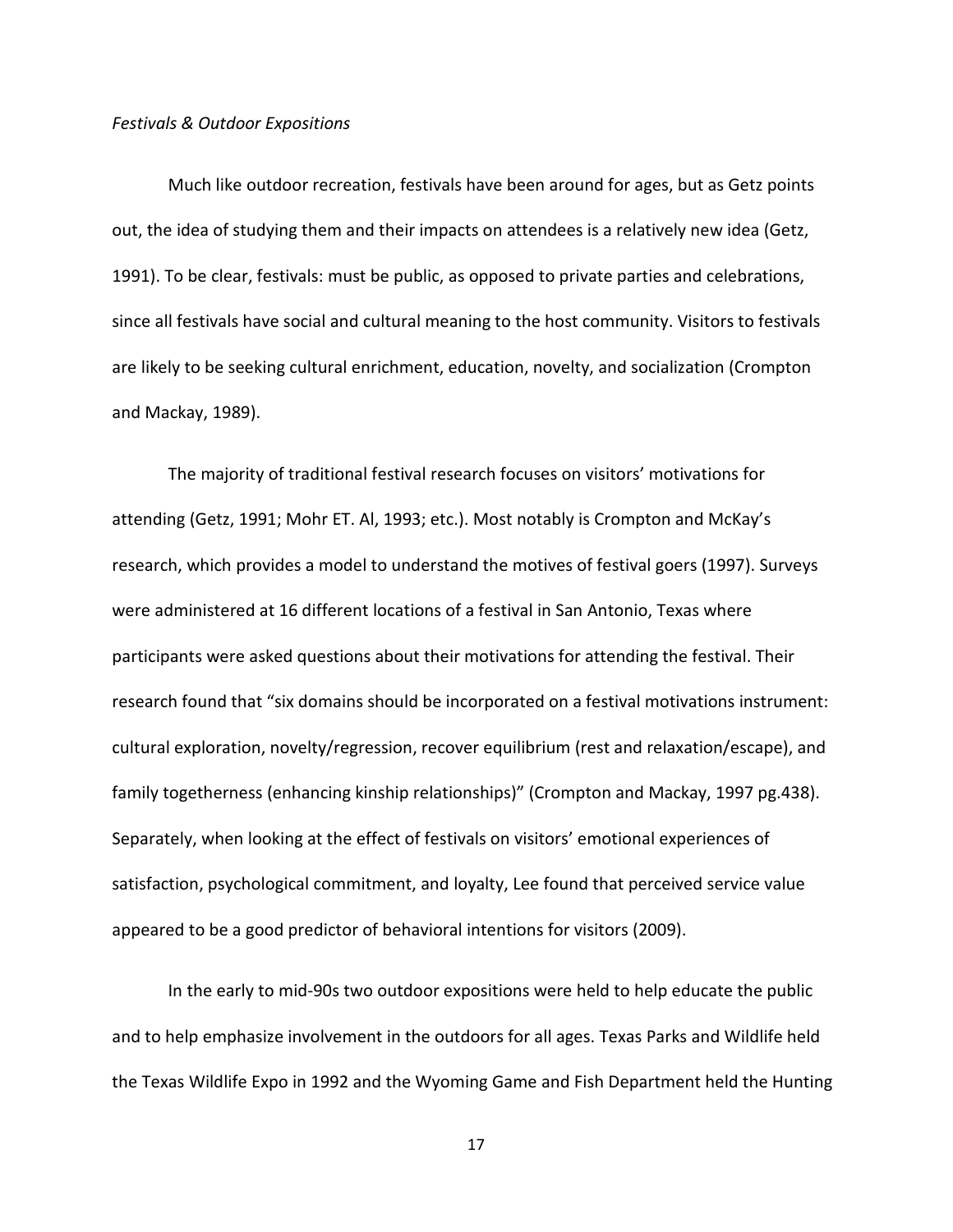and Fishing Expo in 1998. These events proved to be highly effective. The Weatherby Foundation International, a non-profit organization, partnered with the Wyoming Game and Fish Department and Texas Parks and Wildlife to develop a guide book to help direct organizers through their events. The resulting book, *Outdoor Exposition Planning Guide: A Guide for the Planning and Management of a Regional or Statewide Outdoor Exposition* was written in 2002. The planning guide goes through all aspects of planning an event, from financial support to site planning, with an overall objective, "To help other states, provinces and organizations envision their own exposition, understand the planning and work involved and provide a framework for producing an outdoor exposition on local, regional or statewide scale" (Lockman, 2002 p. 4). Many outdoor events have followed this guide including the Indiana Department of Natural Resource's FHOE.

### *Nature Deficit Disorder*

Richard Louv coined the term Nature Deficit Disorder in 2005 (Louv, 2005). This term stemmed from research and what Gesler calls, "A long tradition that healing powers may be found in the physical environment, whether that entails materials such as medicinal plants, the fresh air, and pure water of the countryside, or magnificent scenery" (Gesler, 1992 p. 736). Moving forward, there has been a growing contingent of research showing the positive effects of green spaces on people's health as well as social, economic, and environmental benefits (Burns, 1998; Wells, 2000; Cox, 2002; Takano, Nakamura & Watanabe, 2002).

Since then, researchers have uncovered a trend that children are spending a decreasing amount of time experiencing nature (Hofferth and Curtin 2001; Kellert, 2005; Roberts, Foehr,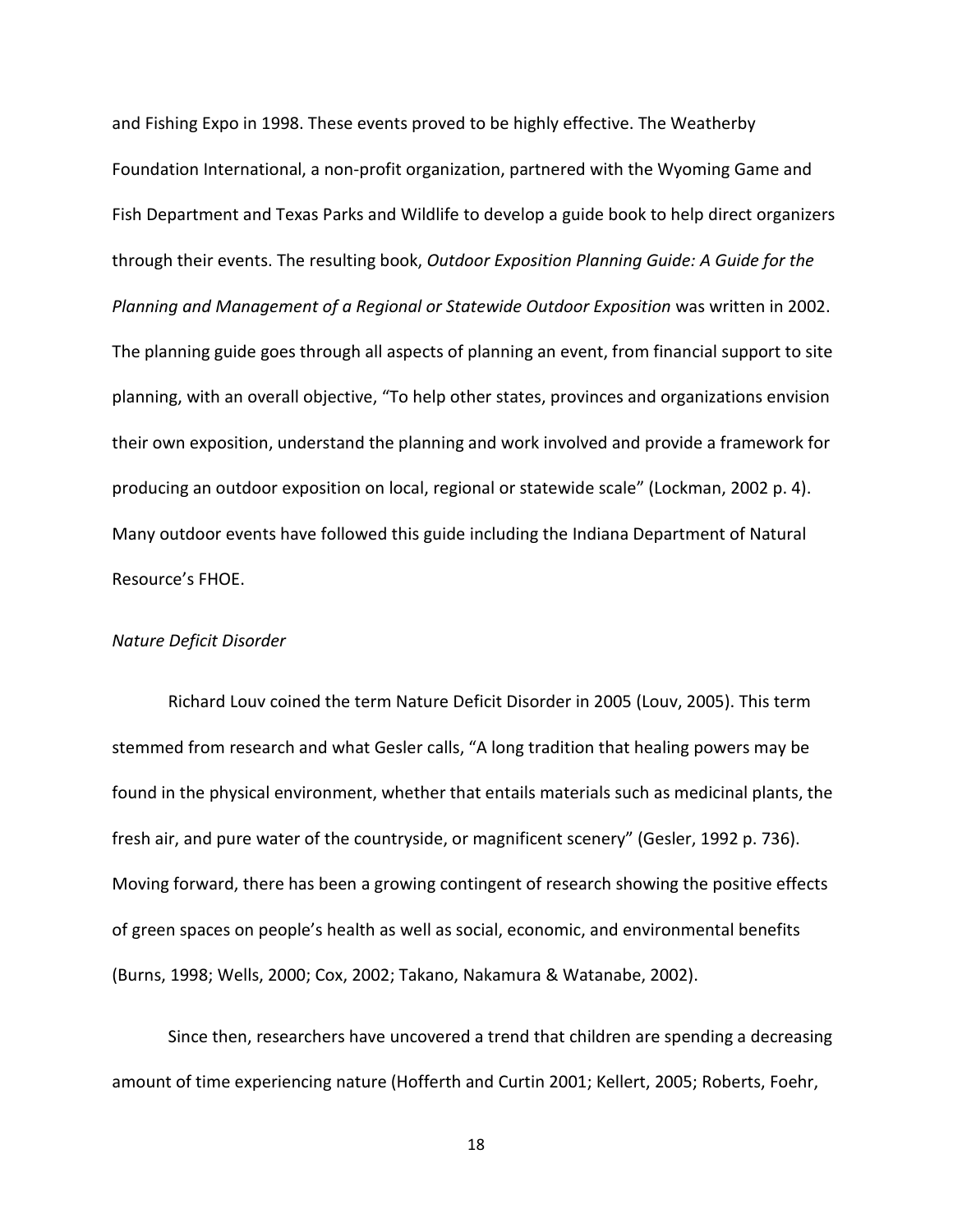and Rideout, 2006, etc.). This link was initially uncovered when Hofferth and Curtin discovered that children have less discretionary time at home (2001). In 2005, Kellert reports that, "Most children today have fewer opportunities to spontaneously engage and immerse themselves in the nearby outdoors" (Kellert, 2005 p. 83). Multiple reports also emerged that children are spending an increasing amount of time with electronic media. Roberts, Foehr, and Rideout reported that children 8 to 18 spend an average of 6.5 hours a day with electronic media, which includes 3 hours of TV and 1.75 hours of music (2006). This is around the same time that Louv devised the term Nature Deficit Disorder (Louv, 2005). More recently, Common Sense Media found that over half of households sampled 0-8 years-old have a mobile phone, a tablet, and iPod or similar device and make a case that children are more connected than ever with the progress of technology (2011).

Furthermore, research continues to link various factors such as declining visits to National Parks and declining nature experiences to Nature Deficit Disorder. Stemming from previous research which reported that there had been a 25% decline in per capita visits to national parks between 1987 and 2003, Pergrams and Zaradic linked this research to an overall decline in natured-based recreation (Pergrams and Zaradic, 2006). 2007 brought findings that outdoor participation in the US had decreased among 6 to 17 year olds by 11% (The Outdoor Foundation, 2008). A 2009 survey by Singer also suggested that these low rates of nature experiences were not unique to the US. The survey reported that the percentages of mothers that said their child or children often explored nature were: China 5%; Brazil 18%; Indonesia 7%; UK 25%; Morocco 7%; South Africa 18%; France 45%; India 18% (Singer Et Al., 2009).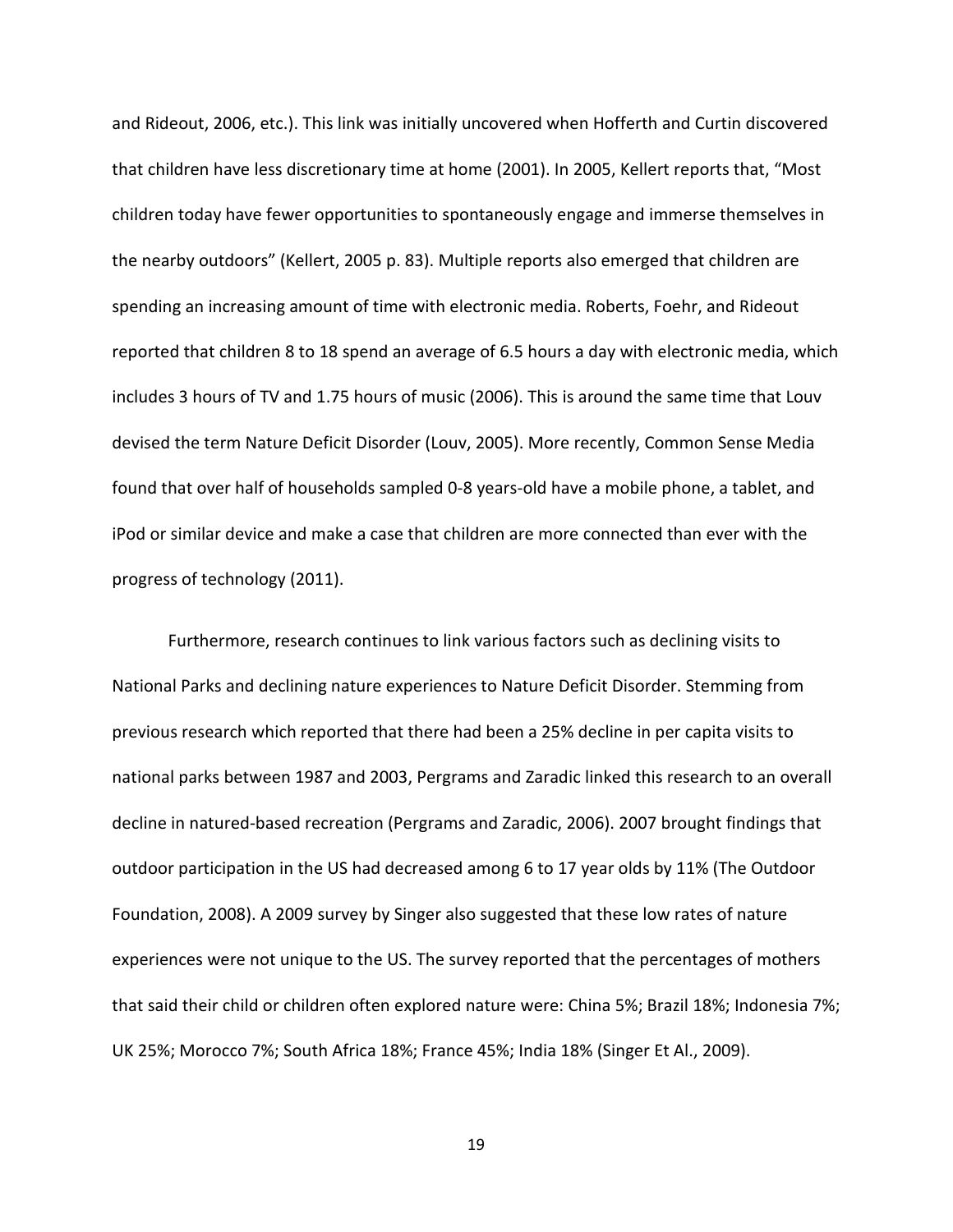As previously mentioned, many outdoor events have followed Lockman's *Outdoor Planning Guide* (2002). However, due to the newness of these types of events, little to no research has been done on them. While the literature in this area is lacking, numerous events have held and many more will be hosted which could contribute to this new area of research.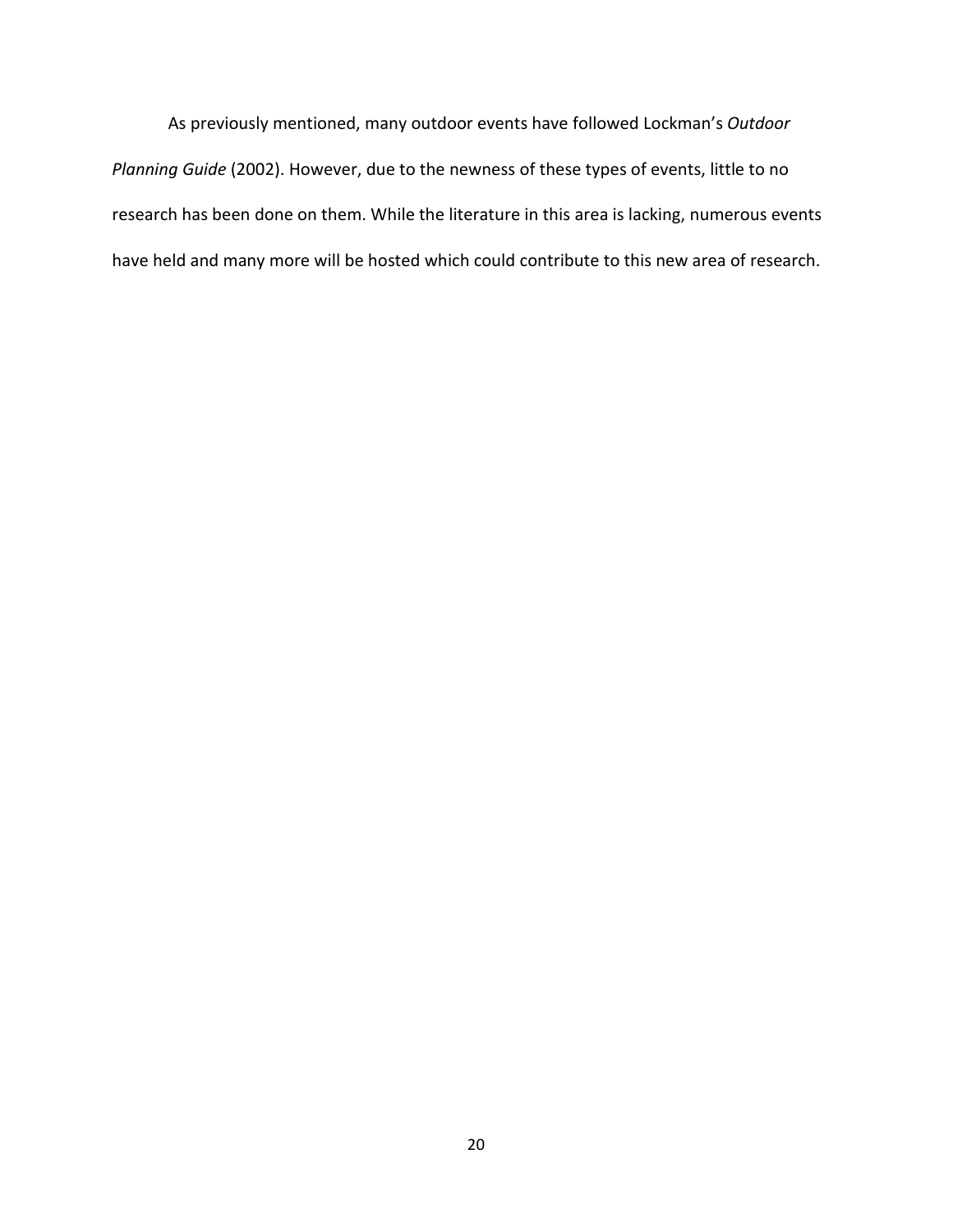### **CHAPTER 3: Methods**

The research took place beginning in the fall of 2013 and went through the summer of 2014 (Figure 1). Surveys were designed by a four person team (PI Cooper, and Co-PIs - Gruver, Carman, and Gregg) and administered at the 2013 FHOE and follow-up surveys were sent to willing participants nine to eleven months later. The data from participants who completed both surveys (Critical Participants) were then analyzed to determine if there were significant changes in a number of characteristics, including outdoor recreation levels.

A booth was set up at the event where attendees were asked to participate in a brief survey about their experiences at the event and also about their levels of outdoor involvement. The goal was to have 300 completed surveys at the event and respondents who indicated accordingly were sent a follow-up survey. The initial survey gaged each participant's level of outdoor involvement and identified which activities they participated in at the 2013 FHOE. The follow-up survey determined if their overall level of outdoor activity had increased since attending the 2013 FHOE, and if the event influenced their choices of outdoor activities in which to participate.

#### *Exit Survey (t<sub>1</sub>)*

The research took place beginning in the fall of 2013 and went through the summer of 2014 (Figure 1). A survey team of three administered random surveys (Appendix A) to willing participants at the exit line of the event. The FHOE is a hands-on, outdoor recreation event that occurs annually at Fort Benjamin Harrison State Park and is open to the public over a weekend in September. Parking is made available outside of the park and guests can either walk in or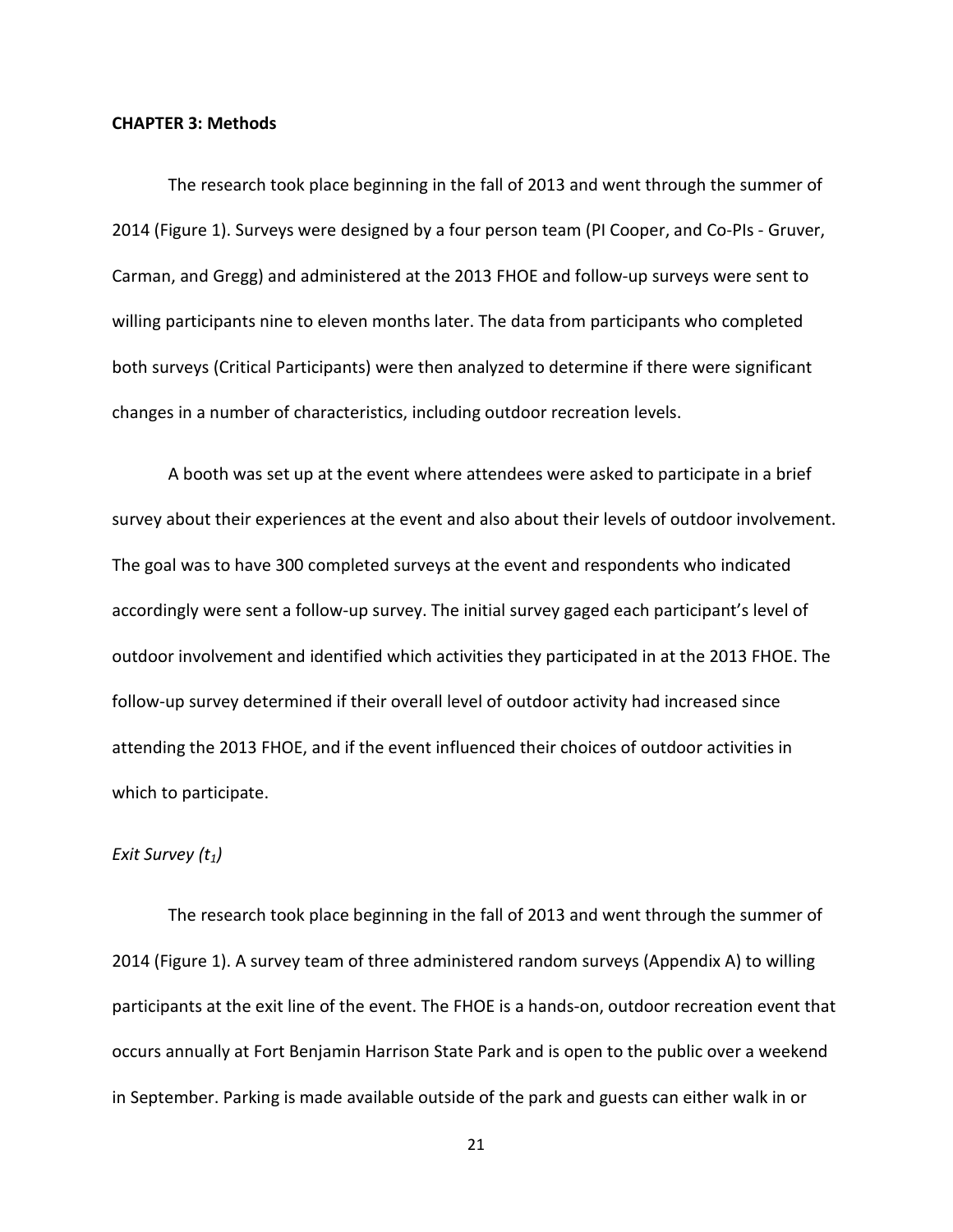take a shuttle bus, however, most guests take the shuttle bus as the parking is offsite. At the end of the day, all FHOE attendees standing in the exit line waiting for the shuttle bus were asked if they would like to complete a short survey. The survey focused on the participants' experiences and welcomed suggestions on improvement.

Dick's Sporting Goods coupons were given to all participants who completed the initial survey to help increase interest in completing the survey. In addition, participants were told up front that if they complete the follow up survey as well, they would be entered in a drawing to win a \$100 gift card to Rusted Moon Outfitters. A table was set up towards the end of the line and visitors waiting to take the shuttle to the parking lot were approached. To further offer convenience, the participants were able to remain in line while filling out the survey as clipboards were also handed out. The shuttle line was typically very long (approximate 10 to 20 minute wait time) so this helped ensure that participants had plenty of time to complete the survey without getting out of line. Once the survey was completed, a survey team member came by to pick the survey up so participants did not have to get out of line.

#### *Validity Concerns*

To reduce the incidence of sampling error, the survey sample size selected was based on previous attendance numbers (approximately 20,000 visitors), confidence level (95%), and the type of questions asked (50/50 split) (Dillman, Smyth, and Christian, 2007). Following this method, the completed sample size needed was 377 respondents. Due to the fact that we are approaching the visitors as they are exiting the event, we predict that some of the surveys will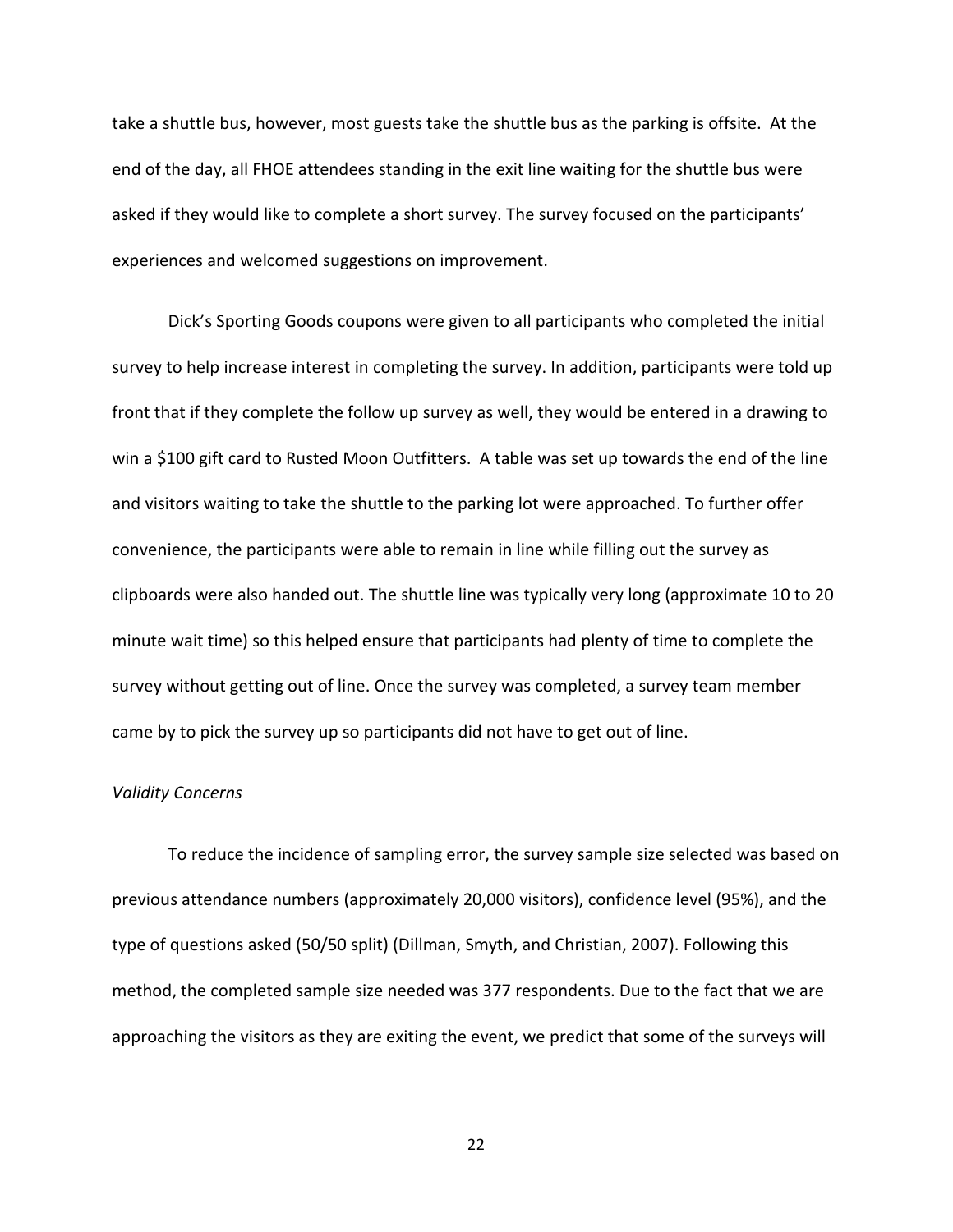not be 100% completed. To prevent this from affecting the data 500 surveys were brought to the event to ensure a total of 377 fully completed surveys would be received.

Self-selection does pose a threat to internal validity. To help avoid this, the area chosen to administer the exit survey was centrally located. Since the large majority of visitors enter the event on the buses, we estimate that if visitors are approached with the exit survey in the bus lines, this will be the area that is the best representation of the whole population. However, there is a chance that a group of event-goers choose to walk back instead of taking the shuttle. This creates the possibility of an unequal opportunity to be surveyed, thus further impacting internal validity.

The duration between the initial survey and follow-up was nine to eleven months, to ensure the follow-up survey included the months in which recreation numbers are the highest. However, this does cause a historical threat to internal validity, which could happen because while time is passing during the experiment, events could occur that would influence the outcome beyond the experimental treatment (Creswell, 2009).

Lastly, Social Desirability Bias could play a part in the research. This is the idea that respondents will answer questions based on what they perceive is socially acceptable or "correct" (Maccoby and Maccoby, 1954). The potential for this bias is high as the purpose of the FHOE is clearly centered on outdoor recreation and spending time outside.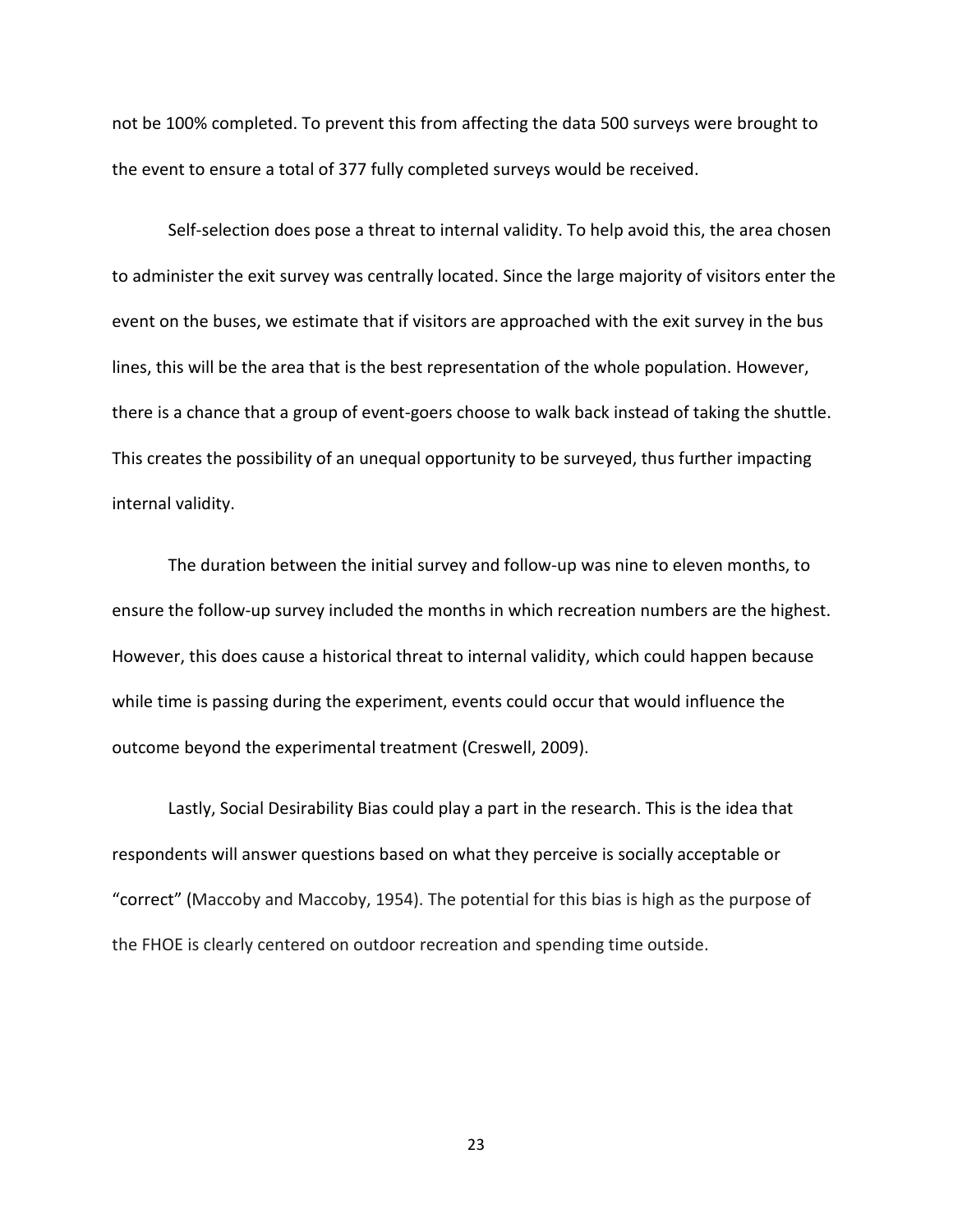### *Follow-Up Survey (t<sub>2</sub>)*

Survey administration followed a modified Dillman approach (Dillman, Smyth, & Christian, 2000). The survey was sent out as a mixed mode survey (online and mail) to help increase response rates. The online version was a Qualtrics survey sent via a link to participants' designated email addresses. Much time was spent making the surveys as similar as possible, but small variations were unavoidable due to the variation in survey modes (i.e. survey look, question layout, etc.).

Pre notice letters were sent out on August  $1<sup>st</sup>$  (Appendix C) and the initial round of t<sub>2</sub> surveys were sent out on August  $18<sup>th</sup>$  (Appendix E) to all participants who supplied their home address or email address during the summer of 2014 via e-mail and/or regular mail.  $t_2$  focused on participants' outdoor activity levels and habits. The survey was emailed to 238 participants and sent via regular mail to 46 participants. Both mail and online surveys were sent out on the same day for consistency. However, the online surveys were delivered immediately as the link to the survey was emailed to their specific addresses. Thank you cards were sent out on September 3<sup>rd</sup> (Appendix F). These cards were sent out to all participants as the cards also served as a reminder for those who had not yet responded. The final contact was a replacement survey sent out on September  $10^{th}$  (Figure 1).

The survey was sent out on August  $18<sup>th</sup>$  to help give people time to recreate outside during the warm months, which tend to have higher rates of outdoor recreation. As previously mentioned, all participants who completed the follow-up survey were entered into a drawing for a \$100 gift card to Rusted Moon Outfitters.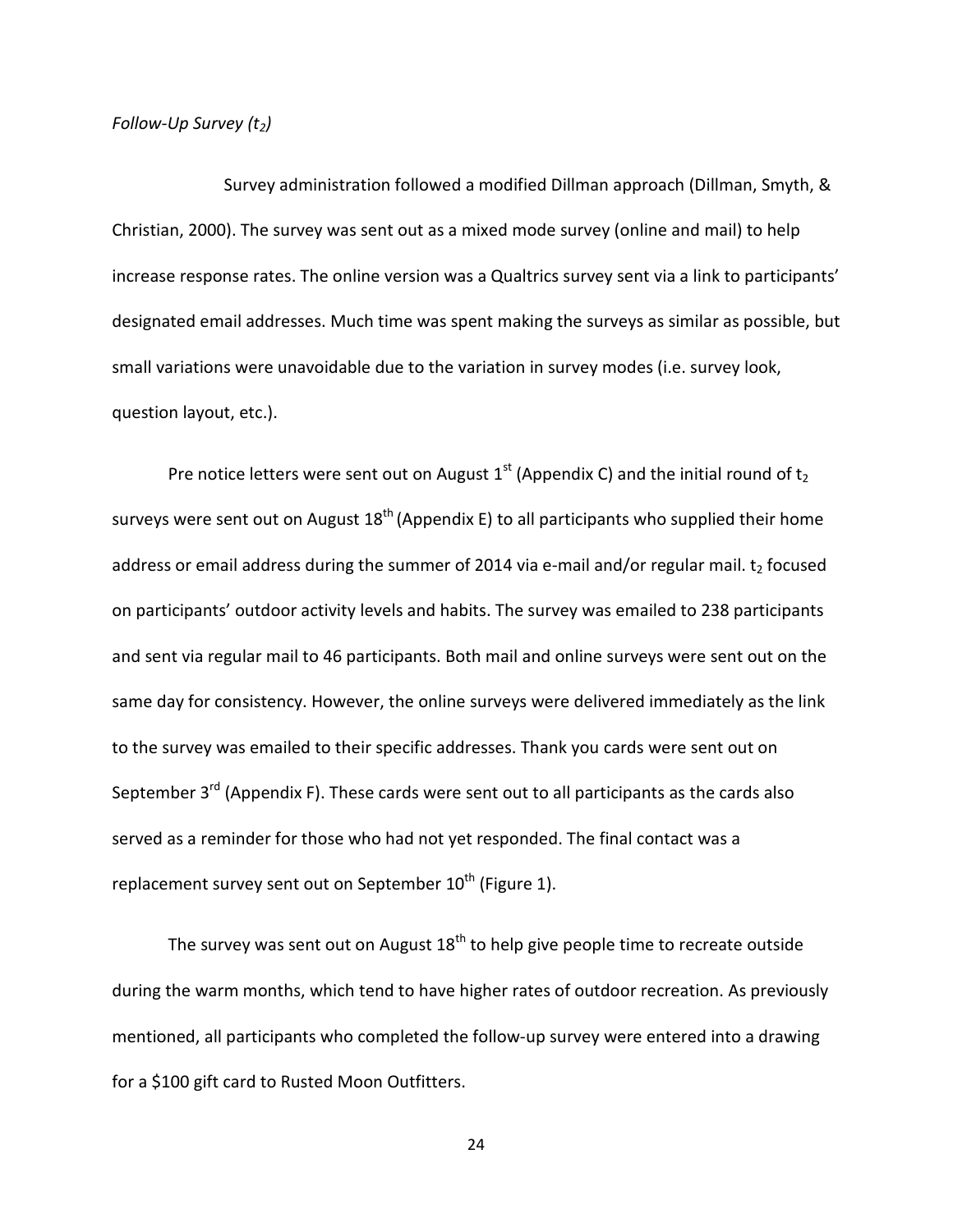

**Figure 1. t<sub>1</sub> and t<sub>2</sub> Survey Timeline**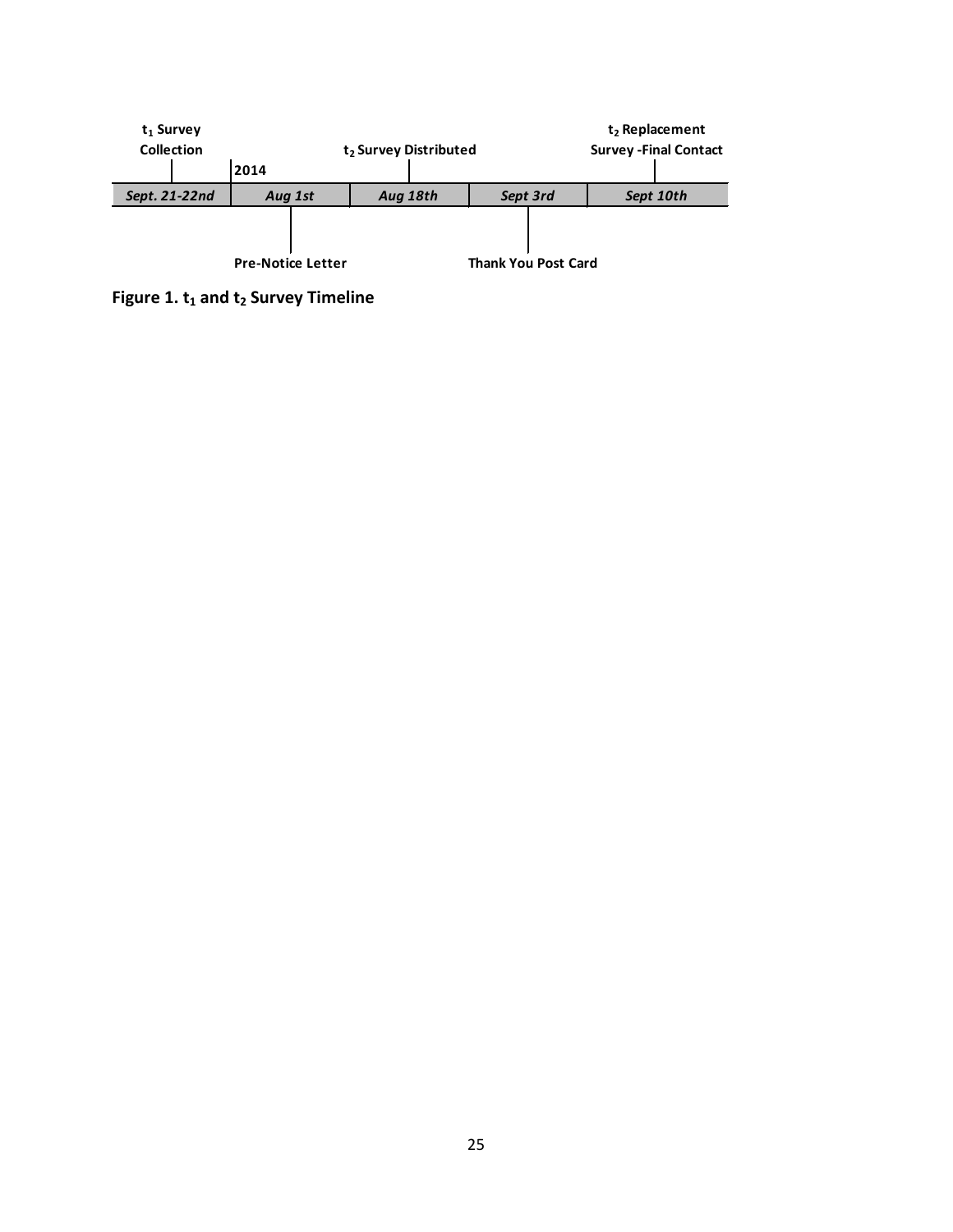#### **CHAPTER 4: Results**

#### *t1 Completion Rate*

A total of 500 Surveys were taken to the HOE with a goal of 377 completed surveys to ensure statistical significance. 483 total surveys were collected from the event with an estimated 31,000 in attendance resulting in a response rate of 96.6%. This abnormally high response rate could be attributed to a number of factors: (1) the incentives that were offered (Dick's Sporting Goods coupons and the eventual raffle drawing of a \$100 gift card to Rusted Moon Outfitters) could have increased the desire or willingness for people to participate; (2) the survey method – Most festival goers rode in on the shuttle buses and because of this had to wait in an exit line that sometimes extended well over an eighth of a mile and taking up to 25 minutes to get through. Because of the length of the line, festival goers had this extra time to participate in the survey; (3) the nature of the event – the FHOE is a community-based event predicated on giving back. Most festival goers seemed to appreciate the event and in turn, desired to help improve the event and share their feedback; (4) because the festival goers were approached and directly asked if they would participate, they felt increased pressure to comply; (5) a combination of the four.

#### *t1 Demographics*

Survey participants were typically middle-aged (average 59.6 years of age) and have lived in their particular Indiana communities for a substantial amount of time (average 15.3 years). Participants had an average of 2 children and were either married or living with their partner. The majority had either a Bachelor's degree (27%) or school beyond high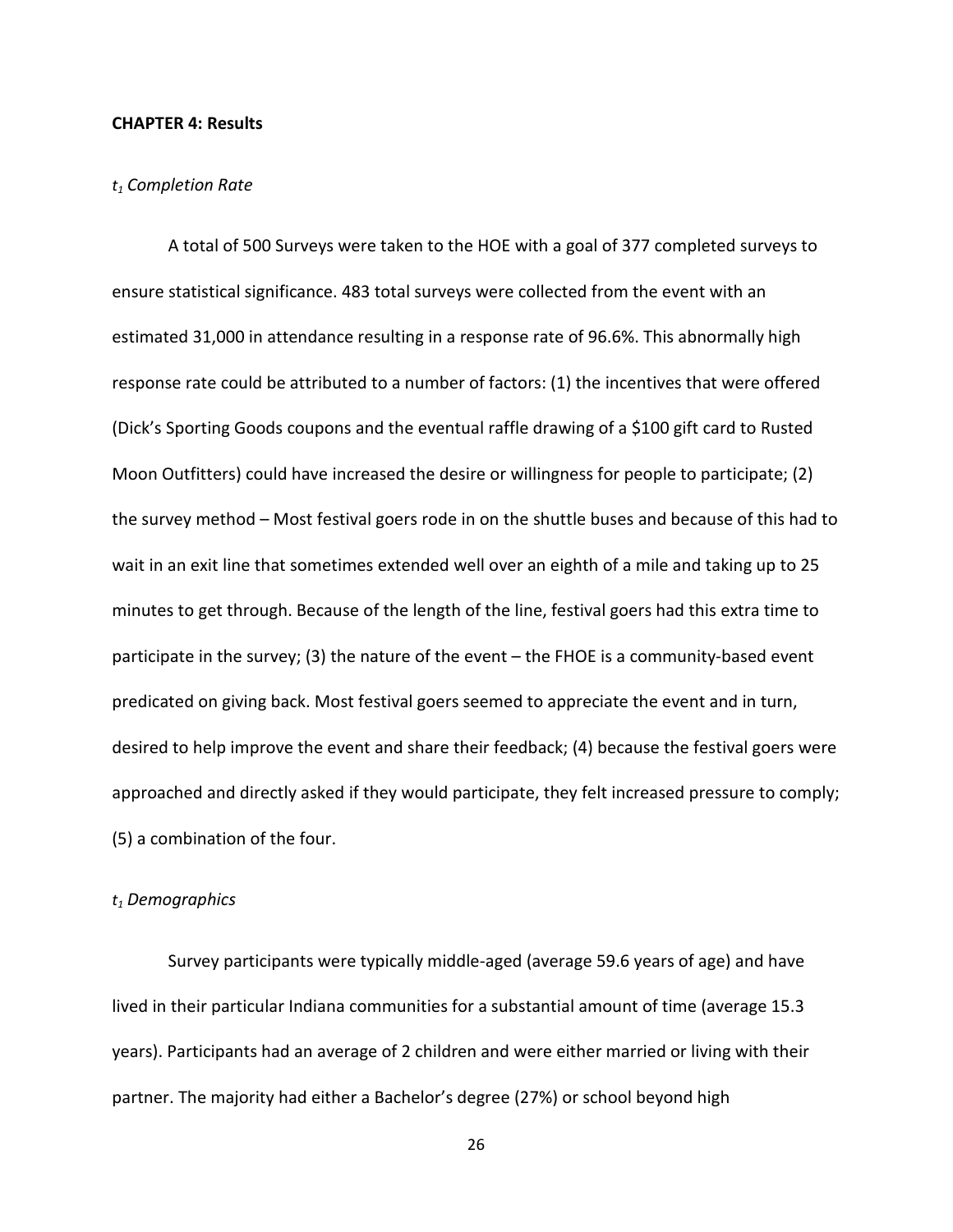school/Associates Degree (24%) and worked full-time (65%) which equated to a household income (before taxes) over \$50,000 (Table 1).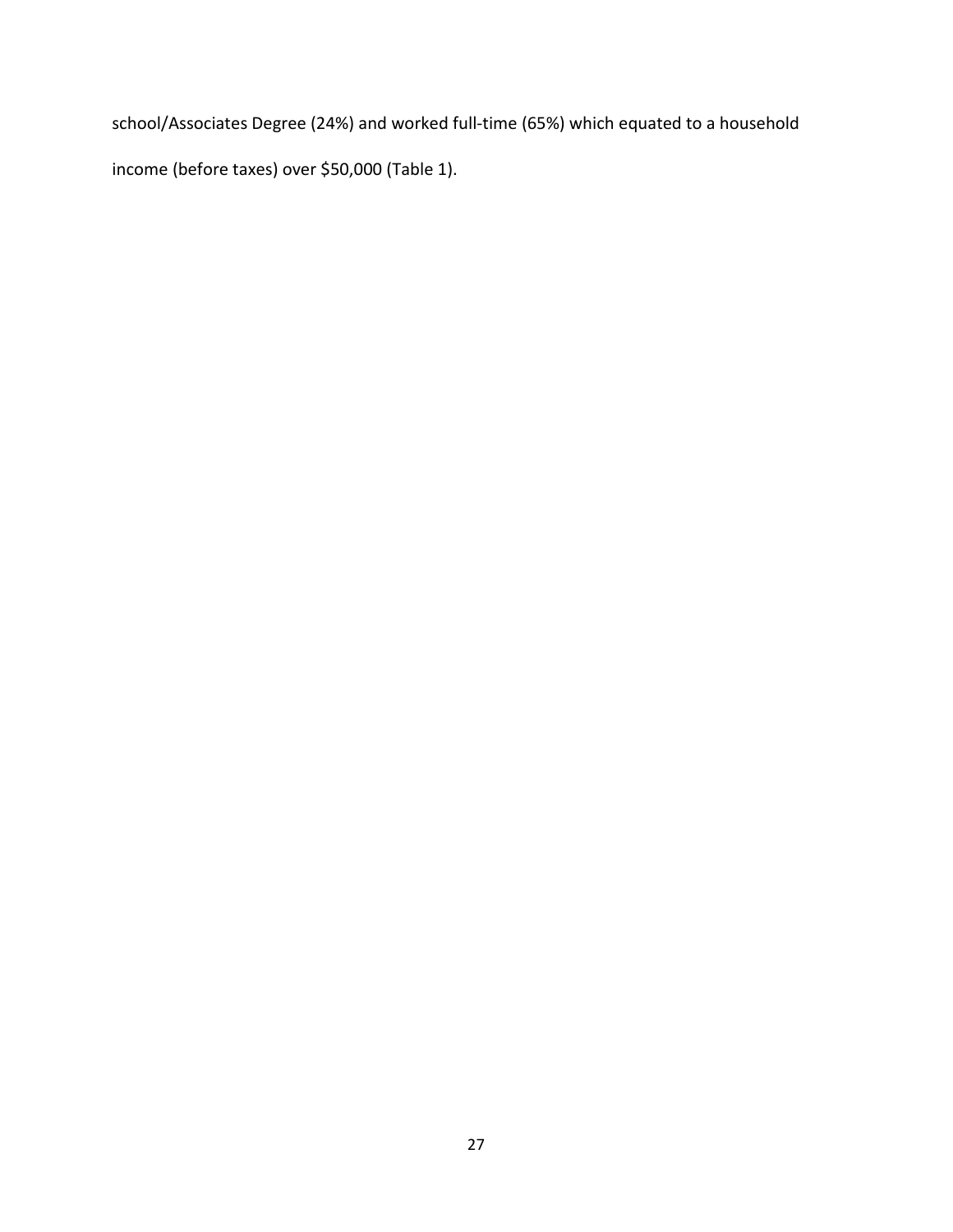| N                                               | 483       |
|-------------------------------------------------|-----------|
| Gender                                          |           |
| -Male                                           | 117 (30%) |
| -Female                                         | 278 (70%) |
|                                                 | 59.6      |
| <u>Age</u><br>Household                         |           |
|                                                 |           |
| -Average number of years in your community 15.3 |           |
| -Marital Status                                 |           |
|                                                 |           |
|                                                 |           |
|                                                 |           |
|                                                 |           |
| -Household income (before tax)                  | 10 (3%)   |
|                                                 |           |
|                                                 |           |
|                                                 |           |
|                                                 |           |
|                                                 |           |
|                                                 |           |
|                                                 |           |
| <b>Education</b>                                |           |
|                                                 |           |
|                                                 |           |
|                                                 |           |
| Technical school beyond high school or 99 (24%) |           |
| <b>Associates Degree</b>                        |           |
|                                                 |           |
|                                                 |           |
| <b>Job Status</b>                               |           |
|                                                 |           |
|                                                 |           |
|                                                 |           |
|                                                 |           |
|                                                 |           |
|                                                 |           |

**Table 1.** t<sub>1</sub> Demographics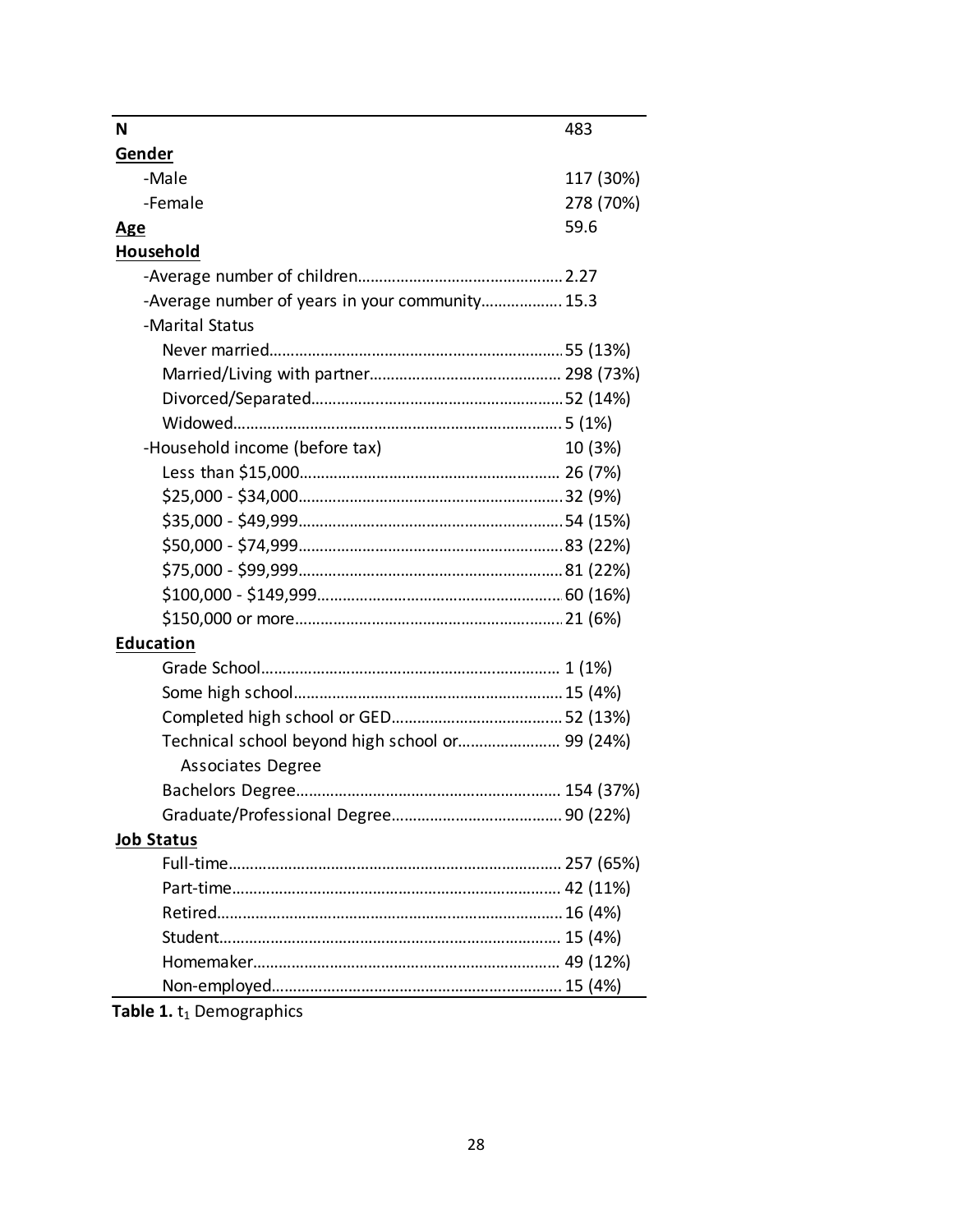## *t1 Survey Results*

59% of the survey participants are first timers to the FHOE (Table 2). Of those

participants who are returning to this year's FHOE, over 20% rated this year's event as better

(15%) or much better (7%) than previous years (Table 3).

| Q1. How many times have you attended |           |
|--------------------------------------|-----------|
| in the past?                         |           |
| 0 times                              | 281 (59%) |
| 1 time                               | 66 (14%)  |
| 2 times                              | 52 (11%)  |
| 3 times                              | 45 (10%)  |
| 4 times                              | 17 (4%)   |
| 5 times                              | 12 (2%)   |
|                                      |           |

Table 2. t<sub>1</sub> Number of Times Attended the FHOE

|        | Q2a. How would you rate this year's FHOE? |           |
|--------|-------------------------------------------|-----------|
|        | Much Worse                                | $0(0\%)$  |
| Worse  |                                           | 9(2%)     |
|        | About the Same                            | 77 (16%)  |
| Better |                                           | 72 (15%)  |
|        | Much Better                               | 32 (7%)   |
|        | First Experience, so can't compare        | 284 (60%) |
|        |                                           |           |

**Table 3.** t<sub>1</sub> Rating of the Event

When asked about their reasons for how they rated the event this year, participants who rated the event as worse or much worse than previous years typically cited waiting in line and line length as reasons (Table 3). Participants who rate the event as better pointed to the better organization, faster shuttle buses, and more amenities than in previous years (Table 3). Almost a fifth of the sample mentioned it was the same as in previous years (Table 3).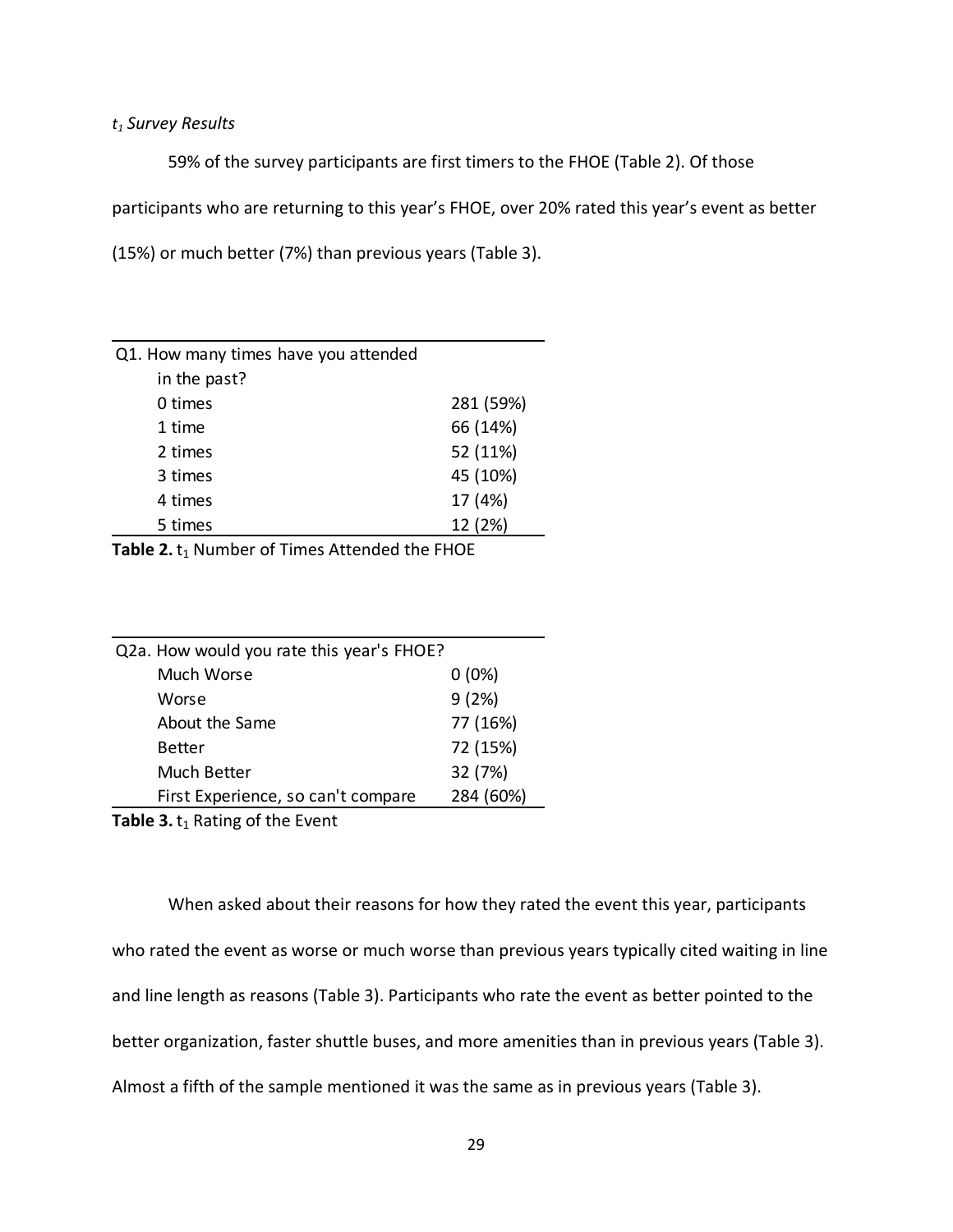## Q2b. Referring to Q2a, is there anything specific that makes you feel this way?

## *Much Worse*: None listed

*Worse*: Participants expressed discontent with the length of the shuttle bus lines and lack of volunteers. One participant even suggested a new name for the event, "The Hoosier Outdoor Line Up and Wait Event".

*About the Same*: While these participants expressed their pleasure with the event, many noted that the activities offered were the same as years passed.

*Better*: Participants had an easier time finding things at the event while others mentioned that they had learned their way around from the past events. Participants also spoke of better trolley service, bus pickup/drop-off, food, and activities in general.

*Much Better*: Participants spoke of better organization, more efficient trolley service and shuttle busses, as well as more restrooms and food options.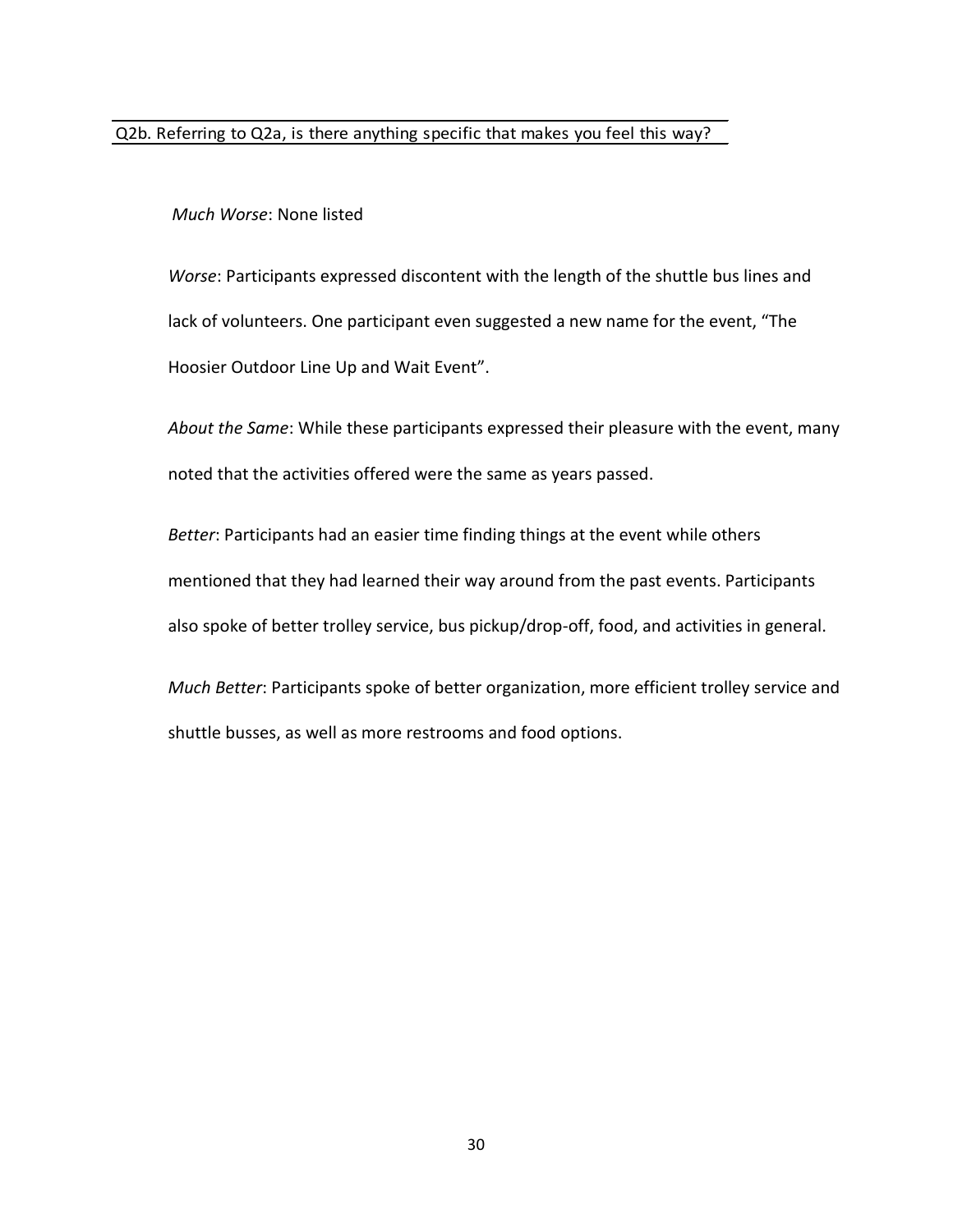| Q3. To what extent do you agree or disagree with the following statements about your participation in the FHOE? |                  |           |           |           |           |          |           |  |
|-----------------------------------------------------------------------------------------------------------------|------------------|-----------|-----------|-----------|-----------|----------|-----------|--|
|                                                                                                                 | <b>AGREEMENT</b> |           |           |           |           |          |           |  |
| <b>STATEMENT</b>                                                                                                | Strongly         |           | Neither   |           | Strongly  | Response | Standard  |  |
|                                                                                                                 | <b>Disagree</b>  | Disagree  |           | Agree     | Agree     | Average  | Deviation |  |
| A. The FHOE helped me learn a partucular skill                                                                  | 11 (2%)          | 21 (5%)   | 116 (26%) | 161 (36%) | 143 (32%) | 3.89     | 0.9842    |  |
| B. I enjoyed the FHOE                                                                                           | 11 (2%)          | 6(1%)     | 19 (4%)   | 77 (16%)  | 367 (77%) | 4.63     | 0.8144    |  |
| C. My family enjoyed the FHOE                                                                                   | 12 (3%)          | 7(2%)     | 19 (4%)   | 74 (16%)  | 350 (76%) | 4.61     | 0.8513    |  |
| D. The level of instruction for the FHOE                                                                        |                  |           |           |           |           |          |           |  |
| activities is, in general, too basic                                                                            | 57 (13%)         | 129 (28%) | 127 (28%) | 73 (16%)  | 72 (16%)  | 2.94     | 1.2522    |  |
| for my needs                                                                                                    |                  |           |           |           |           |          |           |  |
| E. The instructors at the FHOE are                                                                              | 10 (2%)          | 9(2%)     | 31 (7%)   | 162 (34%) | 259 (55%) | 4.38     | 0.8595    |  |
| knowledgable                                                                                                    |                  |           |           |           |           |          |           |  |
| F. I would like to see more advanced instruction                                                                | 27 (6%)          | 61 (13%)  | 142 (31%) | 121 (27%) | 103 (23%) | 3.47     | 1.1537    |  |
| G. I learned useful information about the                                                                       | 10(2%)           | 11 (2%)   | 62 (13%)  | 170 (37%) | 210 (45%) | 4.2      | 0.9142    |  |
| outdoors at the FHOE                                                                                            |                  |           |           |           |           |          |           |  |
| H. The FHOE will have a positive influence on                                                                   |                  |           |           |           |           |          |           |  |
| my level of nature-based outdoor                                                                                | 7(2%)            | 10(2%)    | 80 (17%)  | 173 (37)  | 198 (42%) | 4.13     | 0.8881    |  |
| recreation                                                                                                      |                  |           |           |           |           |          |           |  |
| I. The FHOE introduced me to an outdoor skill                                                                   |                  |           |           |           |           |          |           |  |
| that I had never tried before                                                                                   | 15 (3%)          | 33 (7%)   | 68 (15%)  | 120 (26%) | 221 (49%) | 4.09     | 1.1004    |  |
| J. The FHOE introduced my family to an outdoor                                                                  | 11 (2%)          |           | 39 (9%)   | 131 (29%) | 253 (56%) | 4.31     | 0.9711    |  |
| skill had never tried before                                                                                    |                  | 20(4%)    |           |           |           |          |           |  |
| K. The FHOE improved my skill in at least one                                                                   | 14 (3%)          |           |           |           | 169 (37%) |          |           |  |
| activity                                                                                                        |                  | 29 (6%)   | 93 (20%)  | 151 (33%) |           | 3.95     | 1.0511    |  |
| L. Learning about the outdoors is important                                                                     |                  |           |           |           |           |          |           |  |
| to me                                                                                                           | 9(2%)            | 7(2%)     | 34 (7%)   | 134 (29%) | 278 (60%) | 4.43     | 0.8484    |  |
| M. Having a skilled instructor teach particular                                                                 |                  |           |           |           |           |          |           |  |
| outdoor skills is important to me                                                                               | 8(2%)            | 8(2%)     | 39 (8%)   | 149 (32%) | 260 (56%) | 4.39     | 0.8473    |  |
| N. The FHOE helps me feel more connected to                                                                     |                  |           |           |           |           |          |           |  |
| nature and the environment                                                                                      | 11 (2%)          | 6(1%)     | 48 (10%)  | 140 (30%) | 258 (56%) | 4.36     | 0.8952    |  |
|                                                                                                                 |                  |           |           |           |           |          |           |  |

**Table 4.** t<sub>1</sub> Question 3

To better understand participants' individual experiences at the FHOE, we asked several questions about the activities they did and what they gained from it (Table 4). For the most part, participants and their families enjoyed the event (93% agree), felt like they learned something from the activities (82% agree), and that the event will have a positive influence on their level of outdoor recreation (80% agree).

### Q4a. Which activities did you participate in at this year's FHOE?

Top answers for Q4a (in order): Archery, Canoe/Kayaking, Hunting/Fishing, Shooting Range, Off Road Rides, Mountain Biking, and Horse Rides.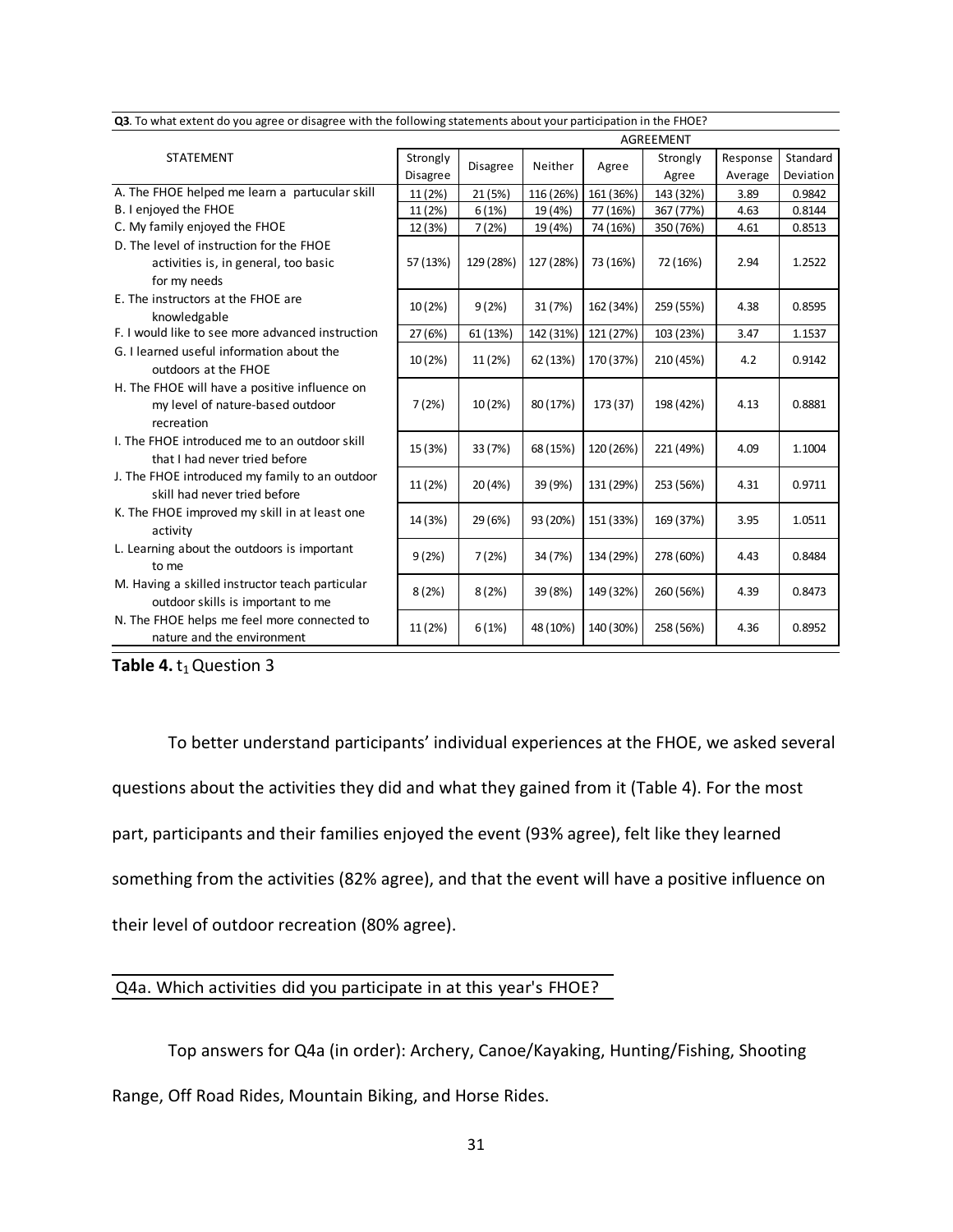Q4b. Which of these activities do you plan to do again in your own time?

Top answers for Q4b (in order): Hunting/Fishing, Canoe/Kayaking, Hiking, and Camping.

Q5. Please list any activities where you felt the instruction was too advanced:

Top answers for Q5: While only 11 participants in total answered this question, the

activities cited as being too advanced in instruction are (in order): Shooting Range and Fishing.

### Q6. Please list any activities where you felt the instruction was too basic:

Top answers for Q6: Again, very few participants answered this question, but those activities cited as being too basic in instruction are (in order): Archery and Shooting Range

### Q7. Pleaase list activities that were not at the event that you would like to see in the future:

Top answers for Q7 (in order): Zip Line and more shotguns. Unique Notables - Outdoor survival, kayaking on Fall Creek, backpacking, and panning for gold.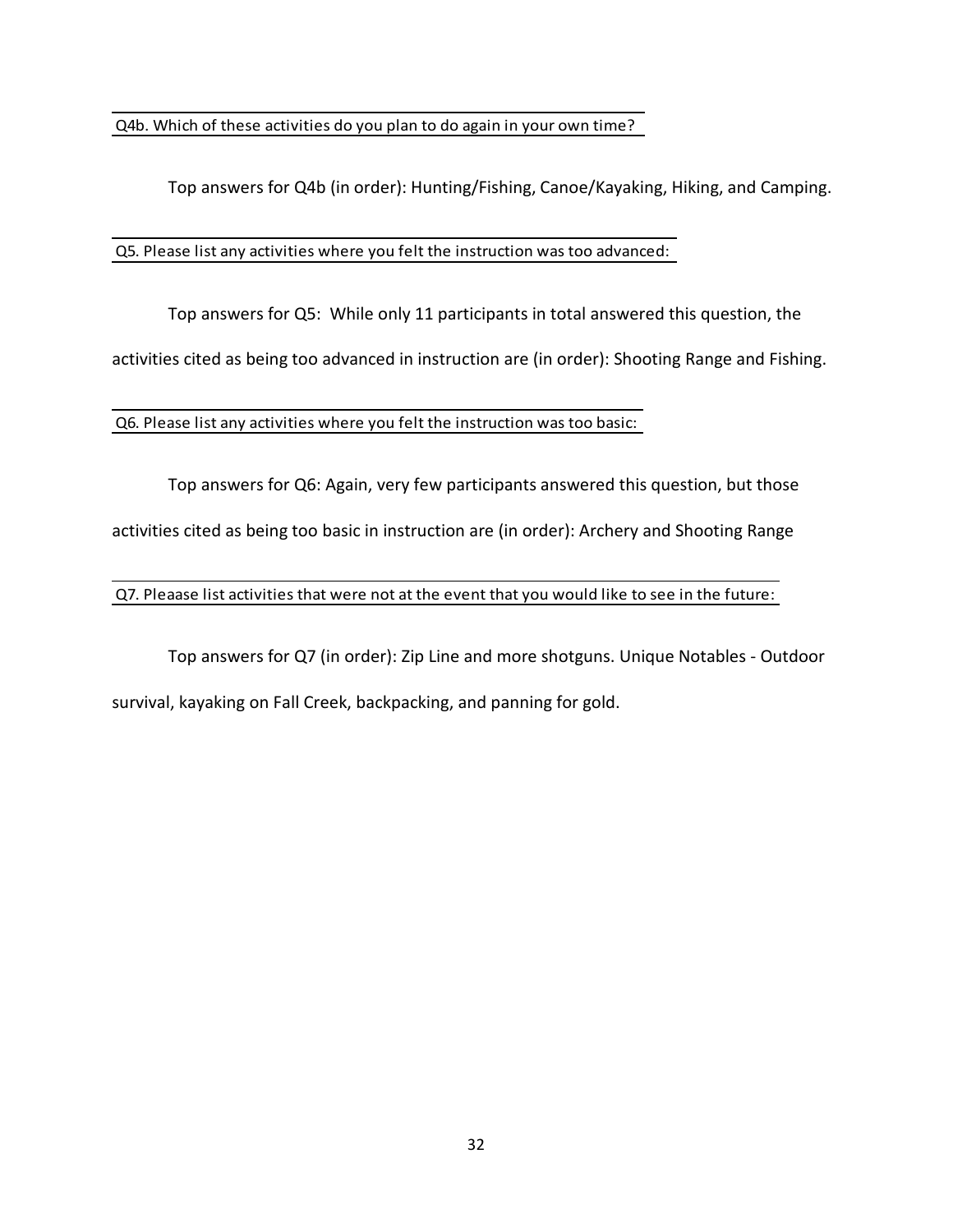|                           | Rating   |            |              |           |           |          |  |  |  |
|---------------------------|----------|------------|--------------|-----------|-----------|----------|--|--|--|
|                           |          | <b>Bad</b> | Neither Good | Good      |           | Response |  |  |  |
| Topic                     | Very Bad |            | nor Bad      |           | Very Good | Average  |  |  |  |
| A. Parking                | 12 (3%)  | 22(2%)     | 56 (12%)     | 159 (34%) | 159 (39%) | 4.06     |  |  |  |
| <b>B. Trolley Service</b> | 3(1%)    | 7(2%)      | 33 (8%)      | 140 (35%) | 218 (54%) | 4.40     |  |  |  |
| C. FHOE Overall           | 2(1%)    | 1(1%)      | 15 (4%)      | 114 (28%) | 270 (67%) | 4.61     |  |  |  |
| D. Variety of Activities  | $0(0\%)$ | 4(1%)      | 16 (4%)      | 117 (29%) | 267 (66%) | 4.60     |  |  |  |
| E. Location of Event      | 3(1%)    | 3(1%)      | 8(2%)        | 73 (18%)  | 314 (78%) | 4.71     |  |  |  |

Table 5. t<sub>1</sub> Rating of Services at the FHOE

Table 5 shows participant ratings of parking, trolley service, the FHOE overall, activity variety, and location of the event. All of which averaged above a 4 (good), displaying participants satisfaction among the parking, trolley service, the variety of activities, event

location, as well as the entirety of the event.

**Q9**. Why did you attend the FHOE? **Please check ALL that apply**

[ ] Wanted to visit Fort Harrison - 132

[ ] Fun activity for the family - 246

[] Learn more about a particular skill - 111

[] Introduce a child to a particular skill - 148

[ ] Other - 32

Table 6. t<sub>1</sub> Reason(s) for Attending the FHOE

The majority (51%) of participants attend the FHOE as a fun activity for the family; while

50 percent also came to learn a new skill. The *other* category consisted mostly of survey

participants who were initially working at the event (typically Boy and Girl Scouts).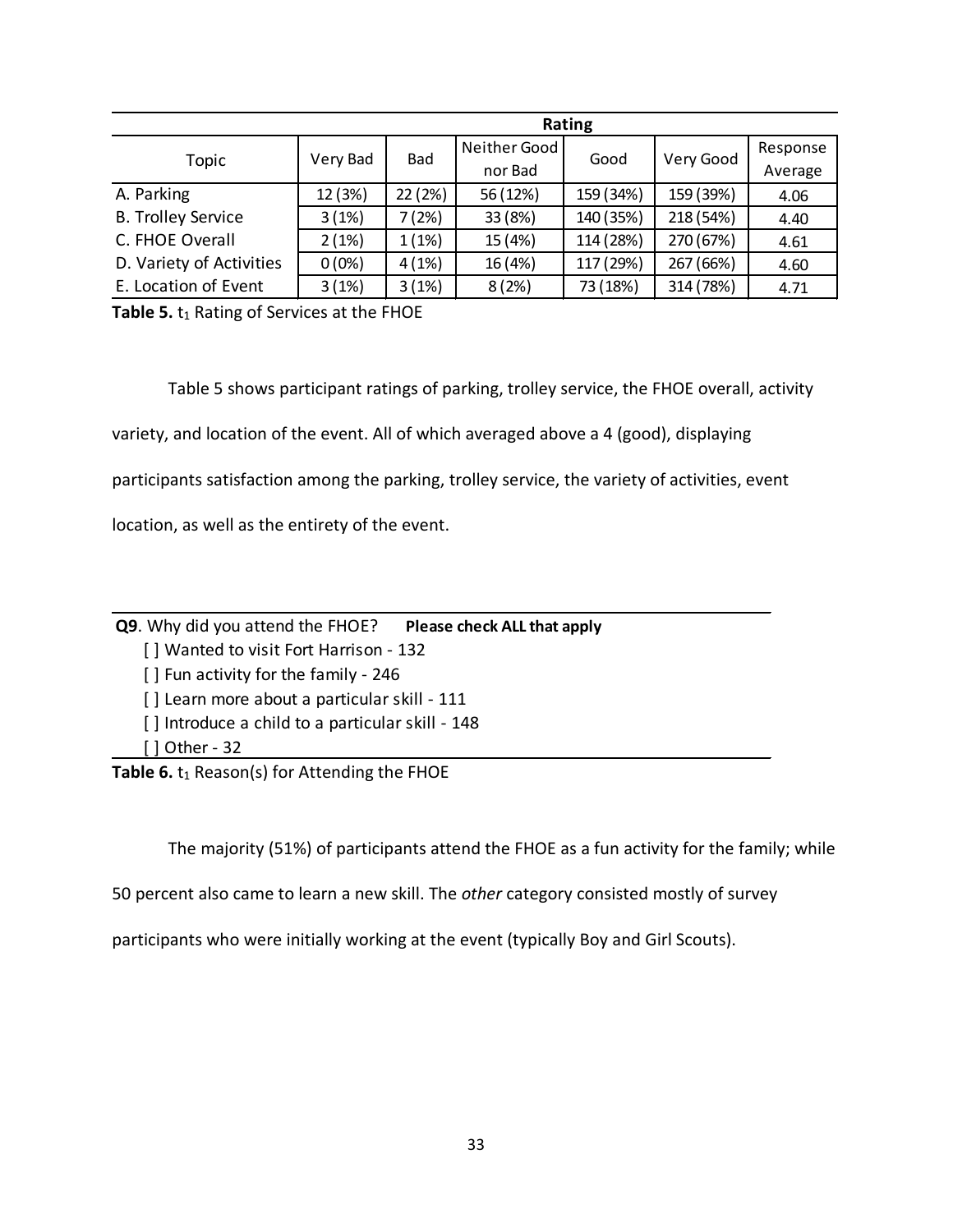| <b>Q10.</b> Do you plan to attend the |                       |           |       | Probably Definitely | Average  |
|---------------------------------------|-----------------------|-----------|-------|---------------------|----------|
| event next year?                      | Definitely   Probably |           | Not   | Not                 | Response |
|                                       | 288 (72%)             | 105 (26%) | 8(2%) | 1(1%)               | 1.34     |

**Table 7.** t<sub>1</sub> Future Intentions to Attend the FHOE

The vast majority of participants (72%) definitely plan to attend the event next year

(Table 7). Add to that the percentage that will probably attend next year (26%) which results in

98% of this year's participants will probably attend next year's event.

**Q11**. How often do you engage in nature-based outdoor activities (e.g., hiking, hunting, boating, etc.) anuually?

| <b>Times</b> |        |          |          |           |           |          | Average  |
|--------------|--------|----------|----------|-----------|-----------|----------|----------|
|              | Never  | $1 - 5$  | $6 - 10$ | $11 - 15$ | $16 - 20$ | Over 20  | Response |
|              | 17(4%) | 118(29%) | 94(23%)  | 50(12%)   | 41 (10%)  | 82 (20%) | 3.6      |

**Table 8.** t<sub>1</sub> Number of Times Participants Engage in Nature-Based Outdoor Activities Annually

As Table 8 shows, participant engagement in outdoor activities varied. While the average response was between 11 and 20 times per year, the largest category of participants engaged in nature-based outdoor activities between 1 and 5 times per year. Over 40 percent also responded as engaging in nature-based activities more than 10 times per year.

## Q12 What outdoor, nature-based activities do you participate in most?

Top answers for Q12 (in order): Walking, Hunting/Fishing, Camping, Hiking, and Boating. These results were expected as they generally reflected the information released in Indiana's most recent SCORP (Indiana statewide, 2012).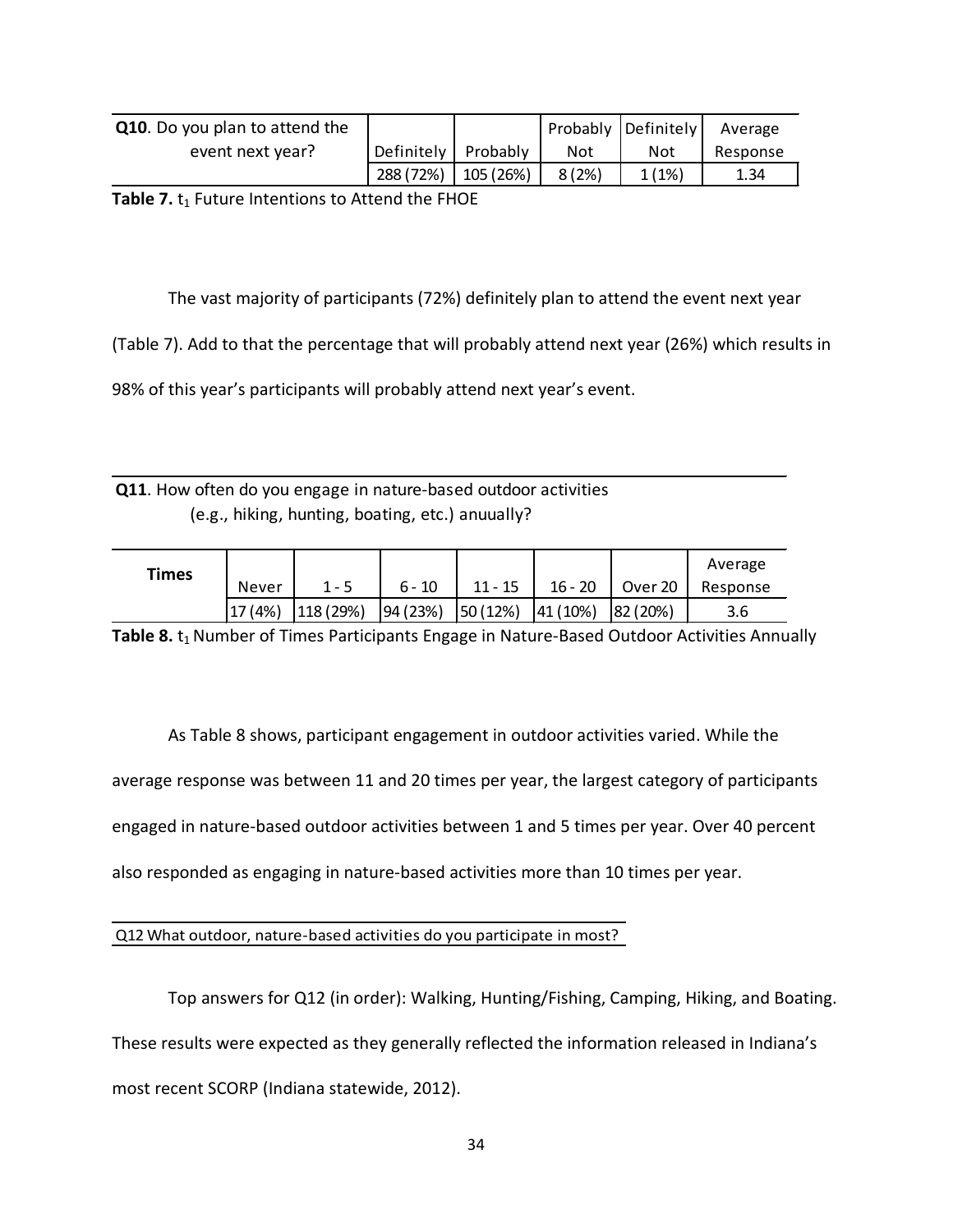### Do you have any further commets about the FHOE and/or the survey?

Lastly, participants were asked if they had any comments concerning any aspects of the event. The most common complaint was the horseback riding (approximately 15 mentions). "Horseback sign in lady and pony ride volunteer were unprofessional in the way they spoke to us." "No type of customer service and rude to the kids..." and "Horseback riding was not organized well. People stood in line for 30+ minutes before finding out all were booked up." One participant did suggest a possible online registration to help fix this particular issue.

Other notable responses included: needing more trash cans and recycling bins as well as general complaints about the long lines. "Bus line at the end needed to be watched better." "More activities along the bus line" and "Change the loading and unloading of the buses. Have two separate areas", were among the suggestions to help fix the aforementioned problems.

However, the majority of the comments consisted of "Excellent" and "Wonderful" or "Thank you!" People were very grateful for the DNR and the event as shown by the following comments:

- "Thank you for providing this experience to my 2 and 4 year old boys. We plan to come every year. The memories will last a life time."
- "My son and I had a great time and we were able to bond over the activities."
- "Thanks for having this great community event."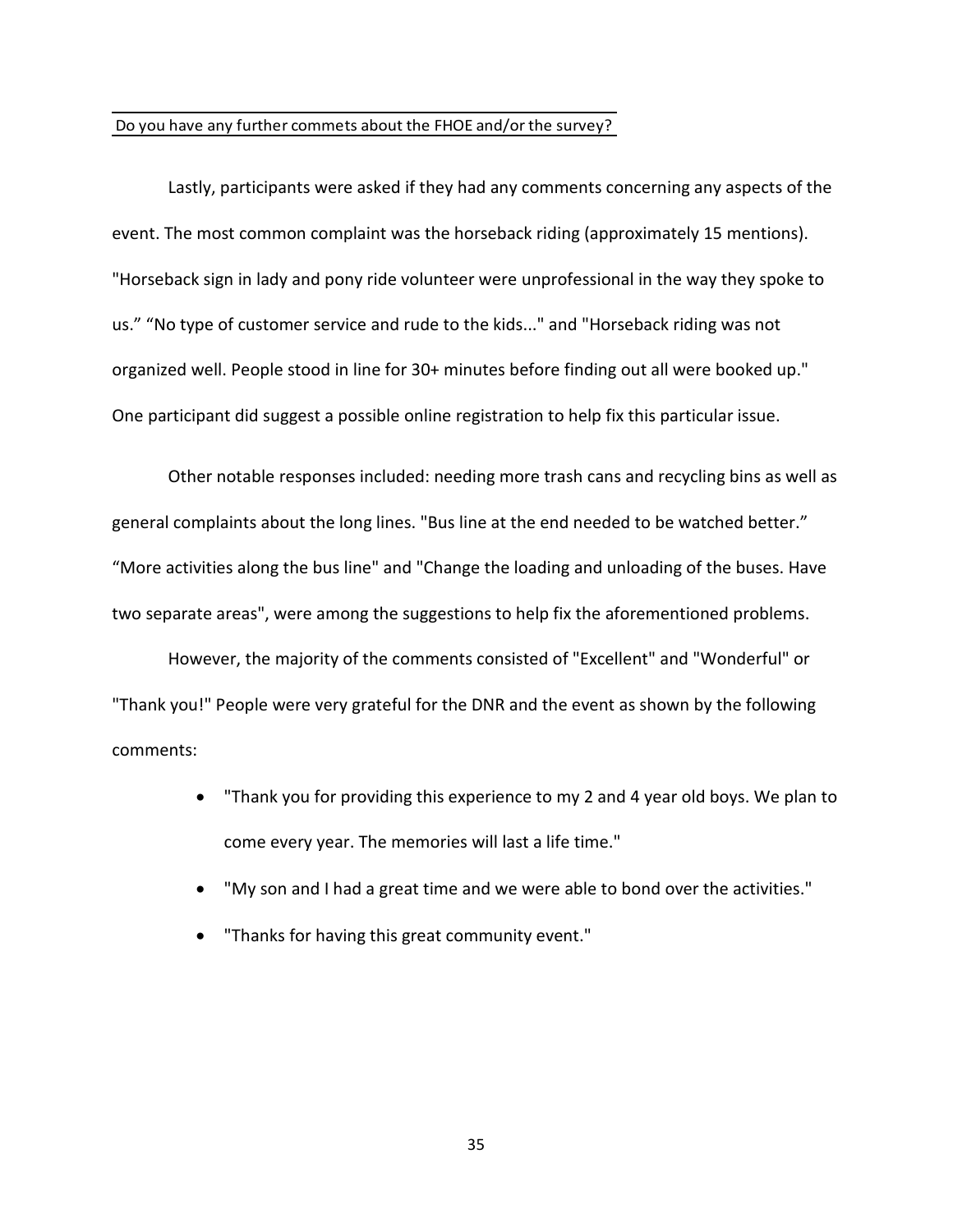## *t2 Response Rate*

A total of 73 total responses from online and mail surveys combined were collected resulting in a combined response rate of 25.7%. The responses by mode were email - 55 and mail – 18, resulting in response rates of 23.11% (email) and 39.15% (mail) respectively. One detail to note is that the response rate was substantially higher (16%) for the mail survey versus the electronic copy. This could be due to a variety of reasons: 1) Research has shown that the personalization of stamped envelopes in some way connects with a participant and evokes them to respond; 2) the email response rate could be artificially deflated due to the 49 undeliverable emails.

*t2 Survey Results*

All percentages reflect results from the mail survey and email survey combined.

| <b>Q. 1</b> Who did you attend the 2013 FHOE with? |
|----------------------------------------------------|
| $\lceil$ Members of my family - 65 (88%)           |
| $\lceil$   Friends - 6 (8%)                        |
| $\lceil$   attended alone - 1 (1%)                 |
| $[$   Other - 2 (3%)                               |
|                                                    |

**Table 9.** t<sub>2</sub> Who Participants Attended the 2013 FHOE With

65 respondents (88%) indicated attending the event with members of their families. This

is congruent with the previous data collected which showed the FHOE as a family-based event.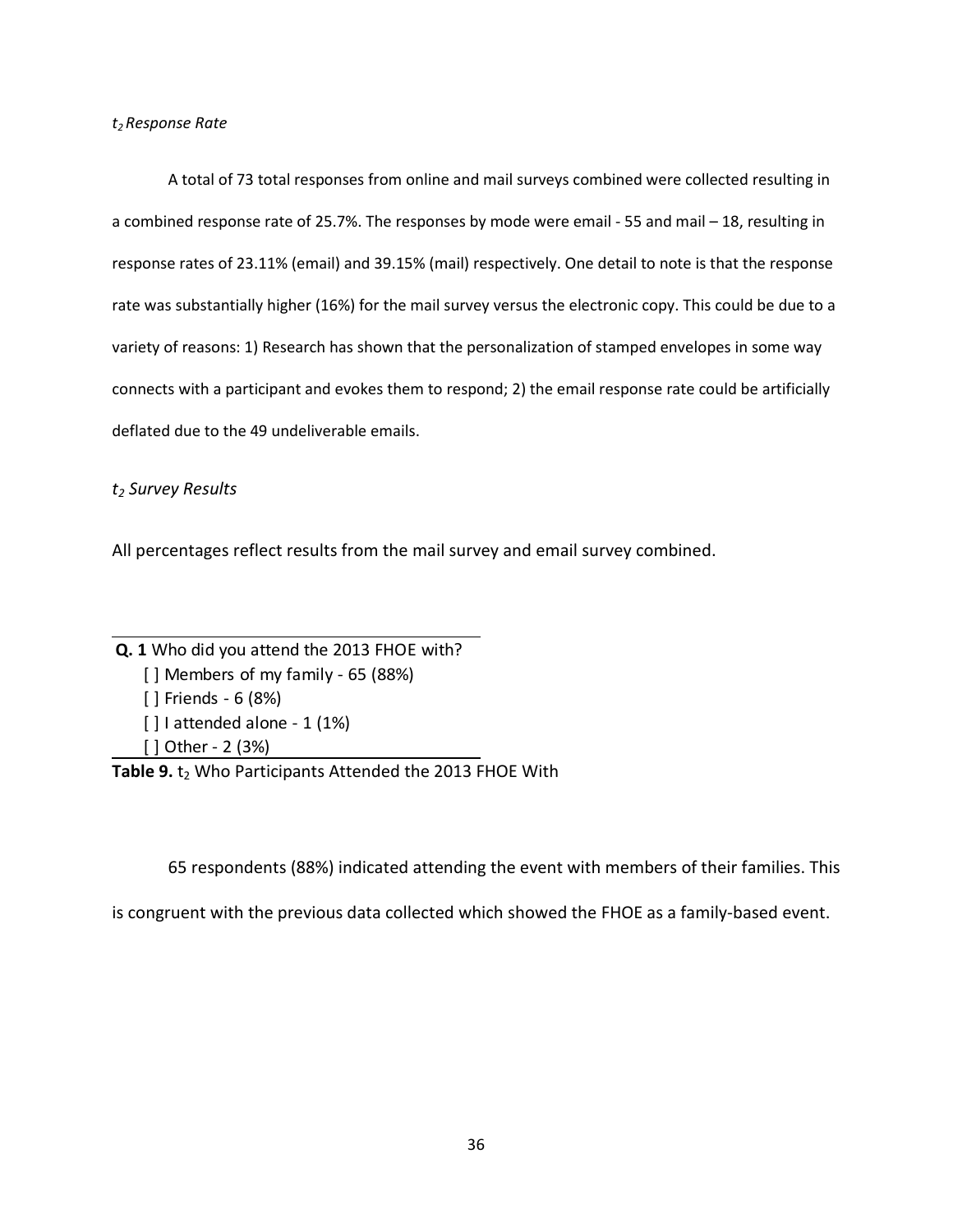**Q. 2** Did you enjoy the location of the FHOE?

[ ] Yes - 73 (99%)

[ ] No - 0

[] I do not remember the location - 1 (1%)

Table 10. t<sub>2</sub> Participants' Enjoyment of the 2013 FHOE

Nearly all respondents (99%) indicated that they enjoyed the location of the event

(Table 10).

**Q.3** What was your primary reason for attending the 2013 FHOE?

[ ] To visit the park - 13 (10%)

[] Fun activity for the family - 61 (48%)

[] Learn more about a particular skill - 22 (17%)

[] Introduce a child to a particular skill - 25 (20%)

[ ] Other - 6 (5%)

Table 11. t<sub>2</sub> Participants' Primary Reasons for Attending the 2013 FHOE

Two answers at or around the 20 percent mark, help question three show that there were a variety of reasons that participants attended the FHOE. However, the largest category was a fun activity for the family at 48 percent, which further re-enforces the idea of attending the event with members of their respective families (Table 9). Other responses stemmed from a theme of volunteerism or some were attending the event purely because it was a free event.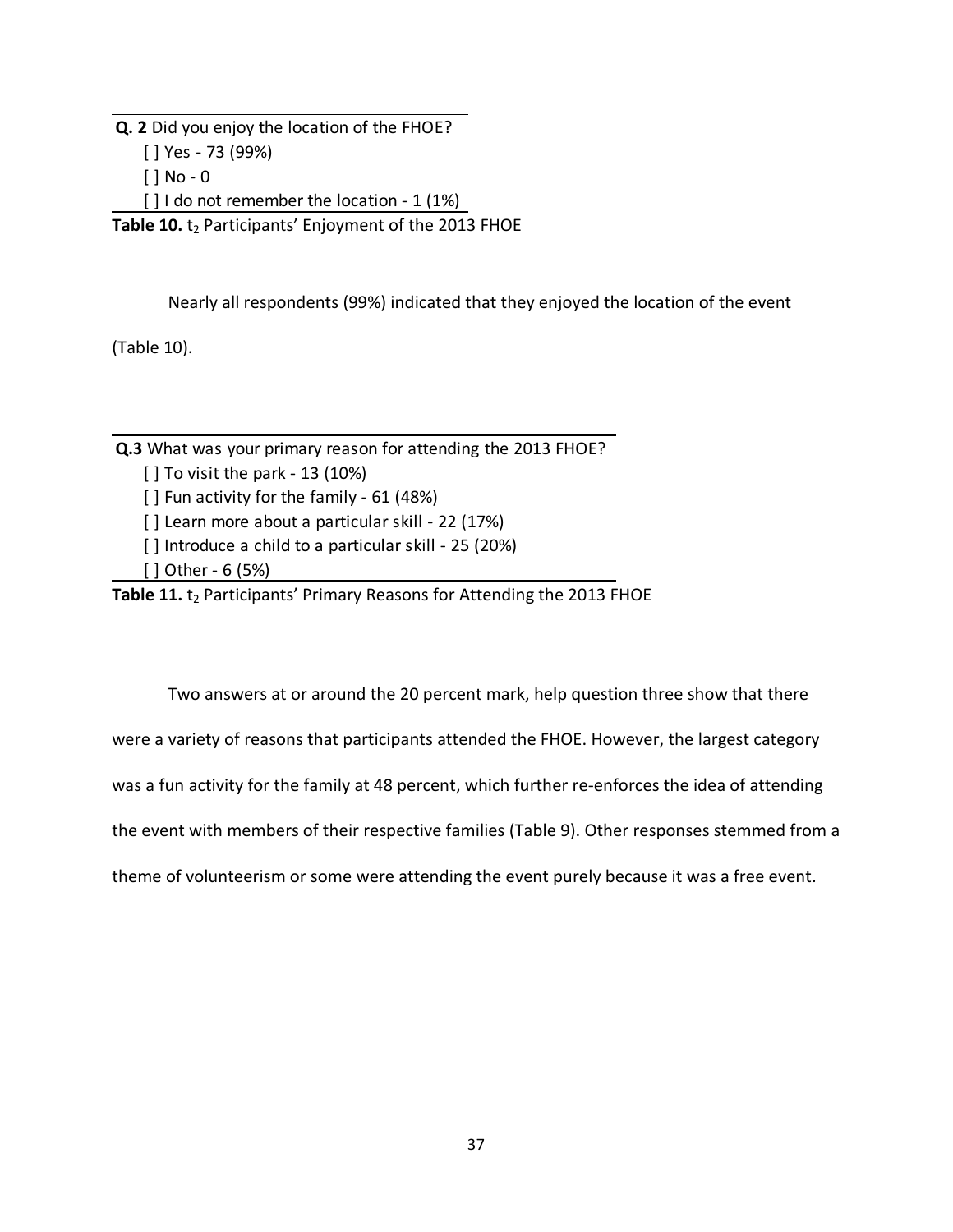**Q4.** Do you plan to attend the event this year? [ ] Definitely - (57%) [ ] Probably - (31%) [ ] Probably not - (4%) [ ] Definitely not - (0%) [ ] Not sure - (8%)

Table 12. t<sub>2</sub> Participants' Plans to Attend the 2014 FHOE

When participants were asked if they'd attend the event the following year, 57 percent

of the participants indicated that they definitely planned to attend the event in 2014. 31

percent also indicated that they were probably attending. So, when added together, 88% of

respondents will most-likely be attending the following year's event.

**Q5.** How would you improve the FHOE? (check all that apply)

[] Have it on multiple weekends - (35%)

[] Include more activities - (23%)

[ ] Provide more info on doing activities on my own - (20%)

[ ] Other - (22%)

Table 13. t<sub>2</sub> Participants' Suggestions to Improve the FHOE

While the majority of respondents indicated that they enjoyed the event overall, they also showed a willingness to provide suggestions on how to improve the FHOE. The multiplechoice suggestions were derived from the previous survey's open-ended comments section on how to improve the event. Answers ranged from 20 percent to 35 percent showing no particular suggestion dominated the answers. This is also further indicated by the array of written suggestions under the "other" response, which ranged from increasing shuttle routes to implementing techniques to shorten the long lines.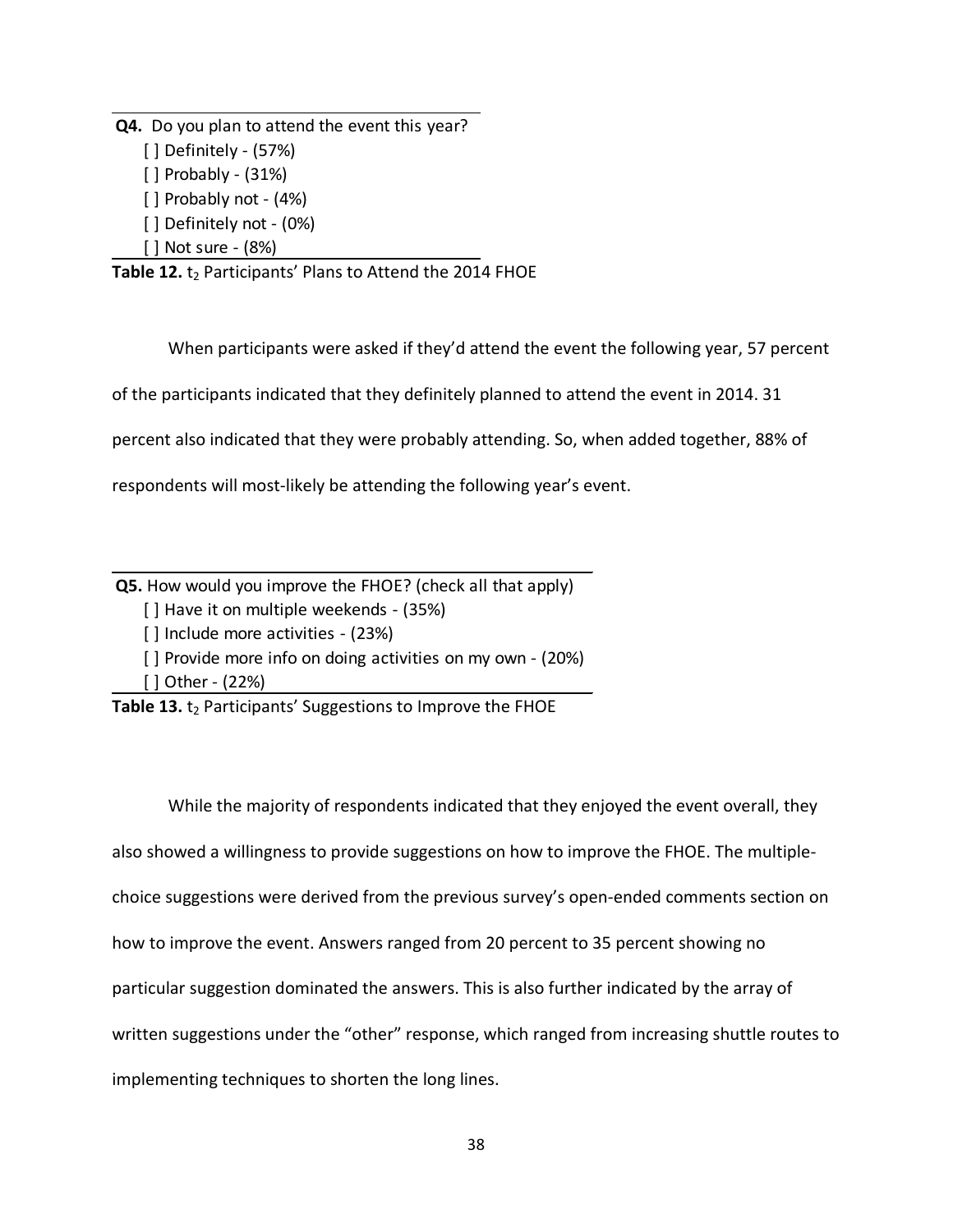| <b>QUE TO WHAT CATCHE AD YOU USICE OF UISUSICE</b>                                                                                                             |                      |          |          | AGREEMENT |                   |                     |                       |
|----------------------------------------------------------------------------------------------------------------------------------------------------------------|----------------------|----------|----------|-----------|-------------------|---------------------|-----------------------|
| <b>STATEMENT</b>                                                                                                                                               | Strongly<br>Disagree | Disagree | Neither  | Agree     | Strontly<br>Agree | Response<br>Average | Standard<br>Deviation |
| A. The FHOE helped me learn a<br>particular outdoor skill                                                                                                      | 1(1%)                | 5(7%)    | 19 (28%) | 28 (41%)  | 15 (22%)          | 3.75                | 0.9360                |
| B. I enjoyed the FHOE                                                                                                                                          | 0(0%)                | 0(0%)    | 0(0%)    | 10 (14%)  | 61 (86%)          | 4.86                | 0.3479                |
| C. My family enjoyed the FHOE                                                                                                                                  | 4 (4%)               | 11 (16%) | 3(4%)    | 11 (16%)  | 41 (59%)          | 4.06                | 1.3390                |
| D. I learned useful information about<br>the outdoors at the FHOE<br>E. The FHOE had a positive influence<br>on my level of nature-based<br>outdoor recreation | 0(0%)                | $0(0\%)$ | 7(10%)   | 32 (46%)  | 31 (41%)          | 4.34                | 0.6522                |
|                                                                                                                                                                | $0(0\%)$             | 2(3%)    | 7(10%)   | 33 (46%)  | 30 (42%)          | 4.17                | 0.9639                |
| F. The FHOE improved my skill in at<br>least one activity                                                                                                      | 1(1%)                | 5(7%)    | 20 (28%) | 29 (41%)  | 16 (23%)          | 3.9                 | 0.9032                |
| G. I felt less confident about trying new<br>outdoor skills after the FHOE                                                                                     | 29 (42%)             | 16 (23%) | 9(13%)   | 6(9%)     | 9(13%)            | 2.28                | 1.4230                |
| H. The FHOE helped me feel more<br>connected to nature and the<br>environment                                                                                  | 9 (13%0              | 4(6%)    | 10 (14%) | 28 (39%)  | 21 (29%)          | 3.67                | 1.2910                |
| I. I would rather learn outdoor skills on<br>my own rather than from an<br>instructor                                                                          | 3(4%)                | 3(4%)    | 14 (20%) | 27 (39%)  | 22 (32%)          | 3.76                | 0.9264                |

**Q6**. To what extent do you agree or disagree

**Table 14.** t<sub>2</sub> Question 6

Participants and their families generally enjoyed the event as evidenced by high

response averages on Parts B and C. Over 85 percent either agreed or strongly agreed that they

or their families enjoyed the event.

Parts A and D also show that the event had functional outcomes for participants. Part D

showed that over 80 percent agreed or strongly agreed that the learned useful information and

over 60 percent agreed or strongly agreed that they learned a particular skill.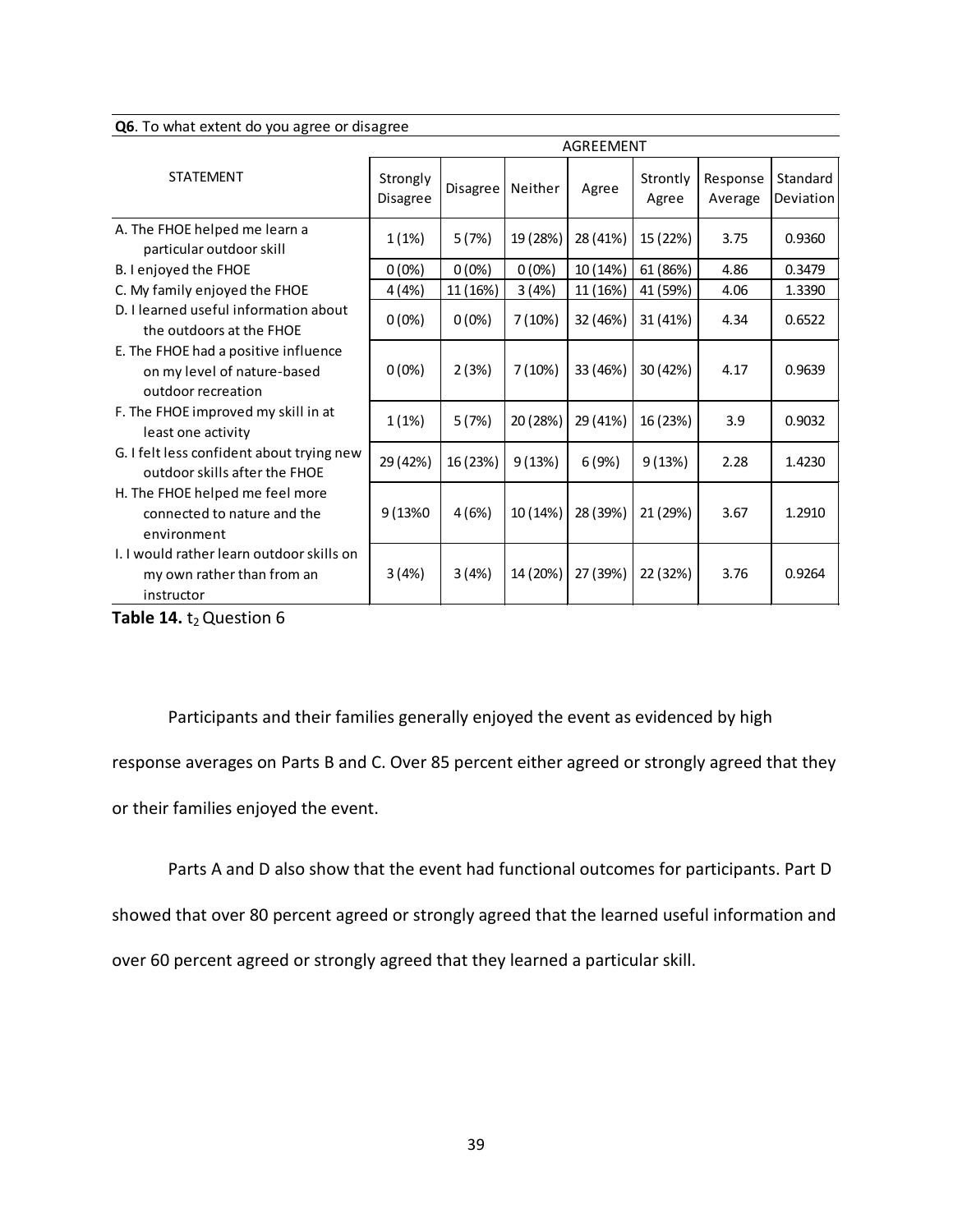Over 85 percent agreed or strongly agreed that the FHOE had a positive influence on

their level of outdoor recreation and that the event helped them feel more connected to the

environment (Parts E and H). These results were consistent with  $t_1$ .

**Q7a.** In column 1 please list the activities that you participated in at the 2013 FHOE in coulumn 2 please indicate if you have participated in this activity since the event, and in column 3 tell us how many times you have done this activity since the 2014 FHOE.

| Column 1               | Column 3                                                          |                                              |  |                              |  |
|------------------------|-------------------------------------------------------------------|----------------------------------------------|--|------------------------------|--|
| Please list below the  | Please circle the number of times you<br>Have you participated in |                                              |  |                              |  |
| activities you         | this activity SINCE the                                           | have participated in this activity SINCE the |  |                              |  |
| participated in at the | 2013 FHOE?                                                        | 2013 FHOE:                                   |  |                              |  |
|                        | Yes - 138 No - 94                                                 | 1 to 3 - 65                                  |  | 4 to 5 - 34   6 or more - 39 |  |

Table 15. t<sub>2</sub> Activities Event Goers Participated in at the 2013 FHOE and Future Participation in Those Activities

Question 7 shows 138 instances in column two of participants revisiting an activity that

they previously tried at the 2013 FHOE and 94 instances of participants not revisiting a

particular activity. Of the 138 instances of revisited activities at the 2013 FHOE, 47 percent

recorded participating in that activity a maximum of three times. However, 28 percent of

respondents recorded revisiting those same activities six or more times, which would indicate

participants moving beyond trying a new activity to becoming a frequent participator of a

certain outdoor recreation activity.

Q7b**.** Generally, what are some barriers that kept you from participating in some of the activities form the 2013 FHOE that you indicated in Q7a above? (please check all that apply)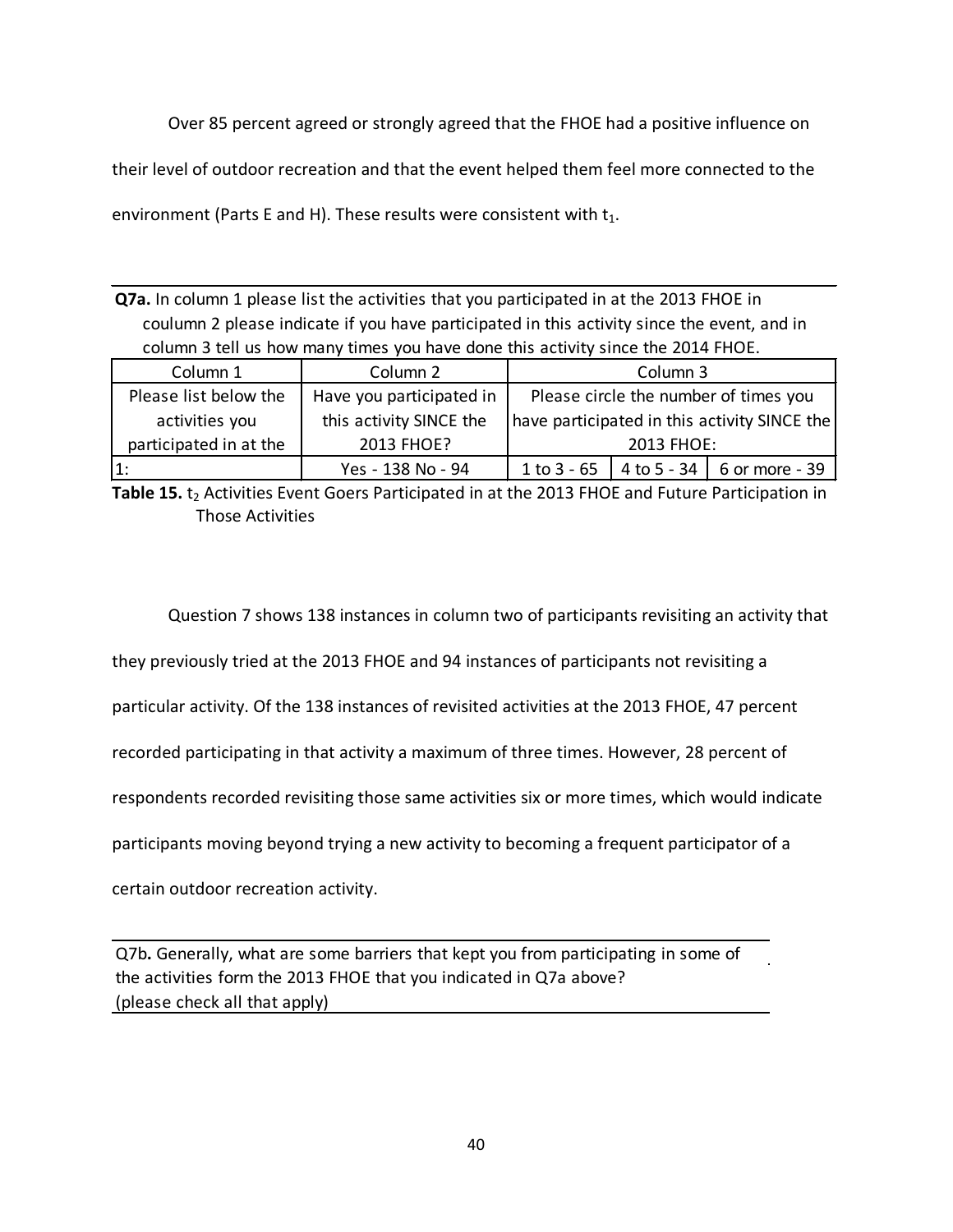Conversely, participants also listed reasons why activities were not repeated after the

2013 FHOE. Top answers (in order): No equipment or lack of access (20 responses), no time for

the activity (13 responses), and cost (11 responses). 48 total responses.

(e.g., hiking, hunting, boating, etc.) [] more than 20 times per year - (25%) **Q8**. How often do you engage in nature-based outdoor activities [ ] Never - (3 %) [ ] 1 - 5 times per year - (28%) [  $\vert$  6 - 10 times per year - (18%) [ ] 11 - 15 times per year - (16%) [ ] 16 - 20 times per year - (9%)

Table 16. t<sub>2</sub> Number of Times Participants Engage in Nature-Based Outdoor Activities Annually

Table 16 shows participant engagement in outdoor activities similar to the initial survey.

An average response ranged between eleven and twenty times per year, but the one to five

times (28%) and the more than 20 (25%) categories were the largest. This shows that the typical

festival-goer's level of outdoor recreation was either very high or very low.

How often do you engage in nature-based outdoor activities (e.g., hiking, hunting, baoating, etc.) annually?

|                |         | <b>Times</b> |          |           |           |          |          |  |  |  |  |
|----------------|---------|--------------|----------|-----------|-----------|----------|----------|--|--|--|--|
| Survey         |         |              |          |           |           |          | Average  |  |  |  |  |
|                | Never   | $1 - 5$      | $6 - 10$ | $11 - 15$ | $16 - 20$ | Over 20  | Response |  |  |  |  |
| $t_{1}$        | 17 (4%) | 118 (29%)    | 94 (23%) | 50 (12%)  | 41 (10%)  | 82 (20%) | 3.6      |  |  |  |  |
| t <sub>2</sub> | 2(3%)   | 19 (28%)     | 12 (18%) | 11 (16%)  | 6(9%)     | 17 (25%) | 3.76     |  |  |  |  |

Table 17. Comparison of t<sub>1</sub> and t<sub>2</sub> Levels of Outdoor Engagement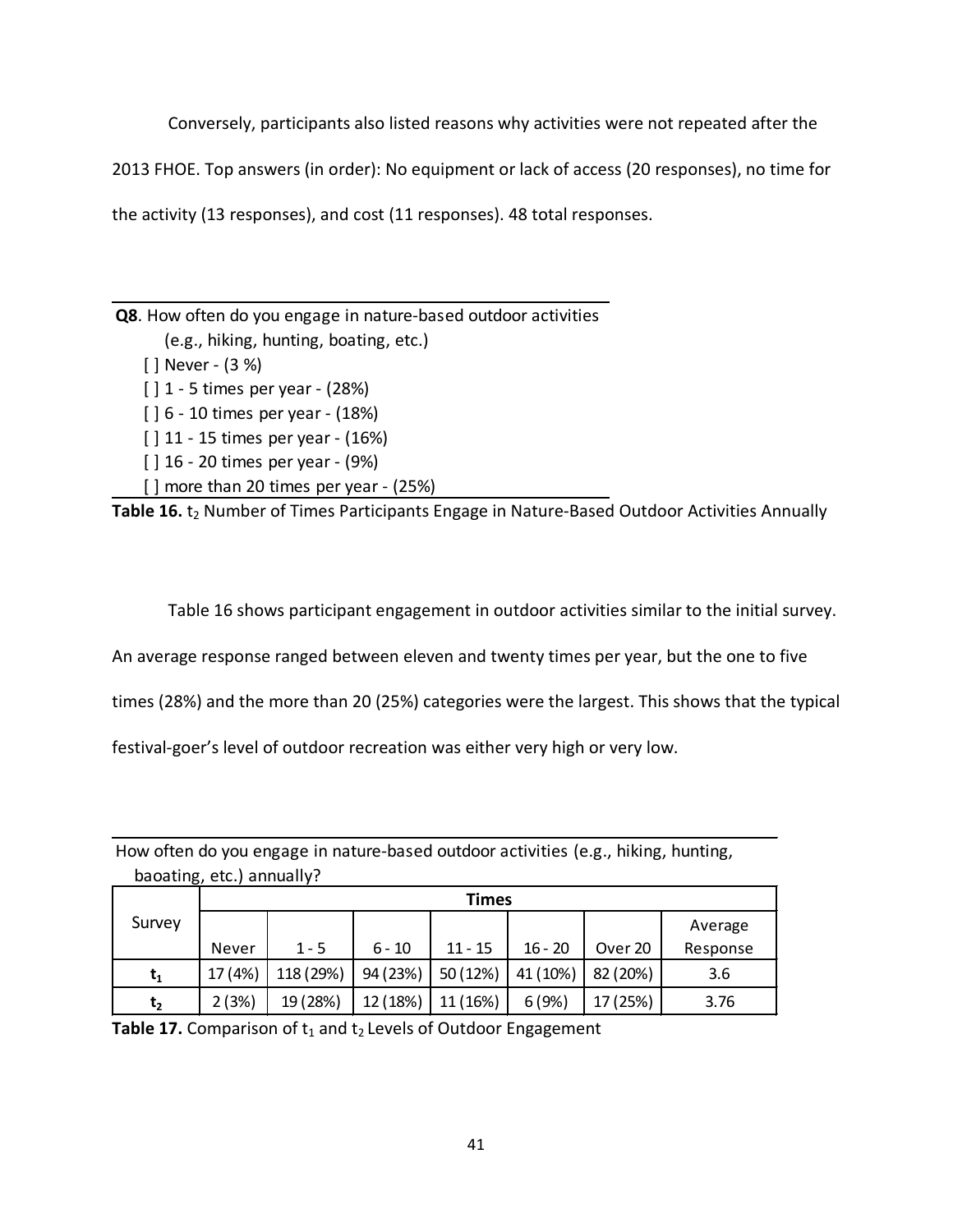When comparing how often participants engaged in outdoor recreation activities, there is only a marginal difference when looking at  $t_1$  to  $t_2$ . As Table 17 illustrates, no category of outdoor recreation levels increased or decreased by more than 5 percent.

Q9. What outdoor, nature-based activities do you participate in most?

The most participated in outdoor, nature-based activities (in order): hiking (44

responses), camping (19 responses), fishing (16 responses), biking and hunting both received 8

responses.

**Q10.** The amount of time I now spend outside doing activities that were NOT presented at the 2013 FHOE has:

- [] Increased (14%)
- [ ] Decreased (0%)
- [ ] Remained about the same (86%)

Table 18. t<sub>2</sub> Participants' Time Spent Outside Doing Activities Not Presented at the 2013 FHOE

86% of festival goers did not participate in outdoor recreation activities other than those

offered at the FHOE.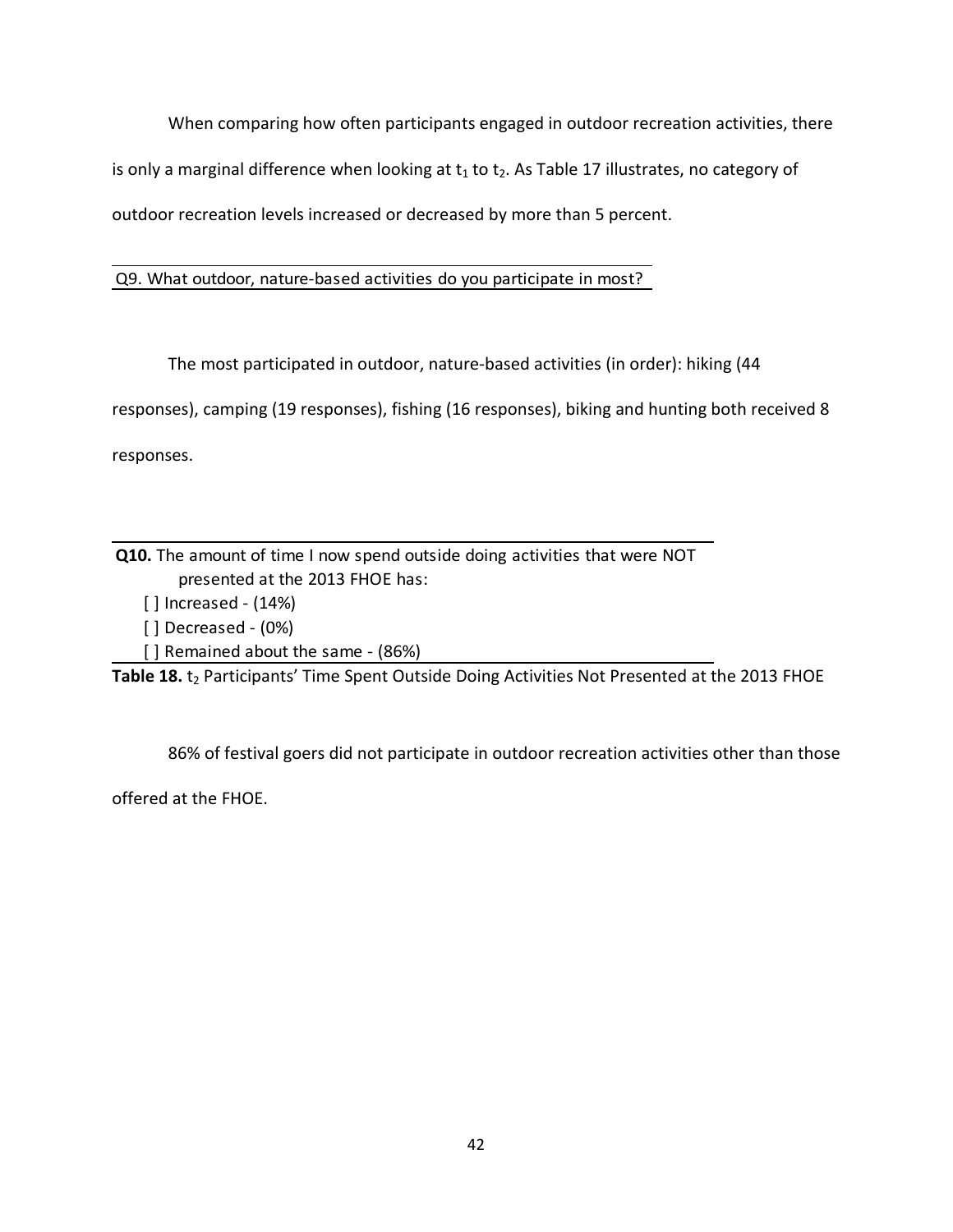| <b>Q11.</b> TO what extent do you agree or disagree with the following statements about recreating outdoors |                                                                                  |                                                                                                          |                                                                                                  |                                                                                                   |                                                                                              |                                                             |  |  |  |
|-------------------------------------------------------------------------------------------------------------|----------------------------------------------------------------------------------|----------------------------------------------------------------------------------------------------------|--------------------------------------------------------------------------------------------------|---------------------------------------------------------------------------------------------------|----------------------------------------------------------------------------------------------|-------------------------------------------------------------|--|--|--|
|                                                                                                             |                                                                                  |                                                                                                          |                                                                                                  |                                                                                                   |                                                                                              |                                                             |  |  |  |
| Strongly                                                                                                    |                                                                                  |                                                                                                          |                                                                                                  | Strongly                                                                                          | Response                                                                                     | Standard                                                    |  |  |  |
| Disagree                                                                                                    |                                                                                  |                                                                                                          |                                                                                                  | Agree                                                                                             | Average                                                                                      | Deviation                                                   |  |  |  |
|                                                                                                             |                                                                                  |                                                                                                          |                                                                                                  |                                                                                                   |                                                                                              |                                                             |  |  |  |
|                                                                                                             |                                                                                  |                                                                                                          |                                                                                                  |                                                                                                   |                                                                                              | 0.9631                                                      |  |  |  |
| 9(13%)                                                                                                      | 30 (43%)                                                                         | 18 (26%)                                                                                                 | 11 (16%)                                                                                         | 1(1%)                                                                                             | 2.49                                                                                         | 0.9644                                                      |  |  |  |
|                                                                                                             |                                                                                  |                                                                                                          |                                                                                                  |                                                                                                   |                                                                                              | 1.0523                                                      |  |  |  |
|                                                                                                             |                                                                                  |                                                                                                          |                                                                                                  |                                                                                                   |                                                                                              |                                                             |  |  |  |
|                                                                                                             |                                                                                  |                                                                                                          |                                                                                                  |                                                                                                   |                                                                                              | 1.1395                                                      |  |  |  |
|                                                                                                             |                                                                                  |                                                                                                          |                                                                                                  |                                                                                                   |                                                                                              |                                                             |  |  |  |
|                                                                                                             |                                                                                  |                                                                                                          |                                                                                                  |                                                                                                   |                                                                                              | 1.2260                                                      |  |  |  |
|                                                                                                             |                                                                                  |                                                                                                          |                                                                                                  |                                                                                                   |                                                                                              |                                                             |  |  |  |
|                                                                                                             |                                                                                  |                                                                                                          |                                                                                                  |                                                                                                   |                                                                                              | 1.0021                                                      |  |  |  |
|                                                                                                             |                                                                                  |                                                                                                          |                                                                                                  |                                                                                                   |                                                                                              |                                                             |  |  |  |
| 21 (30%)                                                                                                    | 30 (43%)                                                                         | 14 (20%)                                                                                                 | 4(6%)                                                                                            | 0(0%)                                                                                             | 2.01                                                                                         | 0.8659                                                      |  |  |  |
|                                                                                                             |                                                                                  |                                                                                                          |                                                                                                  |                                                                                                   |                                                                                              |                                                             |  |  |  |
|                                                                                                             |                                                                                  |                                                                                                          |                                                                                                  |                                                                                                   |                                                                                              | 0.6992                                                      |  |  |  |
|                                                                                                             |                                                                                  |                                                                                                          |                                                                                                  |                                                                                                   |                                                                                              | 1.0867                                                      |  |  |  |
|                                                                                                             |                                                                                  |                                                                                                          |                                                                                                  |                                                                                                   |                                                                                              |                                                             |  |  |  |
|                                                                                                             |                                                                                  |                                                                                                          |                                                                                                  |                                                                                                   |                                                                                              |                                                             |  |  |  |
|                                                                                                             |                                                                                  |                                                                                                          |                                                                                                  |                                                                                                   |                                                                                              | 1.1001                                                      |  |  |  |
|                                                                                                             |                                                                                  |                                                                                                          |                                                                                                  |                                                                                                   |                                                                                              |                                                             |  |  |  |
| 19 (28%)                                                                                                    | 28 (41%)                                                                         | 10 (14%)                                                                                                 | 10 (14%)                                                                                         | 2(3%)                                                                                             | 2.25                                                                                         | 1.1035                                                      |  |  |  |
|                                                                                                             |                                                                                  |                                                                                                          |                                                                                                  |                                                                                                   |                                                                                              |                                                             |  |  |  |
|                                                                                                             |                                                                                  |                                                                                                          |                                                                                                  |                                                                                                   |                                                                                              |                                                             |  |  |  |
| 39 (60%)                                                                                                    | 11 (17%)                                                                         | 10 (15%)                                                                                                 | 2(3%)                                                                                            | 3(5%)                                                                                             | 1.75                                                                                         | 1.1185                                                      |  |  |  |
|                                                                                                             |                                                                                  |                                                                                                          |                                                                                                  |                                                                                                   |                                                                                              |                                                             |  |  |  |
|                                                                                                             | 2(3%)<br>16 (23%)<br>5(7%)<br>16 (23%)<br>15 (22%)<br>1(1%)<br>25 (37%)<br>4(6%) | Disagree<br>18 (26%)<br>32 (46%)<br>20 (29%)<br>18 (26%)<br>35 (51%)<br>$0(0\%)$<br>26 (39%)<br>16 (23%) | Neither<br>23 (33%)<br>10 (14%)<br>13 (19%)<br>14 (20%)<br>8(12%)<br>2(3%)<br>7(10%)<br>16 (23%) | Agree<br>22 (32%)<br>9(13%)<br>25 (36%)<br>18 (26%)<br>10 (14%)<br>26 (38%)<br>7(10%)<br>26 (38%) | <b>AGREEMENT</b><br>4(6%)<br>2(3%)<br>6(9%)<br>2(4%)<br>1(1%)<br>40 (58%)<br>2(3%)<br>7(10%) | 3.12<br>2.26<br>3.1<br>2.62<br>2.23<br>4.51<br>2.03<br>3.23 |  |  |  |

| Q11. To what extent do you agree or disagree with the following statements about recreating outdoors |  |
|------------------------------------------------------------------------------------------------------|--|
| . <b>. .</b>                                                                                         |  |

Table 19. t<sub>2</sub> Question 11

Question 11 was designed to understand participants' barriers to outdoor recreation. These barriers ranged from cost and access to free time and disabilities. Parts A, B, and H dealt specifically with time restrictions. A. *Family commitments leave little time for outdoor recreation* had an average response of 3.12. B. *When I have free time, I like to stay home* had an average response rate of 2.49. Parts A and B's scores were closely related, but part H was the strongest statement of question 11. Participants very much view outdoor recreation as a way to spend time with their families, as evidenced by the average response of 4.51 with a standard deviation of only 0.6992.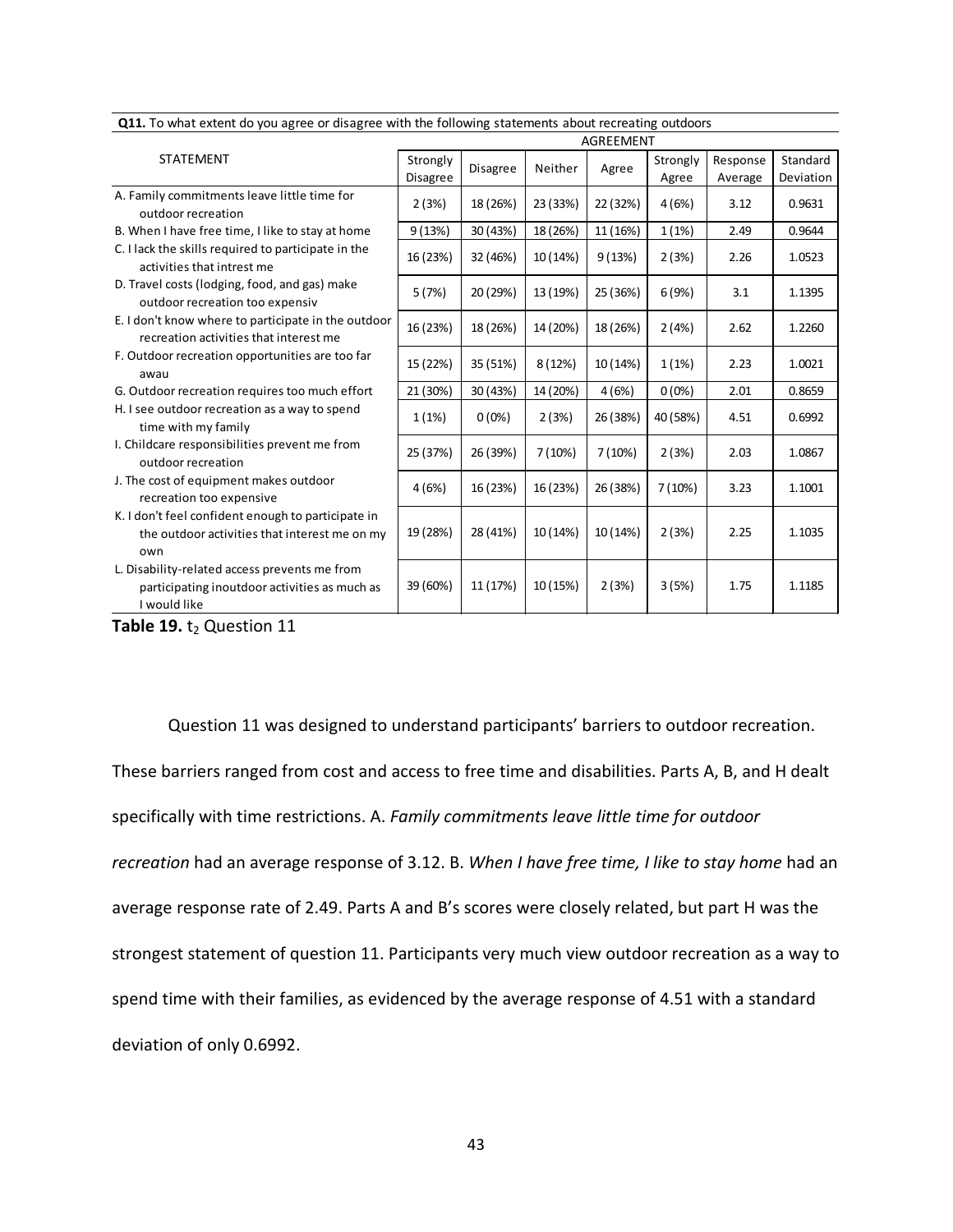Parts C, G, and K revolved around skills and effort. Participants do not necessarily lack the skills to participate in the outdoor recreation activities of their interest (Part C – average response 2.26) nor do they lack the confidence to participate in those activities (Part K – average response 2.25). Coupled with these, they do not view outdoor recreation as requiring too much effort as evidenced by the average response of 2.01.

Parts D and J were implemented to look at cost. Participants tended more towards the middle ground on these. When asked if travel cost were too high respondents neither agreed nor disagreed (average response of 3.1 and standard deviation of 1.1395). Also, when asked if the cost of equipment makes outdoor recreation too expensive, the question showed and average response of 3.23 with a standard deviation of 1.1001.

Access tends to be an issue for outdoor recreation participants in the area, but parts E and F don't seem to indicate that this is a pressing issue for respondents. They seem to have the knowledge of when to participate in their outdoor recreation activities (average response 2.62).

Part I relating to obstacles of childcare interfering with outdoor recreation did not seem to be an issue as the average response was 2.03. Also, disability issues did not seem to be a common struggle for participants (average score 1.75 on Part L).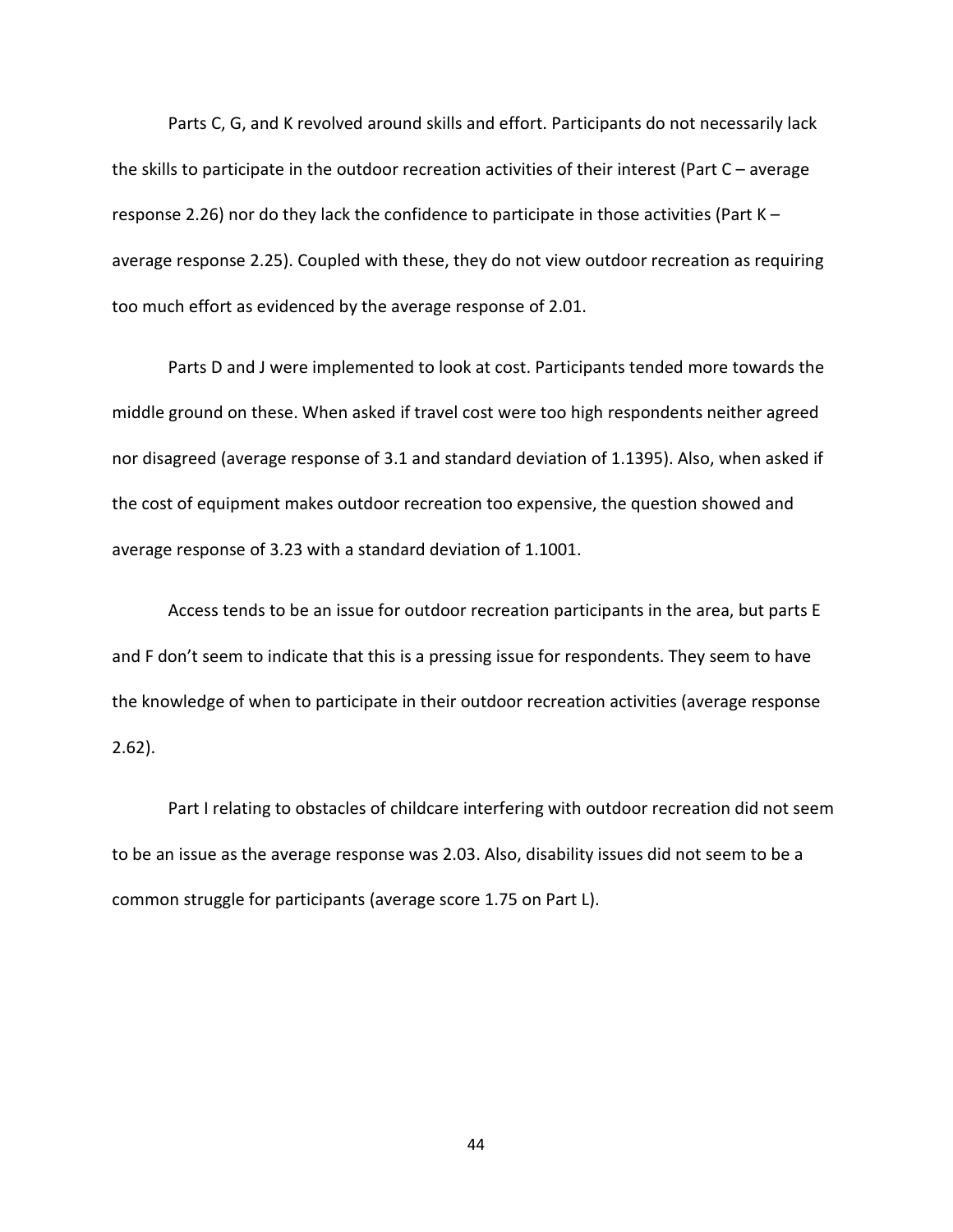|                                                                                                                                            |                 |                 |          |          | AGREEMENT |          |           |
|--------------------------------------------------------------------------------------------------------------------------------------------|-----------------|-----------------|----------|----------|-----------|----------|-----------|
| <b>STATEMENT</b>                                                                                                                           | Strongly        |                 | Neither  |          | Strontly  | Response | Standard  |
|                                                                                                                                            | <b>Disagree</b> | <b>Disagree</b> |          | Agree    | Agree     | Average  | Deviation |
| A. Actively engaging with nature/outdoors<br>helps me spend quality time with my kids                                                      | 2(4%)           | 1(2%)           | 7(13%)   | 17 (30%) | 29 (52%)  | 4.27     | 0.9954    |
| B. Kids engaged in unstructured play outside<br>outside is good                                                                            | 1(2%)           | 2(4%)           | 10 (19%) | 15 (28%) | 26 (48%)  | 4.19     | 0.9857    |
| C. I would like to get myself or my kids more<br>involved in structured outdoor activities<br>(e.g. hunting, mountain biking, hiking etc.) | 1(2%)           | 4 (7%)          | 7(13%)   | 28 (50%) | 16 (29%)  | 4.00     | 0.9335    |
| D. Actively engaging with nature/outdoors<br>increases my well being                                                                       | $0(0\%)$        | 5(9%)           | $0(0\%)$ | 21 (38%) | 30 (54%)  | 4.36     | 0.8827    |
| E. Outdoor educational programs for kids<br>should be cut from school curriculums                                                          | 35 (65%)        | 15 (28%)        | 1(2%)    | 2(4%)    | 1(2%)     | 1.51     | 0.8633    |
| F. It is my responsibility as a parent to make<br>sure that my kidsspend time in nature<br>outdoors                                        | 2(4%)           | 1(2%)           | 6(11%)   | 20 (28%) | 24 (45%)  | 4.21     | 0.9817    |

**Q12.** To what extent do you agree or disagree with the

Table 20. t<sub>2</sub> Question 12

Question 12 revealed that the participants valued outdoor recreation and that engaging in the outdoors increases one's well-being. These are supported by the response averages and standard deviations of parts A, B, and D. Along with this, patrons would like to get them and/or their children more involved with structured activities and they agree that it is their responsibility as parents to make this happen (Parts C and F). However, parents still see the value in schools' outdoor educational programs and agree that they should remain in their curriculums (response average 1.51).

Do you have any further comments about the FHOE, outdoor recreation, and/or the survey?

Again, participants were provided with a section at the end of the survey to relay any comments and/or concerns. The two most frequently mentioned concerns matched those of the initial survey; the horseback riding and long lines. People seem to remember the disappointment of missing the opportunity to ride the horses and even revisited their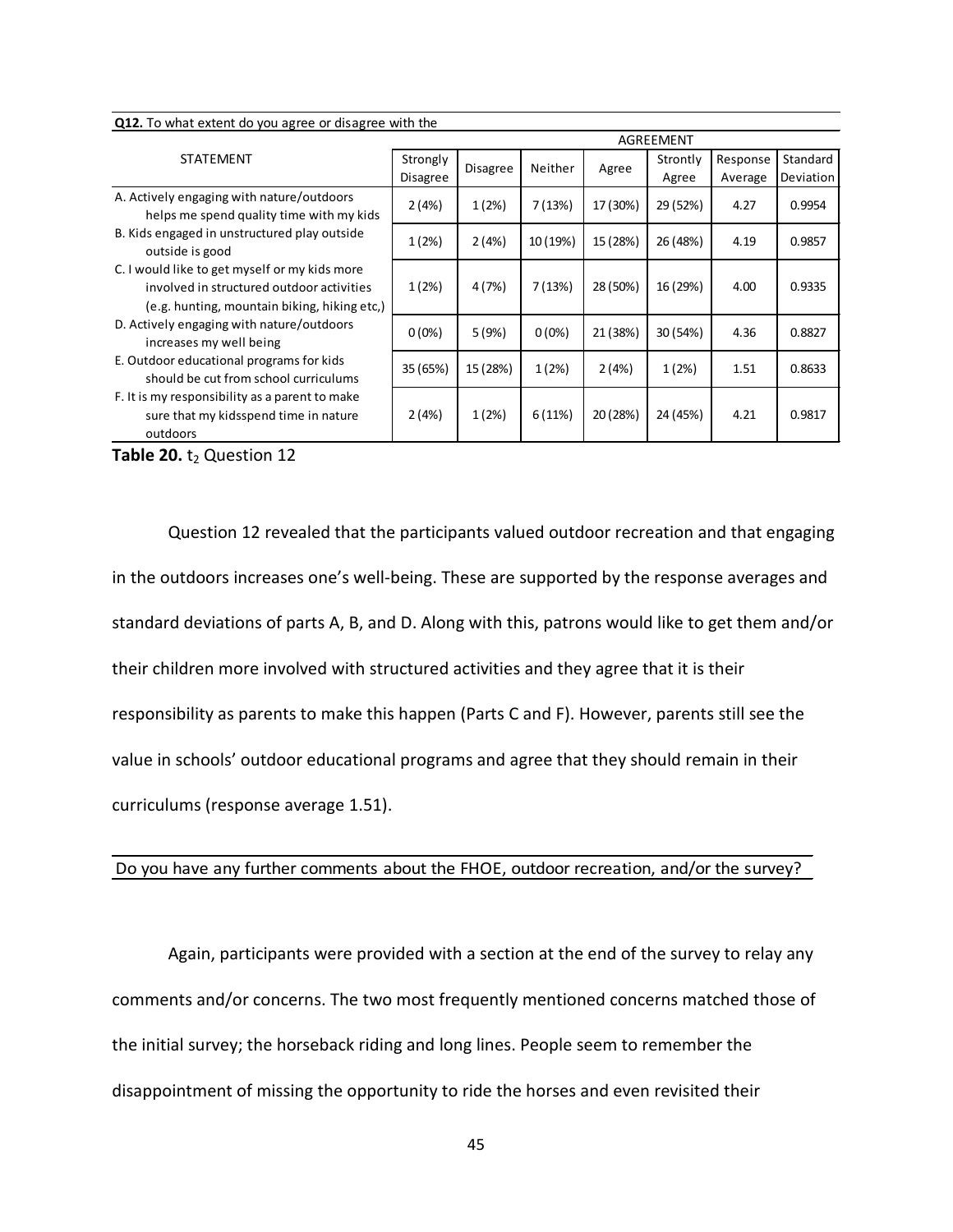situations. For example, "My son and I dressed like cowboys just for the horseback riding." As for complaints about long lines, participants seemed to be constructive with their responses and conveyed the idea that the long lines should be reduced, but this was just an area that needed improvement rather than a scenario that would hinder them from returning in the future.

As for positive comments, participants were eager to compliment the event and seemed very enthusiastic. Many even spoke of the future effects of the event with comments such as: "I have learned quite a bit and it has increased by interest in activities I may not have tried otherwise." And one respondent even said "We (parent and child) were just on the trail last week after school."

While some didn't necessarily speak of an increase in their outdoor recreation activity, many still spoke of the importance of the event and of outdoor recreation itself. "I may not participate in the activities regularly, but I do appreciate the exposure to activities I wouldn't otherwise attempt." Another mentioned, "I hope public policy can be shaped around ways to encourage more outdoor activities and (ways to) access them with ease."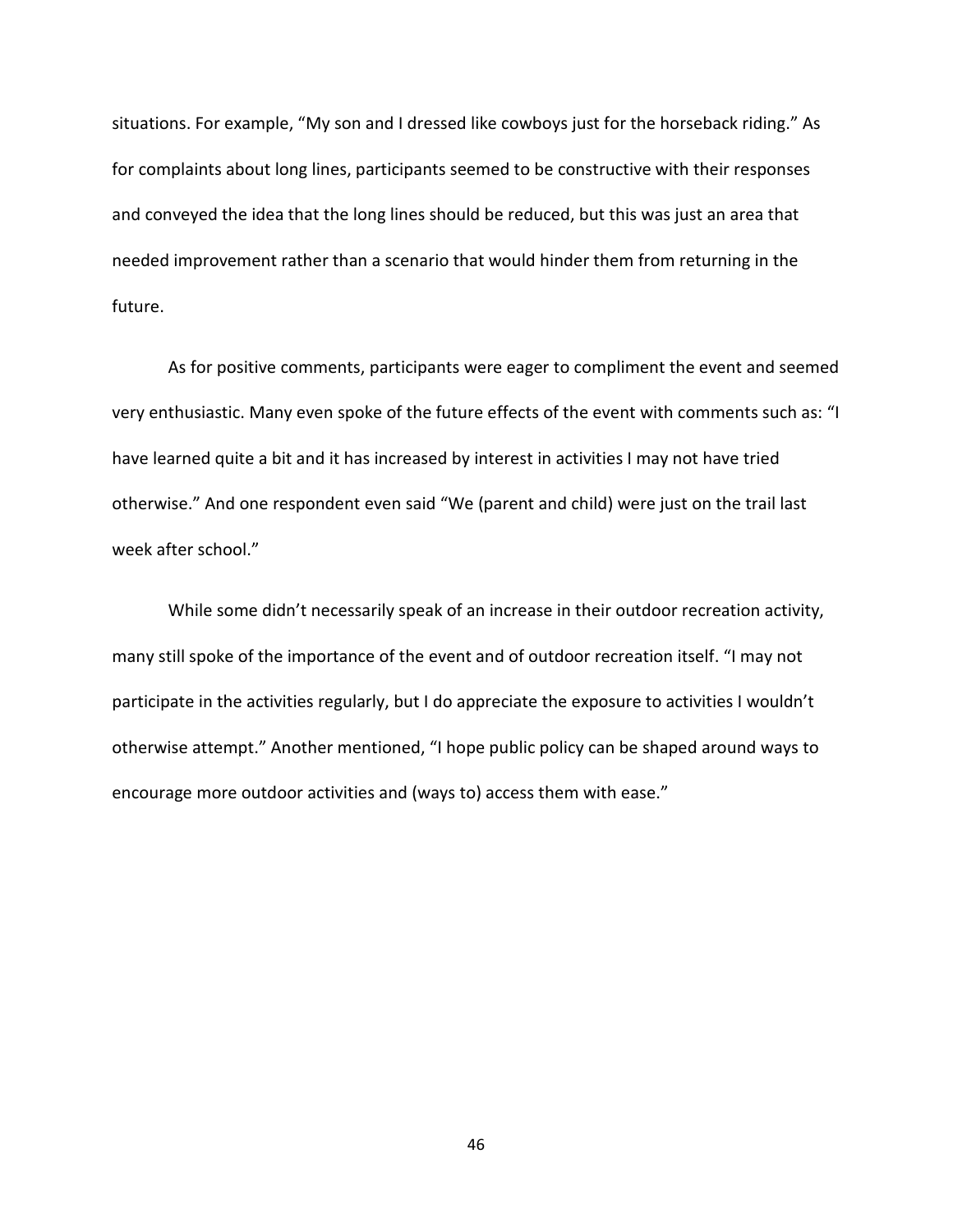## **CHAPTER 5: Analysis**

Data was analyzed using the Statistical package for the Social Sciences 21.0 (SPSS) and focused on three elements; (1) Sociodemographic characteristics of the FHOE participants; (2) their attitudes regarding recreation in the outdoors and; (3) the extent to which the event has impacted the quantity and quality of their outdoor engagement. Analysis was performed to uncover emerging themes from participants' responses.

The methodology calls to look specifically at participants who participated in both surveys ( $t_1$  and  $t_2$ ). These participants will be termed Critical Participants. Therefore, unless specifically noted, any reference to participants in the statistical analysis section will be referring to Critical Participants.

|         |                        |          |          |                                   | t <sub>2</sub> |                     |            |       |
|---------|------------------------|----------|----------|-----------------------------------|----------------|---------------------|------------|-------|
|         |                        |          |          |                                   | $11 - 15$      | $16 - 20$           |            |       |
|         |                        |          |          | 1 - 5 times $\sqrt{6}$ - 10 times |                | times per times per | > 20 times |       |
|         |                        | Never    | per year | per year                          | year           | year                | per year   | Total |
|         | Never                  | 1        | 0        | 0                                 | $\Omega$       | 0                   |            |       |
|         | 1 - 5 times per year   | 1        | 11       | 4                                 |                | $\Omega$            | 0          | 17    |
|         | 6 - 10 times per year  | $\Omega$ | 6        | 4                                 | 3              | 0                   | 3          | 16    |
| $t_{1}$ | 11 - 15 times per year | $\Omega$ | 0        |                                   | 3              | 0                   | 0          |       |
|         | 16 - 20 times per year | $\Omega$ |          |                                   | 2              |                     |            |       |
|         | > 20 times per year    | $\Omega$ | $\Omega$ | $\Omega$                          | $\overline{2}$ | 4                   | 11         | 17    |
| Total   |                        | 2        | 18       | 11                                | 11             | 6                   | 16         | 64    |

Q 8. How often do you engage in nature-based outdoor activities (e.g., hiking, hunting, boating, etc.)…

Table 21. Cross Reference of t<sub>1</sub> and t<sub>2</sub> Outdoor Recreation Levels

Table 21 shows the cross referencing of participants' outdoor recreation levels.  $t_1$  is placed in the row and the  $t_2$  in the column showing the potential change in participants'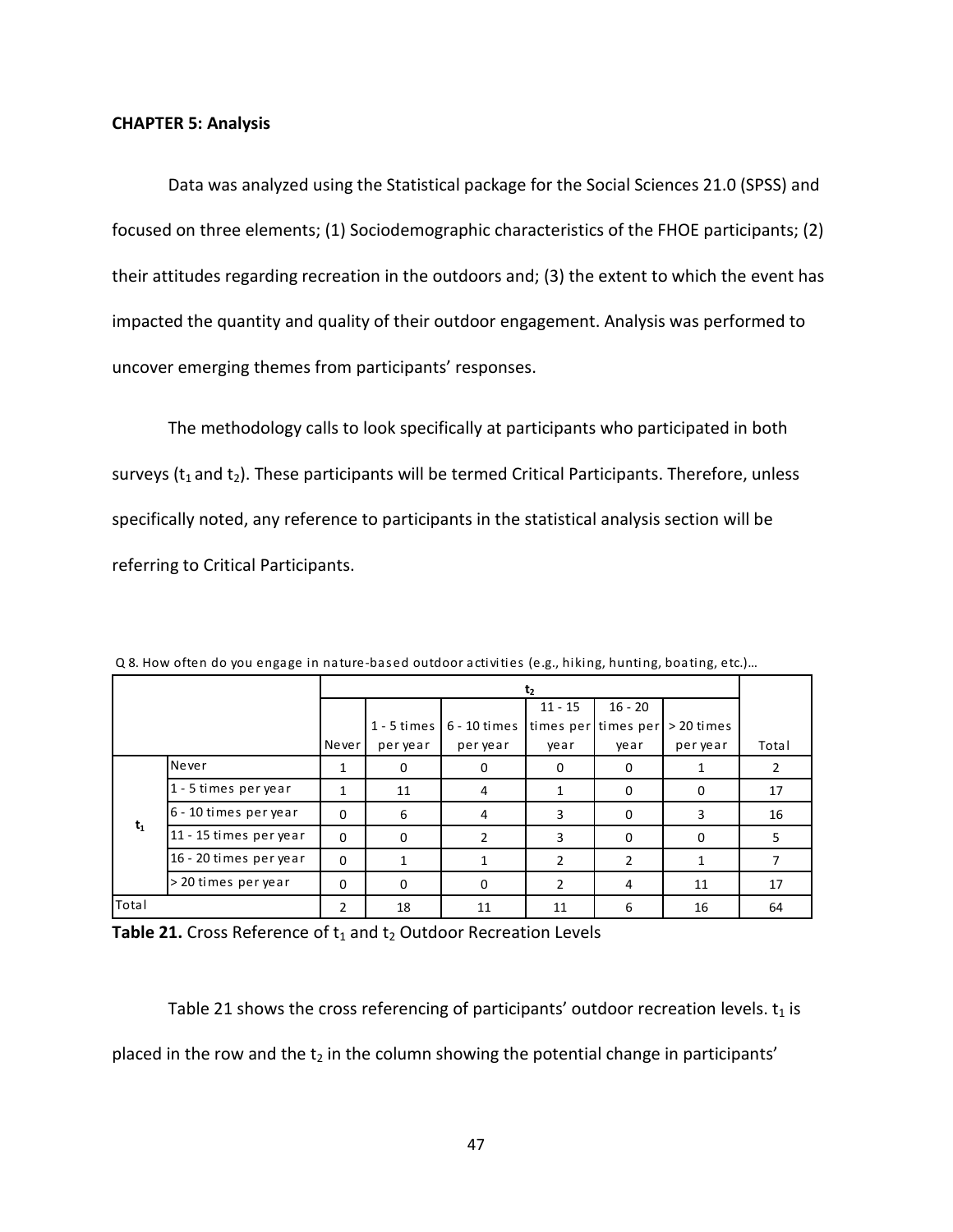outdoor recreation levels. The results show that there is no significant change in outdoor recreation levels.



Figure 2. Comparison of t<sub>1</sub> and t<sub>2</sub> Annual Outdoor Recreation Levels

As figure 2 further illustrates,  $t_1$  and  $t_2$  outdoor recreation levels are relatively similar. The largest categorical change happens in the 11-15 times per year column, yielding an increase of 6 respondents. While some variation exists,  $t_1$ 's response average was 3.76 (6-10 times per year) and t<sub>2</sub>'s response averaged was 3.83 (6-10 times per year) with a net increase of only 0.07. However, this table is only showing the change across categories and is not tied to each individual respondent's answers.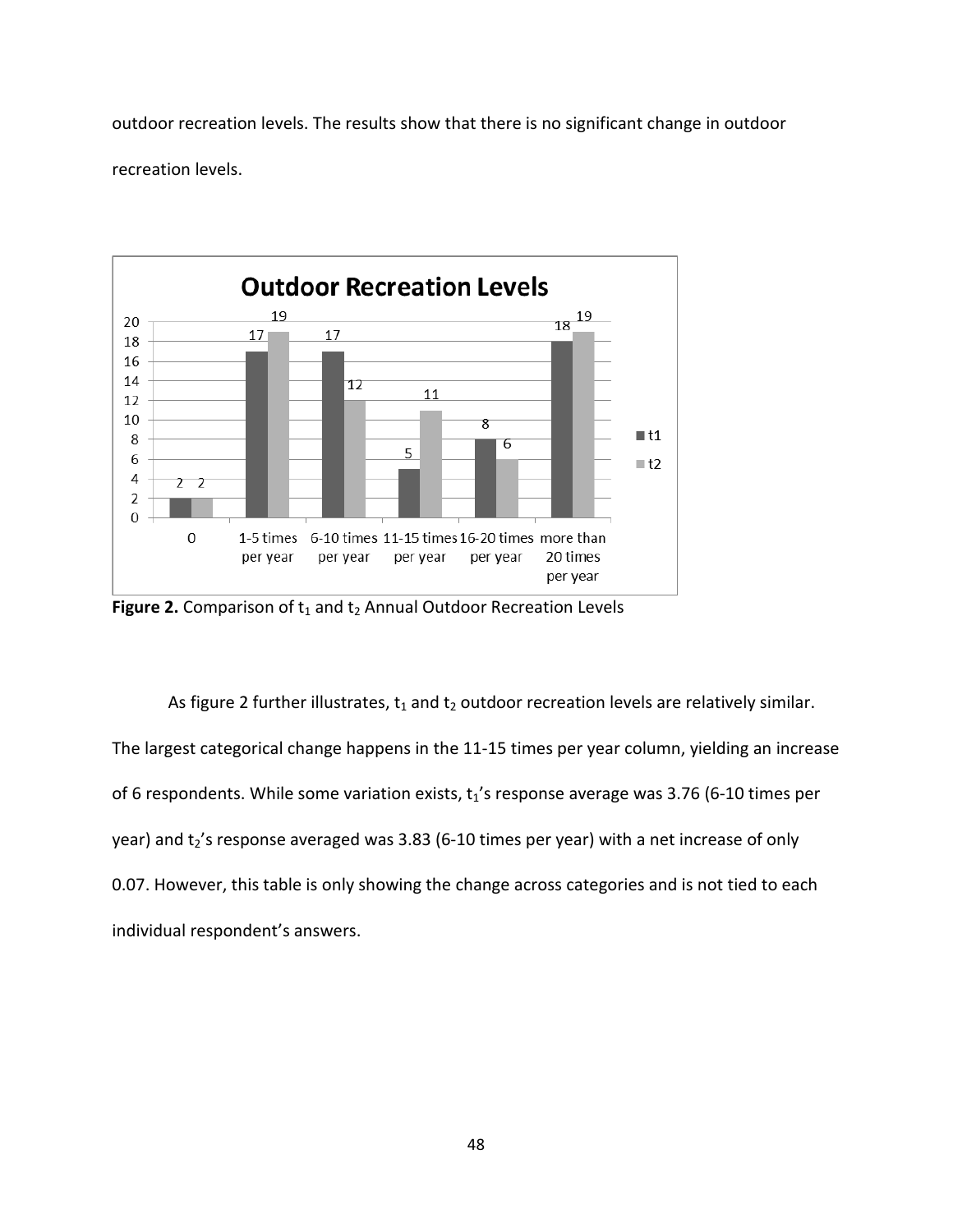

**Figure 3.** Outdoor Recreation Level Change From t<sub>1</sub> to t<sub>2</sub>

Figure 3 shows the outdoor recreation changes in regards to each individual participant, yet still results in a normal distribution. The highest category shows 32 participants (50%) reporting no change in their outdoor recreation levels between  $t_1$  (September 2013) and  $t_2$ (August 2014), a time span of 11 months. In total, the results indicated 20.31% with a positive change in their outdoor recreation levels, 29.69% with a negative change, and 50% remaining the same, again resembling the shape of a normal distribution. The most effective illustration of the change in outdoor recreation levels comes when looking at the individual change of each participant by the Paired Samples T Test (Table 24).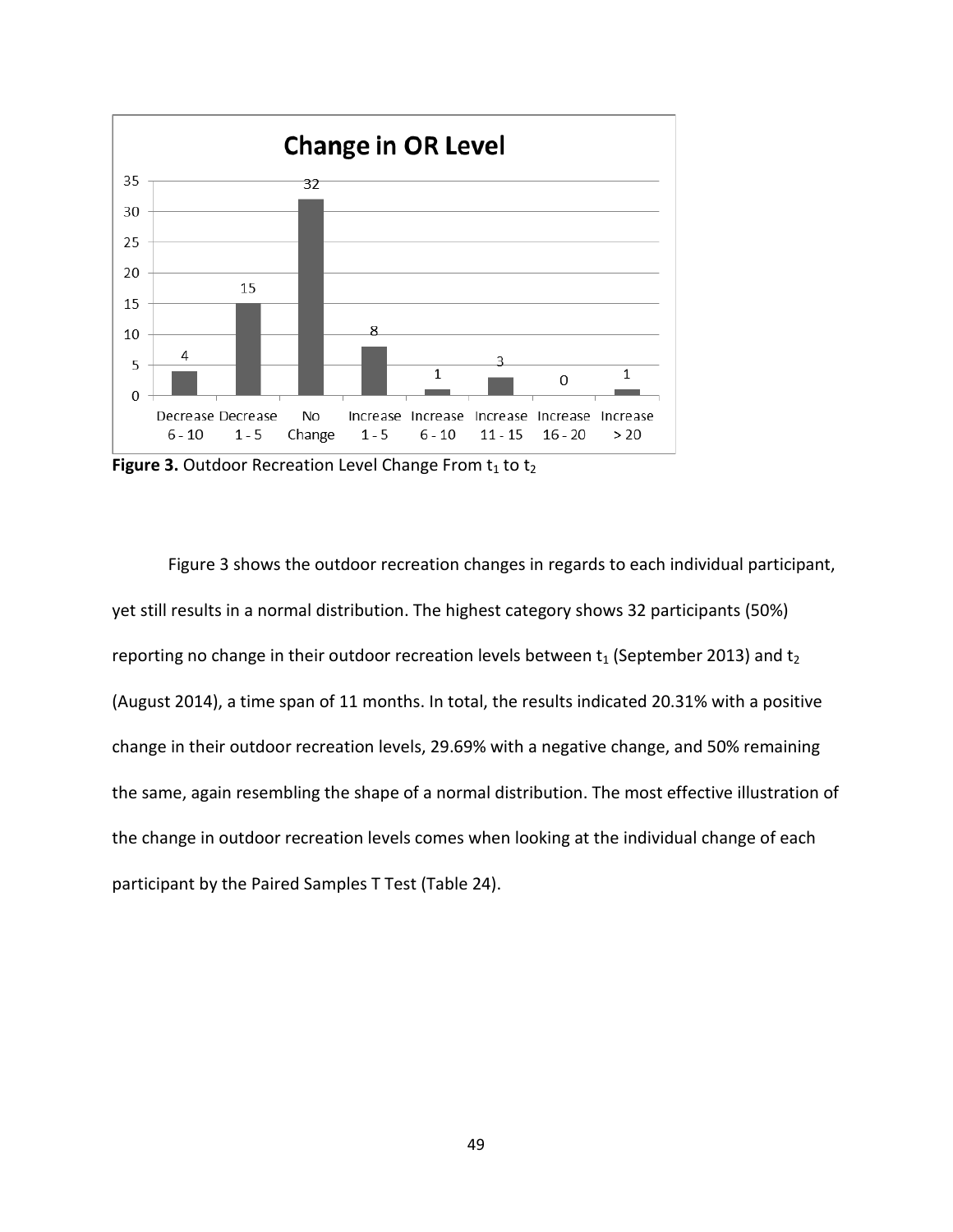| Paired Samples Test: t2 Q8 and t1 Q11 How often do you engage in nature-based outdoor activities annually |                           |          |                 |                 |                                             |       |    |                 |
|-----------------------------------------------------------------------------------------------------------|---------------------------|----------|-----------------|-----------------|---------------------------------------------|-------|----|-----------------|
|                                                                                                           | <b>Paired Differences</b> |          |                 |                 |                                             |       |    |                 |
|                                                                                                           |                           |          |                 | Interval of the |                                             |       |    |                 |
|                                                                                                           | Mean                      | Std. Dev | Std. Error Mean | Lower           | Upper                                       |       | d  | Sig. (2-tailed) |
| $T_2$ , $T_1$                                                                                             | 0.000                     | 1.260    | .157            | $-.315$         | $.315$ <sup><math>\overline{ }</math></sup> | 0.000 | 63 | 1.000           |

**Table 22.** Paired Samples T Test of t<sub>1</sub> and t<sub>2</sub> Outdoor Recreation Levels

The Paired Samples T Test (Table 22) demonstrates that there is no statistically

significant change in participants' outdoor recreation levels between the averages  $t_1$  (3.76) and

 $t_2$  (3.83) (p = 1.000  $\alpha$  = .05).

**Q10.** The amount of time I now spend outside doing activities that were NOT presented at the 2013 FHOE

- [] Increased (14%)
- [ ] Decreased (0%)
- [ ] Remained about the same (86%)

Table 23. t<sub>2</sub> Participants' Time Spent Outside Doing Activities Not Presented at the 2013 FHOE

The data suggests that the FHOE had little to no effect on participants' level of outdoor

recreation, but some variation has been identified. Table 23 shows that 14% of respondents

increased the amount of time participating in outdoor recreation activities that were not

offered at the 2013 FHOE.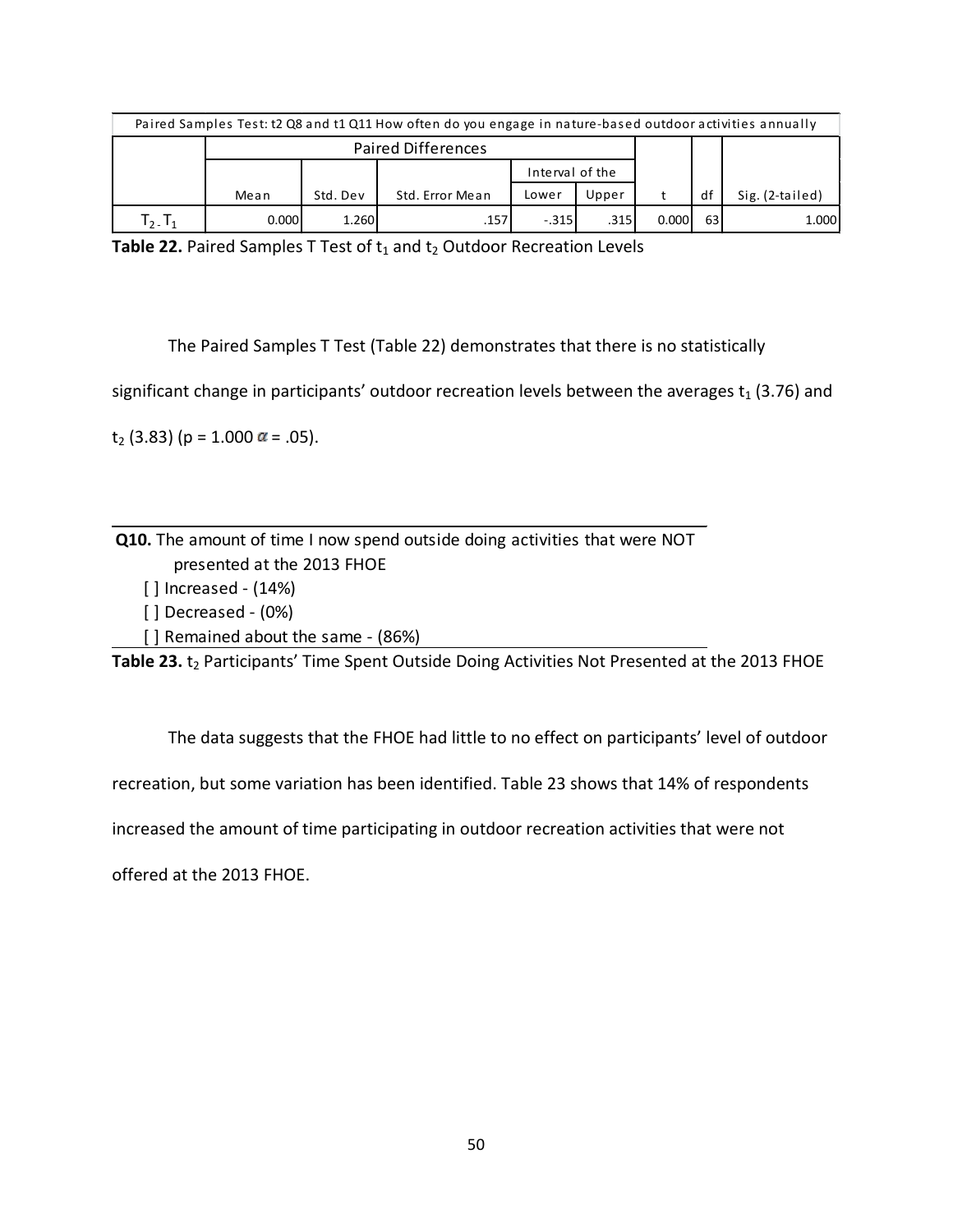| Q6. To what extent do you agree or disagree                                               |                             |                 |         |          |                   |                     |                       |  |  |
|-------------------------------------------------------------------------------------------|-----------------------------|-----------------|---------|----------|-------------------|---------------------|-----------------------|--|--|
|                                                                                           | AGREEMENT                   |                 |         |          |                   |                     |                       |  |  |
| <b>STATEMENT</b>                                                                          | Strongly<br><b>Disagree</b> | <b>Disagree</b> | Neither | Agree    | Strontly<br>Agree | Response<br>Average | Standard<br>Deviation |  |  |
| E. The FHOE had a positive influence<br>on my level of nature-based<br>outdoor recreation | $0(0\%)$                    | 2(3%)           | 7(10%)  | 33 (46%) | 30 (42%)          | 4.17                | 0.9639                |  |  |

Table 24. t<sub>2</sub> Level of Positive Influence the FHOE had on Participants' Level of Nature-based Outdoor Recreation

The majority of respondents agree or strongly agree (88%) that the FHOE had a positive

influence on their level of nature-based outdoor recreation (Table 24). Figure 4 further explains.



Figure 4. Comparison of t<sub>1</sub> and t<sub>2</sub> Levels of Positive Influence on Participants' Outdoor Recreation

Figure 4 illustrates that the majority of Critical Participants' from both surveys ( $t_1$  and  $t_2$ ) either agree or strongly agree that the FHOE had a positive influence on their level of outdoor recreation. The data also suggests that there is a slight upward trend as  $t_1$  showed 80% of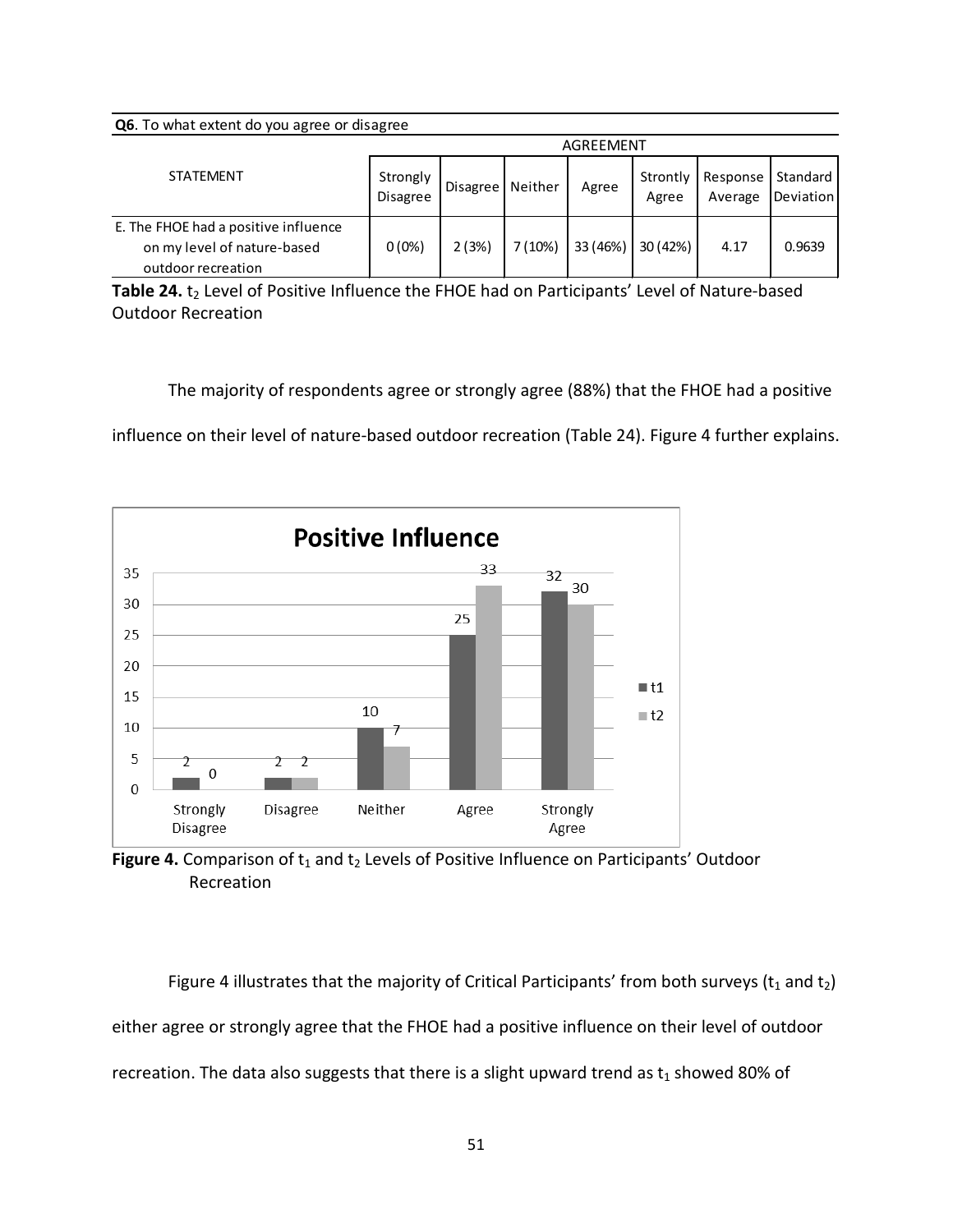respondents either agreed or strongly agreed and  $t_2$  showed 87.5% agreed or strongly agreed. This is over a 7% increase from  $t_1$  to  $t_2$ , which would indicate that the influence of the FHOE on respondents' outdoor recreation levels became more apparent as time progressed. However, a paired-samples T test (Table 25) demonstrates that there is no statistically significant change between  $t_1$  and  $t_2$ 's averages (p = .552  $\alpha$  = .05).

Paired Samples Test: Q6 F. *The FHOE had a positive influence on my level of nature-based outdoor recreation* 

|                                 |         |          | <b>Paired Differences</b> |                |       |         |                 |                 |
|---------------------------------|---------|----------|---------------------------|----------------|-------|---------|-----------------|-----------------|
|                                 |         |          |                           | 95% Confidence |       |         |                 |                 |
|                                 | Mean    | Std. Dev | Std. Error Mean           | Lower          | Upper |         | df              | Sig. (2-tailed) |
| $\mathsf{T}_2$ . $\mathsf{T}_4$ | $-.083$ | 1.184    | .140                      | $-.362$        | .195  | $-.597$ | 71 <sub>1</sub> | .552            |

Table 25. t<sub>1</sub>, t<sub>2</sub> Paired Samples T Test of Change in Positive Influence

Since the event proved to be influential, a Pearson Correlation was run to determine which questions in  $t_2$  Q6 correlated to the question regarding positive influence ( $t_2$  Q6F). Table 26 only shows the questions from  $t_2$  Q6 that correlated to the positive influence question. See Appendix G for the full correlation matrix of Q6.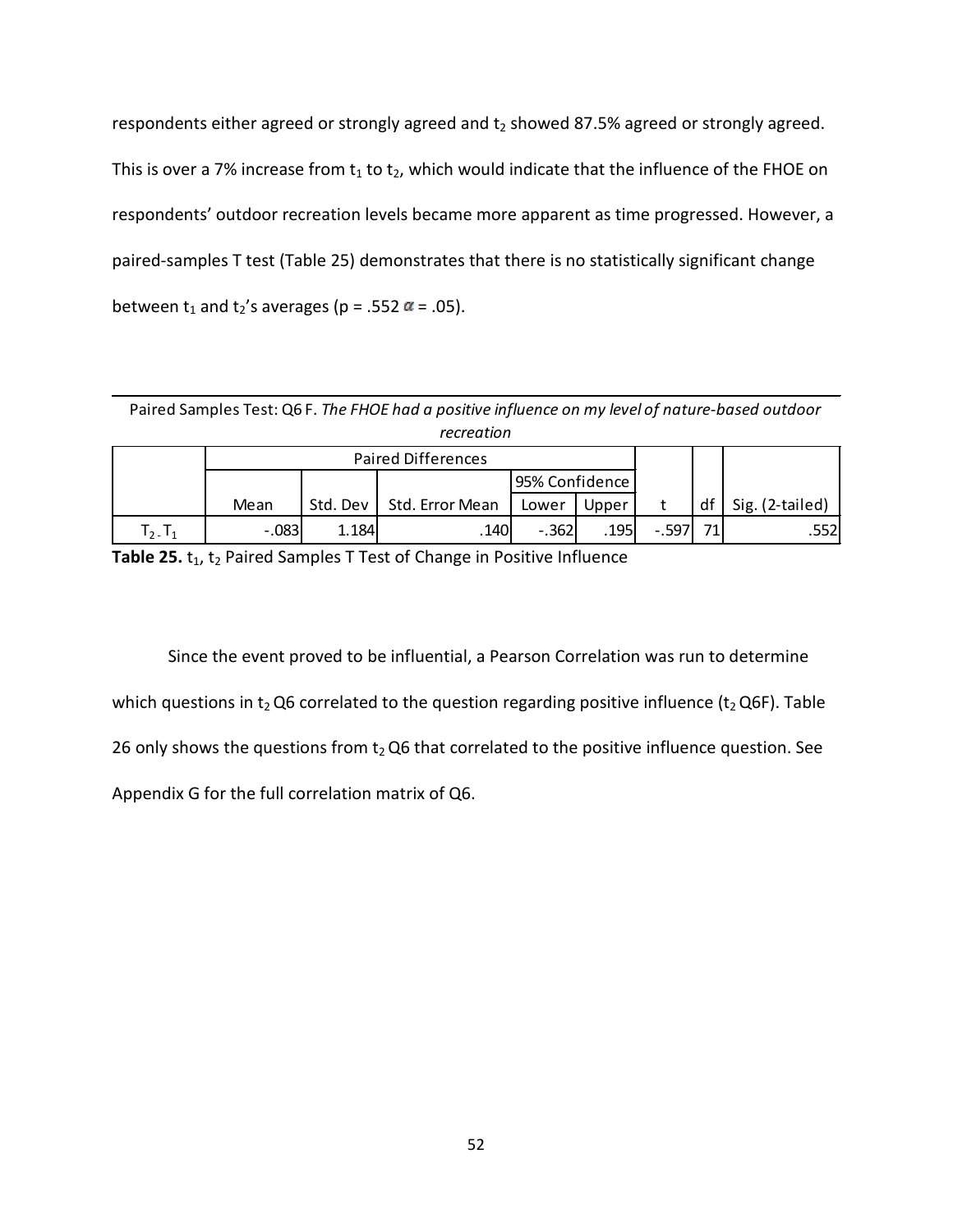| <b>Correlations</b>                 |                     |             |            |             |                          |                 |  |  |  |  |
|-------------------------------------|---------------------|-------------|------------|-------------|--------------------------|-----------------|--|--|--|--|
|                                     |                     | The FHOE    |            | learned     |                          |                 |  |  |  |  |
|                                     |                     | helped me   |            | useful      | The FHOE                 | The FHOE        |  |  |  |  |
|                                     |                     | learn a     |            | information | improved                 | helped me feel  |  |  |  |  |
|                                     |                     | particular  |            | about the   | my skill in              | more connected  |  |  |  |  |
|                                     |                     | outdoor     | I enjoyed  |             | outdoors at at least one | to nature and   |  |  |  |  |
|                                     |                     | skill       | the FHOE   | the FHOE    | activity                 | the environment |  |  |  |  |
| The FHOE had a positive             | Pearson Correlation | $.356^{**}$ | $.482$ $*$ | $.531***$   | $.358^{**}$              | .294            |  |  |  |  |
| influence on my level of            | Sig. (2-tailed)     | .002        | .000       | .000        | .002                     | .012            |  |  |  |  |
| Inature-based outdoor<br>recreation | N                   | 71          | 72         | 72          | 72                       | 72              |  |  |  |  |

\*\*. Correlation is significant at the 0.01 level (2-tailed).

\*. Correlation is significant at the 0.05 level (2-tailed).

**Table 26.** t<sub>2</sub> Q6 Significant Correlations Between Participants' Levels of Positive Influence and Question 6

Five of the nine questions in Q6 proved to be correlated to the positive influence factor.

Q6 A*. Learning a particular skill*, Q6 B*. Enjoying the FHOE*, Q6 E*. Learning useful information*,

and Q6 G*. Improved skill in at least one activity* were all correlated at the 99% confidence level (

= 0.01) and Q6 H*.* I *Feel more connected to nature and the environment* was correlated at the

95% confidence level ( $\alpha$  = 0.05). Since these factors prove to be correlated to influencing

participants' levels of nature-based outdoor recreation, each factor will be further examined to

determine if the FHOE has affected them.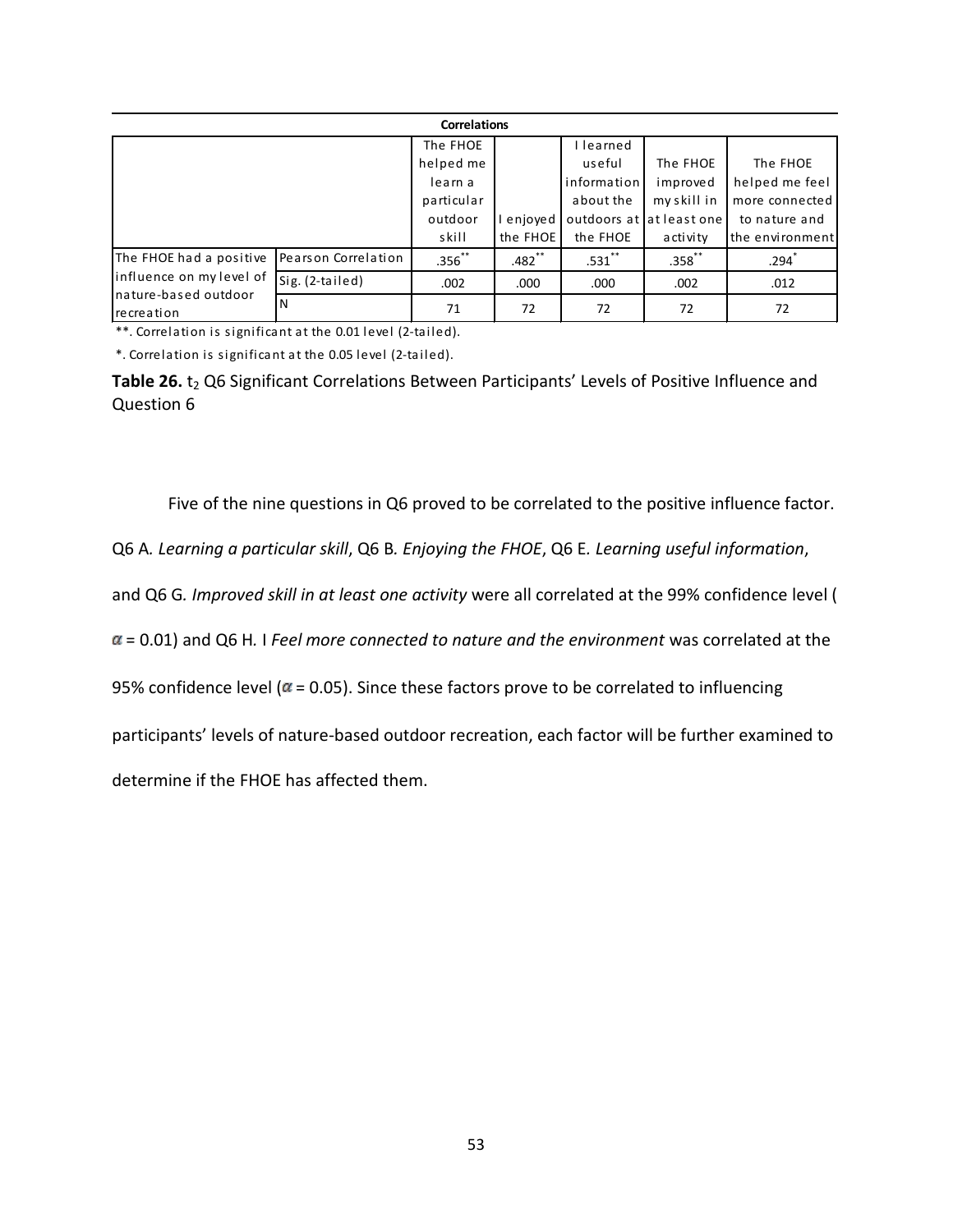

Figure 5. t<sub>1</sub> and t<sub>2</sub> Comparison of Participant Ratings of the FHOE Helping Participants Learn a Particular Skill

Figure 5 shows the frequency of scores for Q6 A. *The FHOE helped me learn a particular* 

*skill.* The average response fell within the agree category ( $t_1$  = 3.93,  $t_2$  = 3.82), but showed an

average decrease of -0.10.

| Paired Samples Test: Q6 A. The FHOE helped me learn a particular outdoor skill |                    |          |                 |                 |        |         |    |                 |  |  |  |
|--------------------------------------------------------------------------------|--------------------|----------|-----------------|-----------------|--------|---------|----|-----------------|--|--|--|
|                                                                                | Paired Differences |          |                 |                 |        |         |    |                 |  |  |  |
|                                                                                |                    |          |                 | Interval of the |        |         |    |                 |  |  |  |
|                                                                                | Mean               | Std. Dev | Std. Error Mean | Lower           | Upper  |         | df | Sig. (2-tailed) |  |  |  |
| $\mathsf{T}_2$ . $\mathsf{T}_1$                                                | $-.10294$          | 1.25947  | .15273          | -.40780         | .20192 | $-.674$ | 67 | .503            |  |  |  |

Table 27. t<sub>1</sub>, t<sub>2</sub> Paired Samples T Test of Change in the FHOE Helping Participants Learn a Particular Skill

The paired samples T Test for Q6 A (Table 27) demonstrates that there is no statistically

significant change between  $t_1$  and  $t_2$  (p = .053) ( $\alpha$  = .05)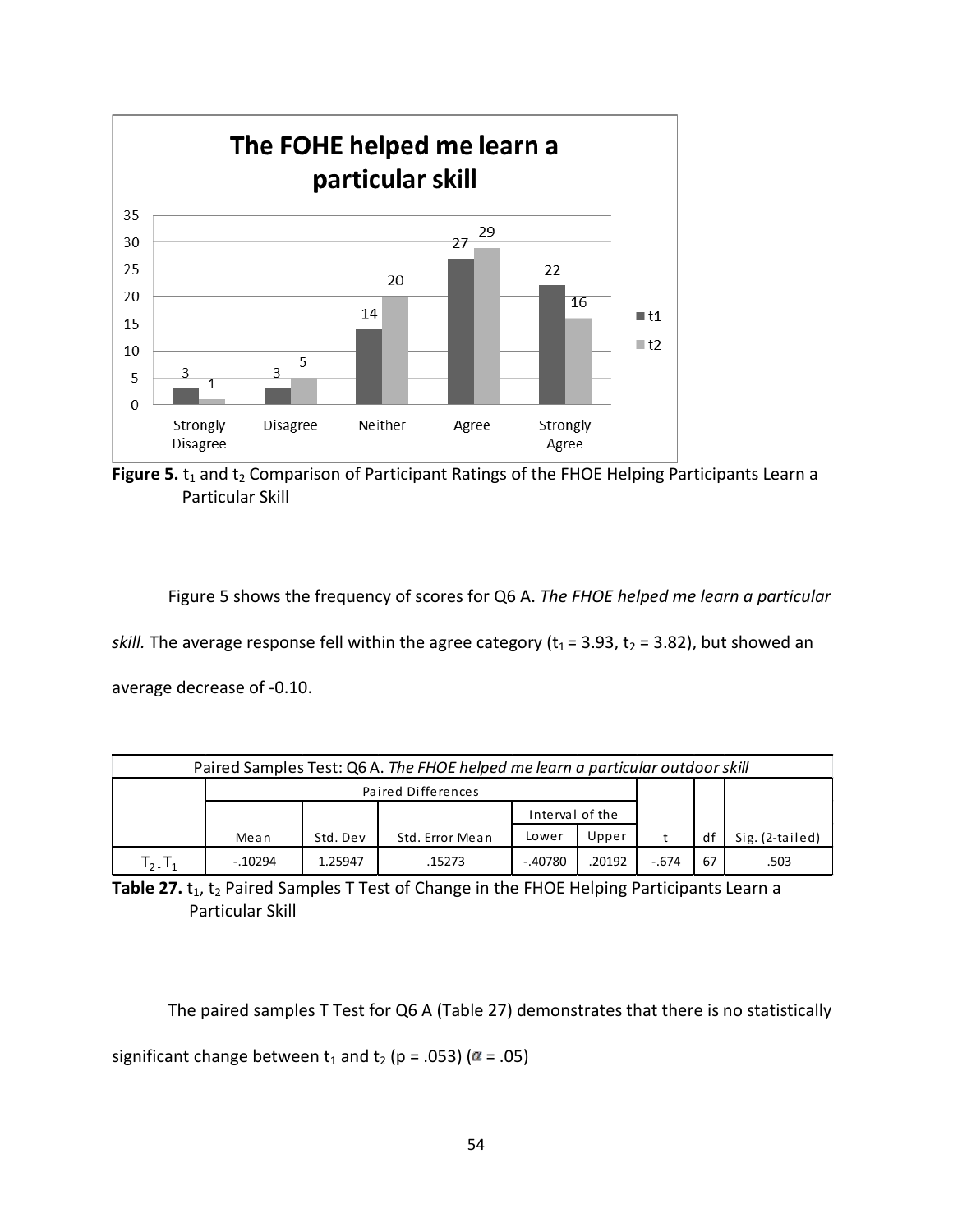

**Figure 6.** t<sub>1</sub>, t<sub>2</sub> Comparison of Participants Level of Enjoyment at the FHOE

Figure 6 shows that the large majority of respondents strongly agreed that they enjoyed the FHOE  $(t_1 = 81.7\% , t_2 = 85.9\% ).$ 

| Paired Samples Test: Q6 B. I enjoyed the FHOE |                    |          |                 |                 |         |       |    |                 |  |  |  |  |
|-----------------------------------------------|--------------------|----------|-----------------|-----------------|---------|-------|----|-----------------|--|--|--|--|
|                                               | Paired Differences |          |                 |                 |         |       |    |                 |  |  |  |  |
|                                               |                    |          |                 | Interval of the |         |       |    |                 |  |  |  |  |
|                                               | Mean               | Std. Dev | Std. Error Mean | Lower           | Upper   |       | df | Sig. (2-tailed) |  |  |  |  |
| $T_2$ , $T_1$                                 | .140851            | .780031  | .09257          | $-.04379$       | .325481 | 1.521 | 70 | .133            |  |  |  |  |

Table 28. t<sub>1</sub>, t<sub>2</sub> Paired Samples T Test of Change in Participants' Levels of Enjoyment

The paired samples T Test for Q6 B (Table 28) demonstrates that there is no statistically significant change between  $t_1$  and  $t_2$  (p = .133) ( $\alpha$  = .05).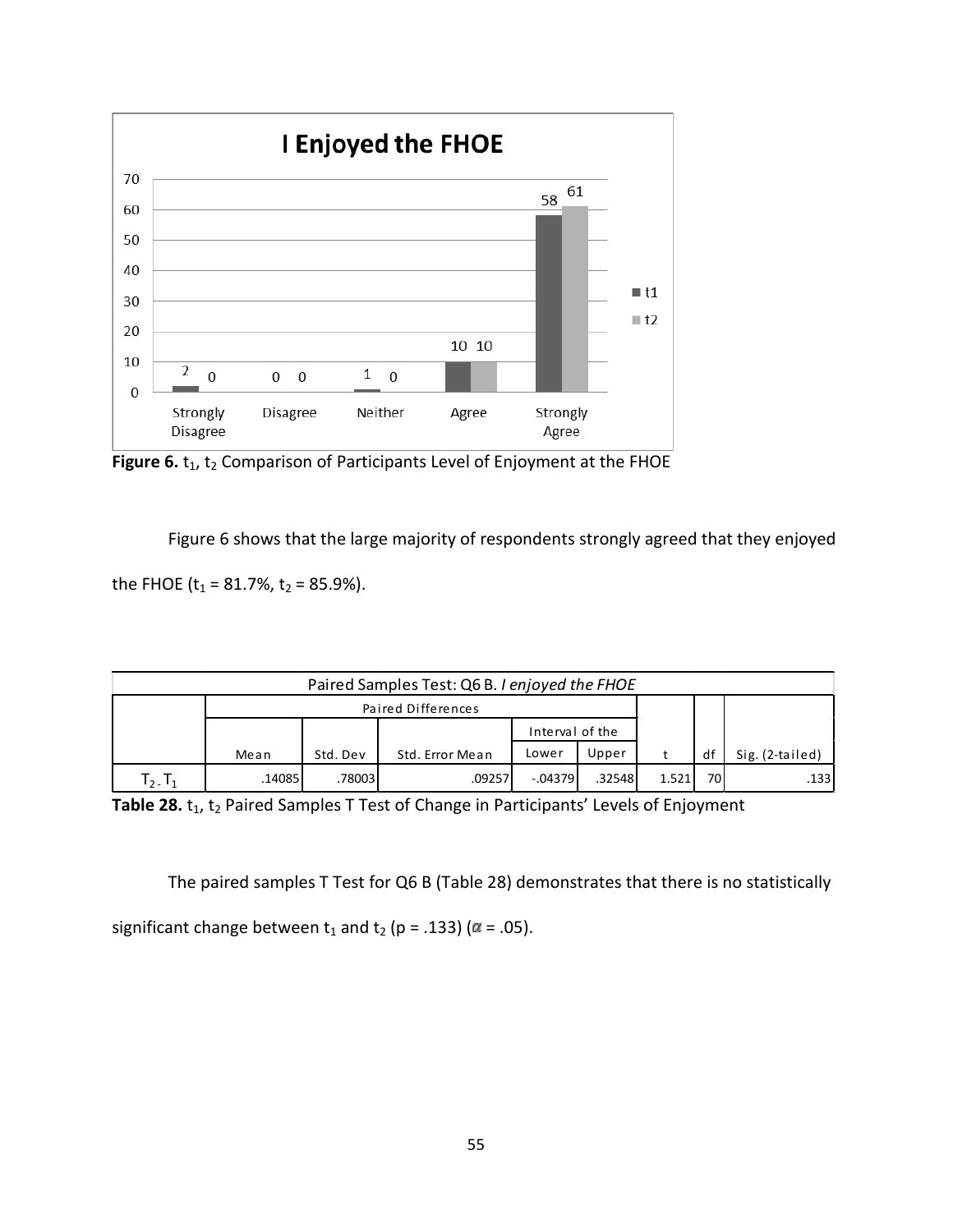

Figure 7. t<sub>1</sub>, t<sub>2</sub> Comparison of Participants Learning Useful Information at the FHOE

Figure 7 shows that 80% of  $t_1$  respondents agree or strongly agree that they learned useful information about the outdoors at the FHOE, while  $t_2$  saw an increase in the same category of 10% (90% total). However, the Paired Samples T Test (Table 29) demonstrates that there is no statistically significant change (p = .207) ( $\alpha$  = .05).

| Paired Samples Test: Q6 E. I learned useful information about the outdoors at the FHOE |                    |          |                 |                 |       |       |    |                 |  |  |  |
|----------------------------------------------------------------------------------------|--------------------|----------|-----------------|-----------------|-------|-------|----|-----------------|--|--|--|
|                                                                                        | Paired Differences |          |                 |                 |       |       |    |                 |  |  |  |
|                                                                                        |                    |          |                 | Interval of the |       |       |    |                 |  |  |  |
|                                                                                        | Mean               | Std. Dev | Std. Error Mean | Lower           | Upper |       | df | Sig. (2-tailed) |  |  |  |
| $T_2$ , $T_1$                                                                          | .186               | 1.219    | .146            | $-.105$         | .4761 | 1.274 | 69 | .207            |  |  |  |

Table 29. t<sub>1</sub>, t<sub>2</sub> Paired Samples T Test of Change in Participants Learning Useful Information at the FHOE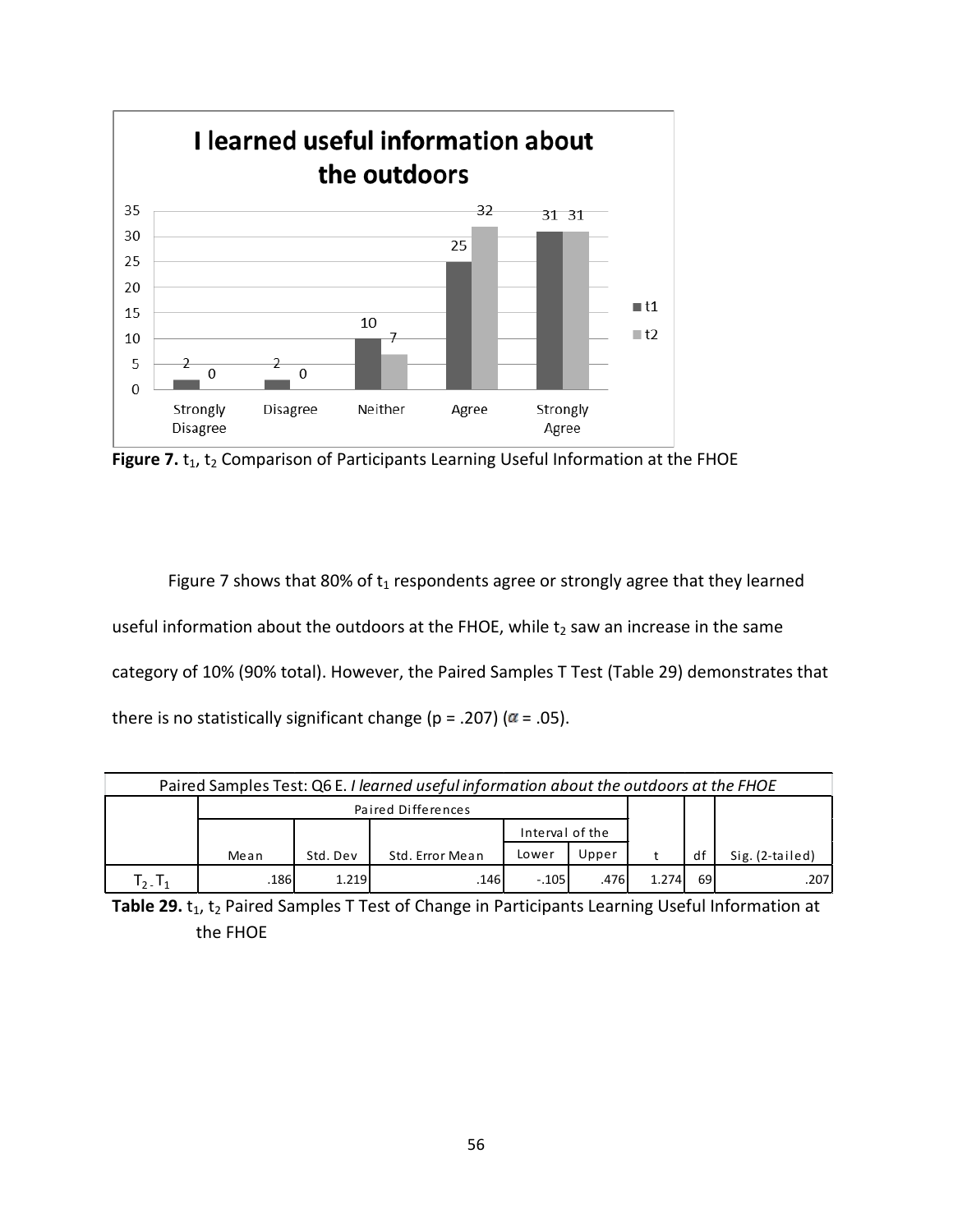

Figure 8. t<sub>1</sub>, t<sub>2</sub> Comparison of FHOE Improving Participants' Skill in At Least One Activity

Figure 8 shows that roughly 70% of  $t_1$  respondents agreed or strongly agreed that the FHOE improved their skill in at least one activity.  $t_2$  resulted in an increase of 2.5% in the same categories. However, the Paired Samples T Test (Table 30) again demonstrates that there is no statistically significant change (P = .854) ( $\alpha$  = .05).

| Paired Samples Test: Q6 B. I enjoyed the FHOE |                    |          |                 |                 |         |       |    |                 |  |  |  |  |
|-----------------------------------------------|--------------------|----------|-----------------|-----------------|---------|-------|----|-----------------|--|--|--|--|
|                                               | Paired Differences |          |                 |                 |         |       |    |                 |  |  |  |  |
|                                               |                    |          |                 | Interval of the |         |       |    |                 |  |  |  |  |
|                                               | Mean               | Std. Dev | Std. Error Mean | Lower           | Upper   |       | df | Sig. (2-tailed) |  |  |  |  |
| $t_2$ , $t_1$                                 | .140851            | .780031  | .092571         | -.04379         | .325481 | 1.521 | 70 | .133            |  |  |  |  |

Table 30. t<sub>1</sub>, t<sub>2</sub> Paired Samples T Test the Change in Improving Participants' Skill in At Least One Activity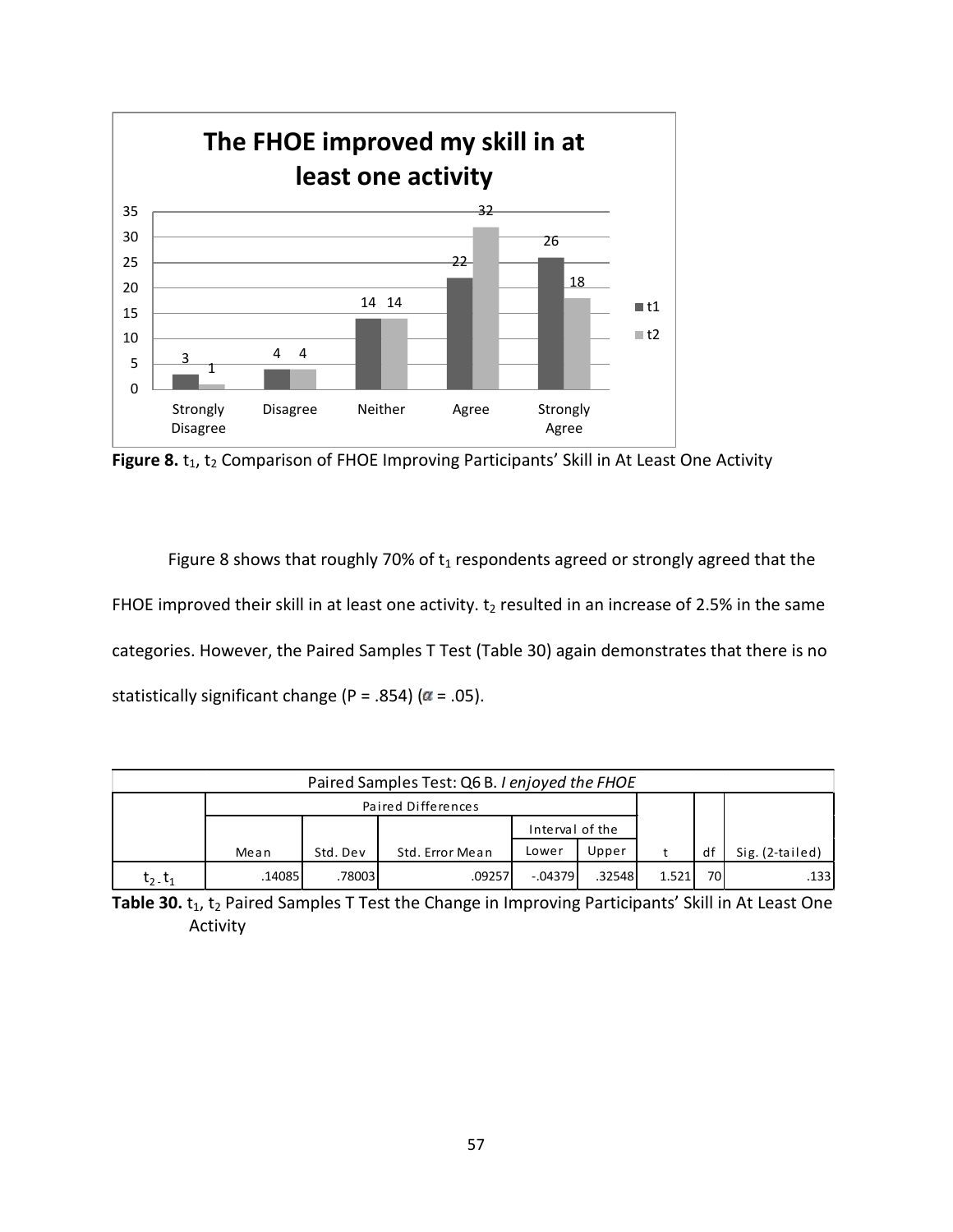

Figure 9. t<sub>1</sub>, t<sub>2</sub> Comparison of FHOE Helping Participants Feel More Connected to Nature and the Environment

Figure 9 shows that 84.5% of  $t_1$  respondents either agreed or strongly agreed that the

FHOE helped them feel more connected to nature and the environment. In this same category,

 $t_2$  resulted in a 16.5% decline.

Paired Samples Test: Q6 H. *The FHOE helped me feel more connected to nature and the environment*

|                    | Paired Differences |          |                 |                 |         |          |    |                 |
|--------------------|--------------------|----------|-----------------|-----------------|---------|----------|----|-----------------|
|                    |                    |          |                 | Interval of the |         |          |    |                 |
|                    | Mean               | Std. Dev | Std. Error Mean | Lower           | Upper   |          | df | Sig. (2-tailed) |
| $\mathsf{T}_2$ . T | $-.611$            | 1.724    | .203            | $-1.016$        | $-.206$ | $-3.007$ | 71 | .004            |

Table 31. t<sub>1</sub>, t<sub>2</sub> Paired Samples T Test of Change in the FHOE Helping Participants Feel More Connected to Nature and the Environment

Using a Paired Samples T Test (Table 31) we found significant decrease in the

feeling of connectedness to nature and the environment (P = .004) ( $\alpha$  = .05).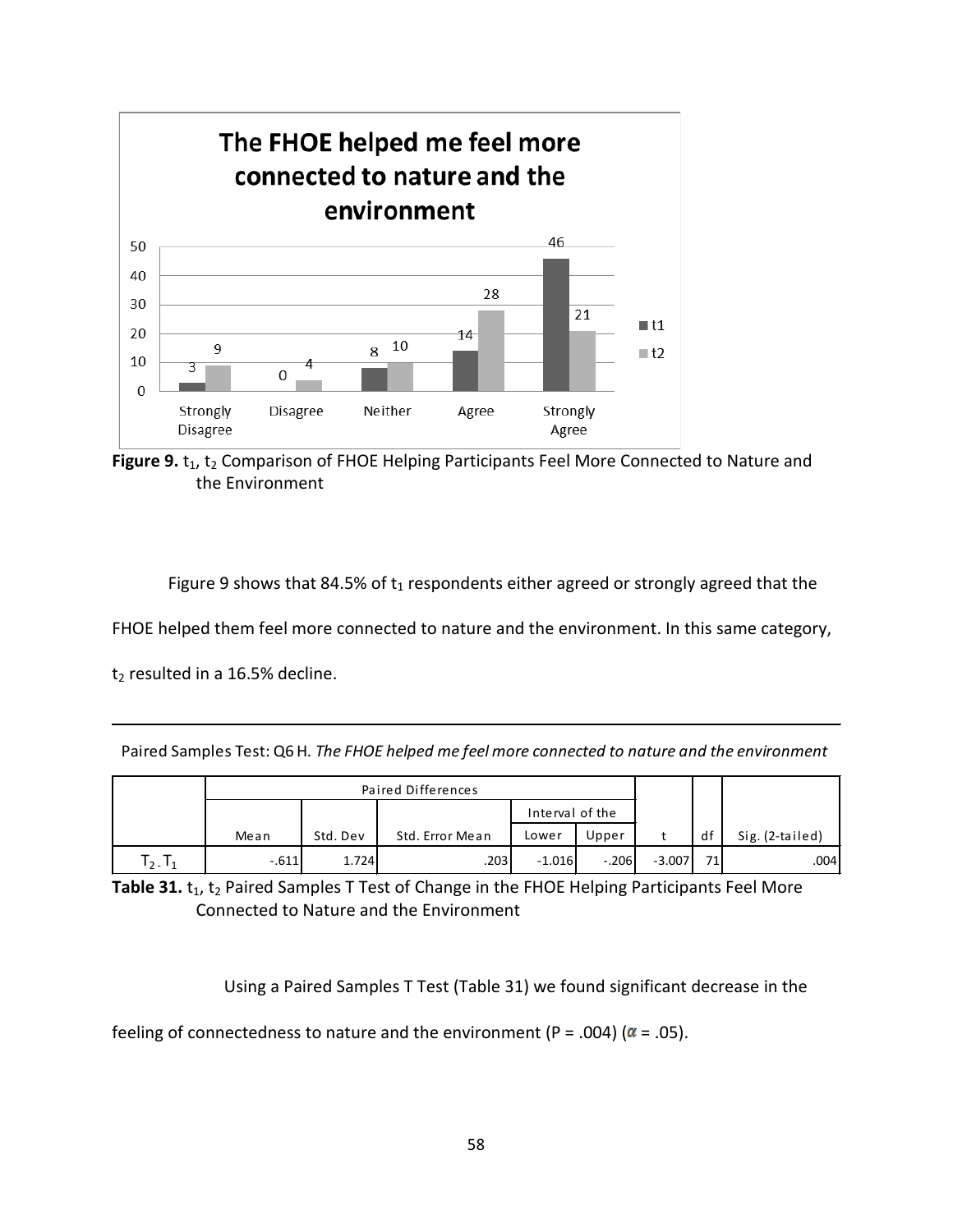As a result, only one of the five factors correlated to the FHOE positively

influencing participants' levels of nature-based recreation had a statistically significant change.

As the FHOE was unable to show any effective change to attendants' outdoor recreation levels, the respondents' barriers to outdoor recreation ( $t_2$  Q11) would seem to be the primary reason(s) for the lack of change. A Pearson Correlation was run to see which barriers to outdoor recreation ( $t_2$  Q11) correlated to how often participants engaged in naturebased outdoor activities ( $t<sub>2</sub>$  Q8).

|                                         |                  | <b>Correlations</b>     |                       |                   |
|-----------------------------------------|------------------|-------------------------|-----------------------|-------------------|
|                                         | When I have free | Outdoor recreation      | Outdoor recreation    |                   |
|                                         |                  | time, I like to stay at | opportunities are too | requires too much |
|                                         |                  | home                    | far away              | effort            |
| How often do you engage in nature-      | Pearson          | $-.397$ **              |                       | $-.337$ **        |
| based outdoor activities (e.g., hiking, | Correlation      |                         | $-.277$               |                   |
| hunting, boating, etc.)                 | Sig. (2-tailed)  | .001                    | .021                  | .005              |
|                                         | N                | 69                      | 69                    | 69                |

\*\*. Correlation is significant at the 0.01 level (2-tailed).

\*. Correlation is significant at the 0.05 level (2-tailed).

**Table 32.** t<sub>2</sub> Significant Correlations Between Level of Outdoor Recreation and Question 11

Three of the twelve questions in  $t_2$  Q11 were significant to participants' levels of naturebased outdoor activities (Table 32). t<sub>2</sub> Q11 B. *When I have free time, I like to stay home* and t<sub>2</sub> Q11 G. *Outdoor recreation requires too much effort* were both correlated at the 99% confidence level ( $\alpha$  = .01). t<sub>2</sub> Q11 F. *Outdoor recreation opportunities are too far away* was also correlated at the 95% confidence level ( $\alpha$  = .05). See Appendix H for the full correlation matrix of  $t_2$  Q10 and  $t_2$  Q11.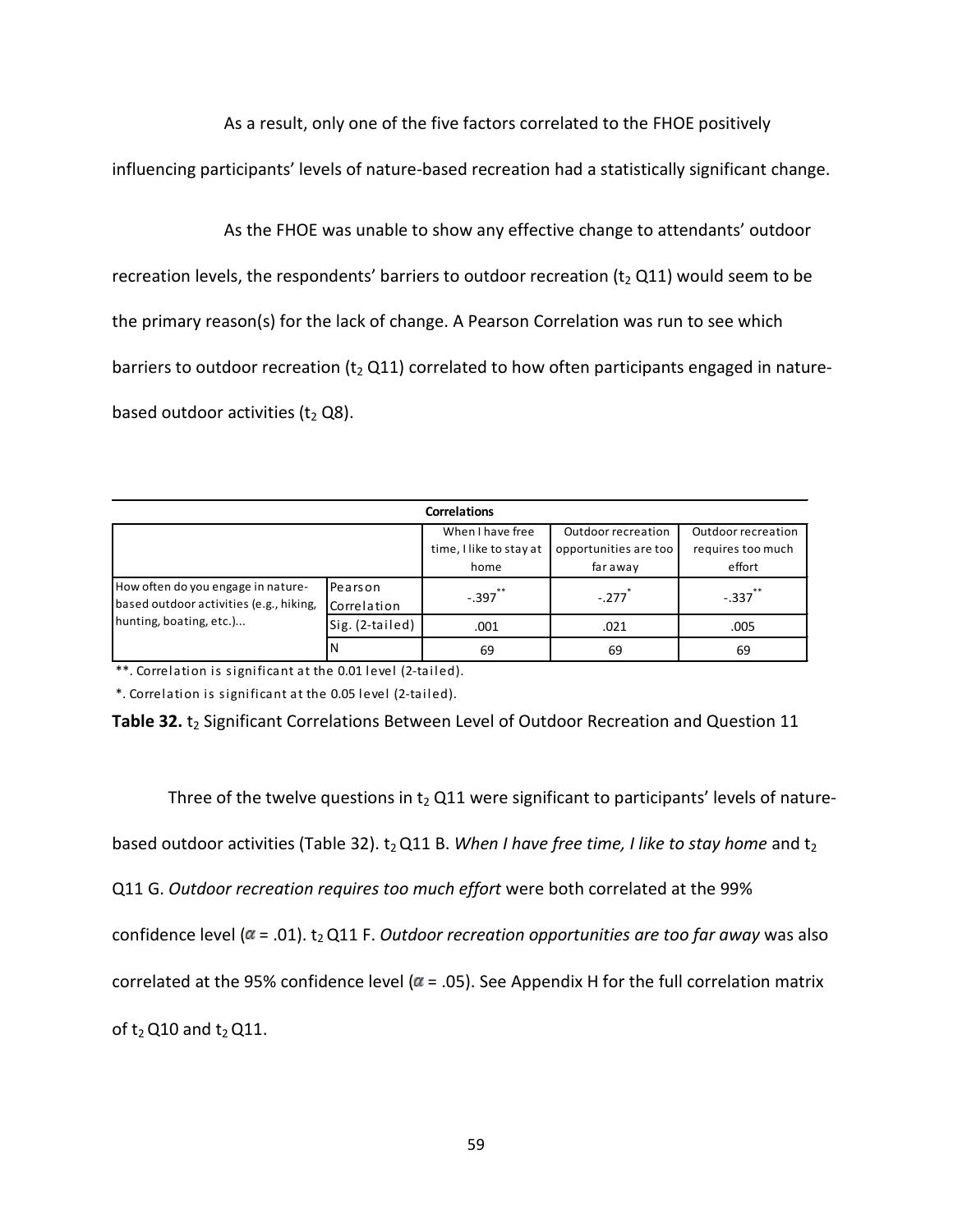|                                        | Correlation of free time barrier and t2 Q12 |                                                         |                                                                      |                                                                                     |  |  |  |  |  |  |  |  |
|----------------------------------------|---------------------------------------------|---------------------------------------------------------|----------------------------------------------------------------------|-------------------------------------------------------------------------------------|--|--|--|--|--|--|--|--|
|                                        |                                             | Kids engaged in<br>unstructured play outside<br>is good | Actively engaging with<br>nature/outdoors<br>increases my well being | Outdoor educational<br>programs for kids should<br>be cut from school<br>curriculum |  |  |  |  |  |  |  |  |
| When I have free   Pearson             |                                             | $-.248$                                                 | $-.399'$                                                             | $.347$ **                                                                           |  |  |  |  |  |  |  |  |
| time, I like to stay Sig. (2-tailed) ' |                                             | .040                                                    | .001                                                                 | .003                                                                                |  |  |  |  |  |  |  |  |
| lat home                               | N                                           | 69                                                      | 68                                                                   | 69                                                                                  |  |  |  |  |  |  |  |  |

\*. Correlation is significant at the 0.05 level (2-tailed).

\*\*. Correlation is significant at the 0.01 level (2-tailed).

**Table 33.** t<sub>2</sub> Significant Correlations Between Barriers to Outdoor Recreation and Question 12

Question 12 has a variety of questions concerning peoples' values toward outdoor recreation. The barriers in Table 32 that were found to be significantly correlated to outdoor recreation levels were then measured against  $t_2$  outdoor recreation values (Question 12) to see if any correlations exist. Two items were correlated at the 99% confidence level ( $\alpha$  = 0.01) with participants' barrier to outdoor recreation concerning staying home with their free time and one item correlated at the 95% confidence level ( $\alpha$  = 0.01). See Appendix I for the full correlation matrix of Barriers to Outdoor Recreation and  $t_2$  outdoor recreation values (Question 12).

#### **Discussion**

To better understand the possible effects of the FHOE on participants' outdoor engagement levels, surveys were conducted to determine the factors associated with outdoor recreation levels and to determine any relevant changes to these factors. The research objectives were to: (1) gauge participants' level of outdoor recreation; (2) learn about what activities they participated in at the event; (3) learn about their barriers to outdoor recreation; (4) learn about their overall experience attending the event.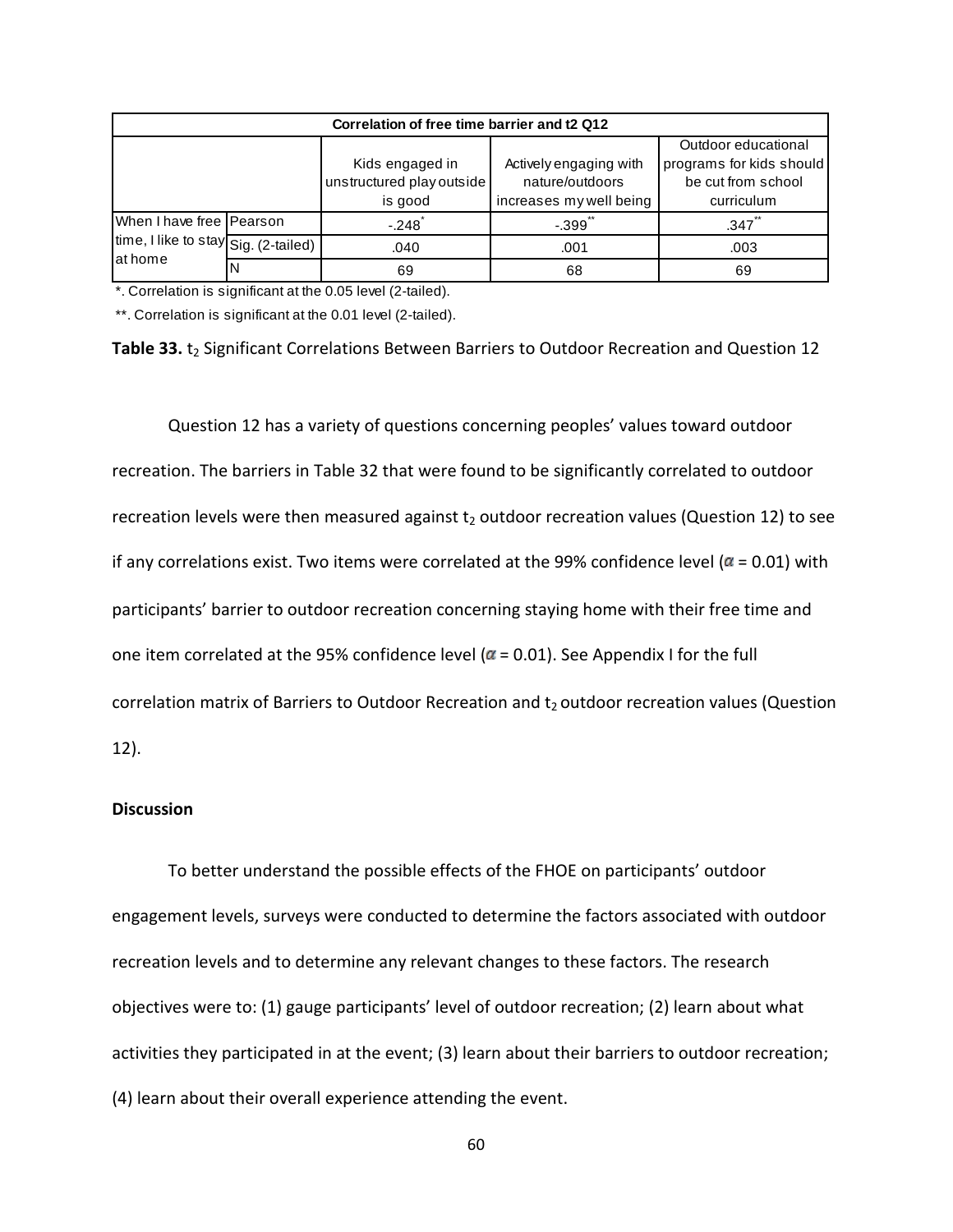#### *Sociodemographic Similarities with Indiana SCORP*

The dataset had sociodemograhic similarities with the 2011 – 2015 Indiana SCORP which reported 60% of its respondents were married and 19% were single (never married). This is congruent with the FHOE population as 73% were married and 13% were single. Also, the SCORP and the FHOE both reported that some of the most frequented outdoor recreation activities or "favorite" activities were walking, hiking, and camping. The SCORP results were also based off of a much larger sample size ( $n = 6,824$ ), which included representation from every county within the state of Indiana.

#### *Change in Outdoor Recreation*

When looking at a comparison of the change in outdoor recreation levels from  $t_1$  to  $t_2$ (Table 24), it is apparent that a majority of participants did not have a change in their level of outdoor recreation due to the FHOE. This is further evidenced by the Paired Samples T Test demonstrating no statistically significant change in the levels (Table 25). Participants reiterated these findings by accurately selecting that their outdoor recreation levels had remained the same over a period of 11 months.

## *Influence of the FHOE*

It was thought that participants would initially be challenged when attempting to gauge the impact that the event had on participants' levels of nature-based outdoor recreation. Meaning, normally it is hard to see how an event has affected one's behavior without a significant amount of time passing from the time of the event. As time would pass the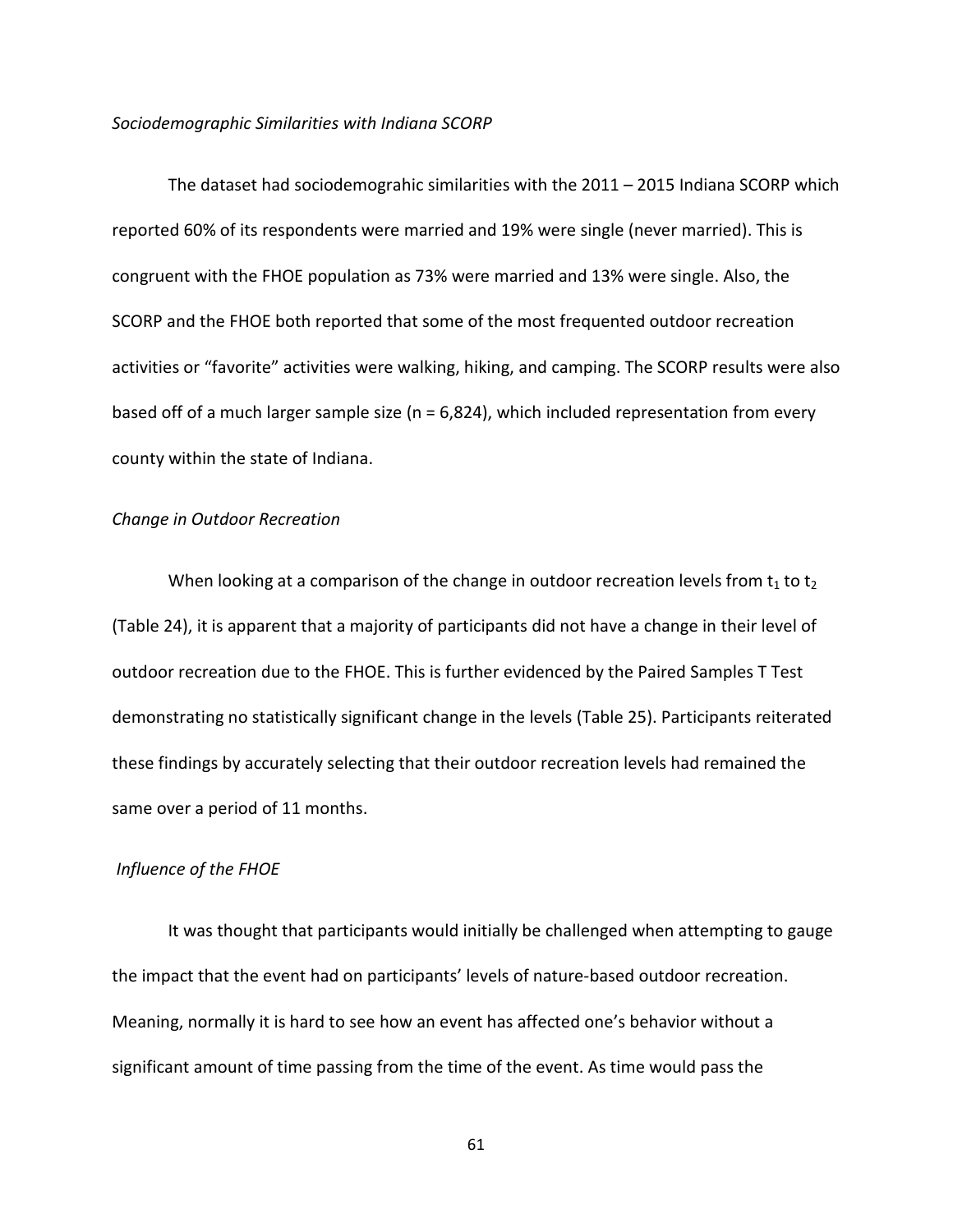participants, in theory, would gain a better perspective of the level of impact the event had on their outdoor recreation levels. This assumption was not significant as illustrated by the Paired Samples T Test (Table 26). Regardless of a change from  $t_1$  to  $t_2$ , the majority of participants agreed that the event did influence their outdoor recreation levels. The data showed that 80.3% of  $t_1$  participants agreed or strongly agreed about the event having a positive effect on their levels of outdoor recreation and 87.5% of  $t_2$  participants did as well. Social Desirability bias might help explain the high percentage of agreement (i.e., participants wanting to affirm the researchers' bias).

So, while participants did not exhibit a documented change in their outdoor recreation levels, they seemed to think that the event had a positive influence on these levels. What do the participants mean by the word "influence"? There are a variety of possible conclusions, such as participants gaining knowledge on outdoor recreation offerings or simply that participants may now know how to do more activities. Normally this type of generalization provided in question design is removed however, it is not yet understood what characteristics people would specifically associate with a positive influence.

How could participants feel that the FHOE had a positive influence on their level of outdoor recreation if they were not actually increasing the number of times recreating outdoors? One possible conclusion is the idea that participants were already cognizant of a majority of the activities at the FHOE and had previously decided, albeit subconsciously, to not become a regular participator in such activities. Schultz suggests that information alone is a motivator to change behavior, but only when a lack of information is a barrier to behavior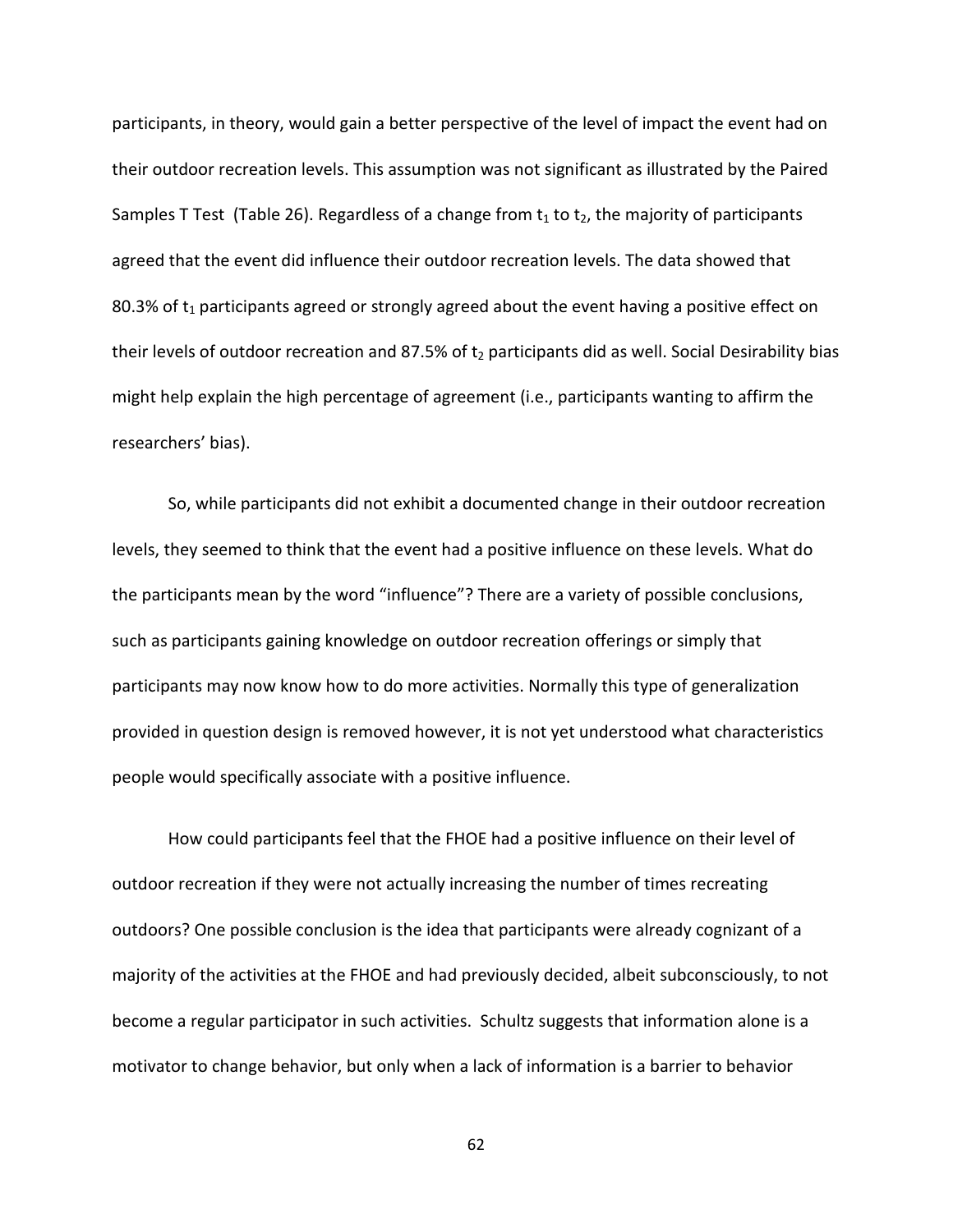(2002). Furthermore, participants may feel that they have learned a greater variety of skills and activities pertaining to outdoor recreation, thus the FHOE positively influenced their level of outdoor recreation. The fact that the participants' knowledge base potentially makes them feel more familiar and in tune to outdoor recreation could be reason enough to reflect the positive influence attribute.

Also, the Theory of Planned Behavior could help to explain this discrepancy. The theory suggests that a variety of factors could influence behavior, such as attitudes, subjective norms, and perceived behavior control (Ajzen, 1991). Ajzen further explains that these three factors represent a person's intention to perform a given behavior. However, he is clear to explain that these factors only represent one's actual control over the behavior as other factors are uncontrollable (time, money, etc.) (1991). This has practical applications to the FHOE due to the participant's lack of nearby access to outdoor recreational activities which could ultimately impede a change in behavior (an increase outdoor recreation levels).

Bright also recognizes that "perceptions of other alternate behaviors available to people may interact to influence ultimate choices" (2003, p. 339). It is likely that there are other determining factors that have bearing on participants' decision-making procesess other than the positive influence of the FHOE. The data does explain participants' barriers to outdoor recreation, but more information is needed to understand these perceptions of alternate behaviors.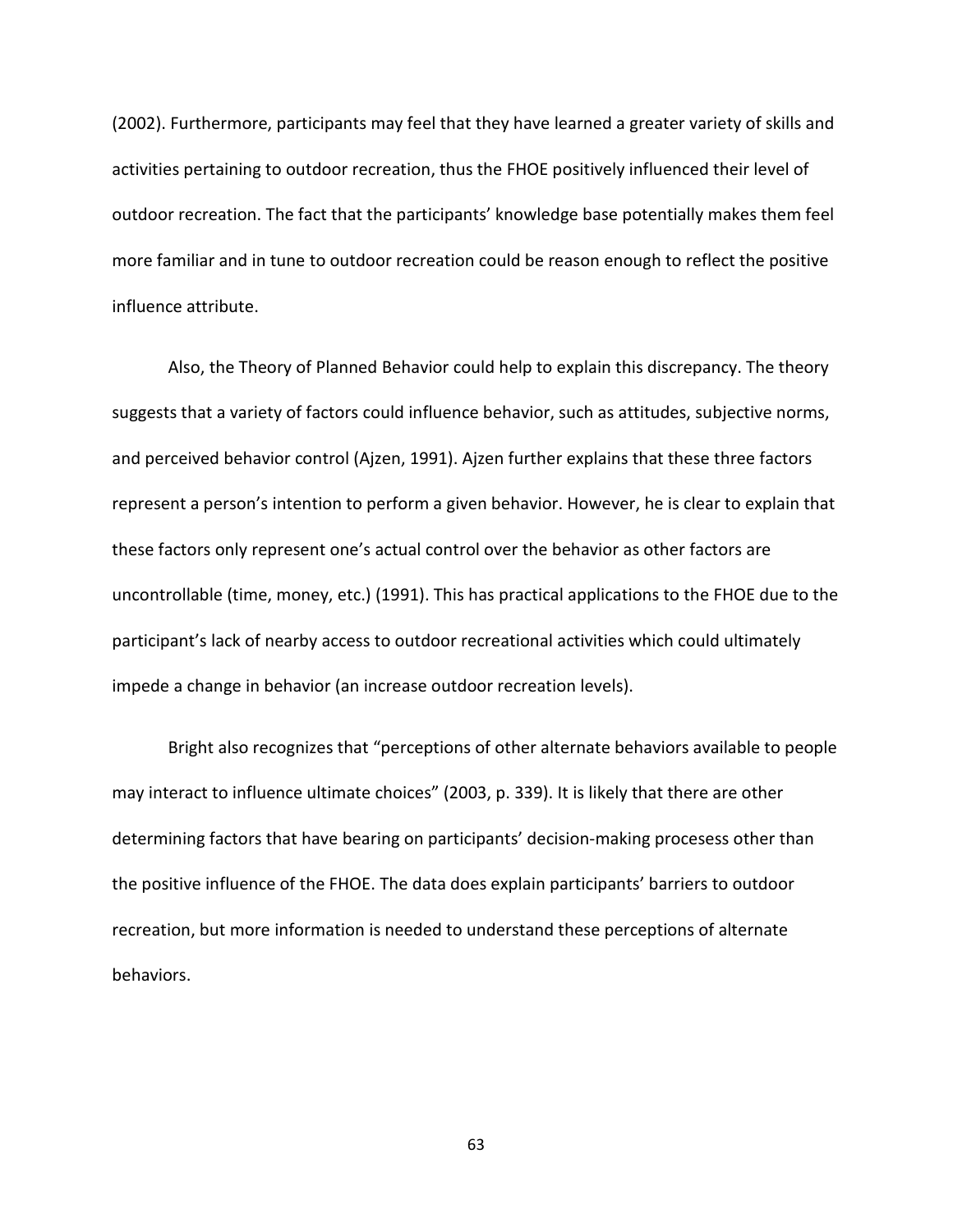# *Functional Outcomes*

Several survey questions addressed scenarios for the event to provide functional outcomes for the participants, such as: *The FHOE improved my skill in at least one activity* or *I learned useful information about the outdoors at the FHOE* (t<sub>2</sub> Q6). The following items were significantly correlated with the idea that the FHOE had a positive influence on participants' level of outdoor recreation.

- Q6 A. *Learning a particular skill*

- Q6 B. *Enjoying the FHOE*

- Q6 E. *Learning useful information*

- Q6 G. *Improved skill in at least one activity*

The aforementioned items were positively correlated at the 99% confidence level, but were not significant over time, as evidenced by their respective Paired Samples T Tests (see tables 32, 34, 36, and 38). However, the idea that these factors did not change is not a failure of the event. This is further explained by the relatively high rankings for these questions on both surveys.  $t_1$  and  $t_2$ 's response averages for each factor correlated at the 99% confidence level are as follows:

- The FHOE helped me learn a particular outdoor skill:  $t_1$  = 3.89,  $t_2$  = 3.75

 $-$  *I enjoyed the FHOE*:  $t_1$  = 4.63,  $t_2$  = 4.86

- *I learned useful information at the FHOE*:  $t_1 = 4.2$ ,  $t_2 = 4.34$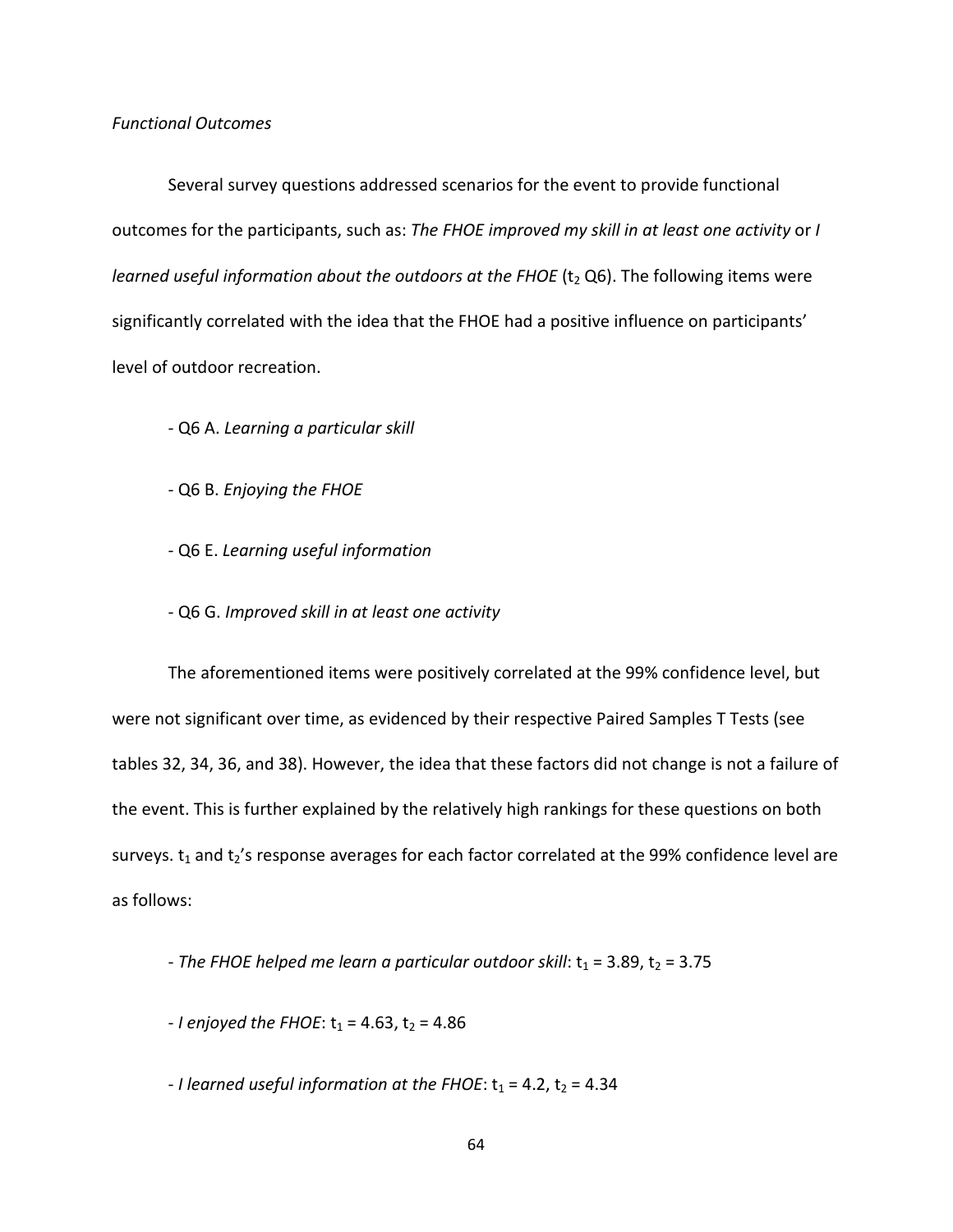- *The FHOE improved my skill in at least one activity*:  $t_1$  = 3.95,  $t_2$  = 3.9

All four factors had average scores around the agree range (4.0), which indicates that participants agreed that these factors were functional outcomes from attending the event.

Survey results indicated that the FHOE helped participants feel more connected to nature and the environment. But, this connection weakened over time as evidenced by a decrease in participants' scores from  $t_1$  to  $t_2$  (see Table 4 and Table 14). This indicates that the longer it has been since the event, participants were less confident that the FHOE helped them feel more connected to nature.

Given participants' level of enjoyment at the event, it would seem logical that people would feel more connected to nature and the environment as they are exiting the event. The event failed to produce an effective change in participants' outdoor recreation levels. Subsequently, it is possible that the feeling of connectedness to nature and the environment would dissipate as time progresses away from the event. This is congruent with Knapp and Poff's findings where children were less likely to perform environmentally responsible behaviors as time progressed away from an environmental interpretive program (2001).

# *Barriers to Outdoor Recreation*

The data suggests that while no change in outdoor recreation levels were observed, participants related positive outcomes from attending, such as enjoyment, learning skills, and feeling connected to the environment. Because these outcomes did not significantly increase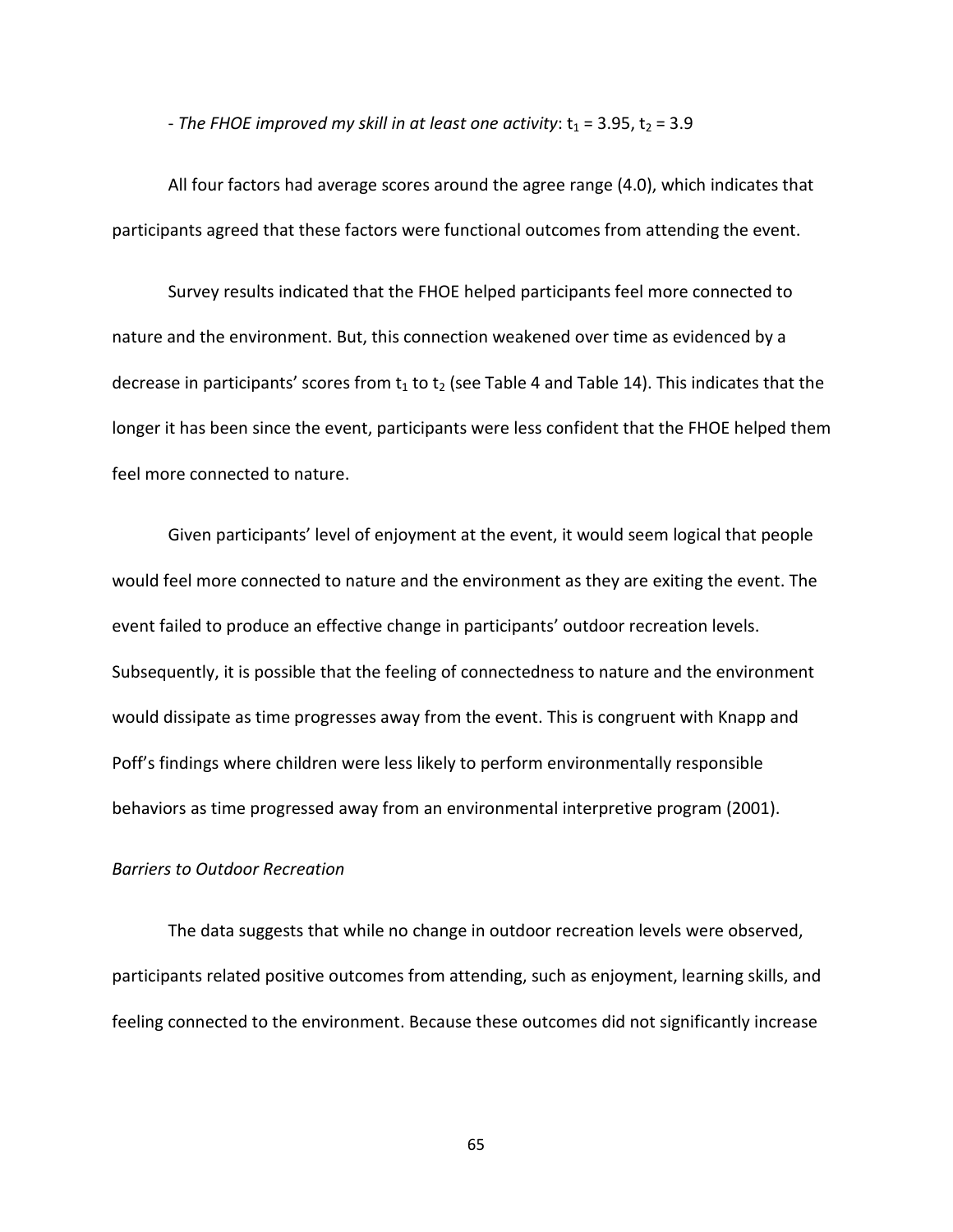their outdoor recreation levels, what are the barriers to outdoor recreation? What are the opportunity costs for participants?

Three barriers were found to be negatively correlated to how often participants participated in nature-based outdoor recreation activities (Table 32). Those barriers are:

- *When I have free time, I like to stay at home*

- *Outdoor recreation opportunities are too far away*

- *Outdoor recreation requires too much effort*

The pattern suggests that participants put a premium on their free time and do not want to spend it away from home and/or traveling to destinations with desirable outdoor recreation opportunities. This is similar to findings from SCORP in which 63% of respondents were somewhat likely or very likely to use outdoor recreational facilities more often if their family members were able to walk, bike, ride a horse, or use other non-motorized transportation to get there (Indiana Statewide, 2012). This is further evidenced by Walker and Virden who identify distance to the recreation area as a strong constraint to outdoor recreation (2005). Due to this, a major component of the current SCORP is the Hoosiers on the Move, The Indiana State Trails, Greenways & Bikeways Plan, a plan designed to have all Hoosiers within 7.5 miles or fifteen minutes of a trail (Indiana Statewide, 2012).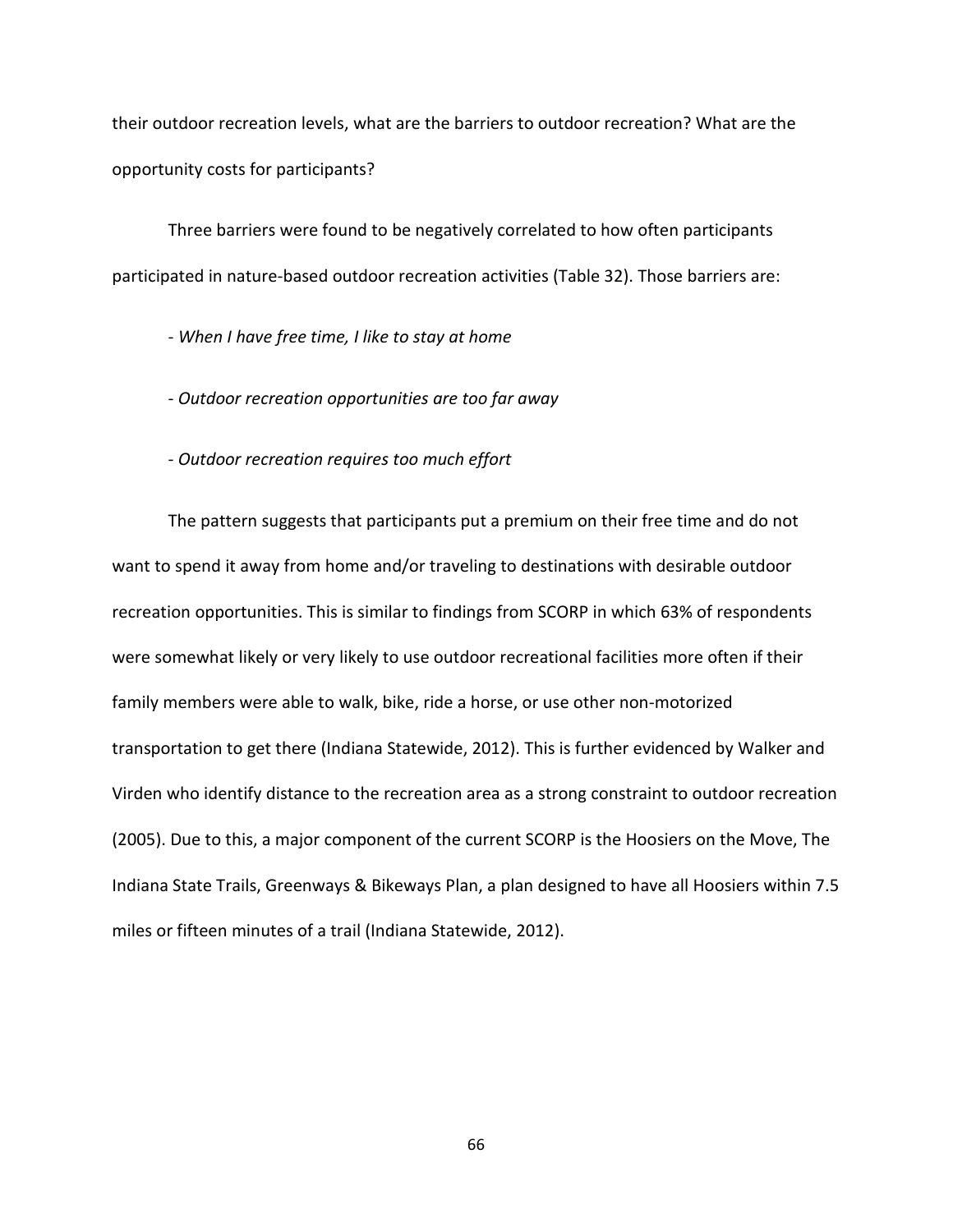*Values*

As the previously mentioned barriers have been significantly correlated to outdoor recreation, a look at how participants might value outdoor recreation would provide greater detail into participants' constraints in increasing their levels of outdoor recreation.

Three specific value-type questions were found to be correlated with the barrier of choosing to stay home with their free time (Table 33) are as follows:

- Actively engaging with nature/outdoors increases my well-being: Negatively correlated
- Kids engaged in unstructured play outside is good: Negatively correlated
- Outdoor educational program for kids should be cut from school curriculums: Positively correlated

The data suggest that participants who choose to stay at home with their free time do not believe in the positive effects of engaging with the outdoors/nature. Along those same lines, they do not see unstructured play outdoors as a good activity for their children and furthermore, agree that outdoor education should be cut from school curriculum.

## *Management Implications*

The data is clear that the FHOE was a valuable event for participants in that they learned useful information about the outdoors, learned new outdoor skills, and improved their skill in other activities. When thinking about possible improvements or adjustments to the event,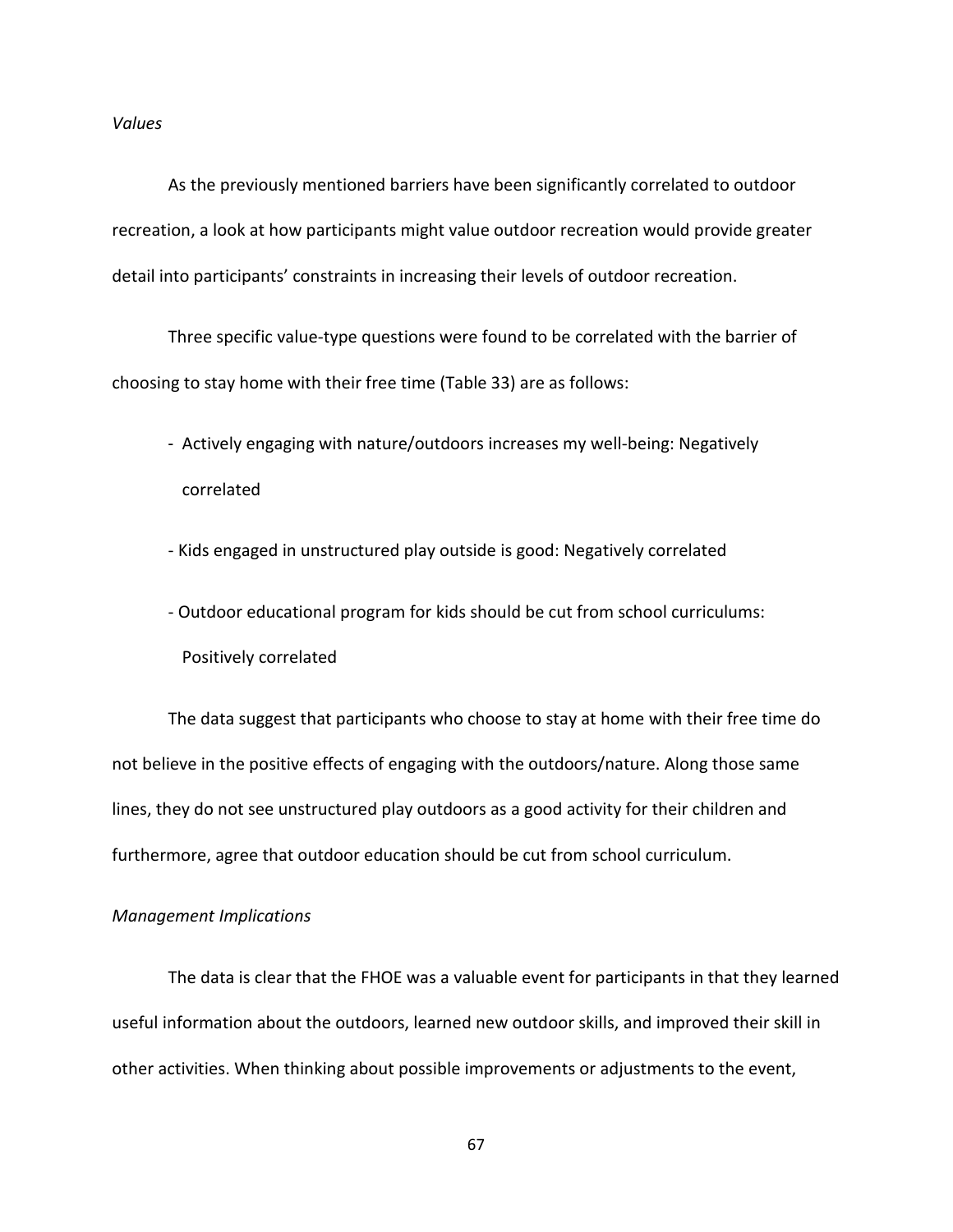directors should not lose sight of the positive outcomes that were met. The surveys also suggest that the participants view the event as a success and that their reason for attending was primarily as a fun activity for the family.

Moreover, recommendations can still be identified that could potentially affect participants' levels of outdoor recreation. Those recommendations are as follows:

- Increase education about the positive effects of engaging in the outdoors For those who would rather use their free time staying at home, their largest value barrier was that they don't agree that engaging in nature can positively affect their well-being. This value can relate to most other barriers as people would need to observe the need for outdoor recreation in order to overcome other barriers. This is in line with Henderson and Bialeschki who see, "the articulation and documentation of the benefits of parks and trails in helping citizens become more physically healthy" as a point of emphasis for leisure, parks, and recreation research (2005, p. 359).
- Help Indiana residents connect to outdoor activities that are close to where they live – Participants perceive outdoor recreation opportunities as too far away and would prefer to stay at home in their free time. Event managers and vendors alike should provide additional information on local places to access their respective activities to help participants overcome access and geographical barriers.
- Add additional outdoor recreation events throughout the year The data suggests that participants' feelings of connectedness to nature and the environment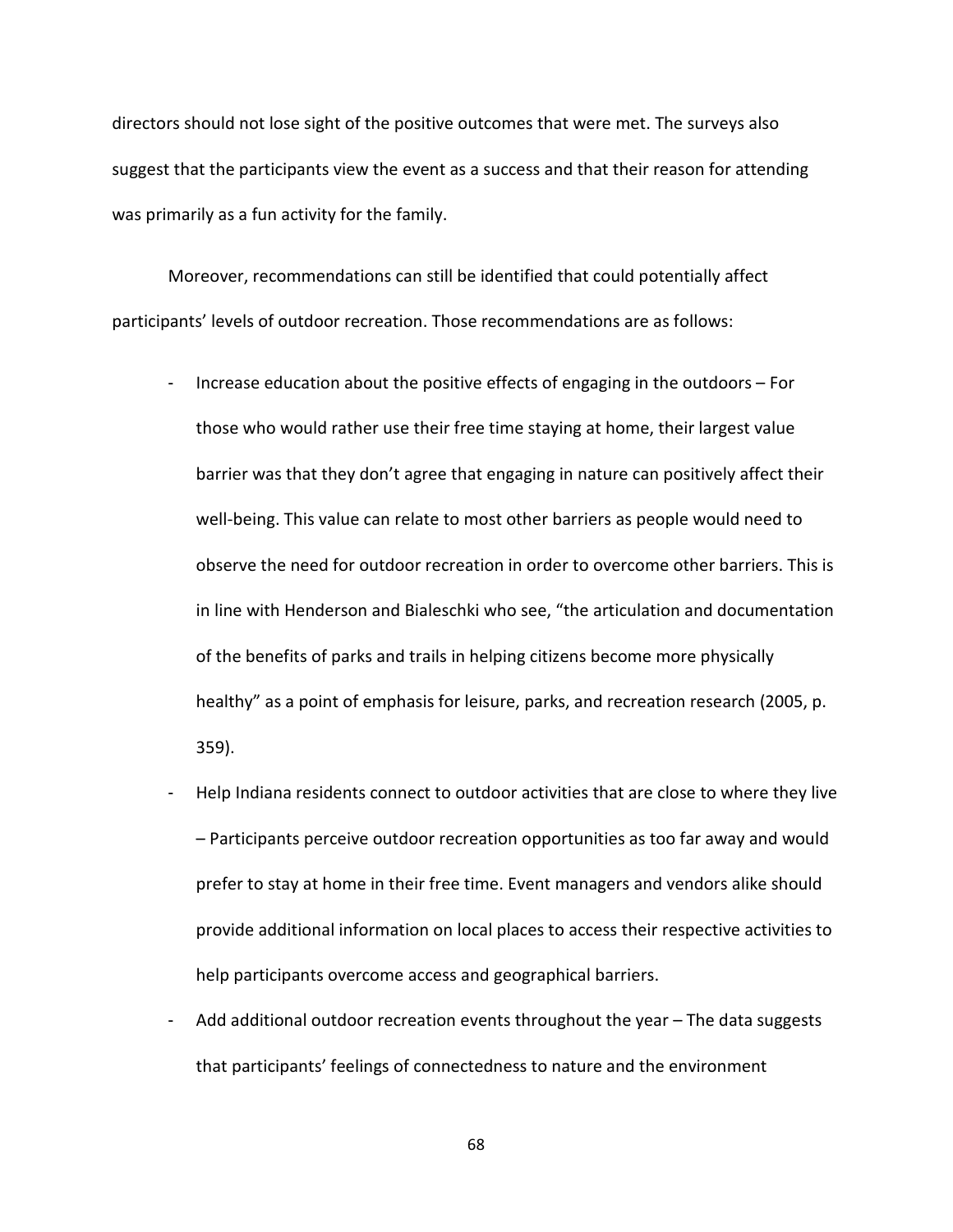dissipated over time. An increase in similar events would help participants keep the feeling of connectedness more consistently and would increase the likelihood of producing and increase in outdoor recreation participation. This is supported by 35% of Critical Participants stating that the FHOE could be improved by having the event on multiple weekends (Table 13).

#### *Study Limitations*

When doing in-person surveys at live events, self-selection bias is a major concern. This study was intended to be carried out by a small three-person survey group, and because of this, surveys were distributed at one central location at the FHOE and participants we only selected on the basis of who was willing and able (while being 18 years of age or older). Random sampling at various places throughout the event should be done by a much larger survey team to help deal with both self-selection bias and non-probability sampling.

Secondly, the design of approaching people in the exit line provided a considerable time constraint. While this scenario did catch people who had to remain in the exit line, at various times the line would move so quickly that participants were rushed or unable to finish the survey. Due to this situation, the survey was shortened considerably and additional detailed questions concerning participants' outdoor recreation levels, values, and barriers were left out as well as questions going unanswered due to participants being rushed.

Lastly, the low number of Critical Participants was less than optimal ( $n = 73$ ), which would in turn help introduce non-response bias. While a response rate of 25.7% was moderately successful, this rate is only based off of the number of  $t_1$  participants who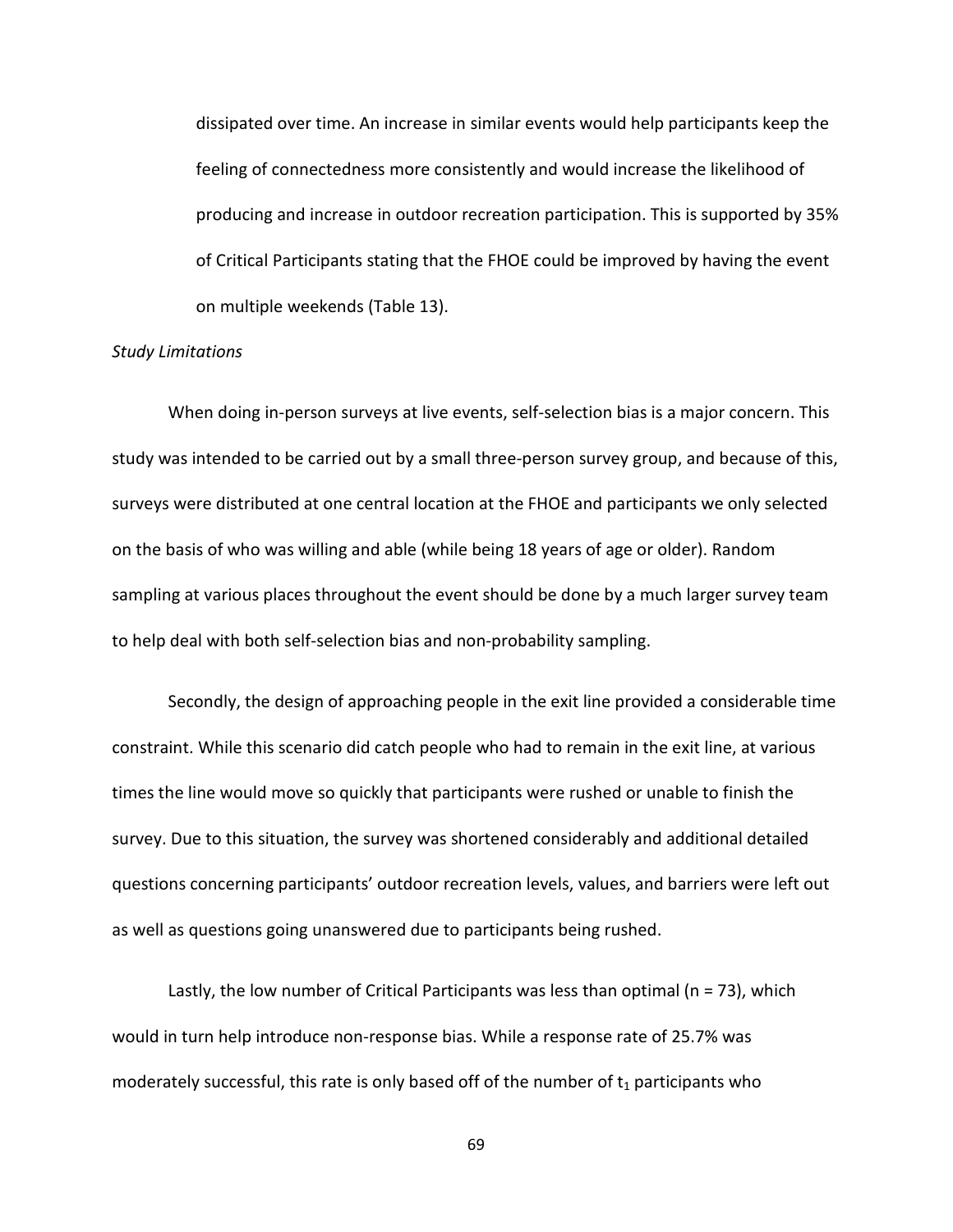submitted their contact information to participate in  $t<sub>2</sub>$ . However, Groves does emphasize that non-response bias is only estimated by response rates and in fact, the two are not even moderately correlated (2006).

|              | Comparision of t <sub>1</sub> and Critical Participants Sociodemographics |      |            |           |                      |          |               |              |  |  |  |  |  |
|--------------|---------------------------------------------------------------------------|------|------------|-----------|----------------------|----------|---------------|--------------|--|--|--|--|--|
|              | Date of Birth<br>Gender                                                   |      | Employment | Level of  | Number of<br>Marital |          | Years in Your | Total Income |  |  |  |  |  |
|              |                                                                           |      |            | Education | <b>Status</b>        | Children | Community     |              |  |  |  |  |  |
| $ {\rm t}_1$ | 1.70                                                                      | 1974 | 2.14       | 4.57      | 1.98                 | 2.19     | 15.14         | 5.07         |  |  |  |  |  |
| ICR          | 1.81                                                                      | 1970 | 1.83       | 4.66      | 2.12                 | 2.52     | 18.20         | 5.05         |  |  |  |  |  |

Table 34. Comparison of t<sub>1</sub> and Critical Participants' Sociodemographics

Looking further into response bias, Table 34 shows a comparison of sociodemographic characteristics from  $t_1$  and Critical Participants and shows that all categories are similar. T Tests were used to compare averages on all sociodemographic variables and marital status was the only category found to experience a significant change ( $p = 0.038 \alpha = .05$ ) (Table 35).

|                | Paired Aamples Test: t <sub>1</sub> and Critical Participants' Sociodemographics |                |                 |           |                   |          |     |                 |  |  |  |  |  |  |
|----------------|----------------------------------------------------------------------------------|----------------|-----------------|-----------|-------------------|----------|-----|-----------------|--|--|--|--|--|--|
|                | Paired Differences                                                               |                |                 |           |                   |          |     |                 |  |  |  |  |  |  |
|                |                                                                                  |                |                 |           | <b>Difference</b> |          |     |                 |  |  |  |  |  |  |
|                | Mean                                                                             | Std. Deviation | Std. Error Mean | Lower     | Upper             |          | df  | Sig. (2-tailed) |  |  |  |  |  |  |
| Marital status | $-.21053$                                                                        | .74969         | .09930          | $-.40944$ | $-.01161$         | $-2.120$ | -56 | .038            |  |  |  |  |  |  |

**Table 35.** Compared Samples T Test of t<sub>1</sub> and Critical Participants' Sociodemographics

Regardless, measures to help reduce non-response bias should be taken in the event of a restudy. For a complete table of the scoiodemographic T Test see Appendix J.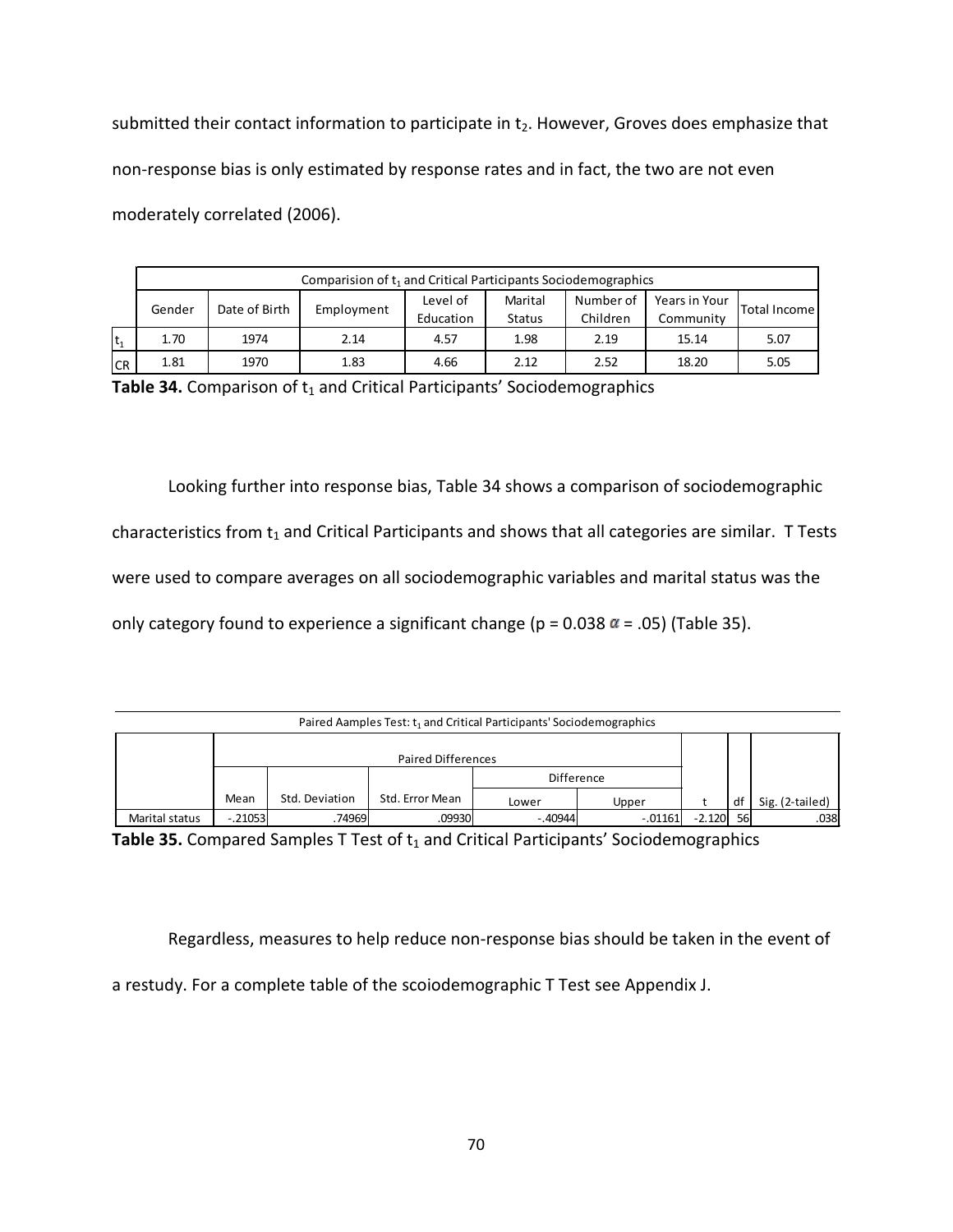# *Suggestions for Future Research*

As with any reliable research, repeatability is vital. Research is lacking in this area, as outdoor recreation events, such as the FHOE, are a newer phenomenon. Further research must be done on these events to help determine their overall usefulness to participants, vendors, and outdoor recreation practitioners. The large amount of research being done on the positive effects of interacting with nature and the environment coupled with studies showing declining exercise time and health, would most likely increase demand for information type outdoor recreation events.

A restudy should develop additional questions specifically dealing with outdoor recreation levels and include a larger variety of outdoor recreation barriers and values that relate to outdoor recreation. In addition, interviews should be conducted with low-level outdoor recreationalists to gain more in-depth insight into their constraints to outdoor recreation and how events, such as the FHOE, could help.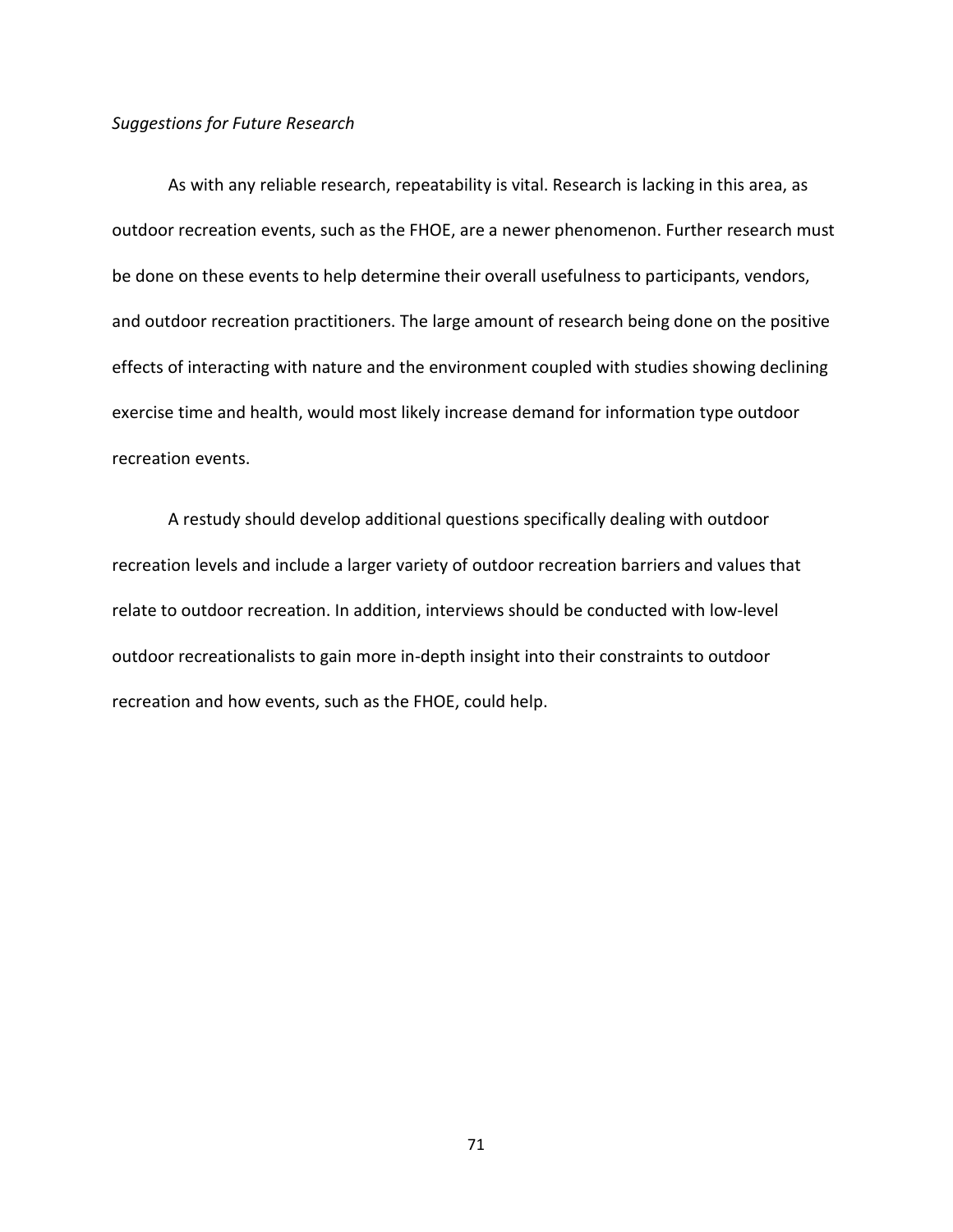- Ajzen, I. (1991). The theory of planned behavior. *Organizational behavior and human decision processes*, *50*(2), 179-211.
- Beckman, N., & Ingraham, P. (1966). Planning legislation. *Journal of the American Institute of Planners*, *32*(5), 300-317. Retrieved from http://dx.doi.org/10.1080/01944366608978213
- Bright, A. D. (2003). A Within-Subjects/Multiple Behavior Alternative Application of the Theory of Reasoned Action: A Case Study of Preferences for Recreation Facility Development. *Leisure Sciences*, *25*(4), 327. doi:10.1080/01490400390240455
- Brown, W. G., & Nawas, F. (1973). Impact of Aggregation on the Estimation of Outdoor Recreation Demand Functions. *American Journal of Agricultural Economics*, *55*(2), 246.
- Burns, G. W. (1998) Nature-Guided Therapy: Brief Integrative Strategies for Health and Well-Being. Taylor and Francis.
- Burt, O., & Brewer, D. (1971). Estimation of net social benefits from outdoor Recreation. *Econometrica*, *39*(5), 813-827. Retrieved from http://www.jstor.org/stable/1909581?origin=JSTOR-pdf&
- Common Sense Media (2011). Zero to Eight. Retrieved on March 2, 2015 from http://www.commonsensemedia.org/research/zero-eight-childrens-media=use-america/
- Cox, D. (2002) 'Key Scottish health issues', paper presented at the Health and Well-Being: Trees, Woods and Natural Spaces in Scotland Expert Consultation, Dumfries,19th June.
- Crompton, J.L., and K.J. MacKay 1989. Users' Perceptions of the Relative Importance of Service Quality Dimensions in Selected Public Recreation Programs. *Leisure Sciences* 11: 367-375.
- Crompton, J. L., & McKay, S. L. (1997). Motives of visitors attending festival events. *Annals of Tourism Research*, *24*(2), 425-439.
- Creswell, J. (2009). Research design: Qualitative, quantitative, and mixed methods approaches. (3rd ed., p. 163). *Thousand Oaks: SAGE Publications.*
- Dillman, D., Smyth, J., & Christian, L. (2007). *Internet, mail, and mixed-mode surveys: The tailored design method.* (3rd ed.). Hoboken: John Wiley & Sons.
- Dunlap, R. E., & Heffernan, R.B. (1975). "Outdoor Recreation and Environmental Concern: An Empirical Examination." *Rural Sociology*, 40, 18-30
- Gesler, W. M. (1992) 'Therapeutic landscapes: medical issues in light of the new cultural geography', Social Science and Medicine 34 (7), 735 - 746.
- Getz, D. (1991). *Festivals, Special Events and Tourism*. New York: Van Nostrand Reinhold.
- Gomes, Mary. "Breaking the Electronic Media Spell: An Ecopsychological Intervention." *Ecopsychology*. 4.2 (2012): 117-121. Print. <http://online.liebertpub.com/doi/abs/10.1089/eco.2012.0033>.
- Graefe,A. R., Kuss, F. R.,& Vaske, J. J. (1990). Visitor impact management: The planning framework. Washington, DC: National parks and Conservation Association.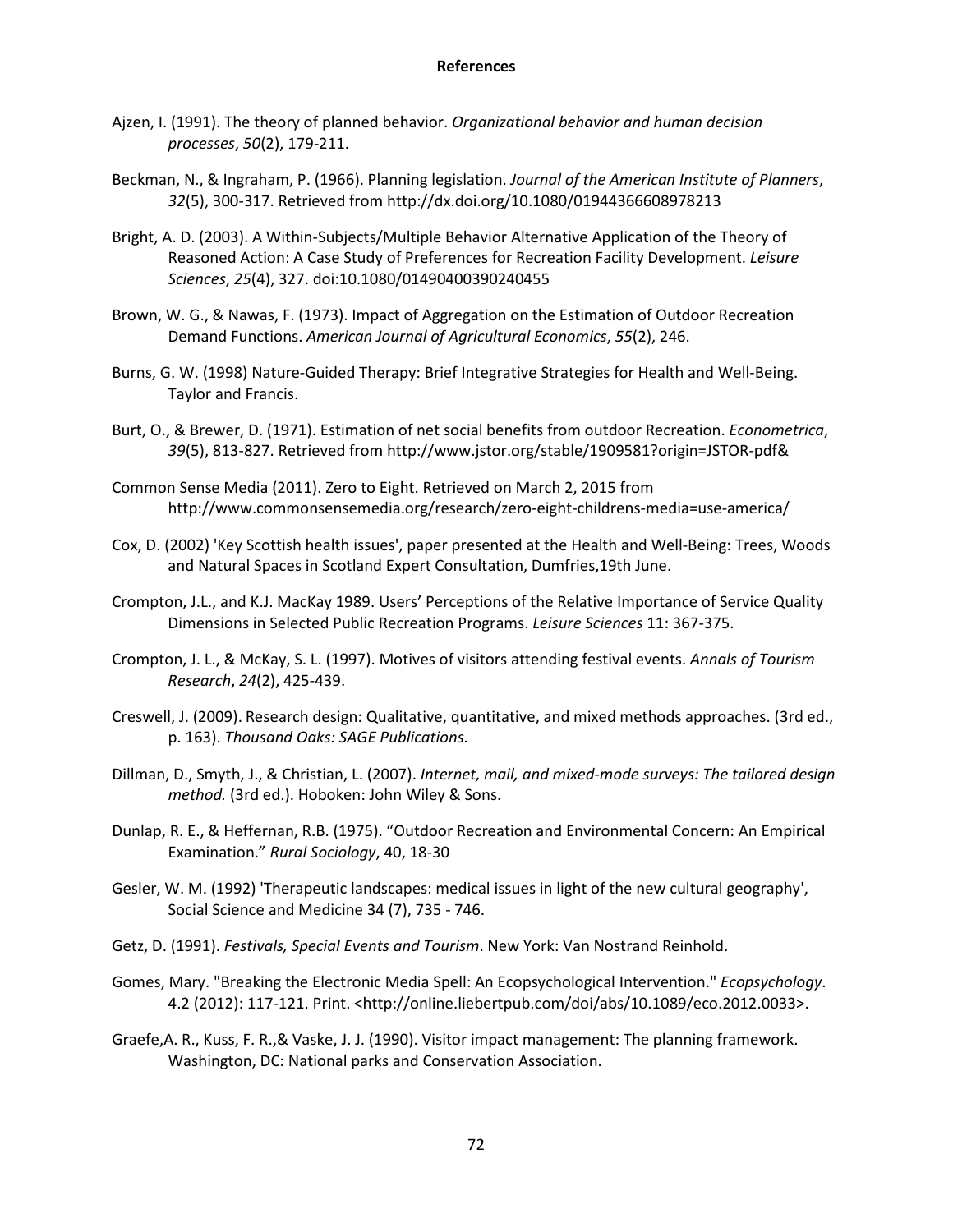- Groves, R. M. (2006). Nonresponse rates and nonresponse bias in household surveys. *Public Opinion Quarterly*, 70(5), 646-675.
- Gum, R. L., & Martin, W. E. (1975). Problems and Solutions in Estimating the Demand for and Value of Rural Outdoor Recreation. *American Journal Of Agricultural Economics*, *57*(4), 558.
- Henderson, K. A., & Bialeschki, M. D. (2005). Leisure and Active Lifestyles: Research Reflections. *Leisure Sciences*, *27*(5), 355-365. doi:10.1080/01490400500225559
- Hofferth, S., & Curtin, S. (2001). Children at the millennium: Where have we come from, where are we going? 1997-2003. (pp. 1-7). New York: JAI.
- Hurley, K. M., Cross, M. B., & Hughes, S. O. (2011). A systematic review of responsive feeding and child obesity in high-income Countries1-3. *The Journal of Nutrition, 141*(3), 495-501. Retrieved from http://search.proquest.com/docview/855819471?accountid=8483
- Indiana Department of Natural Resources, Division of Outdoor Recreation (2012). *Indiana statewide outdoor recreation plan 2011-2015*. Retrieved from www.in.gov/dnr/outdoor/files/or-2011- 2015\_SCORP.pdf
- James, P., Henderson, K. & Garst, B. (2008, 07). Camp directors' beliefs regarding nature-deficit disorder and camp - see more at: http://www.acacamps.org/campmag/issues/0807/nature-deficit
- Jensen, C., & Guthrie, S. (2006). *Outdoor recreation in america*. (6th ed.). Champaign: Human Kinetics.
- Kellert, S. (2005). in building for life: Designing and understanding the human-nature connection. Washington, D.C.: Island Press.
- Knapp, D., & Poff, R. (2001). A Qualitative Analysis of the Immediate and Short-term Impact of Environmental Interpretive Program.*Environmental Education Research*, 7(1), 55.
- Knetsch, J. (1963). Estimation of net social benefits from outdoor recreation.

Outdoor Recreation Demands and Benefits, 39(4), 387-396. Retrieved from http://sb6nw2tx4e.search.serialssolutions.com/?&url\_ver=Z39.88- 2004&url\_ctx\_fmt=info:ofi/fmt:kev:mtx:ct&xrft\_val\_fmt=info:ofi/fmt:kev:mtx:journal&rft.atitle =OUTDOOR RECREATION DEMANDS AND BENEFITS&rft.aufirst=JL&rft.aulast=KNETSCH&rft.date=1963&rft.epage=396&rft.genre=article&r ft.issn=0023-7639&rft.issue=4&rft.jtitle=LAND ECONOMICS&rft.pages=387- 396&rft.spage=387&rft.stitle=LAND ECON&rft.volume=39&rfr\_id=info:sid/www.isinet.com:WoK:WOS&rft\_id=info:doi/10.2307/314 4843

- Lee, J.Y. (2009). Investigating the Effect of Festival Visitors' Emotional Experiences on Satisfaction, Psychological Commitment, and Loyalty (Doctoral dissertation, Texas A&M University).
- Lockman, D., Gammage, E., & Blankenbaker, J. (2002). Outdoor exposition planning guide: a guide for the planning and management of a regional or statewide outdoor exposition. Turlock, CA: Weatherby Foundation International.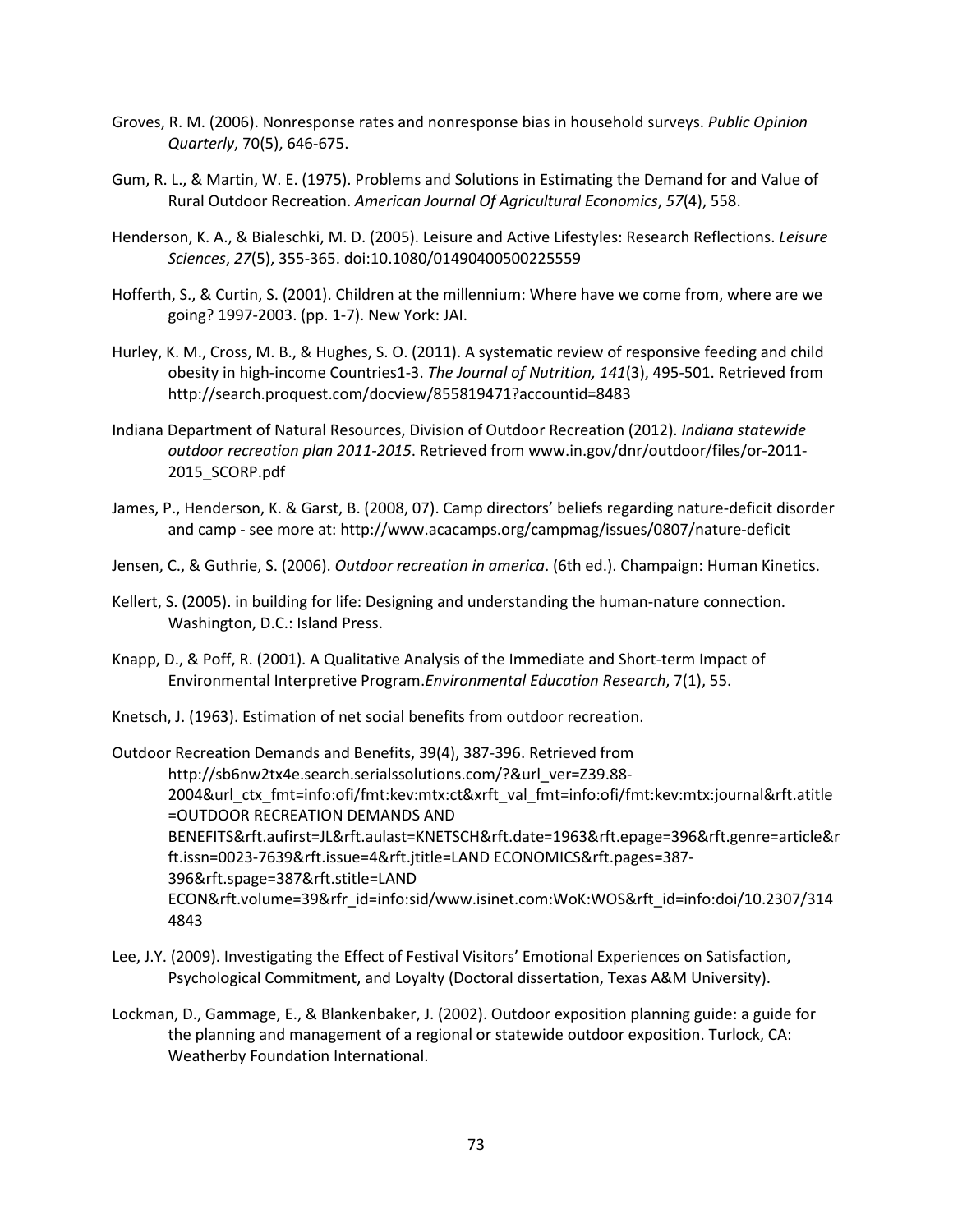- Louv, R. (2005) *Last Child in the Woods :Saving our Children from Nature-Deficit Disorder* Chapel Hill, NC : Algonquin Books of Chapel Hill,
- Louv, R. "Leave no child inside The remedy for environmental despair is as close as the front door." *Sierra Club*. 07 2006: 52-55. Print.
- Louv, R. (2006). *Last child in the woods, saving our children from nature-deficit disorder*. Chapel Hill, NC: Algonquin Books.
- Louv, R. (2009, January 28). No More "Nature Deficit Disorder". *"Nature-Deficit Disorder"*. Retrieved on March 2, 2015 from http://www.psychologytoday.com/blog/people-in-nature/200901/nomore-nature-deficit-disorder
- Maas, Jolanda, Robert Verheij, Peter Groenewegen, Sjerp Vries, and Peter Spreeuwenberg."Evidence Based Public Health Policy and Practice Green space, urbanity, and health: how strong is the relation?." *Journal of Epidemiol Community Health*. 60.7 (2006): 587-592. Print. <http://jech.bmj.com/content/60/7/587.full>.
- Maccoby, E. E., & Maccoby, N. (1954). The interview: A tool of social science.*Handbook of social psychology*, *1*, 449-487.
- Mike , L. (2007, October 12). [Web log message]. Retrieved on March 2, 2015 from http://playborhood.com/2007/10/american\_6\_12\_year\_old\_childrens\_outdoor\_and\_indoor\_lei sure\_time\_1997\_to\_20/
- Mintel (2010) Dieting and Weight Control Foods. UK November 2010. Mintel: London.Mohr, K., K. F. Backman, L. W. Gahan, and S. J. Backman (1993). Investigation of Festival Motivations and Event Satisfaction by Visitor Type. *Festival Management and Event Tourism*
- National park Service. (1997). VERP: The Visitor experience and Resource Protection (VERP) Framework. A handbook for planners and managers. Denver, CO: Denver Service Center.
- The Outdoor Foundation. (2008). Outdoor recreation participation report 2008. The OutdoorFoundation. This report is available online at: http://www.outdoorfoundation.org/research.participation.2008.html
- Pergams , O., & Zaradic , P. (2006). Is love of nature in the us becoming love of electronic media? 16 year downtrend in national park visits explained by watching movies, playing video games, internet use, and oil prices. *Journal of Environmental Management*, (*80), 387-393*, doi: http://www.videophilia.org/uploads/JEM.pdf
- Pinhey, T.K., & Grimes, M.D. (1979). "Outdoor Recreation and Environmental Concern: A Reexamination of the Dunlap-Heffernan Thesis." *Leisure Sciences*, 2, 1-11
- Roberts, D., & Foehr , U. (2008). Trends in media use. *18*(1), 11-37. doi: http://futureofchildren.org/futureofchildren/publications/docs/18\_01\_02.pdf
- Schultz, P. W. (2002). Knowledge, information, and household recycling: Examining the knowledgedeficit model of behavior change. In T. Dietz & P. C. Stern (Eds.), New tools for environmental protection: Education, information, and voluntary measures (pp. 67–82). Washington, DC: National Academy Press.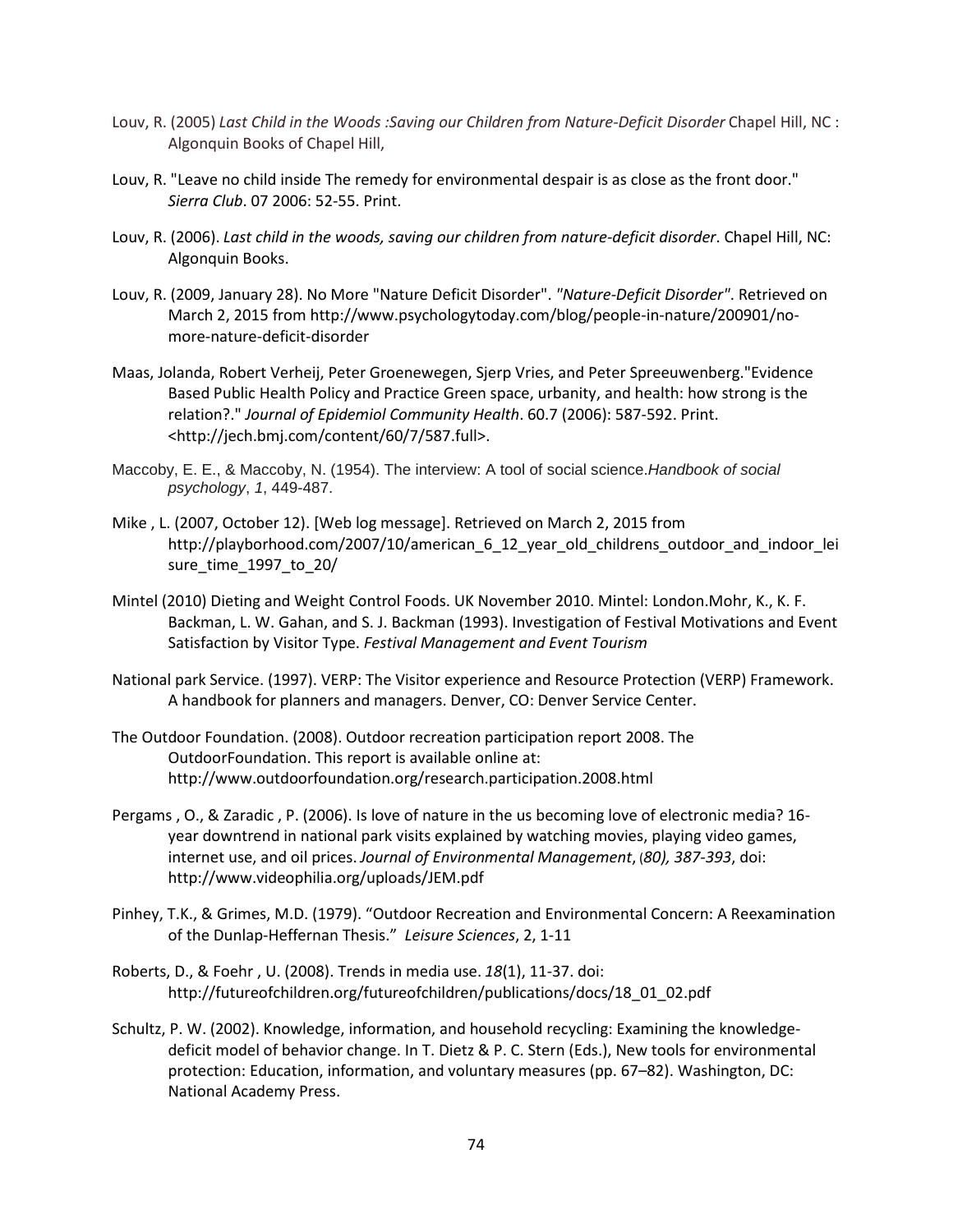- Scotland's Nature England. (2009). Childhood and nature: a survey on changing relationships with nature across generations. Scotland's Nature England. Retrieved April 6, 2014 from http://www.naturalengland.org.uk/Images/Childhood and Nature Survey\_tcm6-10515.pdf
- Siehl, G. (2008). The policy path to the great outdoors a history of the outdoor recreation review commissions. Retrieved April 5, 2014 from www.rff.org/Documents/RFF-DP-08-44.pdf
- Singer, Dorothy, Singer, Jerome, D'Agostino, Heidi & DeLong, Raeka. 2009. Children's pastimes and play in 16 nations: Is free-play declining? American Journal ofPlay, Winter, 284-312.
- Stankey, G. H., Cole, D. N., Lucas, R. C., Peterson, M. E., Frissell, S. S., &Washburne, R. F. (1985). The Limits of Acceptable Change (LAC) system for wilderness planning (USDA Forest Service General Technical Report INT-176).
- Takano, T., Nakamura,, K., & Watanabe , M. (2002). Urban residential environments and senior citizens' longevity in megacity areas: the importance of walkable green spaces. *J Epidemiol Community Health*, (56), 913–918. doi: http://www.ncbi.nlm.nih.gov/pmc/articles/PMC1756988/pdf/v056p00913.pdf
- Ulrich, R. S. and Parsons, R. (1992) 'Influences of passive experiences with plants on individual well-being and health', in Relf, D. (ed.) The Role of Horticulture in Human Well-being and Social Development. Timber Press, Portland, Oregon pp. 93 - 105.
- Uysal, M. Gahan, l., & Martin, B.(1993). An examination of event motivations: A case study. *Festival Management & Event Tourism*, *1*(1), 5-10.
- Van Liere, K.D., & Noe, F.P. (1981). "Outdoor Recreation and Environmental Attitudes: Further Examination of the Dunlap-Heffernan Thesis." *Rural Sociology*, 46, 505-513
- Warber, S., Bialko, M., Dehudy, A., & Irvine, K. (2012). Addressing nature deficit disorder: a quantitative survey study of multidimensional aspects of well-being among young adults at a wilderness camp.*BMC Complementary & Alternative Medicine*, doi: http://www.biomedcentral.com/1472- 6882/12/S1/P355
- Warber, S., Marselle, M., Dehudy, A., & Dehudy, K. (2012). Addressing nature deficit disorder: a mixed methods study of social well-being among young adults attending a wilderness science camp. *BMC Complementary & Alternative Science*, doi: http://www.biomedcentral.com/1472- 6882/12/S1/P377
- Walker, G. J. & Virden, R. J. (2005). Constraints on outdoor recreation. In E.L. Jackson (Ed.), Constraints to Leisure (pp. 201–219). State College, PA: Venture Publishing.
- Wells, N. (2000). At home with nature effects of "greenness" on children's cognitive functioning.*ENVIRONMENT AND BEHAVIOR*, doi: http://www.gannett.cornell.edu/cms/pdf/upload/Wells-2000.pdf
- Willow Marketing (2009). *Department of Natural Resources Hoosier Outdoor Expo Marketing Plan*. Indianapolis, Indiana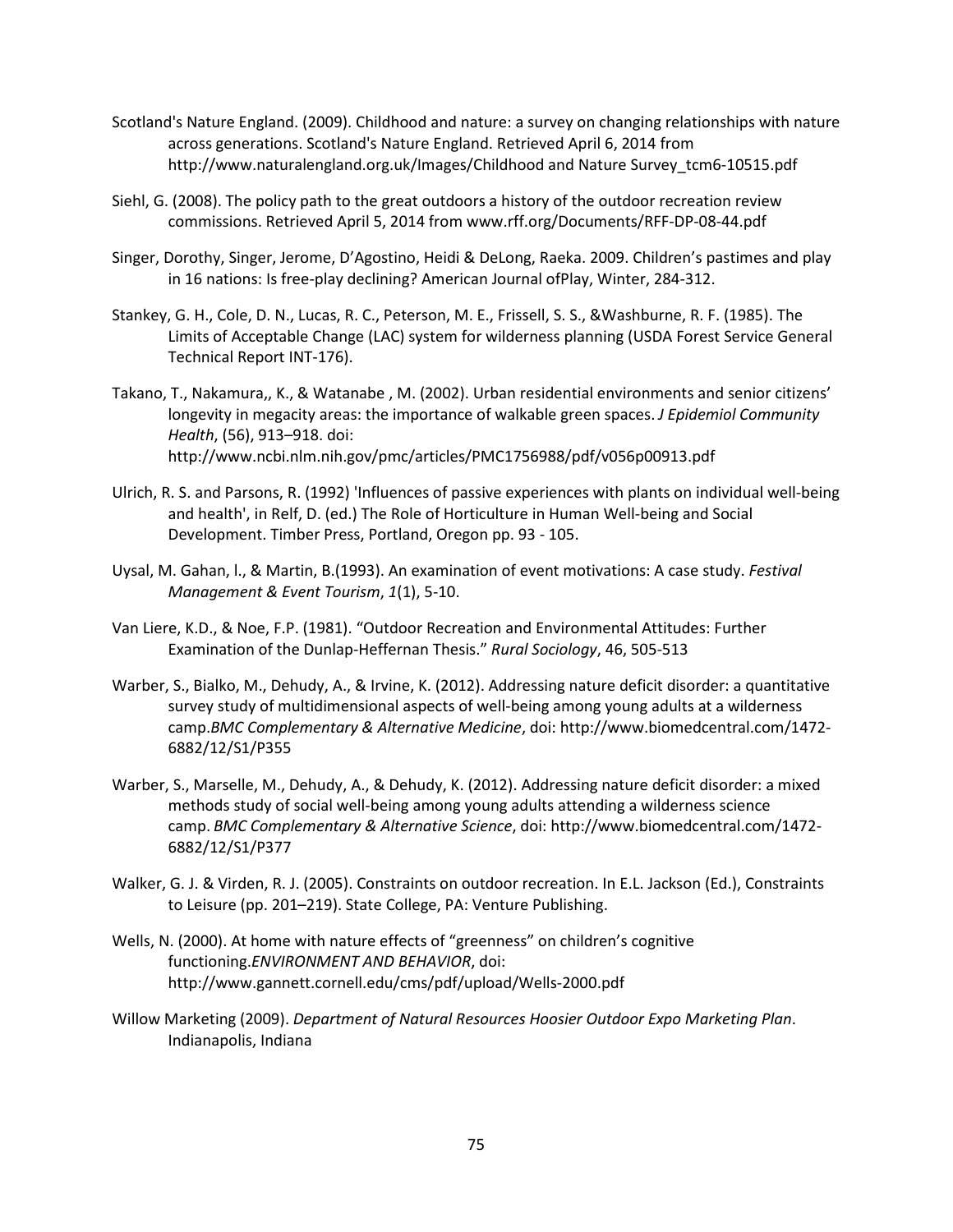- Wolfe, R. (1964). Perspective on outdoor recreation: A bibliographical survey. *Geographical Review*, *54*(2), 203-238. Retrieved from http://www.jstor.or/stable/213187
- World Health Organization. (1992). The ICD-10 classification of mental and behavioral disorders: Clinical descriptions and diagnostic guidelines. Geneva: World health Organization.

World Health Organization. (2000). obesity: preventing and managing the global epidemic. Retrieved on April 7, 2014 from http://www.who.int/nutrition/publications/obesity/WHO\_TRS\_894/en/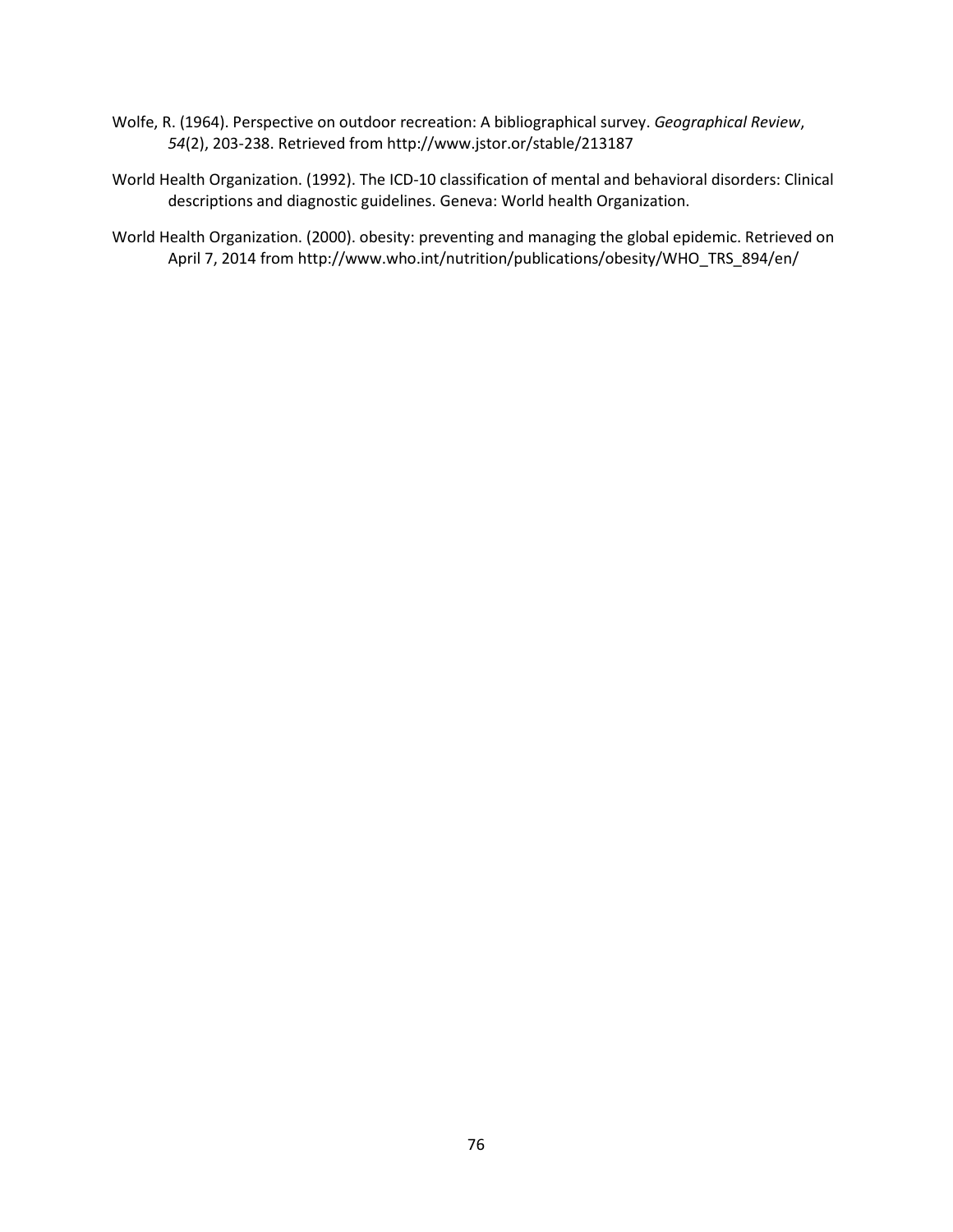## **Study Title** Ford Hoosier Outdoor Experience – Michael Cooper

## **Study Purpose and Rationale**

• This is the fourth year of the event. IDNR is interested in learning more about how the Hoosier Outdoor Experience is impacting participants and particularly if the event is actually increasing participant's level of outdoor activity. The proposed research will seek to understand and quantify the effect that the FHOE has on the participants through the use of a pre/post survey.

## **Inclusion/Exclusion Criteria**

- You must be at least 18 to participate in this survey
- Participants will be chosen randomly as long as they are willing to participate.

## **Participation Procedures and Duration**

• To better understand the effect that the Ford Hoosier Outdoor Experience (FHOE) has on its guests, this study is asking from participants to fill out the survey and return it. Please print all answers and follow the directions listed at the top of the survey. For those that are interested in doing the follow up survey, this will be done the following fall and will be mailed or emailed to the participant's requested address.

## **Data Confidentiality or Anonymity**

• All data collected from participants is completely confidential and will only be used in the context of summarizing findings for the entire study in which no individual's answers can be identified. If

## **Storage of Data**

• The original data will be collected by participants filling our hard copies of the survey at the event. These will then be collected and only viewed by myself (Michael Cooper) and Dr. Gruver. Surveys will be kept in a locked filing cabinet in Michael Cooper's office at Ball State University in the West Quad building. Data will be entered into an SPSS spreadsheet. Digital files will be stored on a password protected laptop in a locked office. Only myself (Michael Cooper) and Dr. Joshua Gruver will have access to the laptop. The paper surveys and digital files will be kept for two years.

## **Risks or Discomforts**

• There are no anticipated risks for participating in this study

## **Who to Contact Should You Experience Any Negative Effects from Participating in this Study**

• The Department of Natural Resources and Environmental Management West Quad, Room 110 Ball State University Telephone: 765-285-5780 Muncie, IN 47306 Email: nrem@bsu.edu

## **Benefits**

• This research will indirectly benefit participants in that it will help make the experience better in the future. It will also make them feel a greater sense of self-worth as IDNR and Ball State truly do value their opinion.

## **Compensation**

• There will be no compensation for participating in this study.

## **Voluntary Participation**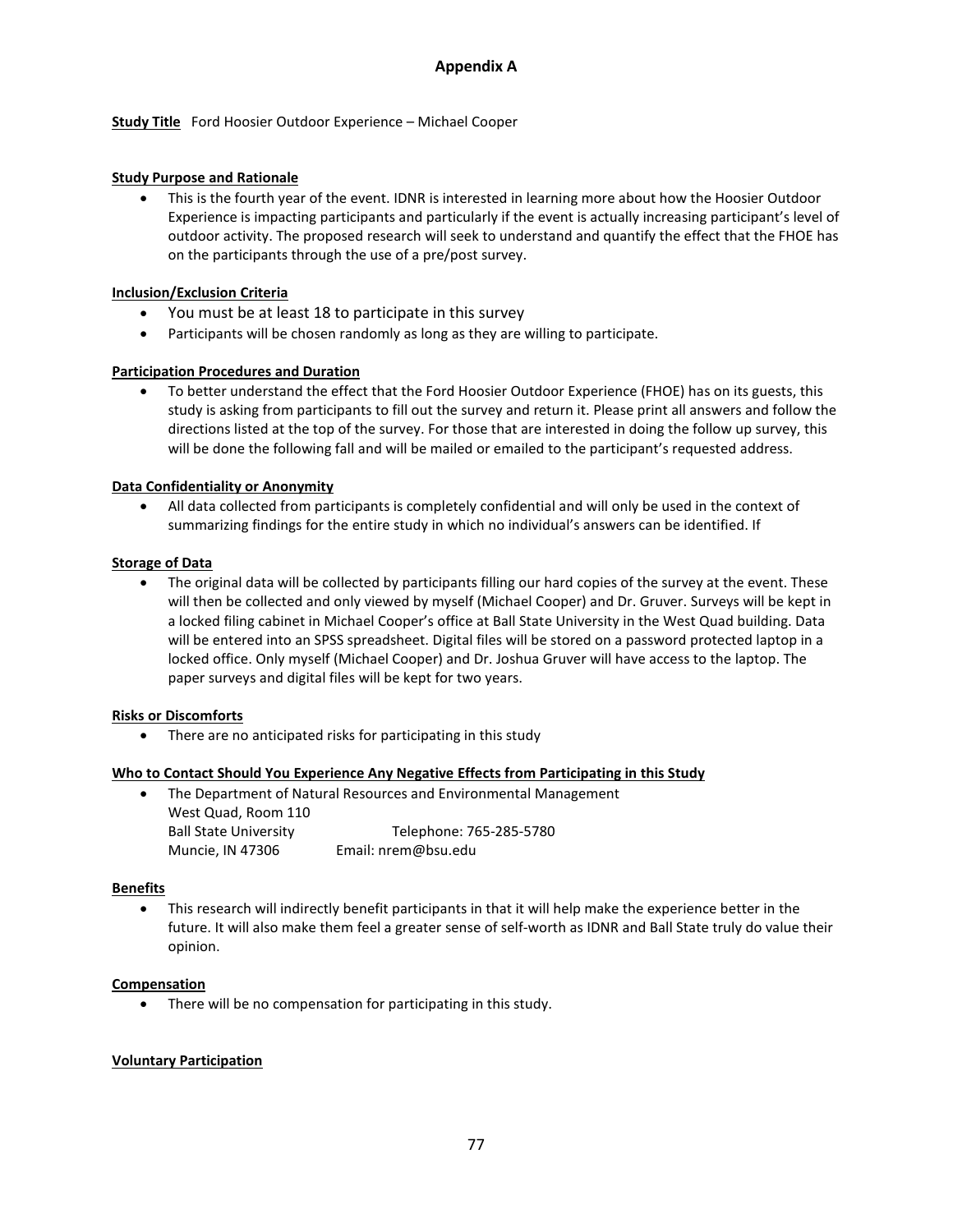• Your participation in this research is completely voluntary and you can end your participation by not completing the survey. You may also decline to answer specific questions included in this survey. Please feel free to ask any questions of the investigator before or any time during the study.

#### **IRB Contact Information**

• "For questions about your rights as a research subject, please contact Director, Office of Research Integrity, Ball State University, Muncie, IN 47306, (765) 285-5070, irb@bsu.edu."

**Study Title** Ford Hoosier Outdoor Experience – Michael Cooper

#### **Researcher Contact Information**

Principal Investigator: Faculty Supervisor:

Michael Cooper, Graduate Student Dr. Joshua Gruver Assoc. Professor Natural Resources & Environmental Mgmt. Natural Resources & Environmental Mgmt. Ball State University **Ball State University** Ball State University Muncie, IN 47306 Muncie, IN 47306 Telephone: (765) 285-5786 Telephone: (765) 285-5789 Email: mtcooper@bsu.edu Email: jbgruver@bsu.edu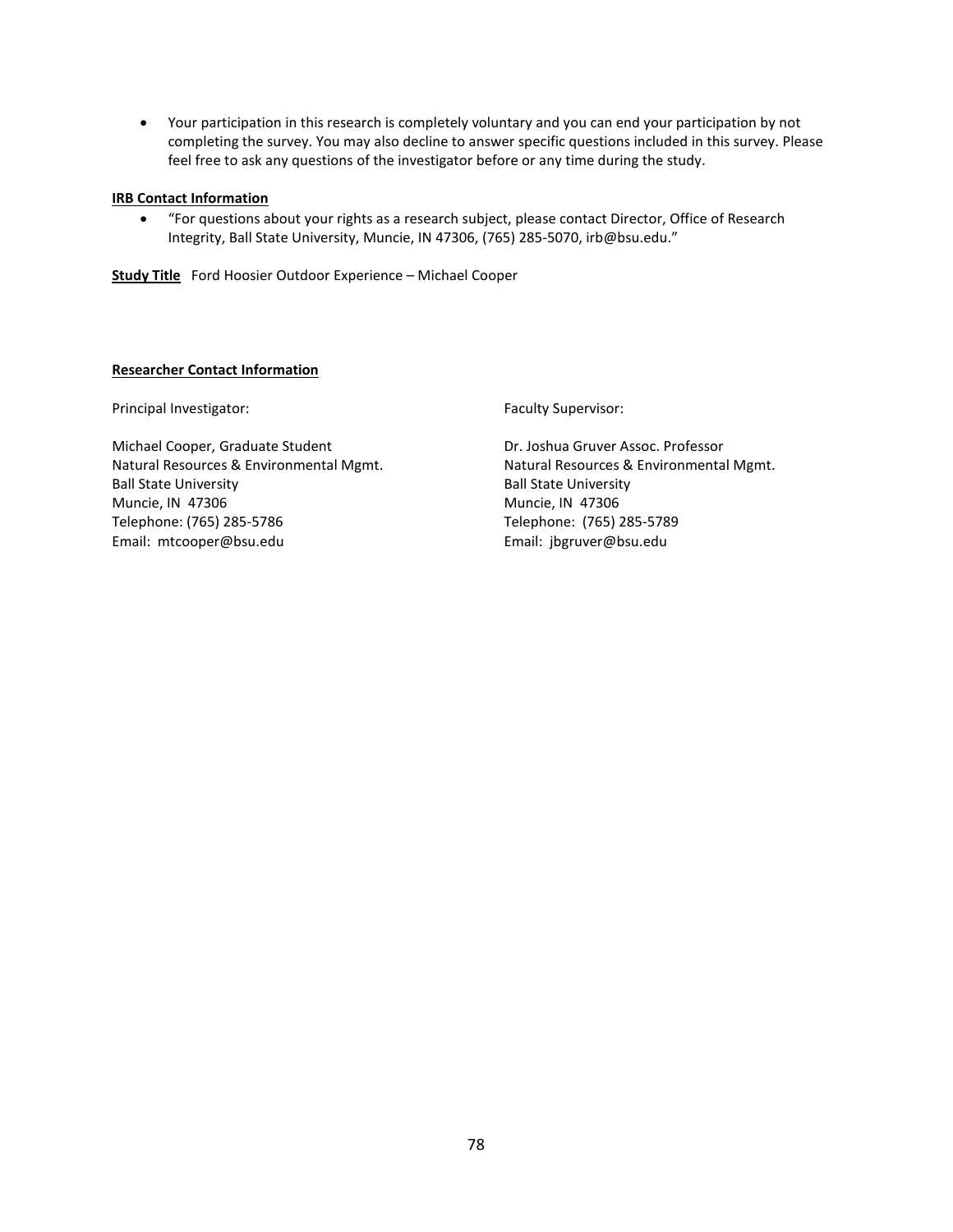## **Appendix B Ford Hoosier Outdoor Experience**

**Objective:** to get feedback about the Ford Hoosier Outdoor Experience from visitors; to better understand the impact the event has on participants' levels of outdoor activity. All answers will be kept STRICTLY CONFIDENTIAL.

**Q1**. How many times have you attended in the past?

**Q2a**. How would you rate this year's Ford Hoosier Outdoor Experience compared to previous Experience(s)?

- [ ] Much Worse
- [ ] Worse
- [] About the Same
- [ ] Better
- [ ] Much Better
- [ ] First experience, so can't compare

**Q2b**. Referring to Q2a, is there anything specific that makes you feel this way?

**Q3**. To what extent do you agree or disagree with the following statements about your participation in the Ford Hoosier Outdoor Experience?

\_\_\_\_\_\_\_\_\_\_\_\_\_\_\_\_\_\_\_\_\_\_\_\_\_\_\_\_\_\_\_\_\_\_\_\_\_\_\_\_\_\_\_\_\_\_\_\_\_\_\_\_\_\_\_\_\_\_\_\_\_\_\_\_\_\_\_\_\_\_\_\_\_\_\_\_\_\_\_\_\_\_

| <b>1</b> = Strongly Disagree (SD) <b>2</b> = Disagree (D) <b>3</b> = Neither Disagree nor Agree (N)                      | $4 = \text{Agree}$ (A) $5 = \text{Strongly}$ |                |                  |   |                |           |
|--------------------------------------------------------------------------------------------------------------------------|----------------------------------------------|----------------|------------------|---|----------------|-----------|
| <b>STATEMENT</b>                                                                                                         | AGREEMENT                                    |                |                  |   |                |           |
|                                                                                                                          |                                              |                | SD D N A SA      |   |                |           |
| please circle ONE NUMBER for each statement                                                                              |                                              |                |                  |   |                |           |
| A. The Ford Hoosier Outdoor Experience helped me learn a particular<br>outdoor skill                                     | $\mathbf{1}$                                 | $\mathbf{2}$   | 3                | 4 | 5              | <b>NA</b> |
| B. I enjoyed the Ford Hoosier Outdoor Experience                                                                         | $\mathbf{1}$                                 | $\overline{2}$ | 3                | 4 | 5              | <b>NA</b> |
| C. My family enjoyed the Ford Hoosier Outdoor Experience                                                                 | $\mathbf{1}$                                 | $\overline{2}$ | 3                | 4 | 5              | <b>NA</b> |
| D. The level of instruction for the Ford Hoosier Outdoor Experience activities is,<br>in general, too basic for my needs | 1                                            | $\mathcal{L}$  | 3                | 4 | 5              | <b>NA</b> |
| E. The instructors at the Ford Hoosier Outdoor Experience are knowledgeable                                              | 1.                                           | $\overline{2}$ | 3                | 4 | 5              | <b>NA</b> |
| F. I would like to see more advanced instruction                                                                         | $\mathbf{1}$                                 | $\overline{2}$ | 3                | 4 | -5             | <b>NA</b> |
| G. I learned useful information about the outdoors at the Ford Hoosier Outdoor<br>Experience                             | $\mathbf{1}$                                 | $\overline{2}$ | 3                | 4 | 5 <sup>1</sup> | <b>NA</b> |
| H. The Ford Hoosier Outdoor Experience will have a positive influence on my level<br>of nature-based outdoor recreation  | $\mathbf{1}$                                 |                | $2 \overline{3}$ |   | 4 5            | <b>NA</b> |
| I. The Ford Hoosier Outdoor Experience introduced me to outdoor skills I had<br>never tried before                       | $\mathbf{1}$                                 | $\overline{2}$ | $\overline{3}$   |   | 4 5            | <b>NA</b> |
| J. The Ford Hoosier Outdoor Experience introduced my family to outdoor skills<br>they had never tried before             | 1                                            | $\mathcal{L}$  | $\mathbf{3}$     | 4 | 5              | <b>NA</b> |
| K. The Ford Hoosier Outdoor Experience improved my skill in at least one activity                                        |                                              | $\overline{2}$ | 3                | 4 | 5              | <b>NA</b> |
| L. Learning about the outdoors is important to me.                                                                       | 1                                            | $\overline{2}$ | 3                | 4 | 5              | <b>NA</b> |
| M. Having a skilled instructor teach particular outdoor skills is important to me                                        |                                              | $\overline{2}$ | 3                | 4 | -5             | <b>NA</b> |
| N. The Ford Hoosier Outdoor Experience helps me feel more connected to<br>nature and the environment                     | 1                                            | $\mathcal{P}$  | 3                | 4 | 5              | <b>NA</b> |

 $\frac{1}{2}$  ,  $\frac{1}{2}$  ,  $\frac{1}{2}$  ,  $\frac{1}{2}$  ,  $\frac{1}{2}$  ,  $\frac{1}{2}$  ,  $\frac{1}{2}$  ,  $\frac{1}{2}$  ,  $\frac{1}{2}$  ,  $\frac{1}{2}$  ,  $\frac{1}{2}$  ,  $\frac{1}{2}$  ,  $\frac{1}{2}$  ,  $\frac{1}{2}$  ,  $\frac{1}{2}$  ,  $\frac{1}{2}$  ,  $\frac{1}{2}$  ,  $\frac{1}{2}$  ,  $\frac{1$ 

 $\frac{1}{2}$  ,  $\frac{1}{2}$  ,  $\frac{1}{2}$  ,  $\frac{1}{2}$  ,  $\frac{1}{2}$  ,  $\frac{1}{2}$  ,  $\frac{1}{2}$  ,  $\frac{1}{2}$  ,  $\frac{1}{2}$  ,  $\frac{1}{2}$  ,  $\frac{1}{2}$  ,  $\frac{1}{2}$  ,  $\frac{1}{2}$  ,  $\frac{1}{2}$  ,  $\frac{1}{2}$  ,  $\frac{1}{2}$  ,  $\frac{1}{2}$  ,  $\frac{1}{2}$  ,  $\frac{1$ 

 $\frac{1}{2}$  ,  $\frac{1}{2}$  ,  $\frac{1}{2}$  ,  $\frac{1}{2}$  ,  $\frac{1}{2}$  ,  $\frac{1}{2}$  ,  $\frac{1}{2}$  ,  $\frac{1}{2}$  ,  $\frac{1}{2}$  ,  $\frac{1}{2}$  ,  $\frac{1}{2}$  ,  $\frac{1}{2}$  ,  $\frac{1}{2}$  ,  $\frac{1}{2}$  ,  $\frac{1}{2}$  ,  $\frac{1}{2}$  ,  $\frac{1}{2}$  ,  $\frac{1}{2}$  ,  $\frac{1$ 

 $\frac{1}{2}$  ,  $\frac{1}{2}$  ,  $\frac{1}{2}$  ,  $\frac{1}{2}$  ,  $\frac{1}{2}$  ,  $\frac{1}{2}$  ,  $\frac{1}{2}$  ,  $\frac{1}{2}$  ,  $\frac{1}{2}$  ,  $\frac{1}{2}$  ,  $\frac{1}{2}$  ,  $\frac{1}{2}$  ,  $\frac{1}{2}$  ,  $\frac{1}{2}$  ,  $\frac{1}{2}$  ,  $\frac{1}{2}$  ,  $\frac{1}{2}$  ,  $\frac{1}{2}$  ,  $\frac{1$ 

\_\_\_\_\_\_\_\_\_\_\_\_\_\_\_\_\_\_\_\_\_\_\_\_\_\_\_\_\_\_\_\_\_\_\_\_\_\_\_\_\_\_\_\_\_\_\_\_\_\_\_\_\_\_\_\_\_\_\_\_\_\_\_\_\_\_\_\_\_\_\_\_\_\_\_\_\_\_\_\_\_\_\_\_\_\_\_\_

**Q4a**. Which activities did you participate in at this year's FHOE?

**Q4b**. Which of these activities do you plan to do again in your own time?

**Q5**. Please list any activities where you felt the instruction was too advanced:

**Q6**. Please list any activities where you felt the instruction was too basic:

**Q7**. Please list activities that were not at the event that you would like to see in the future: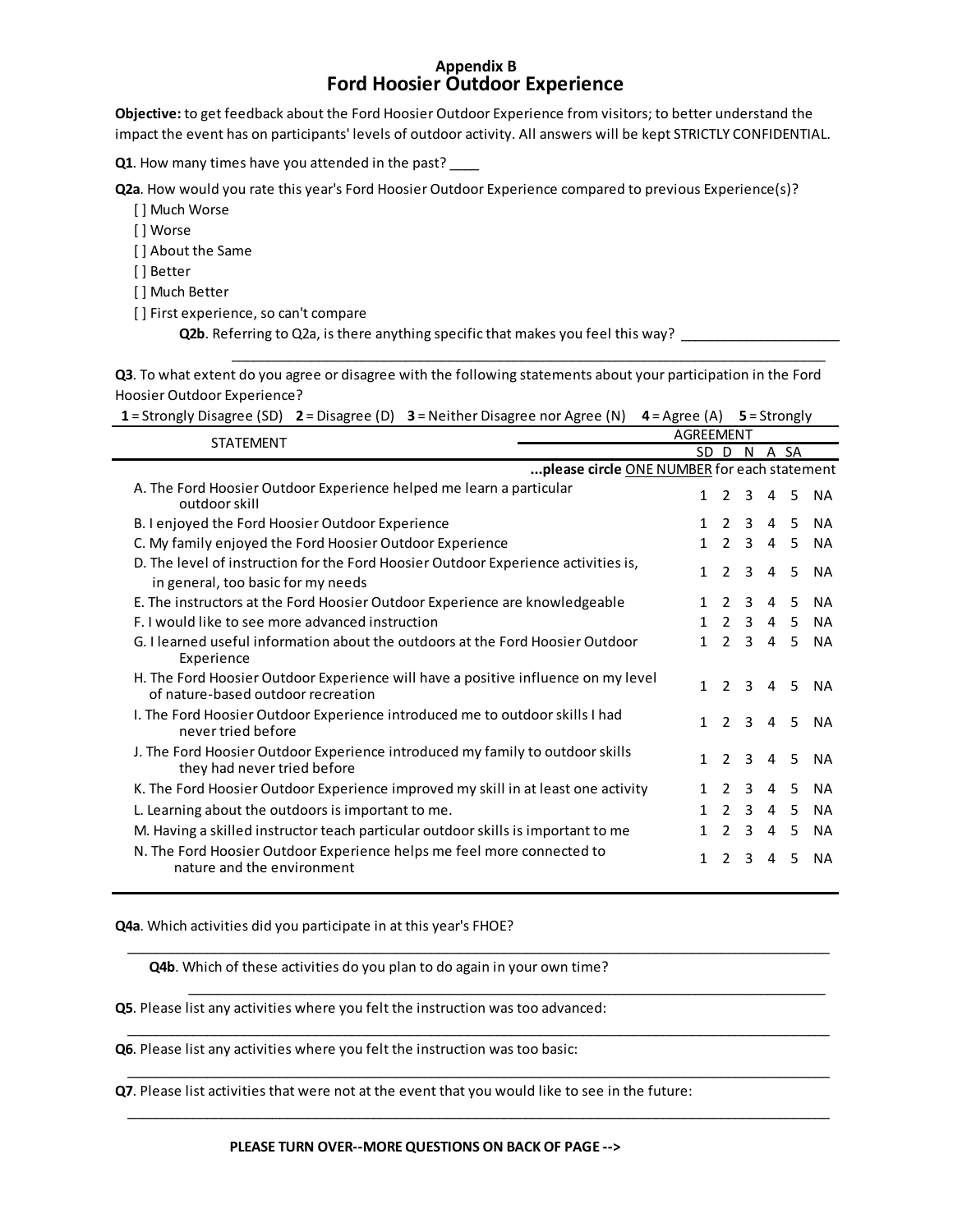**Q8**. Using a scale of 1 - 5 please rate the following about the Ford Hoosier Outdoor Experience

**1** = Very Bad (VB)  $2 = Bad (B)$  **3** = Neither Good nor Bad (N)  $4 = Good (G)$  **5** = Very Good (VG)

 **Please CIRCLE** one number for each statement:

|                                            | Rating                           |  |  |  |  |  |  |  |  |
|--------------------------------------------|----------------------------------|--|--|--|--|--|--|--|--|
| Topic                                      | G VG<br>VB<br>N<br>B             |  |  |  |  |  |  |  |  |
|                                            | please circle ONE for each topic |  |  |  |  |  |  |  |  |
| A. Parking                                 | 1 2 3 4 5                        |  |  |  |  |  |  |  |  |
| <b>B. Trolley Service</b>                  | 1 2 3 4 5                        |  |  |  |  |  |  |  |  |
| C. Ford Hoosier Outdoor Experience Overall | 1 2 3 4 5                        |  |  |  |  |  |  |  |  |
| D. Variety of Activities                   | 1 2 3 4 5                        |  |  |  |  |  |  |  |  |
| E. Location of Event                       | $\mathcal{E}$<br>45              |  |  |  |  |  |  |  |  |

**Q9**. Why did you attend the Ford Hoosier Outdoor Experience? **Please check ALL that apply**

[ ] Wanted to visit Fort Harrison

[ ] Fun activity for the family

[ ] Learn more about a particular skill

[] Introduce a child to a particular skill

 $[ ]$  Other  $_-$ 

**Q10**. Do you plan to attend the event next year?

[] Definitely

[ ] Probably

[ ] Probably Not

[ ] Definitely Not

**Q11**. How often do you engage in nature-based outdoor activities (e.g., hiking, hunting, boating, etc.) annually?  $[ ] 0$ 

 $\mathcal{L}_\mathcal{L} = \mathcal{L}_\mathcal{L} = \mathcal{L}_\mathcal{L} = \mathcal{L}_\mathcal{L} = \mathcal{L}_\mathcal{L} = \mathcal{L}_\mathcal{L} = \mathcal{L}_\mathcal{L} = \mathcal{L}_\mathcal{L} = \mathcal{L}_\mathcal{L} = \mathcal{L}_\mathcal{L} = \mathcal{L}_\mathcal{L} = \mathcal{L}_\mathcal{L} = \mathcal{L}_\mathcal{L} = \mathcal{L}_\mathcal{L} = \mathcal{L}_\mathcal{L} = \mathcal{L}_\mathcal{L} = \mathcal{L}_\mathcal{L}$ 

[ ] 1 - 5 times per year

[ ] 6 - 10 times per year

[] 11 - 15 times per year

[ ] 16 - 20 times per year

[ ] more than 20 times per year

**Q12**. What outdoor, nature-based activities do you participate in most?

We'd like to ask you a few questions about yourself and your family. All information will be treated confidentially and never linked with your name.

**Q13**. What is your gender?

**Q14**. When were you born? 19

**Q15**. What is your current employment status?

[ ] Full-time

[ ] Part-time

[ ] Retired

[ ] Student

[] Homemaker

[ ] Non-employed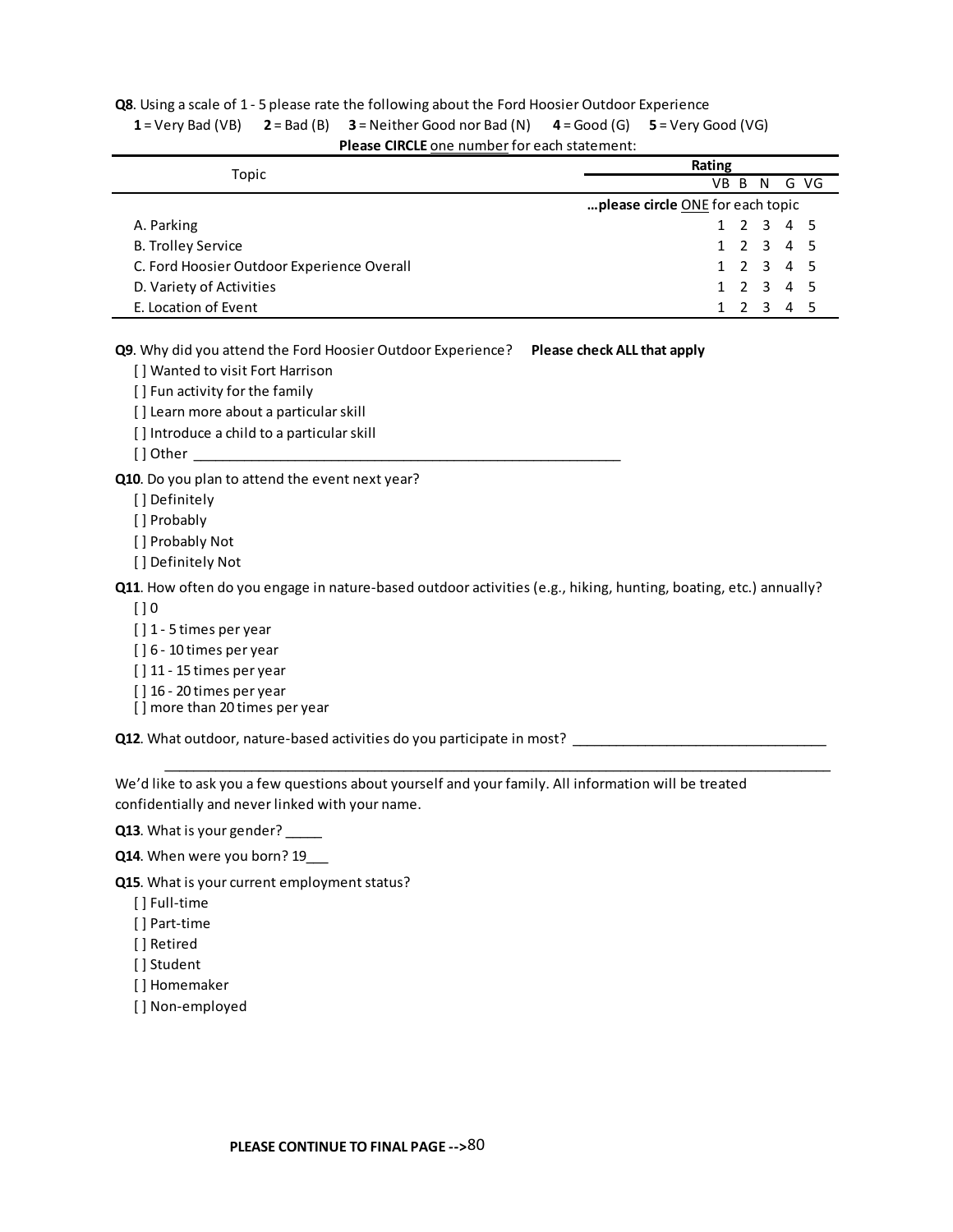**Q16**. What was the highest grade of school you completed? **Please check ONLY ONE**

| [ ] Grade school                                                               |  |
|--------------------------------------------------------------------------------|--|
| [ ] Some high school                                                           |  |
| [] Completed high school or GED                                                |  |
| [] Technical school beyond high school or Associates Degree                    |  |
| [] Bachelors' Degree                                                           |  |
| [] Graduate/Professional Degree                                                |  |
| Q17. What is your current marital status? Please check ONLY ONE                |  |
| [] Never married                                                               |  |
| [] Married/Living with partner                                                 |  |
| [] Divorced/Separated                                                          |  |
| [ ] Widowed                                                                    |  |
| <b>Q18.</b> How many children do you have? children                            |  |
| <b>Q19.</b> How long have you lived in your present community? humber of years |  |
|                                                                                |  |

**Q20**. What was the total income of your household (before taxes) last year?

| ' 1 Less than \$15,000 | [] \$15,000 to \$24,999                         | [ ] \$25,000 to \$34,999 | [] \$35,000 to \$49,999 |
|------------------------|-------------------------------------------------|--------------------------|-------------------------|
|                        | $[$ 550,000 to \$74,999 [] \$75,000 to \$99,999 |                          |                         |

Do you have any further comments about the Ford Hoosier Outdoor Experience and/or the survey?

**Fill out the follow-up survey and be entered in a drawing to win a \$100 gift certificate for clothing, shoes or outdoor equipment at Rusted Moon! Read below for more information.** Thank you for filling out this survey--your responses are very important to us!

If you would be willing to complete a follow-up survey please provide your contact information in the spaces below. Again, all of the information you provide us is completely confidential. Your name, address, and email will be erased from our database immediately after sending the follow up survey. Your responses to either survey will not be associated with your name or address and only used in the context of summarizing findings for the entire study.

I prefer to receive my follow-up survey by:

| [] Email: provide email address here: |  |
|---------------------------------------|--|
|                                       |  |

[] U.S Mail: please provide street address here  $\blacktriangleright$ 

| Name:         |  |
|---------------|--|
| Address:      |  |
| City/Town     |  |
| State:        |  |
| Zip           |  |
| Phone Number: |  |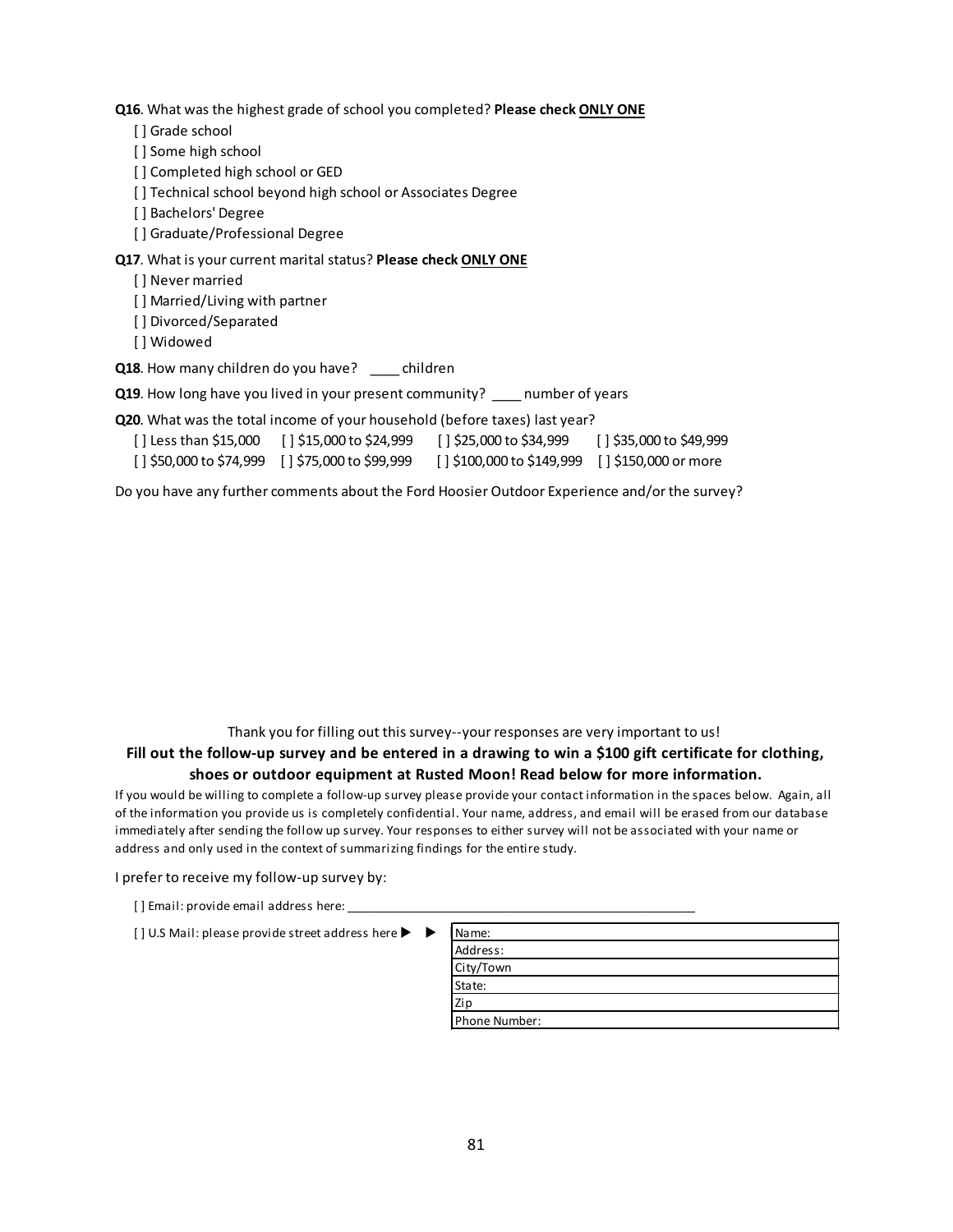**APPENDIX C**



Dear Ford Hoosier Outdoor Experience Attendee,

I am a student at Ball State University and I am writing to ask for your help in a research project being conducted by Ball State University regarding the 2013 Ford Hoosier Outdoor Experience. In the next few days you will receive a request to participate in answering some questions about ways to improve the event as well as your personal outdoor recreation habits.

I would really like to make this an enjoyable experience for you to participate in. The reason I am writing in advance is to let you know that you will be receiving a survey from me in a few days and I would greatly appreciate your participation. The success of this research depends upon the generosity of people like you.

It is my hope that you choose take a short 10-15 minutes of your time and help us out. More importantly, I hope that this survey provides you with an opportunity to be heard and that your contributions will make a lasting effect on the Ford Hoosier Outdoor Experience and the community.

Sincerely,

Michael Cooper

Ball State University

Natural Resources and Environmental Management Graduate Student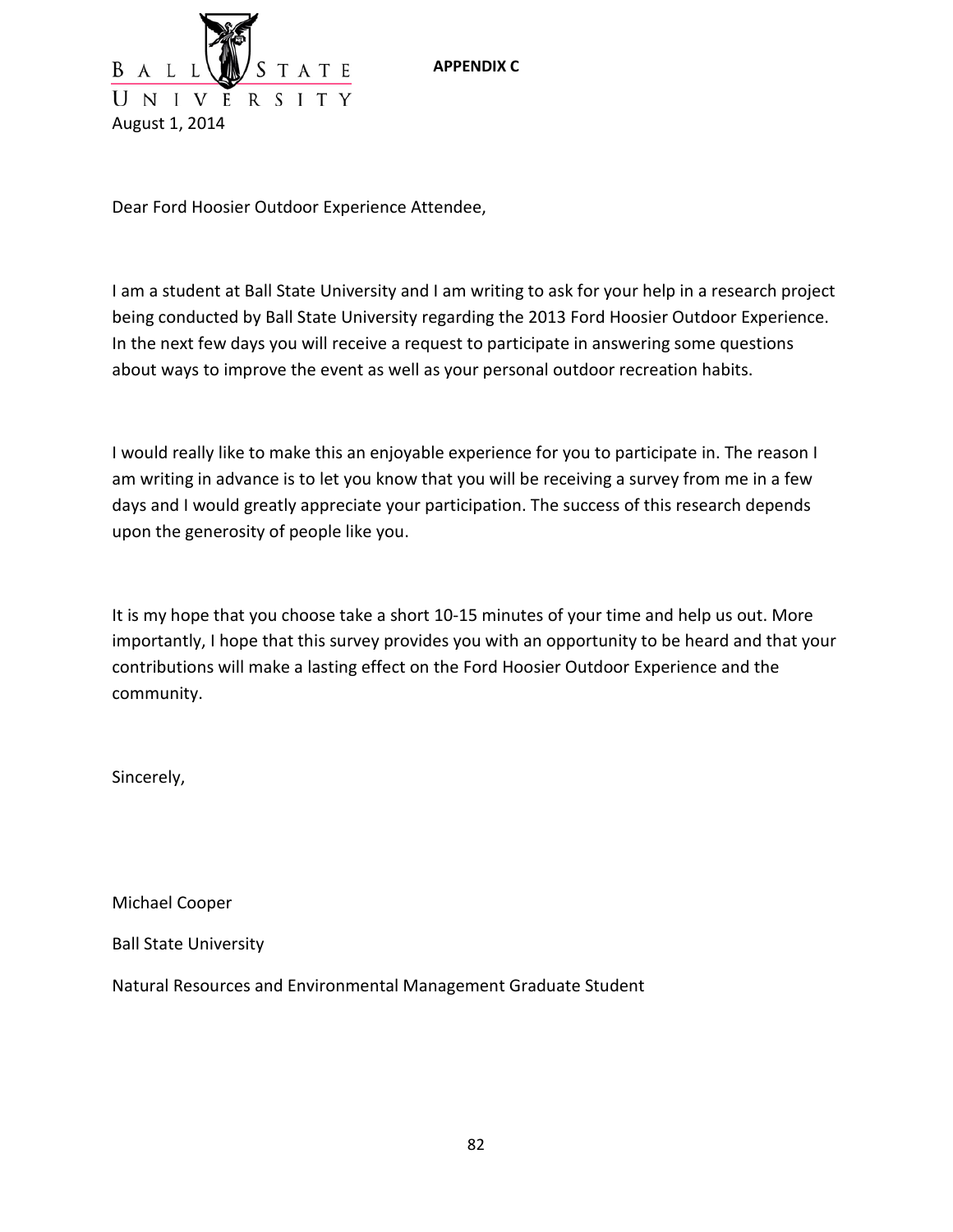

August 18, 2014

Dear Ford Hoosier Outdoor Experience Attendee,

I am a graduate student in the Natural Resources and Environmental Management department at Ball State University and I am writing to ask for your help in a research project I am conducting regarding the 2013 Ford Hoosier Outdoor Experience. Using the information that you provide in this survey we hope to better understand how the Ford Hoosier Outdoor Experience (FHOE) impacted ways you engage with outdoor recreational activities and to identify strategies to enhance your experience at FHOE.

The reason that you are being contacted is because you indicated in our initial exit survey at FHOE 2013 that you were willing to answer some additional questions in a follow-up survey. To date, there has been no attempt to identify and measure the impact the FHOE may have on participants and how they engage with the outdoors until now. The success and longevity of the FHOE depends on its relevance, and ultimately, if it has a positive impact on the quantity and quality of outdoor engagement among Hoosiers.

Your answers are completely confidential and will only be used in the context of summarizing findings for the entire study in which no individual's answers can be identified. Once your completed questionnaire has been returned, your name will be deleted from the mailing list and never connected to your answers in any way. Your participation in this research is completely voluntary and you may end your participation by not completing the survey. You may also decline to answer specific questions included in the survey. This survey should only take 5 to 10 minutes to complete. Please use the selfaddressed stamped envelope to return the survey to Michael Cooper by September  $16<sup>th</sup>$ . Once your completed survey has been received you will be included in a drawing in which the winner will receive a \$100 gift certificate to Rusted Moon as a thank you for participating.

By completing and returning the survey you are agreeing that you have read this letter and consent to participate in this research. For legal purposes, persons must be 18 years of age or older to participate. Please keep this letter for your records or future reference. If you have any questions about this research contact Michael Cooper (502-4681561) or Dr. Joshua Gruver (765-285-5789) or via email at mtcooper@bsu.edu and jbgruver@bsu.edu, respectively. If you have any questions about your rights as a research participant, contact Ball State's Office of Research Integrity at (765) 285-5052.

Thank you for taking the time to assist us. If you require additional information of have questions please contact me. I'd be happy to speak with you.

Sincerely,

Michael Cooper **Dr. Joshua Gruver** Dr. Joshua Gruver Principal Investigator **Assistant Professor** Assistant Professor mtcooper@bsu.edu jbgruver@bsu.edu 502-468-1561 765-285-5789

Dept of Natural Resources and Envir. Mgmt Dept of Natural Resources and Envir. Mgmt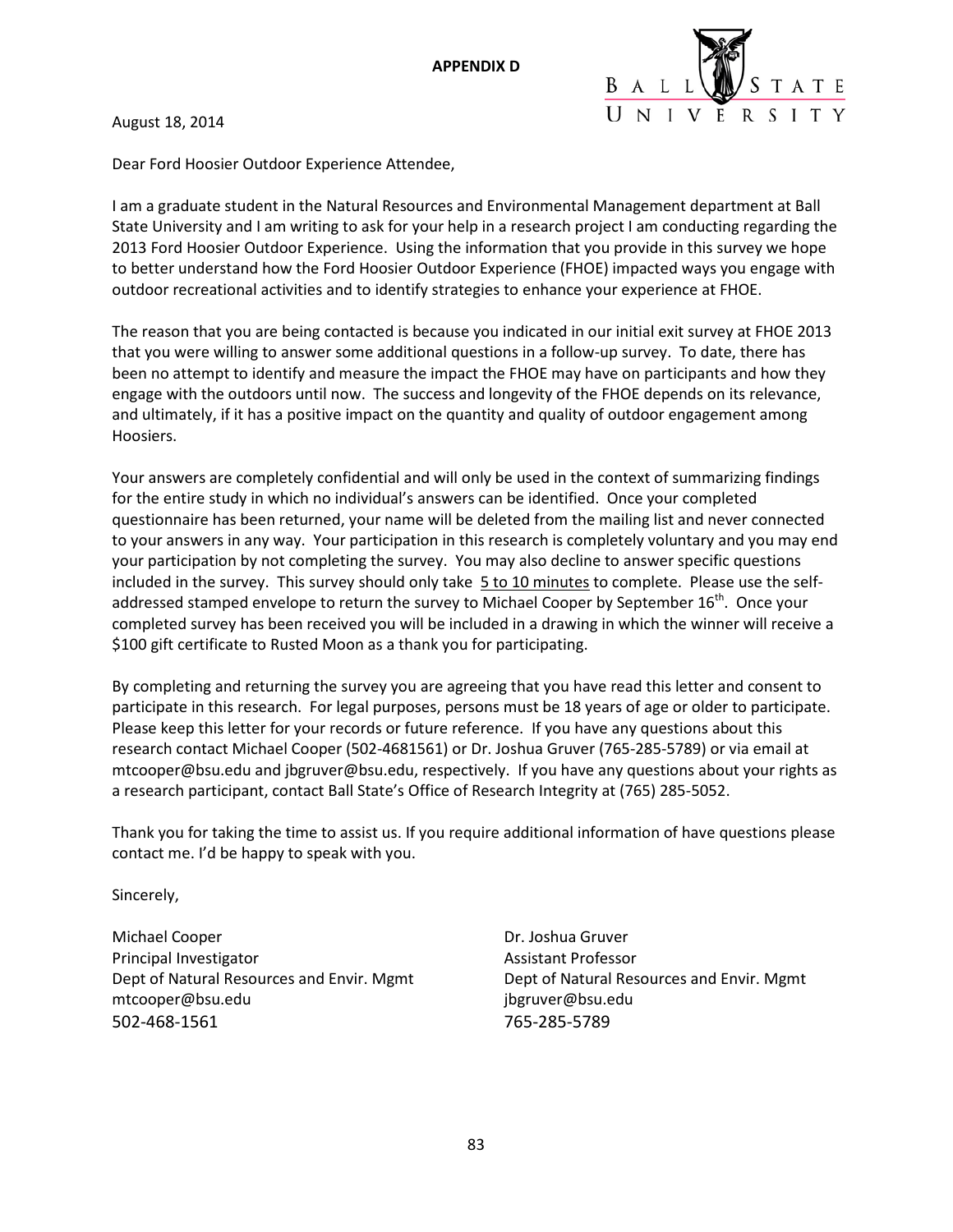## **APPENDIX E**

## **Ford Hoosier Outdoor Experience Follow-up Survey**

**Objective:** to get feedback about the Ford Hoosier Outdoor Experience (FHOE) from visitors; to better understand the impact the event has on participants' levels of outdoor activity. All answers will be kept STRICTLY CONFIDENTIAL.

**Attention: this survey is to be filled out by the SAME person that filled out the original survey at the 2013 FHOE**

**Q1**. With whom did you attend the 2013 FHOE?

[ ] Members of my family

[ ] Friends

[] I Attended by myself

[ ] Other\_\_\_\_\_\_\_\_\_\_\_\_\_\_\_\_\_\_\_\_\_\_\_\_\_\_\_\_\_\_\_\_\_\_\_\_\_\_\_\_\_\_\_\_\_\_\_\_\_\_\_\_\_\_\_\_\_\_\_\_\_\_\_\_\_\_\_\_\_\_\_\_\_\_\_\_\_\_\_\_\_\_\_\_\_\_\_\_\_

**Q2**. Did you enjoy the location of the 2013 FHOE?

[ ] Yes

[ ] No

[] I do not remember the location

**Q3**. What was your primary reason for attending the 2013 FHOE? (check all that apply)

[] To visit the park

[ ]Fun activity for the family

[ ] Learn more about a particular outdoor skill

[] Introduce a child to a particular skill

[ ] Other \_\_\_\_\_\_\_\_\_\_\_\_\_\_\_\_\_\_\_\_\_\_\_\_\_\_\_\_\_\_\_\_\_\_\_\_\_\_\_\_\_\_\_\_\_\_\_\_\_\_\_\_\_\_\_\_\_\_\_\_\_\_\_\_\_\_\_\_\_\_\_\_\_\_\_\_\_\_\_\_\_\_\_\_\_\_\_\_\_

**Q4**. Do you plan to attend the event this year?

[ ] Definitely

[ ] Probably

[ ] Probably not

[] Definitely not

[ ] Not sure

**Q5**. How would you improve the FHOE? (please check all that apply)

[ ] Have it on multiple weekends

[ ] Include more activities

[] Provide more info on doing activities on my own

[ ] Other \_\_\_\_\_\_\_\_\_\_\_\_\_\_\_\_\_\_\_\_\_\_\_\_\_\_\_\_\_\_\_\_\_\_\_\_\_\_\_\_\_\_\_\_\_\_\_\_\_\_\_\_\_\_\_\_\_\_\_\_\_\_\_\_\_\_\_\_\_\_\_\_\_\_\_\_\_\_\_\_\_\_\_\_\_\_\_\_\_

**Q6**. To what extent do you agree or disagree with the following statements about your participation in the FHOE? **1** = Strongly Disagree (SD) **2** = Disagree (D) **3** = Neither Disagree nor Agree (N) **4** = Agree (A) **5** = Strongly Agree (SA)

| <b>STATEMENT</b>                                                                                                  | AGREEMENT                                   |               |                  |      |             |        |
|-------------------------------------------------------------------------------------------------------------------|---------------------------------------------|---------------|------------------|------|-------------|--------|
|                                                                                                                   |                                             | SD D          | N                | A SA |             |        |
|                                                                                                                   | please circle ONE NUMBER for each statement |               |                  |      |             |        |
| A. The Ford Hoosier Outdoor Experience helped me learn a particular<br>outdoor skill                              |                                             |               | $2 \quad 3$      |      |             | 4 5 NA |
| B. I enjoyed the Ford Hoosier Outdoor Experience                                                                  |                                             | $\mathcal{P}$ | 3                | 4    | -5.         | NA.    |
| C. I would rather learn outdoor skills on my own rather than from an instructor                                   |                                             | $\mathcal{L}$ | 3                | 4    | -5          | NA.    |
| D. My family enjoyed the Ford Hoosier Outdoor Experience                                                          |                                             |               | $2 \t3 \t4$      |      | -5          | NA.    |
| E. I learned useful information about the outdoors at the Ford Hoosier Outdoor<br>Experience                      |                                             | 1 2 3 4       |                  |      |             | 5 NA   |
| F. The Ford Hoosier Outdoor Experience had a positive influence on my level<br>of nature-based outdoor recreation | $\mathbf{1}$                                | 2 3 4         |                  |      | $5^{\circ}$ | NA.    |
| G. The Ford Hoosier Outdoor Experience improved my skill in at least one activity                                 |                                             |               |                  |      | 1 2 3 4 5   | NA.    |
| F. I felt less confident about trying new outdoor skills after the Ford Hoosier<br>Outdoor Experience             | $\mathbf{1}$                                |               | $2 \overline{3}$ | 4    | -5          | NA.    |
| H. The Ford Hoosier Outdoor Experience helped me feel more connected to<br>nature and the environment             | 1                                           | $\mathcal{P}$ | 3                | 4    | -5.         | NΑ     |
|                                                                                                                   | Please continue to the next page            |               |                  |      |             |        |

Please continue to the next page  $\longrightarrow$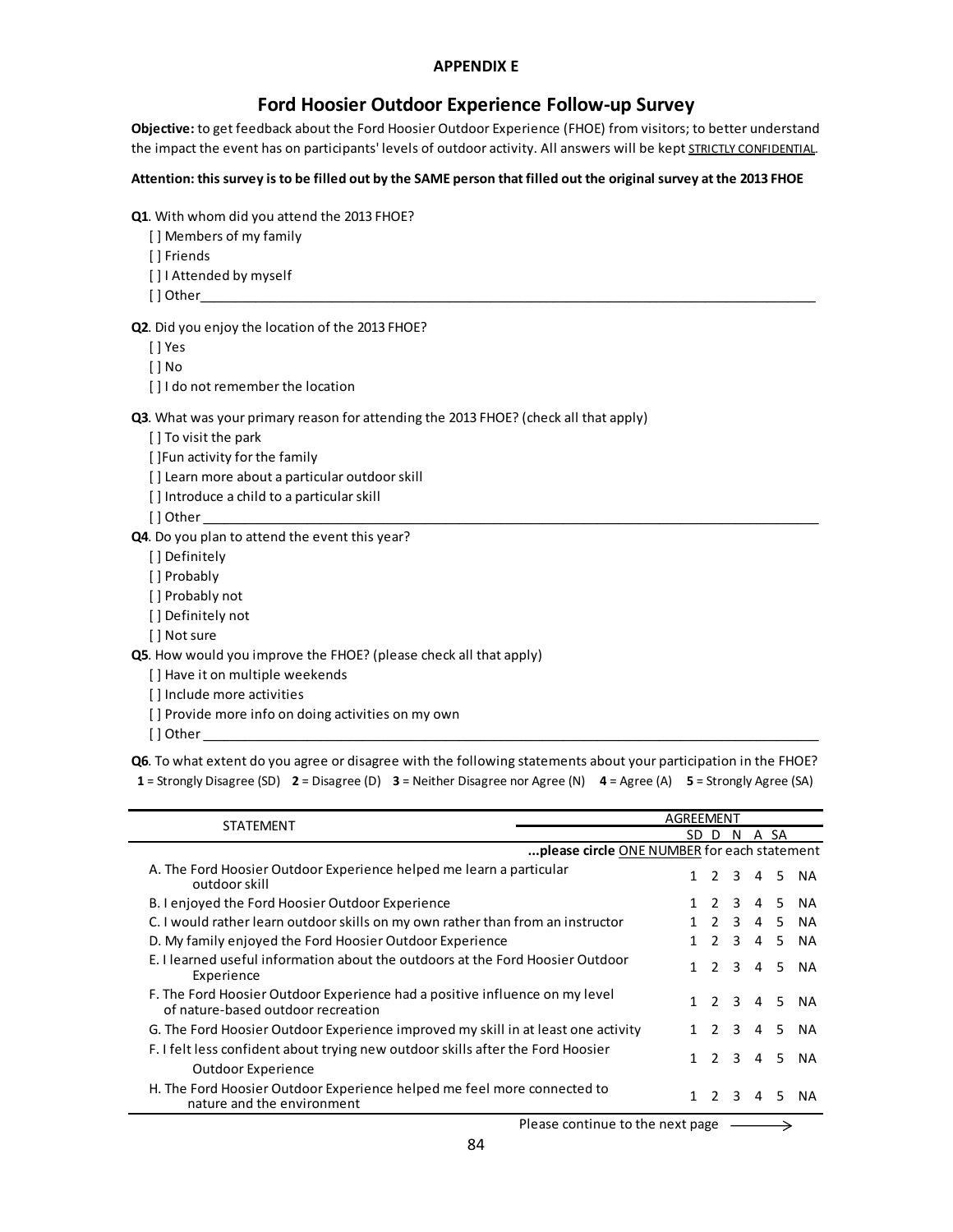**Q7a.** In column 1 please list the activities that you participated in at the 2013 FHOE in column 2 please indicate if you have participated in this activity since the event, and in column 3 tell us how many times you have done this activity since the 2013 FHOE.

| Column 1                             |                        | Column <sub>2</sub>   | Column 3                              |          |                      |  |
|--------------------------------------|------------------------|-----------------------|---------------------------------------|----------|----------------------|--|
|                                      |                        | Have you participated | Please circle the number of times you |          |                      |  |
| Please list below the activities you | in this activity SINCE |                       | have participated in this activity    |          |                      |  |
| participated in at the 2013 FHOE:    |                        | the 2013 FHOE?        |                                       |          | SINCE the 2013 FHOE: |  |
| 1:                                   | Yes                    | No                    | $1$ to $3$                            | 4 to 5   | 6 or more            |  |
| 2:                                   | Yes                    | No                    | $1$ to $3$                            | 4 to 5   | 6 or more            |  |
| 3:                                   | Yes                    | No                    | $1$ to $3$                            | 4 to 5   | 6 or more            |  |
| 4:                                   | Yes                    | No                    | 1 to 3                                | 4 to 5   | 6 or more            |  |
| 5:                                   | Yes                    | No                    | $1$ to $3$                            | 4 to 5   | 6 or more            |  |
| 6:                                   | Yes                    | No                    | $1$ to $3$                            | 4 to 5   | 6 or more            |  |
| 7:                                   | Yes                    | No                    | $1$ to $3$                            | 4 to 5   | 6 or more            |  |
| 8:                                   | Yes                    | No                    | 1 to 3                                | 4 to 5   | 6 or more            |  |
| 9:                                   | Yes                    | No                    | $1$ to $3$                            | 4 to 5   | 6 or more            |  |
| 10:                                  | Yes                    | No                    | $1$ to $3$                            | $4$ to 5 | 6 or more            |  |

**Q7b.** Generally, what are some barriers that kept you from participating in some of the activites from the 2013 FHOE (that you indicated in Q7a above)? (please check all that apply) \_\_\_\_\_\_\_\_\_\_\_\_\_\_\_\_\_\_\_\_\_\_\_\_\_\_\_\_\_\_\_\_\_\_\_\_\_\_

 $\mathcal{L}_\text{max}$  , and the set of the set of the set of the set of the set of the set of the set of the set of the set of the set of the set of the set of the set of the set of the set of the set of the set of the set of the  $\mathcal{L}_\text{max} = \mathcal{L}_\text{max} = \mathcal{L}_\text{max} = \mathcal{L}_\text{max} = \mathcal{L}_\text{max} = \mathcal{L}_\text{max} = \mathcal{L}_\text{max} = \mathcal{L}_\text{max} = \mathcal{L}_\text{max} = \mathcal{L}_\text{max} = \mathcal{L}_\text{max} = \mathcal{L}_\text{max} = \mathcal{L}_\text{max} = \mathcal{L}_\text{max} = \mathcal{L}_\text{max} = \mathcal{L}_\text{max} = \mathcal{L}_\text{max} = \mathcal{L}_\text{max} = \mathcal{$ 

**Q8**. How often do you engage in nature-based outdoor activities (e.g., hiking, hunting, boating, etc.) annually?

[ ] Never

[] 1 - 5 times per year

[] 6 - 10 times per year

[] 11 - 15 times per year

[] 16 - 20 times per year

[ ] more than 20 times per year

**Q9**. What outdoor, nature-based activities do you participate in most? \_\_\_\_\_\_\_\_\_\_\_\_\_\_\_\_\_\_\_\_\_\_\_ \_\_\_\_\_\_\_\_\_\_\_\_

**Q10.** The amount of time I now spend outside doing activities that were NOT presented at the 2013 FHOE

 $\mathcal{L}_\text{max}$  , and the set of the set of the set of the set of the set of the set of the set of the set of the set of the set of the set of the set of the set of the set of the set of the set of the set of the set of the

[ ] Increased

[ ] Decreased

[ ] Remained about the same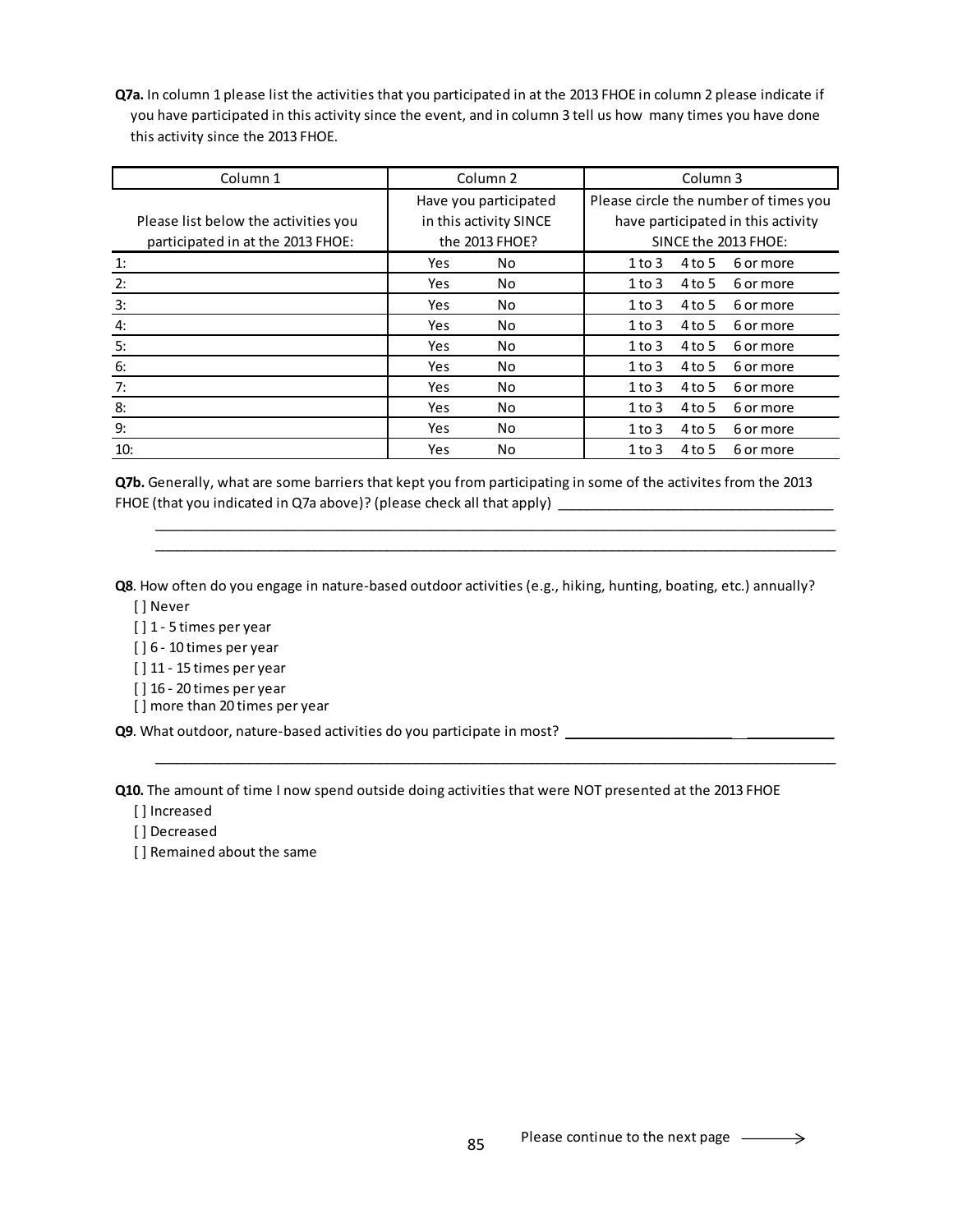**Q11.** To what extent do you agree or disagree with the following statements about recreating outdoors 1 = Strongly Disagree (SD) 2 = Disagree (D) 3 = Neither Disagree nor Agree (N) 4 = Agree (A) 5 = Strongly Agree (SA)

| <b>STATEMENT</b>                                                                                             | AGREEMENT                                   |                |                         |                |                 |           |
|--------------------------------------------------------------------------------------------------------------|---------------------------------------------|----------------|-------------------------|----------------|-----------------|-----------|
|                                                                                                              | SD D                                        |                | N.                      | A SA           |                 |           |
|                                                                                                              | please circle ONE NUMBER for each statement |                |                         |                |                 |           |
| A. Family commitments leave little time for outdoor recreation                                               |                                             | $\mathcal{L}$  | 3                       | 4 5            |                 | <b>NA</b> |
| B. When I have free time, I like to stay at home                                                             |                                             | $\mathcal{P}$  | $\mathbf{3}$            | $\overline{4}$ | $5\overline{)}$ | <b>NA</b> |
| C. I lack the skills required to participate in the activities that interest me                              |                                             | $\mathcal{L}$  | 3                       | 4              | -5              | <b>NA</b> |
| D. Travel costs (lodging, food, and gas) make outdoor recreation too expensive                               |                                             | $\mathcal{L}$  | 3                       | 4              | 5               | <b>NA</b> |
| E. I don't know where to participate in the outdoor recreation activities that interest me                   | 1                                           | $\mathcal{L}$  | 3                       | $\overline{a}$ | .5.             | NA.       |
| F. Outdoor recreation opportunities are too far away                                                         |                                             | $\overline{2}$ | $\overline{\mathbf{3}}$ | 4              | 5 <sup>5</sup>  | <b>NA</b> |
| G. Outdoor recreation requires too much effort                                                               |                                             | $\overline{2}$ | $\overline{\mathbf{3}}$ | $\overline{4}$ | 5 <sup>5</sup>  | <b>NA</b> |
| H. I see outdoor recreation as a way to spend time with my family                                            |                                             |                |                         |                | 5 <sup>5</sup>  | <b>NA</b> |
| I. Childcare responsibilities prevent me from outdoor recreation                                             |                                             | $\mathcal{P}$  | 3                       | 4              | 5               | <b>NA</b> |
| J. The cost of equipment makes outdoor recreation too expensive                                              |                                             | $\mathcal{L}$  | $\overline{3}$          | $\overline{a}$ | -5.             | NA.       |
| K. I don't feel confident enough to participate in the outdoor activities that interest me                   | 1                                           | $\mathcal{L}$  | $\mathbf{R}$            | 4              | 5               | NA.       |
| on my own                                                                                                    |                                             |                |                         |                |                 |           |
| L. Disability-related access prevents me from participating in outdoor activities as<br>much as I would like |                                             | $\mathcal{L}$  | ર                       | 4              | 5               | ΝA        |

**Q12.** To what extent do you agree or disagree with the following statements about your outdoor recreation experience?

1 = Strongly Disagree (SD) 2 = Disagree (D) 3 = Neither Disagree nor Agree (N) 4 = Agree (A) 5 = Strongly Agree (SA)

|                                                                                                                                         | AGREEMENT |               |                         |   |      |              |  |
|-----------------------------------------------------------------------------------------------------------------------------------------|-----------|---------------|-------------------------|---|------|--------------|--|
| <b>STATEMENT</b>                                                                                                                        | SD.       | D             | N                       |   | A SA |              |  |
| please circle ONE NUMBER for each statement                                                                                             |           |               |                         |   |      |              |  |
| A. Actively engaging with nature/outdoors helps me spend quality time with my kids                                                      |           |               |                         |   |      | 1 2 3 4 5 NA |  |
| B. Kids engaged in unstructured play outside is good                                                                                    |           |               |                         |   |      | 1 2 3 4 5 NA |  |
| C. I would like to get myself or my kids more involved in structured outdoor activities<br>(e.g. hunting, mountain biking, hiking etc.) |           |               |                         |   |      | 1 2 3 4 5 NA |  |
| D. Actively engaging with nature/outdoors increases my well being                                                                       |           |               |                         |   |      | 1 2 3 4 5 NA |  |
| E. Outdoor educational programs for kids should be cut from school curriculums                                                          |           | $1\quad 2$    | $\mathcal{R}$           |   |      | 4 5 NA       |  |
| F. It is my responsibility as a parent to make sure that my kids spend time in<br>nature/outdoors                                       |           | $\mathcal{P}$ | $\overline{\mathbf{3}}$ | 4 | 5.   | NΑ           |  |

Do you have any further comments about the FHOE, outdoor recreation, and/or the survey?

For participating in this follow-up survey, your name has been entered in a drawing to win a \$100 gift certificate to Rusted Moon. Please indicate the address that the certificate should be mailed to if selected. **Thank you** for filling out this survey--your responses are very important to us!

| Name:    |  |
|----------|--|
| Address: |  |
| City:    |  |
| State:   |  |
| Zip:     |  |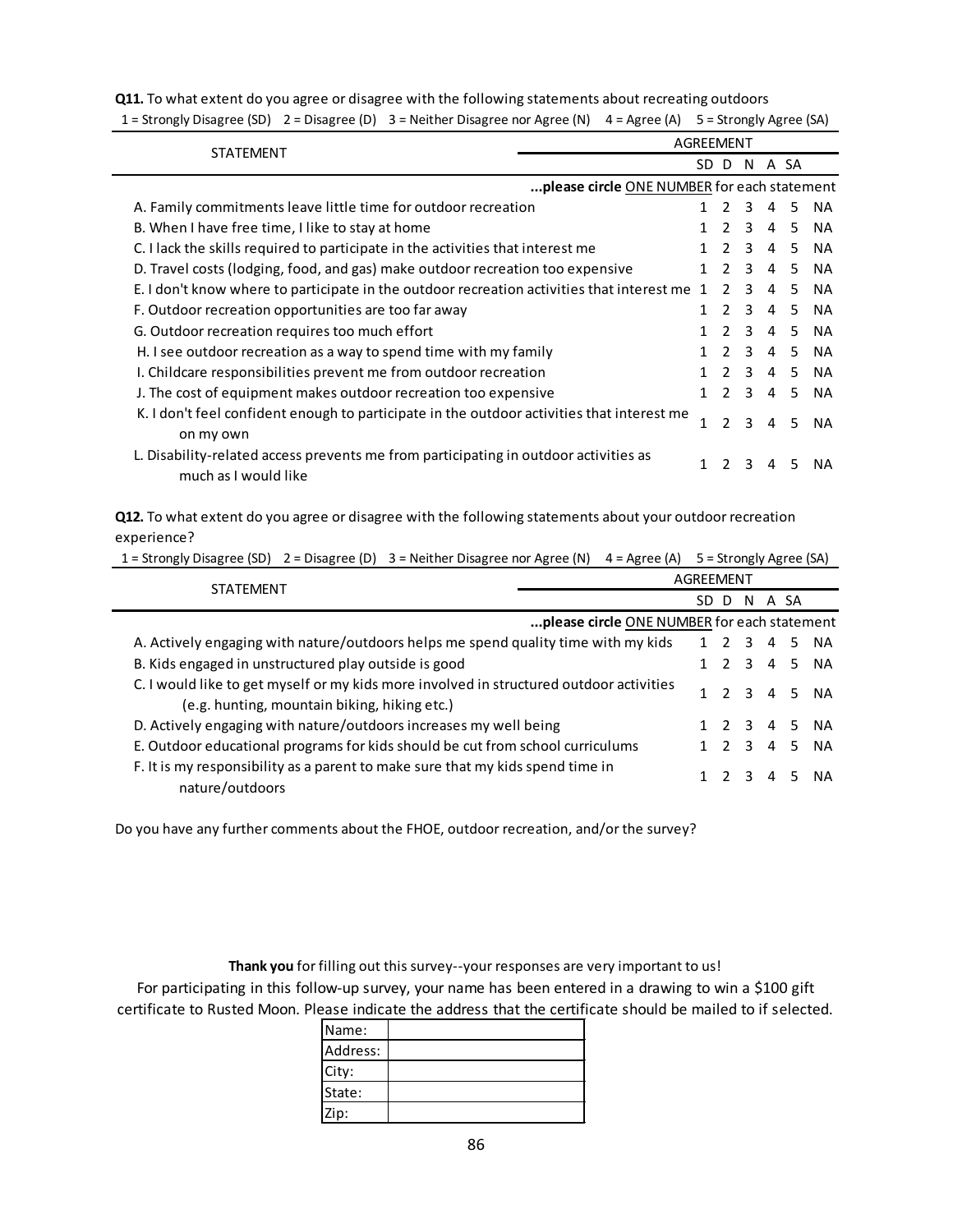## **AAPENDIX F**

## *September 3rd, 2014*

Two weeks ago a questionnaire was mailed to you because you indicated in our initial exit survey at the 2013 Ford Hoosier Outdoor Experience that you would were willing to answer some additional questions in a follow-up survey.

If you have already completed and returned the questionnaire, please accept our sincere thanks, if not, please do so right away. We are especially grateful for your help with this important study.

If you did not receive a questionnaire, or if it was misplaced, please call me at 502-468-1561 and I will get another one for you today.

Sincerely,

Michael Cooper, Ball State University Graduate Student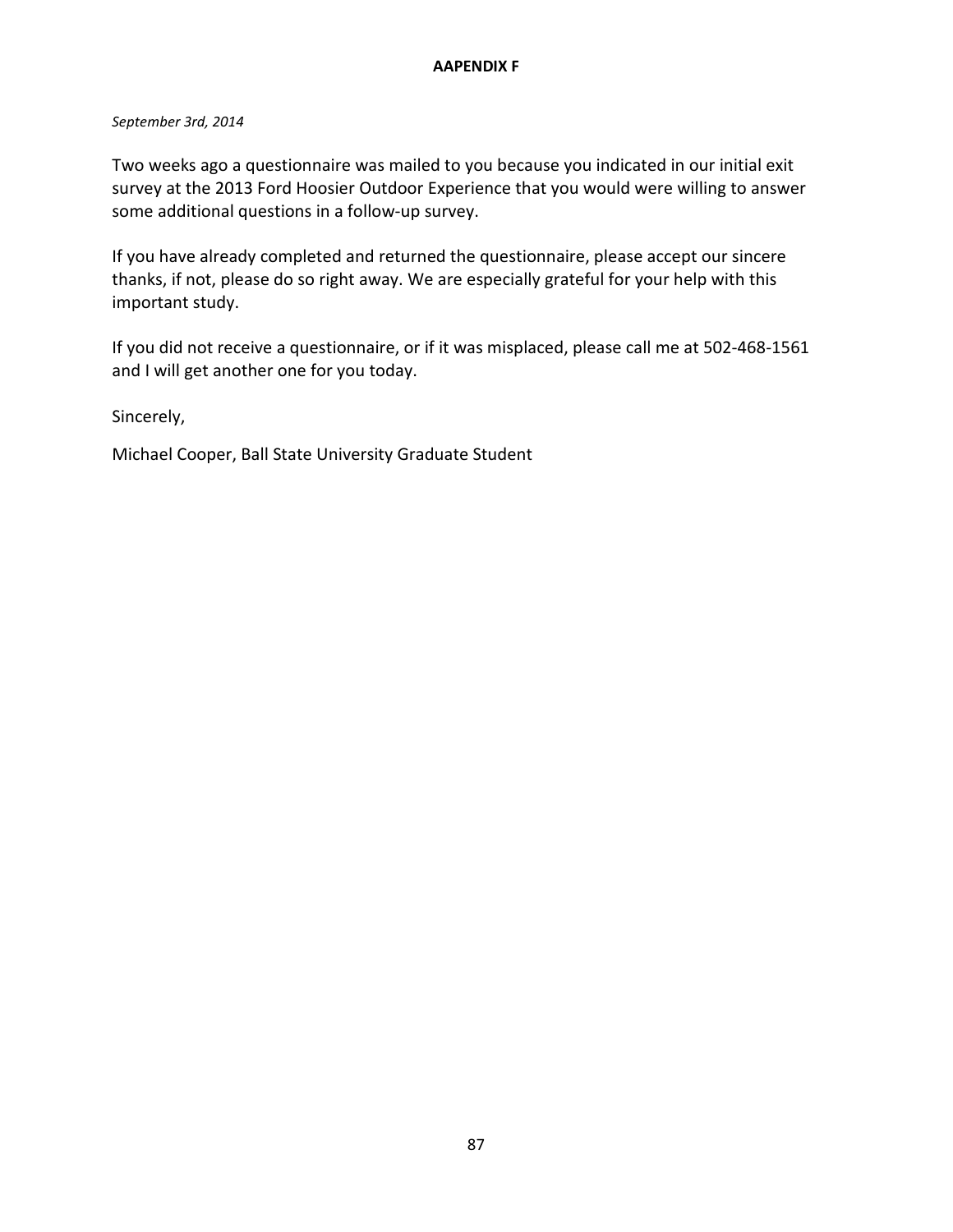# **Appendix G**

| $t_2$ Q6 Correlations                         |                            |                                                                 |                      |                                                                                                   |                                  |                                                                                |                                                                                               |                                                                 |                                                                                  |                                                                                  |  |  |
|-----------------------------------------------|----------------------------|-----------------------------------------------------------------|----------------------|---------------------------------------------------------------------------------------------------|----------------------------------|--------------------------------------------------------------------------------|-----------------------------------------------------------------------------------------------|-----------------------------------------------------------------|----------------------------------------------------------------------------------|----------------------------------------------------------------------------------|--|--|
|                                               |                            | The FHOE<br>helped me<br>learn a<br>particular<br>outdoor skill | the<br><b>FHOE</b>   | I w ould rather<br>learn outdoor<br>enjoyed skills on my own<br>rather than from<br>an instructor | My family<br>enjoyed<br>the FHOE | I learned useful<br>information<br>about the<br>outdoors at the<br><b>FHOE</b> | The FHOE had a<br>positive influence on<br>my level of nature-<br>based outdoor<br>recreation | The FHOE<br>improved my<br>skill in at<br>least one<br>activity | I felt less<br>confident about<br>trying new<br>outdoor skills<br>after the FHOE | The FHOE helped<br>me feel more<br>connected to<br>nature and the<br>environment |  |  |
| The FHOE helped me                            | <b>Pearson Correlation</b> | $\mathbf{1}$                                                    | $.389$ <sup>**</sup> | .221                                                                                              | $-187$                           | $.500^{**}$                                                                    | $.356$ <sup>**</sup>                                                                          | $.685$ <sup>**</sup>                                            | .272                                                                             | $-161$                                                                           |  |  |
| learn a particular<br>outdoor skill           | Sig. (2-tailed)            |                                                                 | .001                 | .064                                                                                              | .120                             | .000                                                                           | .002                                                                                          | .000                                                            | .023                                                                             | .180                                                                             |  |  |
|                                               | N                          | 71                                                              | 71                   | 71                                                                                                | 70                               | 71                                                                             | 71                                                                                            | 71                                                              | 70                                                                               | 71                                                                               |  |  |
| I enjoyed the FHOE                            | <b>Pearson Correlation</b> | .389                                                            | 1                    | .113                                                                                              | .211                             | .586                                                                           | $.482$ <sup>**</sup>                                                                          | .268                                                            | $-0.38$                                                                          | .063                                                                             |  |  |
|                                               | Sig. (2-tailed)            | .001                                                            |                      | .346                                                                                              | .078                             | .000                                                                           | .000                                                                                          | .023                                                            | .750                                                                             | .599                                                                             |  |  |
|                                               | Ν                          | 71                                                              | 72                   | 72                                                                                                | 71                               | 72                                                                             | 72                                                                                            | 72                                                              | 71                                                                               | 72                                                                               |  |  |
| I w ould rather learn<br>outdoor skills on my | <b>Pearson Correlation</b> | .221                                                            | .113                 | $\mathbf{1}$                                                                                      | $-.755$                          | .297                                                                           | .005                                                                                          | .112                                                            | $.657$ **                                                                        | $-637$                                                                           |  |  |
| own rather than from                          | Sig. (2-tailed)            | .064                                                            | .346                 |                                                                                                   | .000                             | .011                                                                           | .969                                                                                          | .348                                                            | .000                                                                             | .000                                                                             |  |  |
| an instructor                                 | N                          | 71                                                              | 72                   | 72                                                                                                | 71                               | 72                                                                             | 72                                                                                            | 72                                                              | 71                                                                               | 72                                                                               |  |  |
| My family enjoyed the<br><b>FHOE</b>          | <b>Pearson Correlation</b> | $-187$                                                          | .211                 | $-755$ *                                                                                          | $\mathbf{1}$                     | $-134$                                                                         | .204                                                                                          | $-146$                                                          | $-713$                                                                           | .722                                                                             |  |  |
|                                               | Sig. (2-tailed)            | .120                                                            | .078                 | .000                                                                                              |                                  | .265                                                                           | .088                                                                                          | .226                                                            | .000                                                                             | .000                                                                             |  |  |
|                                               | N                          | 70                                                              | 71                   | 71                                                                                                | 71                               | 71                                                                             | 71                                                                                            | 71                                                              | 70                                                                               | 71                                                                               |  |  |
| I learned useful<br>information about the     | <b>Pearson Correlation</b> | $.500^{4}$                                                      | .586                 | .297                                                                                              | $-134$                           | $\mathbf{1}$                                                                   | $.531$ <sup>**</sup>                                                                          | $.380^{44}$                                                     | .276                                                                             | $-114$                                                                           |  |  |
| outdoors at the FHOE                          | Sig. (2-tailed)            | .000                                                            | .000                 | .011                                                                                              | .265                             |                                                                                | .000                                                                                          | .001                                                            | .020                                                                             | .339                                                                             |  |  |
|                                               | Ν                          | 71                                                              | 72                   | 72                                                                                                | 71                               | 72                                                                             | 72                                                                                            | 72                                                              | 71                                                                               | 72                                                                               |  |  |
| The FHOE had a                                | <b>Pearson Correlation</b> | $.356^{''}$                                                     | $.482$ "             | .005                                                                                              | .204                             | $.531$ **                                                                      | $\mathbf{1}$                                                                                  | $.358$ **                                                       | $-076$                                                                           | .294                                                                             |  |  |
| positive influence on<br>my level of nature-  | Sig. (2-tailed)            | .002                                                            | .000                 | .969                                                                                              | .088                             | .000                                                                           |                                                                                               | .002                                                            | .531                                                                             | .012                                                                             |  |  |
| based outdoor<br>recreation                   | N                          | 71                                                              | 72                   | 72                                                                                                | 71                               | 72                                                                             | 72                                                                                            | 72                                                              | 71                                                                               | 72                                                                               |  |  |
| The FHOE improved my                          | <b>Pearson Correlation</b> | $.685$ **                                                       | .268                 | .112                                                                                              | $-146$                           | $.380$ "                                                                       | .358                                                                                          | $\mathbf{1}$                                                    | .184                                                                             | $-0.98$                                                                          |  |  |
| skill in at least one<br>activity             | Sig. (2-tailed)            | .000                                                            | .023                 | .348                                                                                              | .226                             | .001                                                                           | .002                                                                                          |                                                                 | .125                                                                             | .414                                                                             |  |  |
|                                               | N                          | 71                                                              | 72                   | 72                                                                                                | 71                               | 72                                                                             | 72                                                                                            | 72                                                              | 71                                                                               | 72                                                                               |  |  |
| I felt less confident                         | <b>Pearson Correlation</b> | 272                                                             | $-0.38$              | $.657$ "                                                                                          | $-713$                           | .276                                                                           | $-076$                                                                                        | .184                                                            | $\mathbf{1}$                                                                     | $-681$ <sup>**</sup>                                                             |  |  |
| about trying new<br>outdoor skills after the  | Sig. (2-tailed)            | .023                                                            | .750                 | .000                                                                                              | .000                             | .020                                                                           | .531                                                                                          | .125                                                            |                                                                                  | .000                                                                             |  |  |
| <b>FHOE</b>                                   | N                          | 70                                                              | 71                   | 71                                                                                                | 70                               | 71                                                                             | 71                                                                                            | 71                                                              | 71                                                                               | 71                                                                               |  |  |
| The FHOE helped me                            | <b>Pearson Correlation</b> | $-161$                                                          | .063                 | $-0.637$ **                                                                                       | $.722$ <sup>*</sup>              | $-114$                                                                         | .294                                                                                          | -.098                                                           | $-681$ <sup>**</sup>                                                             | $\mathbf{1}$                                                                     |  |  |
| feel more connected to<br>nature and the      | Sig. (2-tailed)            | .180                                                            | .599                 | .000                                                                                              | .000                             | .339                                                                           | .012                                                                                          | .414                                                            | .000                                                                             |                                                                                  |  |  |
| environment                                   | И                          | 71                                                              | 72                   | 72                                                                                                | 71                               | 72                                                                             | 72                                                                                            | 72                                                              | 71                                                                               | 72                                                                               |  |  |

\*\*. Correlation is significant at the 0.01 level (2-tailed).

\*. Correlation is significant at the 0.05 level (2-tailed).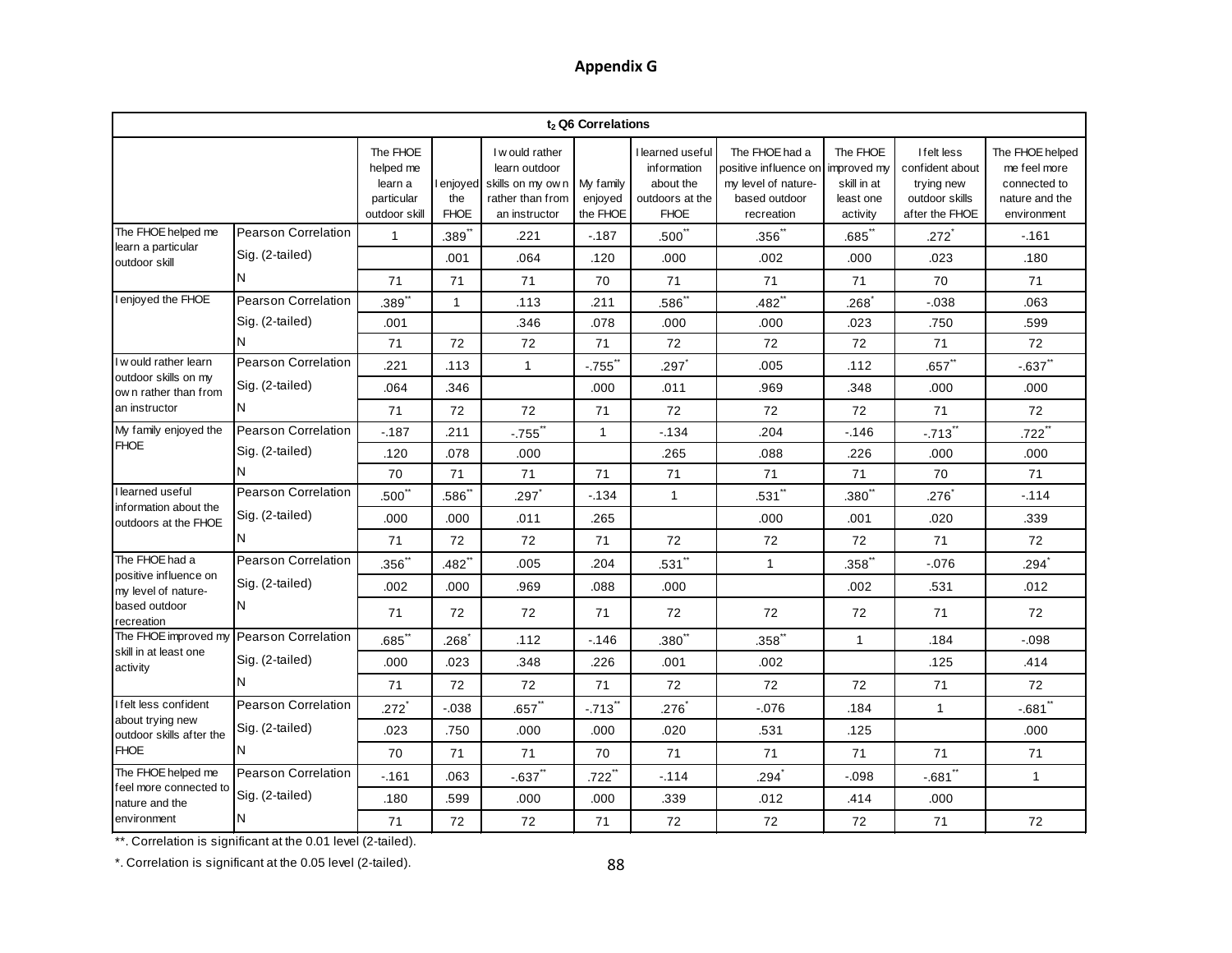| Appendix H                                           |                                               |                                                                               |                                                                             |                                                           |                                                                                                   |                                                                                                     |                                                                                                                |                                                                |                                                         |                                                                                  |                                                                            |                                                                                |                                                                                                                               |                                                                                                                                     |
|------------------------------------------------------|-----------------------------------------------|-------------------------------------------------------------------------------|-----------------------------------------------------------------------------|-----------------------------------------------------------|---------------------------------------------------------------------------------------------------|-----------------------------------------------------------------------------------------------------|----------------------------------------------------------------------------------------------------------------|----------------------------------------------------------------|---------------------------------------------------------|----------------------------------------------------------------------------------|----------------------------------------------------------------------------|--------------------------------------------------------------------------------|-------------------------------------------------------------------------------------------------------------------------------|-------------------------------------------------------------------------------------------------------------------------------------|
|                                                      |                                               |                                                                               |                                                                             |                                                           |                                                                                                   |                                                                                                     | $t2$ Q11 Correlations                                                                                          |                                                                |                                                         |                                                                                  |                                                                            |                                                                                |                                                                                                                               |                                                                                                                                     |
|                                                      |                                               | How often<br>do you<br>engage in<br>nature-<br>based<br>outdoor<br>activities | Family<br>commitment<br>s leave little<br>time for<br>outdoor<br>recreation | When I<br>have free<br>time, I like to<br>stay at<br>home | I lack the<br>skills<br>required to<br>participate<br>in the<br>activities<br>that interest<br>me | Travel<br>costs<br>(lodging,<br>food, and<br>gas) make<br>outdoor<br>recreation<br>too<br>expensive | don't know<br>w here to<br>participate<br>in the<br>outdoor<br>recreation<br>activities<br>that interest<br>me | Outdoor<br>recreation<br>opportunities<br>are too far<br>aw ay | Outdoor<br>recreation<br>requires<br>too much<br>effort | Isee<br>outdoor<br>recreation<br>as a way to<br>spend time<br>w ith my<br>family | Childcare<br>responsibilitie<br>s prevent me<br>from outdoor<br>recreation | The cost of<br>equipment<br>makes<br>outdoor<br>recreation<br>too<br>expensive | I don't feel<br>confident<br>enough to<br>participate<br>in the<br>outdoor<br>activities<br>that interest<br>me on my<br>ow n | Disability-<br>related<br>access<br>prevents<br>me from<br>participating<br>in outdoor<br>activities as<br>much as I<br>w ould like |
| Outdoor<br>recreation<br>requires too<br>much effort | Pearson<br>Correlation<br>Sig. (2-<br>tailed) | $-.385$                                                                       | .086                                                                        | .167                                                      | $.415$ <sup>**</sup>                                                                              | .282                                                                                                | $.352$ **                                                                                                      | $.488$ <sup>**</sup>                                           | $\mathbf{1}$                                            | $-182$                                                                           | .258                                                                       | $.444$ <sup>**</sup>                                                           | $.396$ **                                                                                                                     | $-0.040$                                                                                                                            |
|                                                      |                                               | .002                                                                          | .482                                                                        | .169                                                      | .000                                                                                              | .019                                                                                                | .003                                                                                                           | .000                                                           |                                                         | .134                                                                             | .035                                                                       | .000                                                                           | .001                                                                                                                          | .749                                                                                                                                |
|                                                      | N                                             | 64                                                                            | 69                                                                          | 69                                                        | 69                                                                                                | 69                                                                                                  | 69                                                                                                             | 69                                                             | 69                                                      | 69                                                                               | 67                                                                         | 69                                                                             | 69                                                                                                                            | 65                                                                                                                                  |
| Isee<br>outdoor                                      | Pearson<br>Correlation                        | .127                                                                          | $-023$                                                                      | $-071$                                                    | $-063$                                                                                            | $-.250$                                                                                             | $-0.31$                                                                                                        | $-.107$                                                        | $-182$                                                  | $\mathbf{1}$                                                                     | $-079$                                                                     | $-136$                                                                         | .045                                                                                                                          | .071                                                                                                                                |
| recreation<br>as a way to                            | Sig. (2-<br>tailed)                           | .319                                                                          | .851                                                                        | .563                                                      | .610                                                                                              | .038                                                                                                | .800                                                                                                           | .380                                                           | .134                                                    |                                                                                  | .526                                                                       | .265                                                                           | .712                                                                                                                          | .571                                                                                                                                |
| spend time<br>w ith my<br>family                     | N                                             | 64                                                                            | 69                                                                          | 69                                                        | 69                                                                                                | 69                                                                                                  | 69                                                                                                             | 69                                                             | 69                                                      | 69                                                                               | 67                                                                         | 69                                                                             | 69                                                                                                                            | 65                                                                                                                                  |
| Childcare<br>responsibiliti                          | Pearson<br>Correlation<br>Sig. (2-<br>tailed) | $-0.016$                                                                      | .306                                                                        | .072                                                      | .125                                                                                              | .208                                                                                                | .243                                                                                                           | $.391$ **                                                      | .258                                                    | $-079$                                                                           | $\mathbf{1}$                                                               | .162                                                                           | .233                                                                                                                          | $-0.03$                                                                                                                             |
| es prevent<br>me from                                |                                               | .899                                                                          | .012                                                                        | .562                                                      | .315                                                                                              | .091                                                                                                | .048                                                                                                           | .001                                                           | .035                                                    | .526                                                                             |                                                                            | .191                                                                           | .058                                                                                                                          | .979                                                                                                                                |
| outdoor<br>recreation                                | ${\sf N}$                                     | 62                                                                            | 67                                                                          | 67                                                        | 67                                                                                                | 67                                                                                                  | 67                                                                                                             | 67                                                             | 67                                                      | 67                                                                               | 67                                                                         | 67                                                                             | 67                                                                                                                            | 65                                                                                                                                  |
| The cost of<br>equipment                             | Pearson<br>Correlation                        | $-189$                                                                        | .182                                                                        | .002                                                      | .379**                                                                                            | $.638$ **                                                                                           | $.502$ **                                                                                                      | $.471$ **                                                      | $.444$ <sup>**</sup>                                    | $-136$                                                                           | .162                                                                       | $\mathbf 1$                                                                    | .267                                                                                                                          | .178                                                                                                                                |
| makes<br>outdoor                                     | Sig. (2-<br>tailed)                           | .135                                                                          | .133                                                                        | .990                                                      | .001                                                                                              | .000                                                                                                | .000                                                                                                           | .000                                                           | .000                                                    | .265                                                                             | .191                                                                       |                                                                                | .026                                                                                                                          | .156                                                                                                                                |
| recreation<br>too                                    | N                                             | 64                                                                            | 69                                                                          | 69                                                        | 69                                                                                                | 69                                                                                                  | 69                                                                                                             | 69                                                             | 69                                                      | 69                                                                               | 67                                                                         | 69                                                                             | 69                                                                                                                            | 65                                                                                                                                  |
| I don't feel<br>confident                            | Pearson<br>Correlation                        | $-.194$                                                                       | .028                                                                        | .064                                                      | .678                                                                                              | .319                                                                                                | $.570$ <sup>**</sup>                                                                                           | $.333$ <sup>**</sup>                                           | $.396^{**}$                                             | .045                                                                             | .233                                                                       | .267                                                                           | $\mathbf{1}$                                                                                                                  | .102                                                                                                                                |
| enough to<br>participate<br>in the<br>outdoor        | Sig. (2-<br>tailed)                           | .124                                                                          | .819                                                                        | .602                                                      | .000                                                                                              | .008                                                                                                | .000                                                                                                           | .005                                                           | .001                                                    | .712                                                                             | .058                                                                       | .026                                                                           |                                                                                                                               | .420                                                                                                                                |
|                                                      | N                                             | 64                                                                            | 69                                                                          | 69                                                        | 69                                                                                                | 69                                                                                                  | 69                                                                                                             | 69                                                             | 69                                                      | 69                                                                               | 67                                                                         | 69                                                                             | 69                                                                                                                            | 65                                                                                                                                  |
| Disability-<br>related                               | Pearson<br>Correlation                        | $-0.92$                                                                       | .135                                                                        | $-.050$                                                   | .053                                                                                              | $.282$ <sup>*</sup>                                                                                 | .203                                                                                                           | .013                                                           | $-.040$                                                 | .071                                                                             | $-.003$                                                                    | .178                                                                           | .102                                                                                                                          | $\mathbf{1}$                                                                                                                        |
| access<br>prevents me                                | Sig. (2-<br>tailed)                           | .483                                                                          | .285                                                                        | .695                                                      | .677                                                                                              | .023                                                                                                | .104<br>-80                                                                                                    | .916                                                           | .749                                                    | .571                                                                             | .979                                                                       | .156                                                                           | .420                                                                                                                          |                                                                                                                                     |
| from<br>participating                                | N                                             | 60                                                                            | 65                                                                          | 65                                                        | 65                                                                                                | 65                                                                                                  | 65                                                                                                             | 65                                                             | 65                                                      | 65                                                                               | 65                                                                         | 65                                                                             | 65                                                                                                                            | 65                                                                                                                                  |

\*\*. Correlation is significant at the 0.01 level (2-tailed).

\*. Correlation is significant at the 0.05 level (2-

tailed).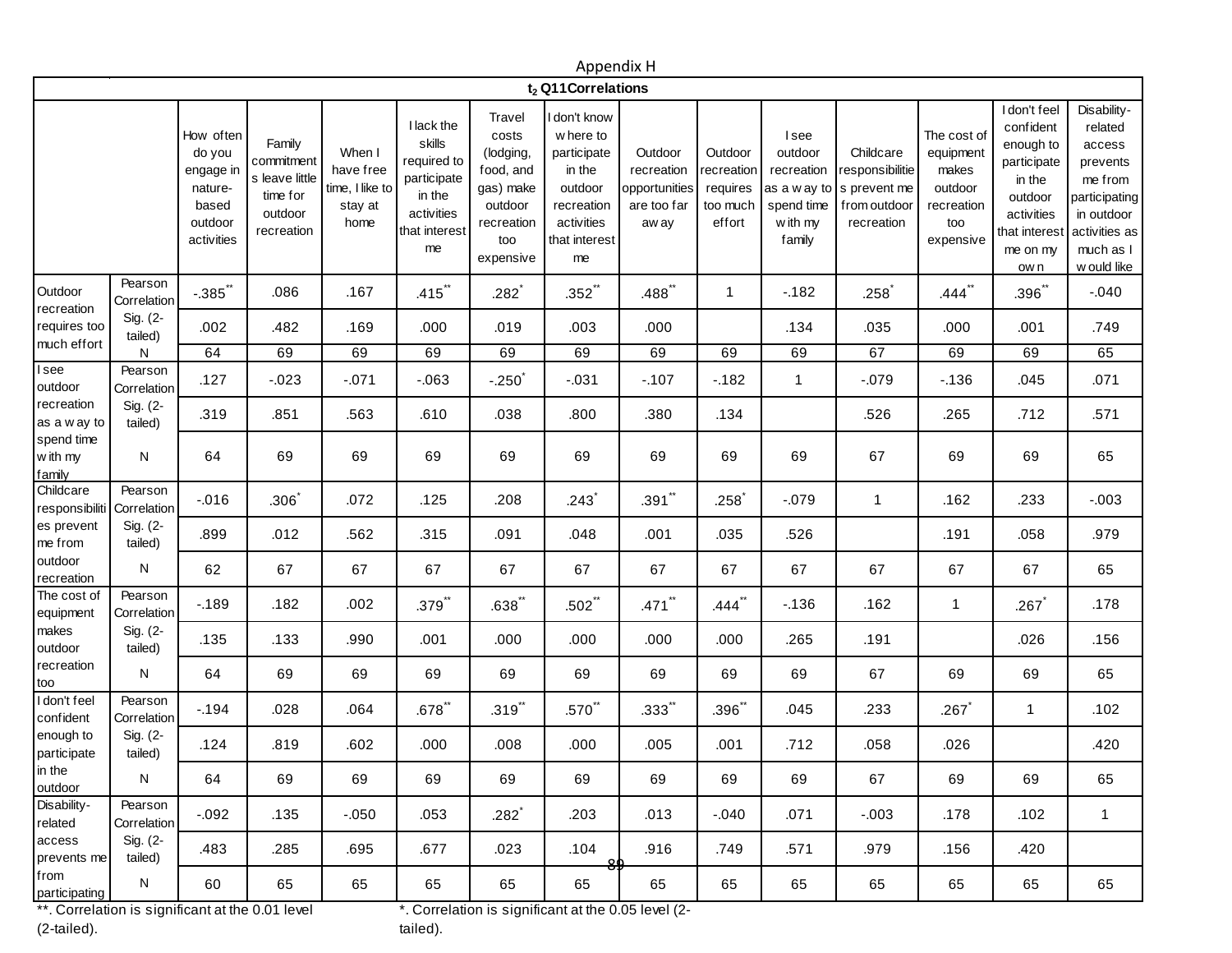# Appendix I

| Correlation of free time barrier and t2 Q12 |                               |                                                     |                                                                                                   |                                                            |                                                                                                        |                                                                            |                                                                                           |                                                                                                               |  |  |  |  |
|---------------------------------------------|-------------------------------|-----------------------------------------------------|---------------------------------------------------------------------------------------------------|------------------------------------------------------------|--------------------------------------------------------------------------------------------------------|----------------------------------------------------------------------------|-------------------------------------------------------------------------------------------|---------------------------------------------------------------------------------------------------------------|--|--|--|--|
|                                             |                               | When I have<br>free time, I like<br>to stay at home | Actively<br>engaging with<br>nature/outdoors<br>helps me<br>spend quality<br>time with my<br>kids | Kids engaged<br>in unstructured<br>play outside is<br>good | I would like to<br>get myself or<br>my kids more<br>involved in<br>structured<br>outdoor<br>activities | Actively<br>engaging with<br>nature/outdoors<br>increases my<br>well being | Outdoor<br>educational<br>programs for<br>kids should be<br>cut from school<br>curriculum | It is my<br>responsibility<br>as a parent to<br>make sure that<br>my kids spend<br>time in<br>nature/outdoors |  |  |  |  |
| When I<br>Ihave free<br>to stay at<br>lhome | Pearson<br><b>Correlation</b> |                                                     | $-064$                                                                                            | $-.248]$                                                   | $-.020$                                                                                                | $-.399$ <sup>*</sup>                                                       | $.347$ <sup>**</sup>                                                                      | $-0.084$                                                                                                      |  |  |  |  |
|                                             | time, I like Sig. (2-tailed)  |                                                     | .601                                                                                              | .040                                                       | .872                                                                                                   | .001                                                                       | .003                                                                                      | .490                                                                                                          |  |  |  |  |
|                                             | lΝ                            | 69                                                  | 69                                                                                                | 69                                                         | 69                                                                                                     | 68                                                                         | 69                                                                                        | 69                                                                                                            |  |  |  |  |

\*. Correlation is significant at the 0.05 level (2-tailed).

\*\*. Correlation is significant at the 0.01 level (2-tailed).